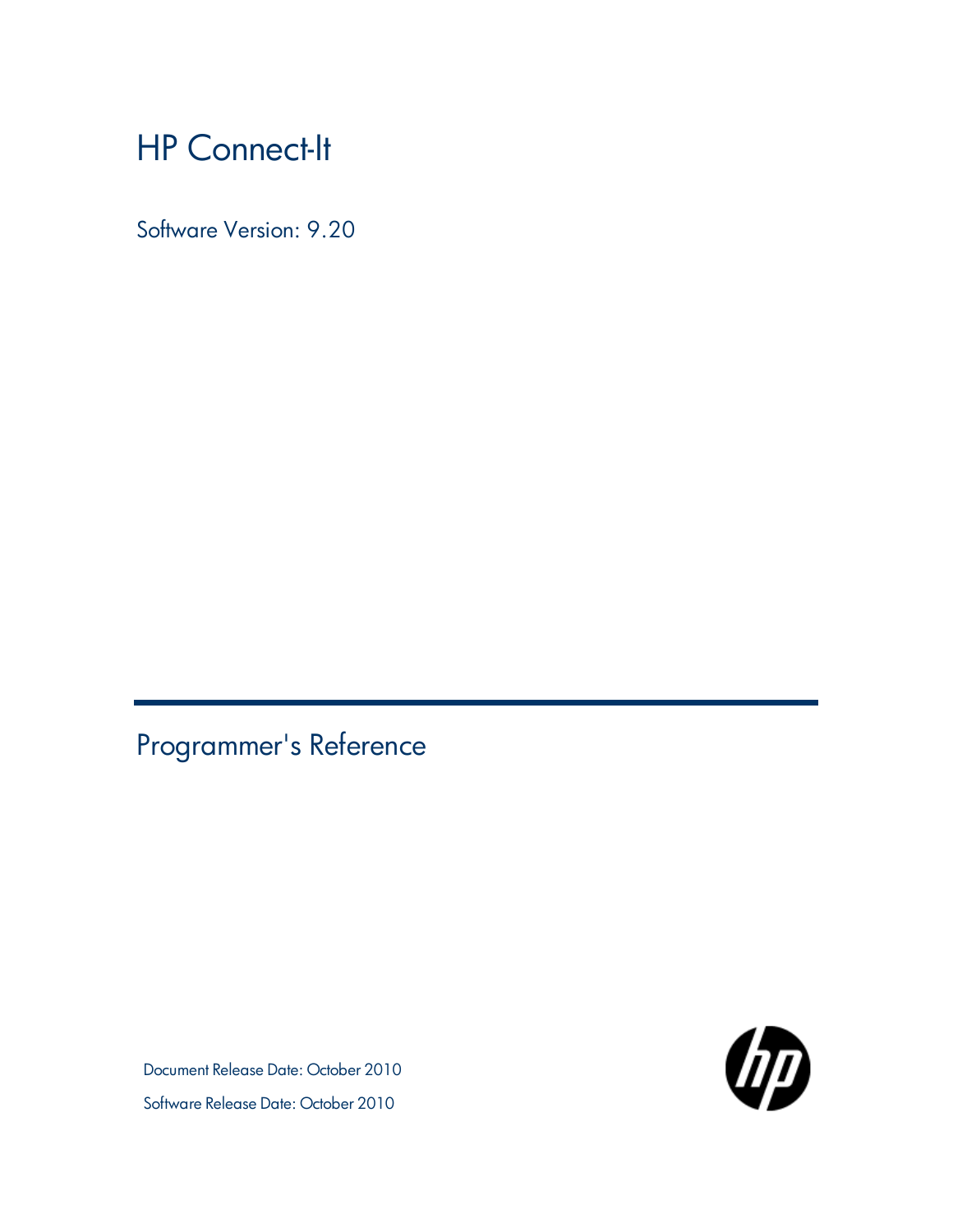# **Legal Notices**

## **Warranty**

The only warranties for HP products and services are set forth in the express warranty statements accompanying such products and services. Nothing herein should be construed as constituting an additional warranty. HP shall not be liable for technical or editorial errors or omissions contained herein.

The information contained herein is subject to change without notice.

# **Restricted Rights Legend**

Confidential computer software. Valid license from HP required for possession, use or copying. Consistent with FAR 12.211 and 12.212, Commercial Computer Software, Computer Software Documentation, and Technical Data for Commercial Items are licensed to the U.S. Government under vendor's standard commercial license.

# **Copyright Notice**

© Copyright 1994 - 2010 Hewlett-Packard Development Company, L.P.

## **Trademark Notices**

Adobe™ is a trademark of Adobe Systems Incorporated.

Microsoft® and Windows® are U.S. registered trademarks of Microsoft Corporation.

UNIX® is a registered trademark of The Open Group.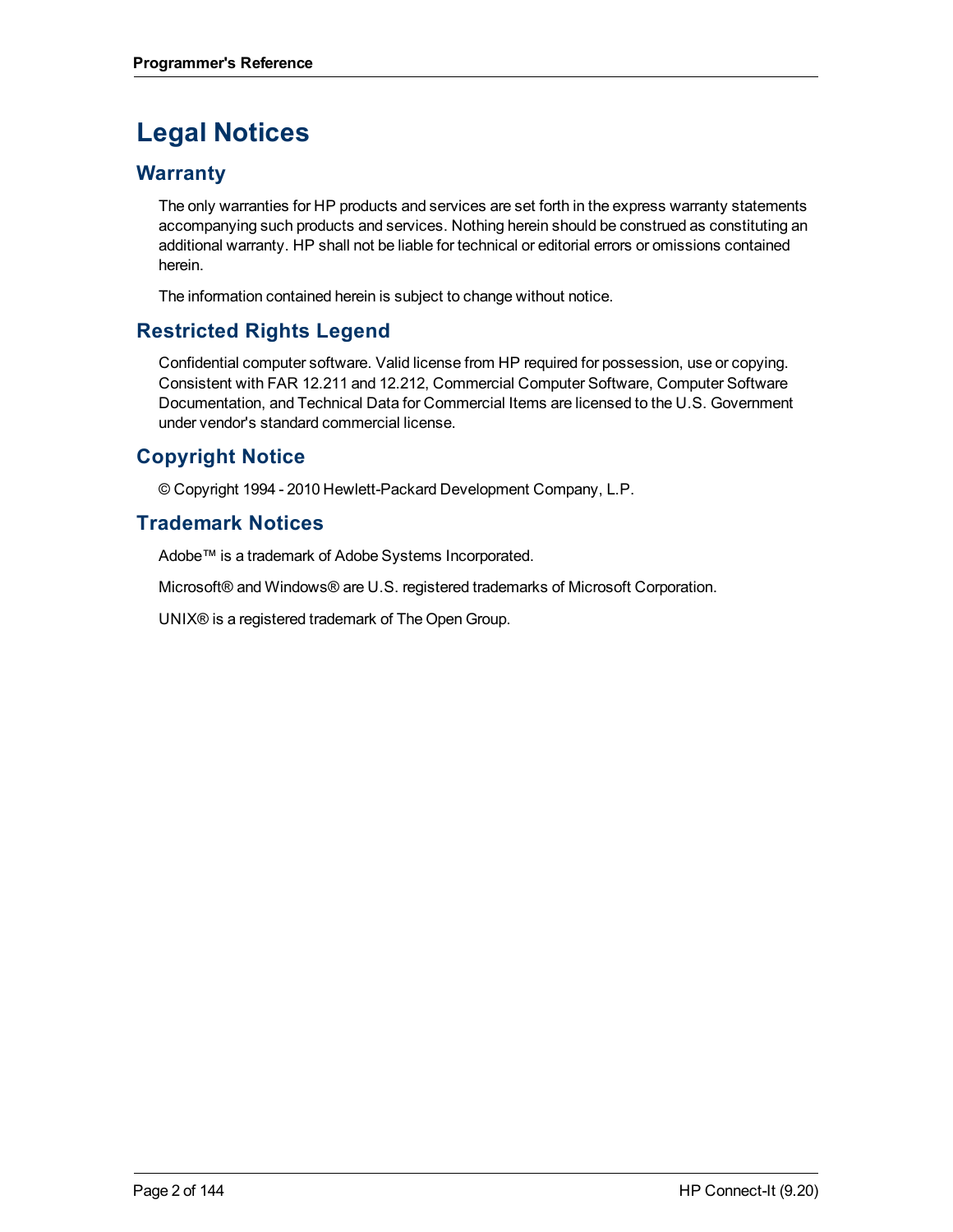# **Support**

Visit the HP Software Support Online web site at:

#### **http://www.hp.com/go/hpsoftwaresupport**

This web site provides contact information and details about the products, services, and support that HP Software offers.

HP Software online support provides customer self-solve capabilities. It provides a fast and efficient way to access interactive technical support tools needed to manage your business. As a valued support customer, you can benefit by using the support web site to:

- Search for knowledge documents of interest
- Submit and track support cases and enhancement requests
- Download software patches
- Manage support contracts
- Look up HP support contacts
- Review information about available services
- Enter into discussions with other software customers
- Research and register for software training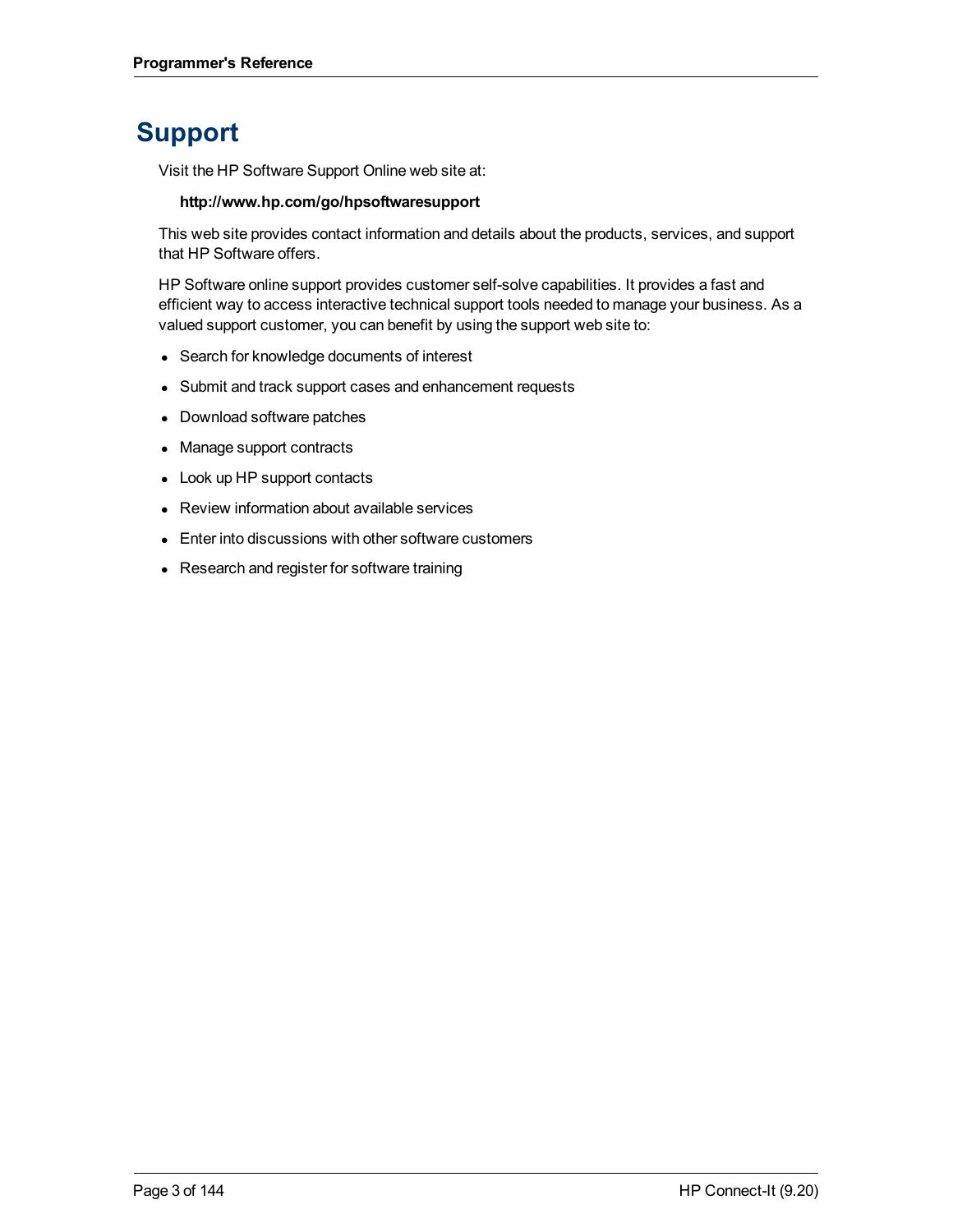# <span id="page-3-0"></span>**Contents**

| 21 |
|----|
|    |
|    |
|    |
|    |
|    |
| 25 |
|    |
|    |
|    |
|    |
|    |
|    |
|    |
|    |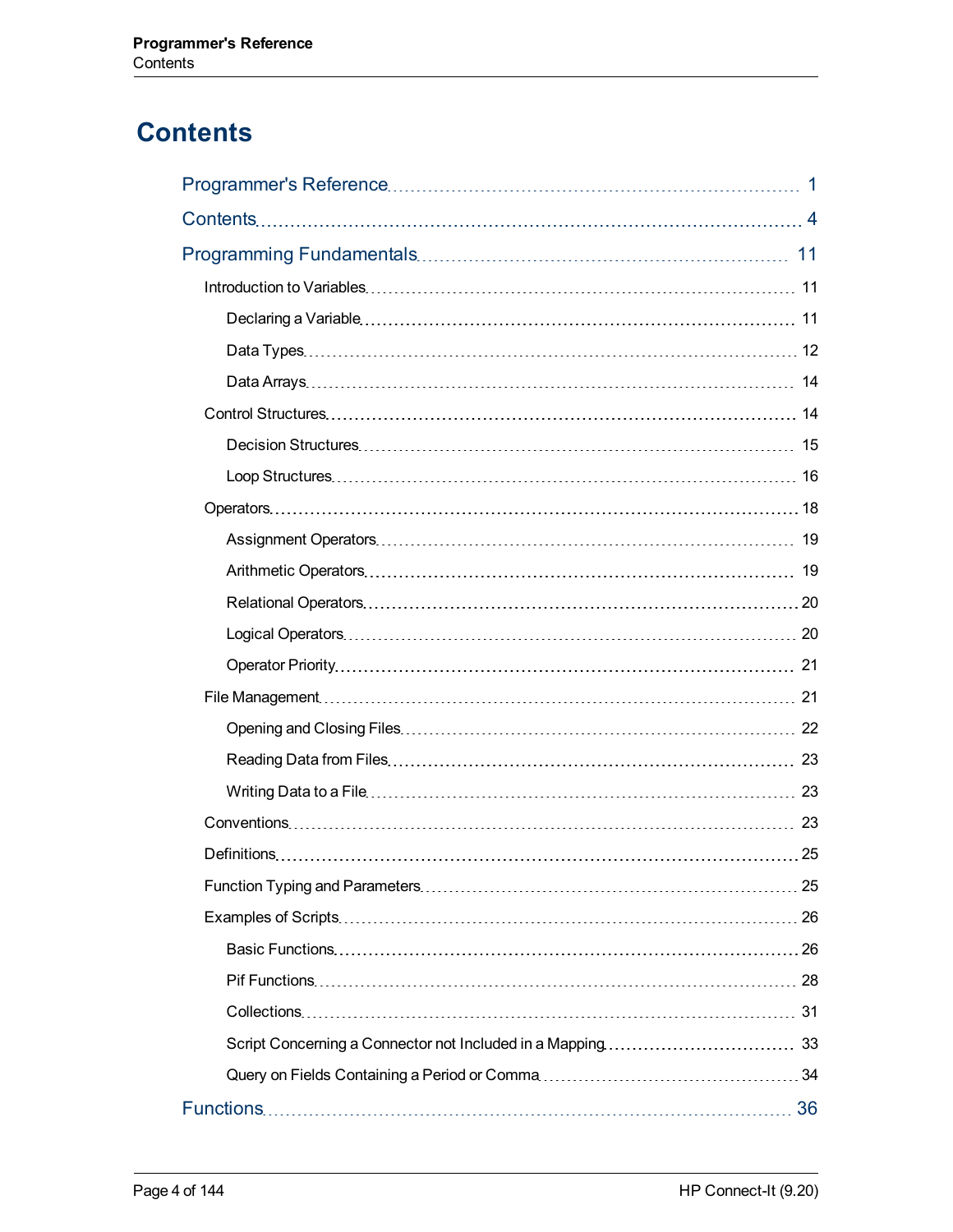| 43 |
|----|
|    |
|    |
|    |
|    |
|    |
|    |
|    |
|    |
|    |
|    |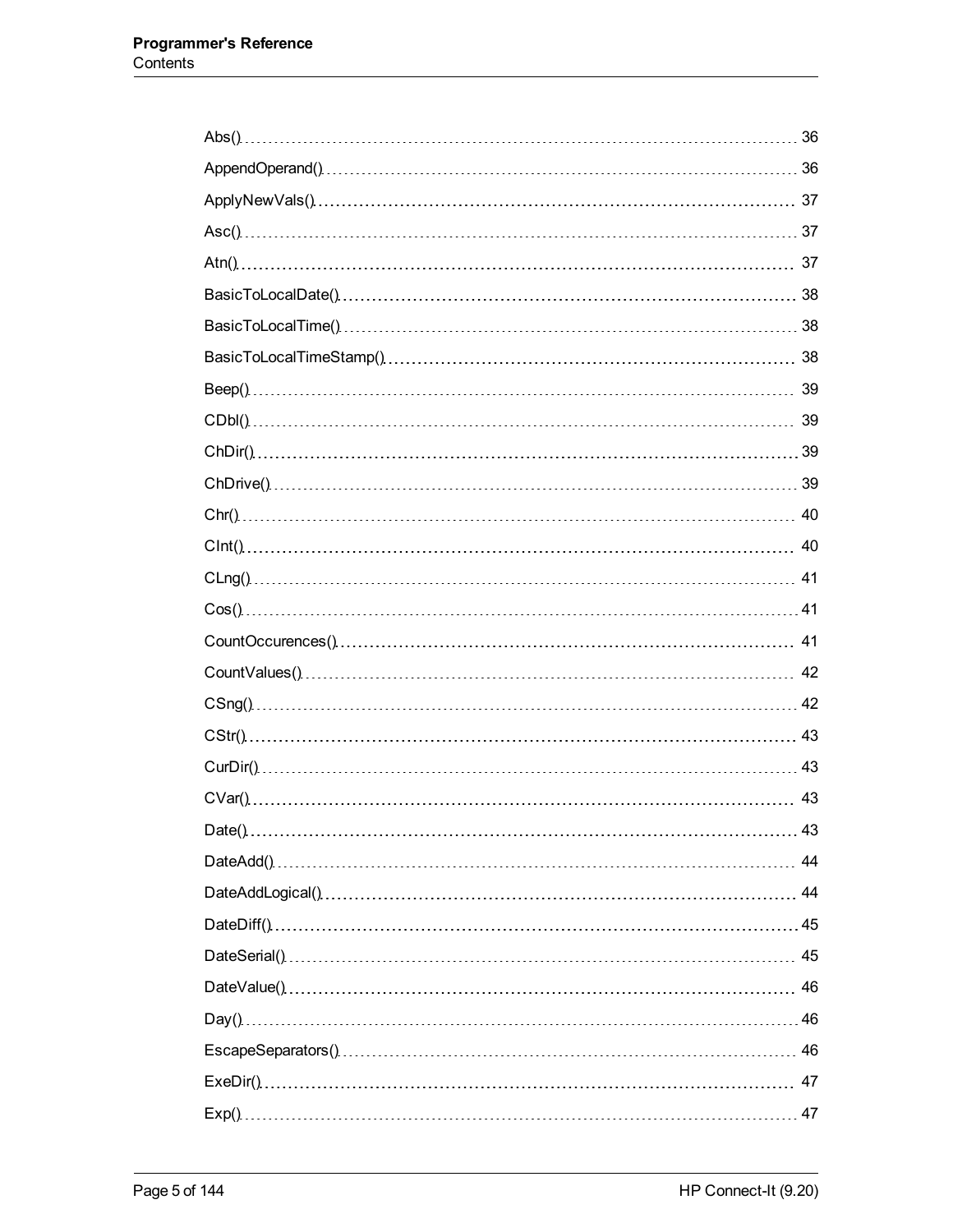| 48 |
|----|
| 49 |
|    |
|    |
|    |
|    |
|    |
|    |
|    |
|    |
|    |
|    |
|    |
|    |
|    |
|    |
|    |
|    |
|    |
|    |
|    |
|    |
|    |
|    |
|    |
|    |
|    |
|    |
|    |
|    |
|    |
|    |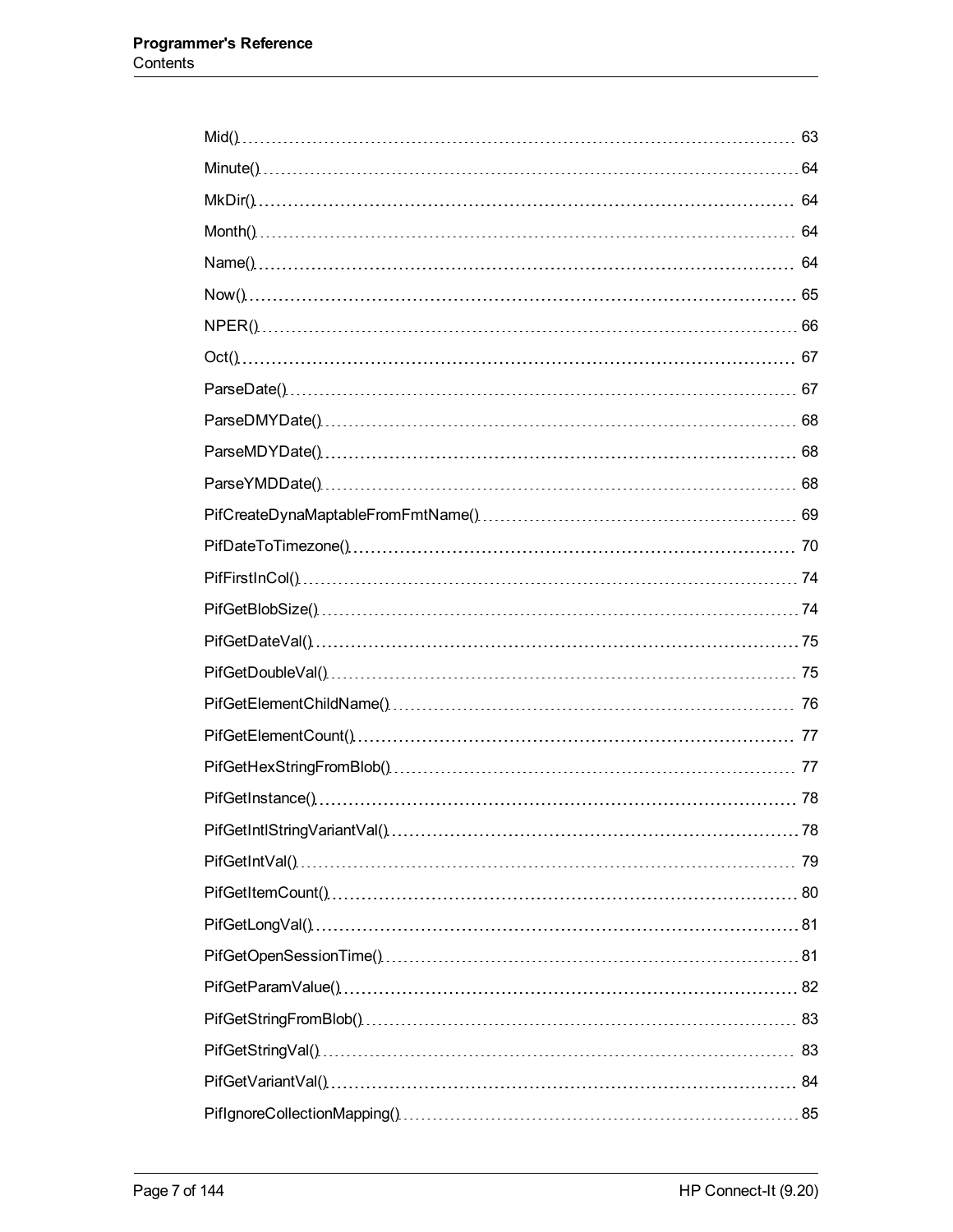| 109 |
|-----|
|     |
|     |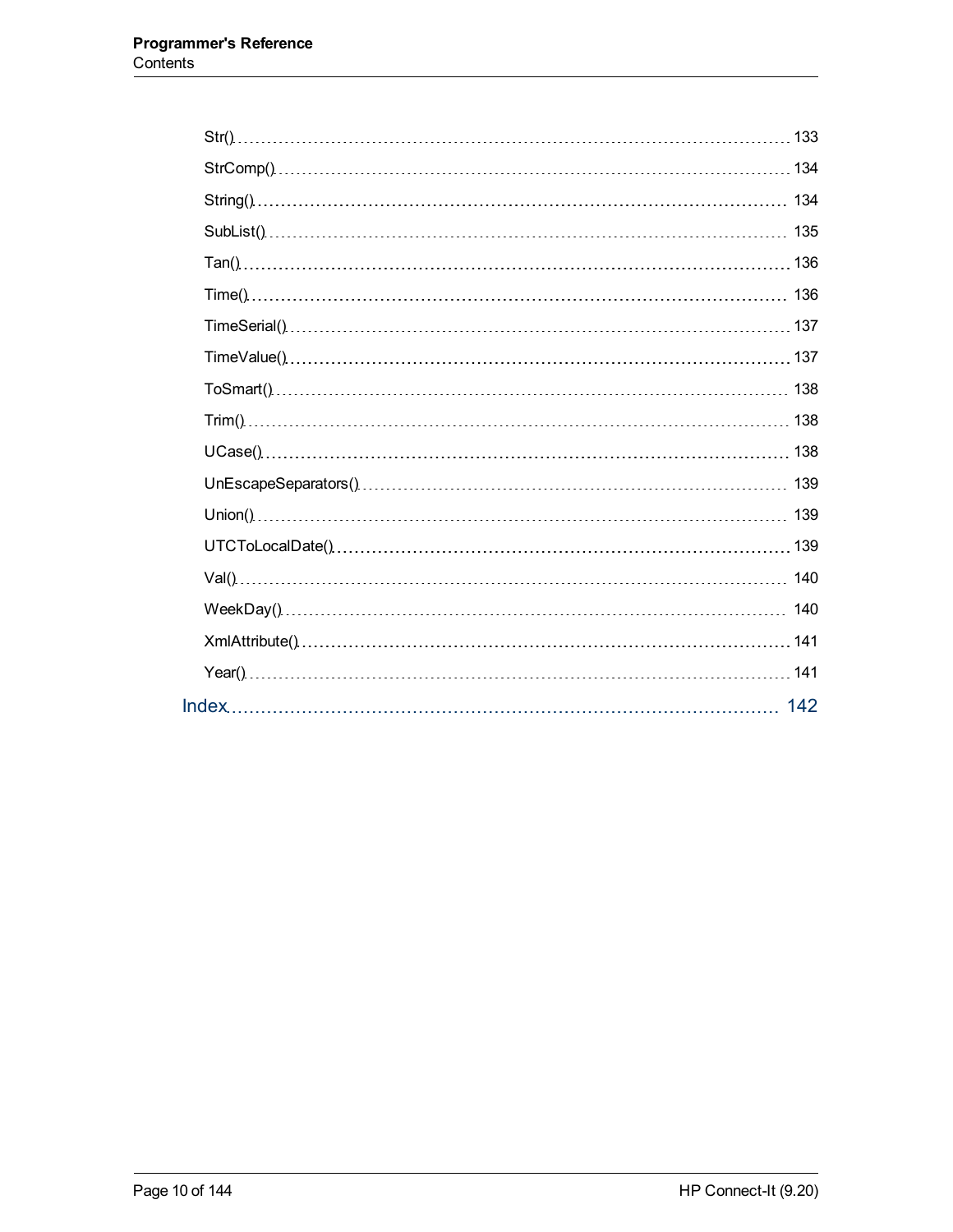# **Chapter 1**

# <span id="page-10-0"></span>**Programming Fundamentals**

This chapter presents the fundamentals of programming using the Basic language available in Connect-It. If you already experience in programming and have used other languages, most of the information presented in this chapter will be familiar to you. However, we do recommend reading throughout this chapter because certain classic functions have been voluntarily left out of or limited in the implementation of Basic in Connect-It.

# <span id="page-10-1"></span>**Introduction to Variables**

Variables are used to store data during the execution of a program. They are identified by:

- Their name, used to reference the value contained by the variable.
- Their type, which determines which data can be stored in the variable.

In general, a distinction is made between two types of variables:

- Arrays
- Scalar variables, which include all variables that are not arrays.

## <span id="page-10-2"></span>**Declaring a Variable**

Variables must be explicitly declared before being used. The syntax of the declaration is as follows:

Dim <Name of the variable> [As <Type of the variable>]

*Note: The explicit declaration of variables in Connect-It Basic is the same as using the Option Explicit keyword in Microsoft Visual Basic.*

Variable names must meet the following constraints:

- Start with an uppercase or lowercase letter,
- Must have no more than 40 characters,
- Can contain the letters A to Z and a to z, the numbers 0 to 9, and the underscore character ( $"$ \_").

*Note: Accented characters are authorized but are advised against.*

• Reserved keywords may not be used. For example, names of Basic functions and clauses are reserved keywords.

The optional **As** clause enables you to define the type of the defined variable. The type specifies the type of information stored in the variable. The available data types include: **String**, **Integer**, **Variant**, ...

If the **As** clause is omitted, the variable is considered as a Variant type.

#### **Single declaration**

In the case of a single declaration, each declaration statement concerns a single variable, as shown in the following example: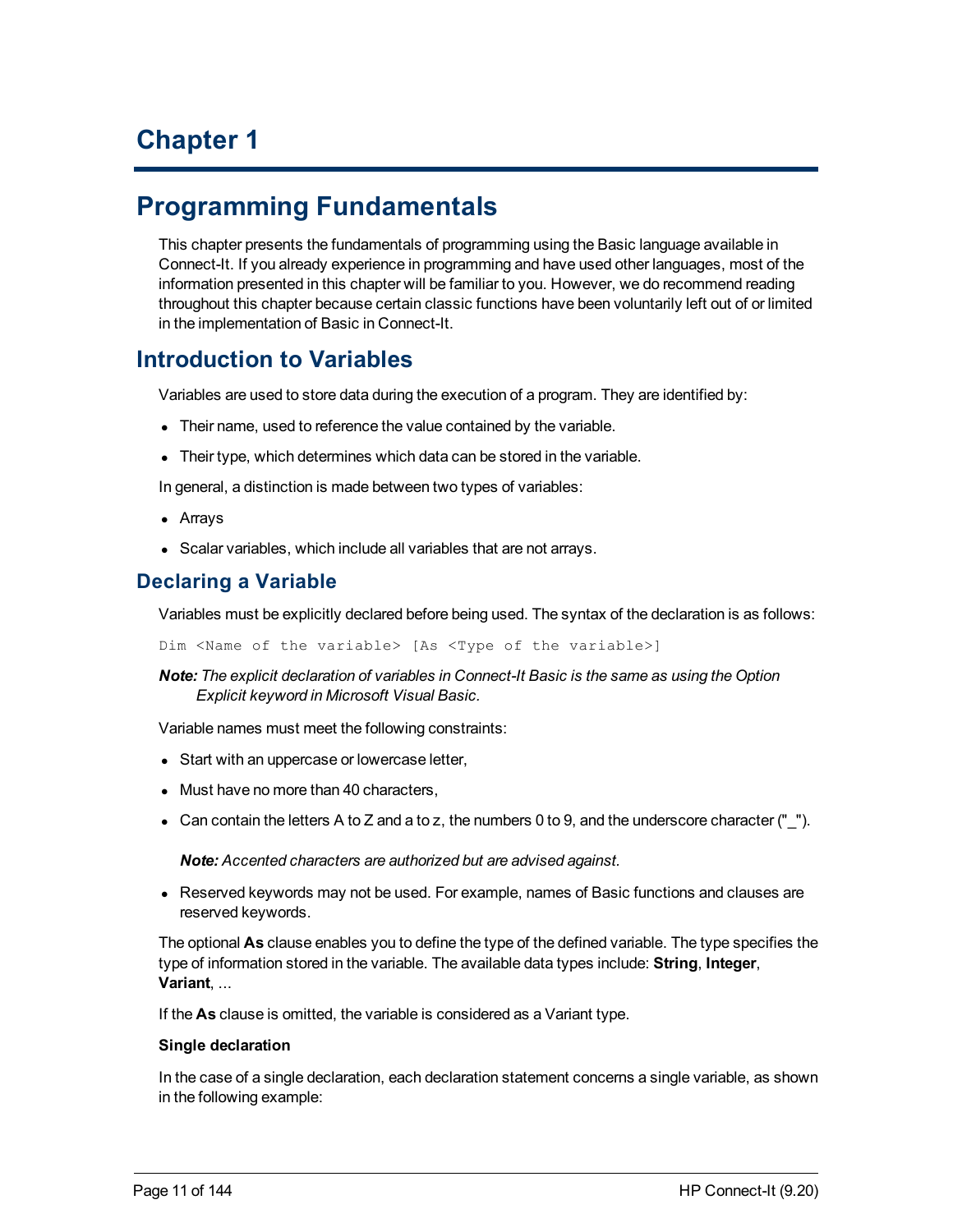```
Dim I As Integer
Dim strName As String
Dim dNumber As Double
```
#### **Combined declaration**

In the case of a combined declaration, each declaration statement may concern any number of variables, as shown in the following example:

Dim I As Integer, strName As String, dNumber As Double Dim A, B, C As Integer

*Note: As already described, when the type of the variable is not specified, by default it is considered as a Variant. Thus, in the second line of the above example, the type of the variables A and B is Variant and C is an Integer.*

### <span id="page-11-0"></span>**Data Types**

| <b>Type</b> | <b>Description</b>                                   |
|-------------|------------------------------------------------------|
| Integer     | Integer from -32,768 to +32,767.                     |
| Long        | Integer from -2, 147, 483, 647 to +2, 147, 483, 646. |
| Single      | 4-byte floating-point number (single precision).     |
| Double      | 8-byte floating-point number (double precision).     |
| String      | Text in which all characters are allowed.            |
| Date        | Date or Date+Time.                                   |
| Variant     | Generic type that can represent any type.            |

The following table summarizes the various types available for a function or a parameter:

#### **Numerical types**

The Basic language available in Connect-It offers several numerical types: Integer, Long, Single and Double. Numerical data types usually use less memory than a **Variant**.

If you are sure a variable will systematically store integers (such as 123) and not fractions (such as 3.14), it is better to declare it as an **Integer** or a **Long**. Operations performed on these data types are faster and required less memory than other data types. These data types are particularly well suited to counters used in loops. If a variable must contain a fractional number, declare is as a **Single** or **Double**.

*Note: Floating point numbers (Single or Double) can be subject to rounding errors.*

#### **The String type**

If you are sure a variable will only store a character string, declare it as String: Dim MyString As String

You will then be able to store character strings in this variable and manipulate its contents using the dedicated character string processing functions:

MyString = "This is a string" MyString = Right(MyString,6)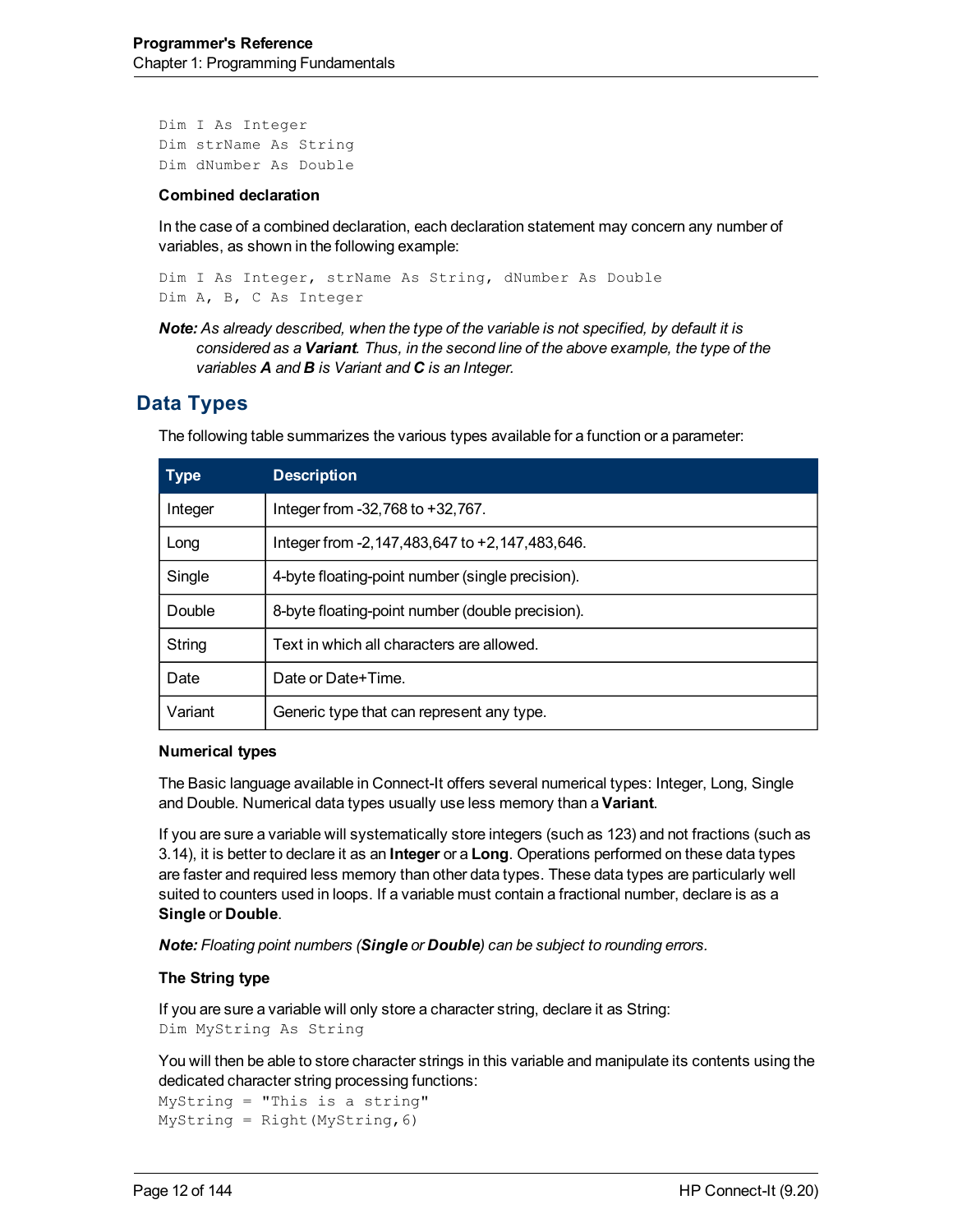By default, a **String** type variable is of variable size. The allotted size used to store character strings changes according to the size of the data assigned to the variable. However, it is possible to declare a **String** type variable using the following syntax:

```
Dim <Name of the variable> As String * <Size of the stored string>
```

```
The following example declares a variable containing 20 characters:
Dim MyString As String * 20
```
If you use this variable to store a string of less than 20 characters, spaces will be added to the end of the string as padding up until the intended size. On the other hand, if you store a string over 20 characters, the string will be truncated from the 21st character.

#### **The Variant type**

The **Variant** type is a generic type that can substitute for all other types. You do not need to worry about conversion issues between the different data types and **Variant**. Conversion is performed automatically, as shown in the following example:

```
Dim MyVariant As Variant
MyVariant = "123"MyVariant = MyVariant - 23
MyVariant = "Top " & MyVariant
```
Even though conversion is automatic, make sure you follow the following rules:

- **.** If you perform arithmetic operations on a Variant, it must contain a number, even if it is represented by a character string.
- **If a concatenation operation involves a Variant, use the & operator rather than the + operator.**

A **Variant** can also contain two special values: The empty value and the Null value.

#### **The empty value**

Before a value is assigned for the first time to a **Variant**, it contains the empty value. This value is a particular value and is not the same as 0, an empty string or the **Null** value. To test whether a **Variant** contains the empty value, use the Basic function **IsEmpty()**, as shown in the following example:

```
Dim MyFirstVariant As Variant
Dim MySecondVariant As Variant
If IsEmpty(MyFirstVariant) Then MyFirstVariant = 0
MySecondVariant = 0
If IsEmpty(MySecondVariant) Then MySecondVariant = 123
```
A **Variant** containing the empty value can be used in expressions. Depending on the situation, it will be processed as the value 0 or an empty string. To reassign the empty value to a **Variant**, use the keyword **Empty**, as shown in the following example:

```
Dim MyVariant As Variant
MyVariant = 123
MyVariant = Empty
```
#### **The Null value**

The **Null** value is often used in databases to specify missing or unknown values. This value has special qualities: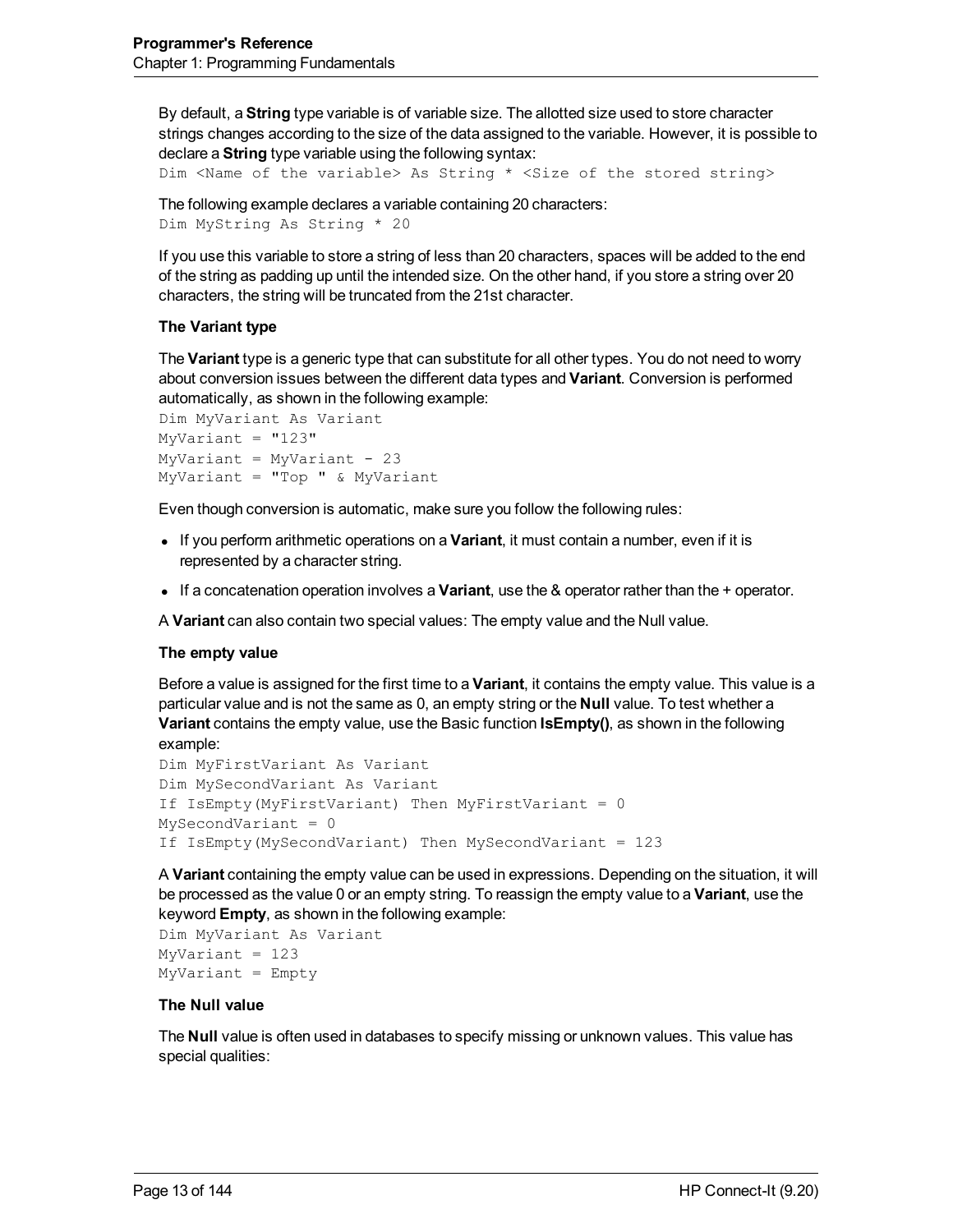- **Expression that include the Null** value always return the Null value. The **Null** value is said to be propagated in the expressions. If part of the expression is **Null**, then all of the expression is **Null**.
- <span id="page-13-0"></span>• As a general rule, if a function parameter is set to **Null**, the function returns the **Null** value.

### **Data Arrays**

An array enables you to store and reference a set of variables under a single name and use a number (an index) to uniquely identify them. All array items must have the same data type. You cannot create an array containing both **String** and **Double** values. The **Variant** type can be used to work around this limitation.

#### **Declaring an array**

An array is a set of variables. By convention, the following notions are presented as follows:

- Lower limit of the array: Index of the first item. *Note:By default, the lower limit of an array is 0.*
- $\bullet$  Upper limit of the array: Index of the last item. Note: The upper limit of an array may not exceed the size of a Long (2 147 483 646 items).

#### Declaring an array is similar to declaring a variable:

```
Dim <Name of the array>(<Upper limit of the array>) [As <Data type of
the variables contained in the array>]
```
#### Examples:

Dim MyFirstArray(30) As String ' 31 elements Dim MySecondArray(9) As Double ' 10 elements

#### You can also specify the lower limit of the array by using the following declaration:

```
Dim <Name of the array>(<Lower limit of the array> To <Upper limit of
the array>) [As <Data type of the variables contained in the array>]
```
#### Examples:

```
Dim MyFirstArray(1 To 30) As String ' 30 elements
Dim MySecondArray(5 To 9) As Double ' 5 elements
```
#### **Limitations**

The following limitations apply to arrays in Connect-It Basic:

- Variable size arrays are not supported. In particular, it is not possible to resize an array on the fly.
- <span id="page-13-1"></span>• Multi-dimensional arrays are not supported.

# **Control Structures**

As their name suggests, control structures make it possible to control the execution of a program. There are two sorts of control structures:

- Decision structures: redirect and guide a program as a result of certain conditions,
- Loop structures: make it possible to repeat program sections depending on certain conditions.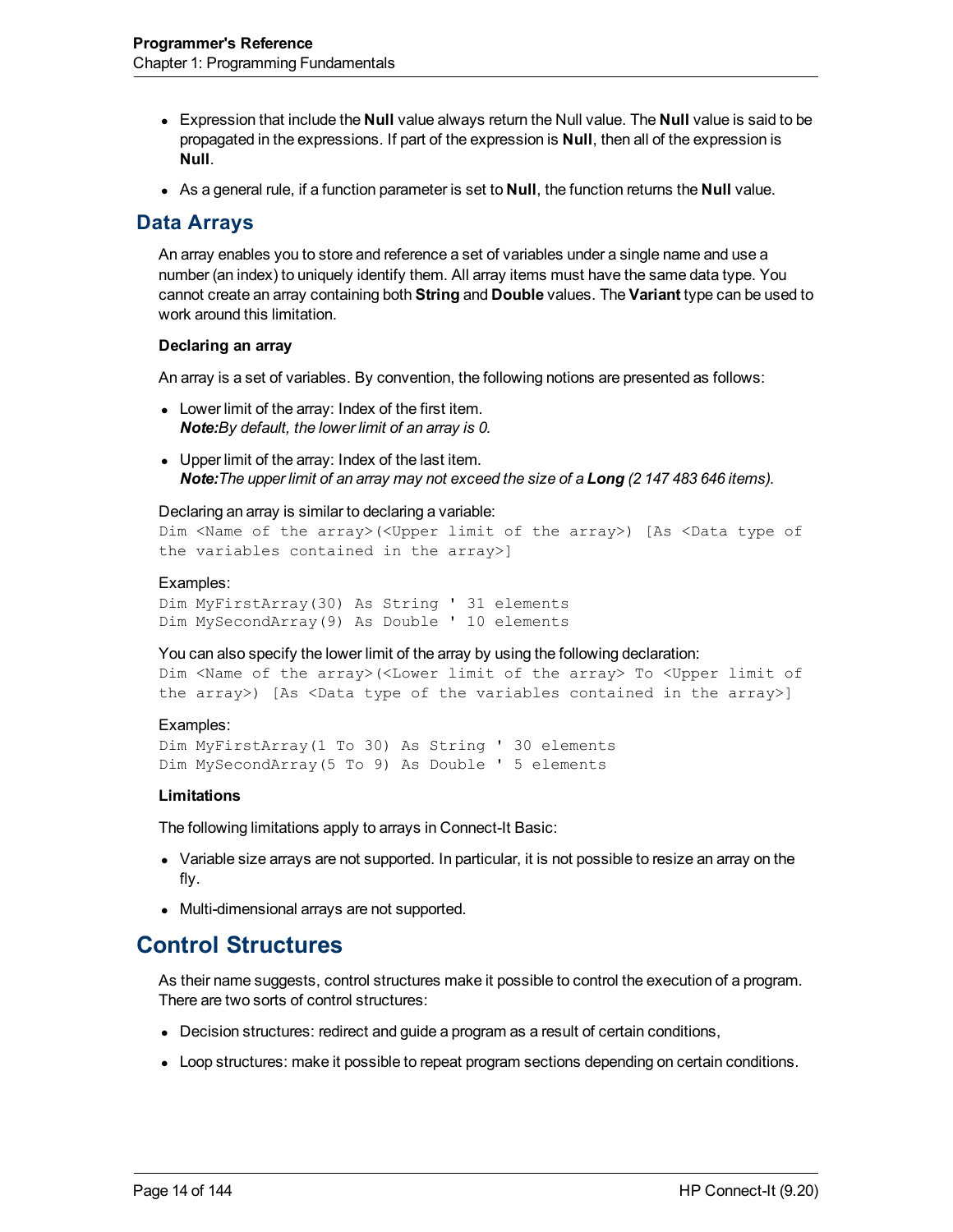# <span id="page-14-0"></span>**Decision Structures**

A decision structure conditionally executes instructions depending on the results of a test. The following decision structures are available:

- <sup>l</sup> **If...Then**
- <sup>l</sup> **If...Then...Else...End If**
- <sup>l</sup> **Select Case**
- **If...Then**

Use this structure to conditionally execute one or more instructions. The syntax of this structure allows for single line and multiple line statements. Single line statements may only execute one single instruction:

```
If <Condition> Then <Instruction>
If <Condition> Then
<Instructions>
End If
```
The condition is generally a comparison, however any expression that results in a numerical value can be used. This value is interpreted as **True** or **False** by the Basic code. **False** corresponds to 0; All other values are considered **True**.

If the condition is evaluated as True, the instruction or instructions following the keyword **Then** will be executed.

#### **If...Then...Else...End If**

Use this structure to define multiple conditional instruction blocks. Only the first of these blocks evaluated as **True** will be executed.

```
If <Condition1> Then
<Instructions1>
ElseIf <Condition2> Then
<Instructions2>
...
Else
<InstructionsN>
End If
```
The first condition is tested, if the result is evaluated as **False**, the second condition is tested and so on until one of them is evaluated as **True**. The instruction set after the keyword Then is executed.

The keyword **Else** is optional. It makes it possible to define an instruction set to be executed if all the conditions are evaluated as **False**.

*Note: You can nest as many ElseIf instructions as you like in the decision structure. However, if you systematically compare the same expression with a different value, the syntax of the decision structure can become unnecessarily complex and difficult to read. In this case, we advise you to use a Select...Case type decision structure.*

**Select...Case**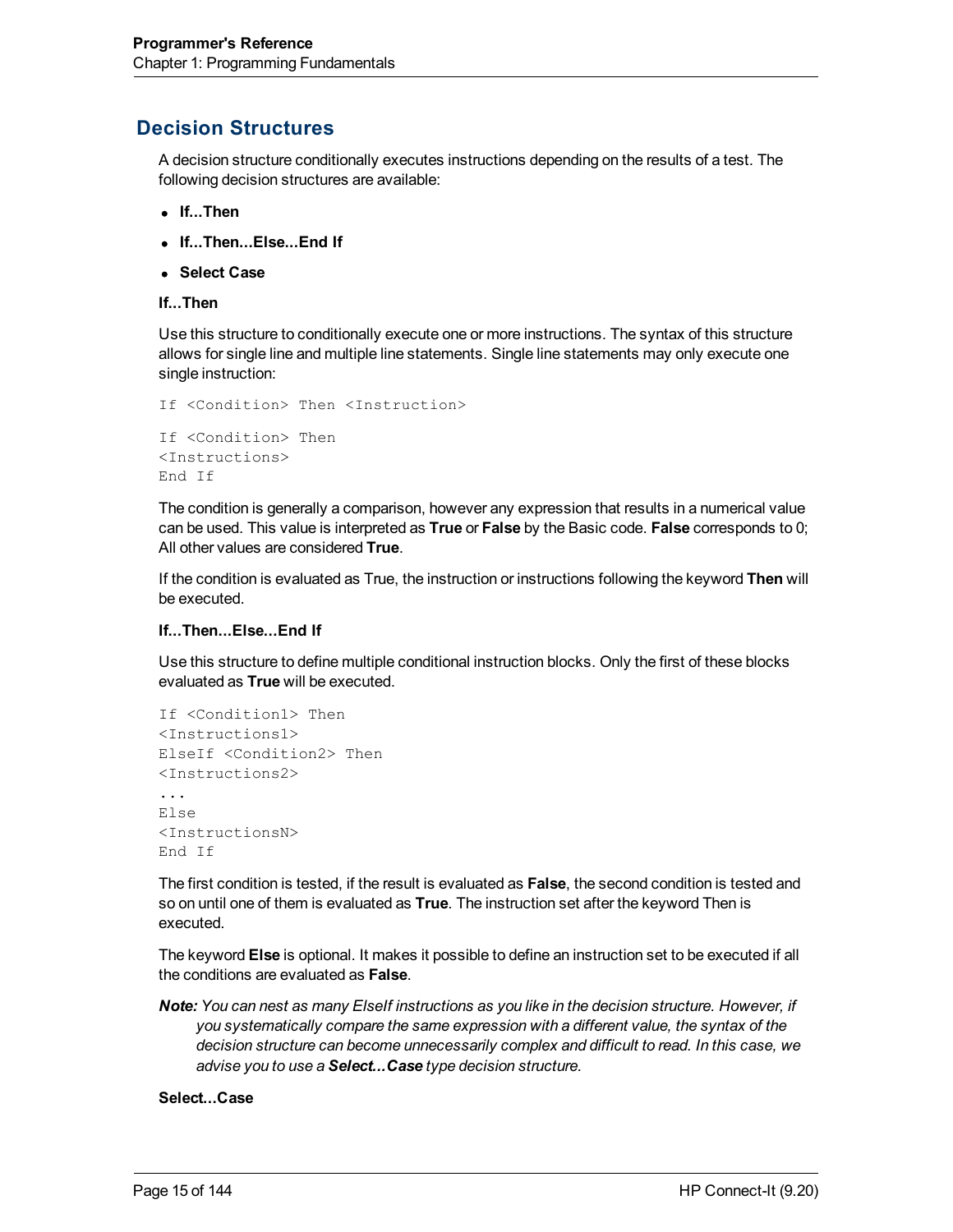This structure serves the same purpose as the previous decision structures, but in general, the resulting code is more readable. A **Select...Case** function performs a single test at the start of the structure and compares the test result with the values given by each **Case** in the structure. If there is a match, the instruction set associated with the Case is executed.

Select Case <Test> [Case <value 1> <Instructions1>] [Case <value 2> <Instructions2>]

[Case Else <Instructionsn>] End Select

...

The instruction set associated with the **Case Else** keyword is executed if no match is found for the **Case** keywords.

*Important: Multiple selection is not supported when using the Case instruction.*

The following script will execute correctly:

```
Dim i as integer
For i=1 to 10
Select case i
Case 1 Print ("1")
Case 2 Print ("2")
Case 3 Print ("3")
Case Else Print ("Others")
End Select
Next i
```
The following script produces an error:

```
Dim i as integer
For i=1 to 10Select case i
Case 1,2,3 Print ("a lot")
Case 1 to 5 Print ("a lot too")
Case Else Print ("Others")
End Select
Next i
```
# <span id="page-15-0"></span>**Loop Structures**

A loop structure enables you to repeat the execution of a series of instructions. The following loop structures are available:

- Do...Loop
- <sup>l</sup> **For...Next**

**Do...Loop**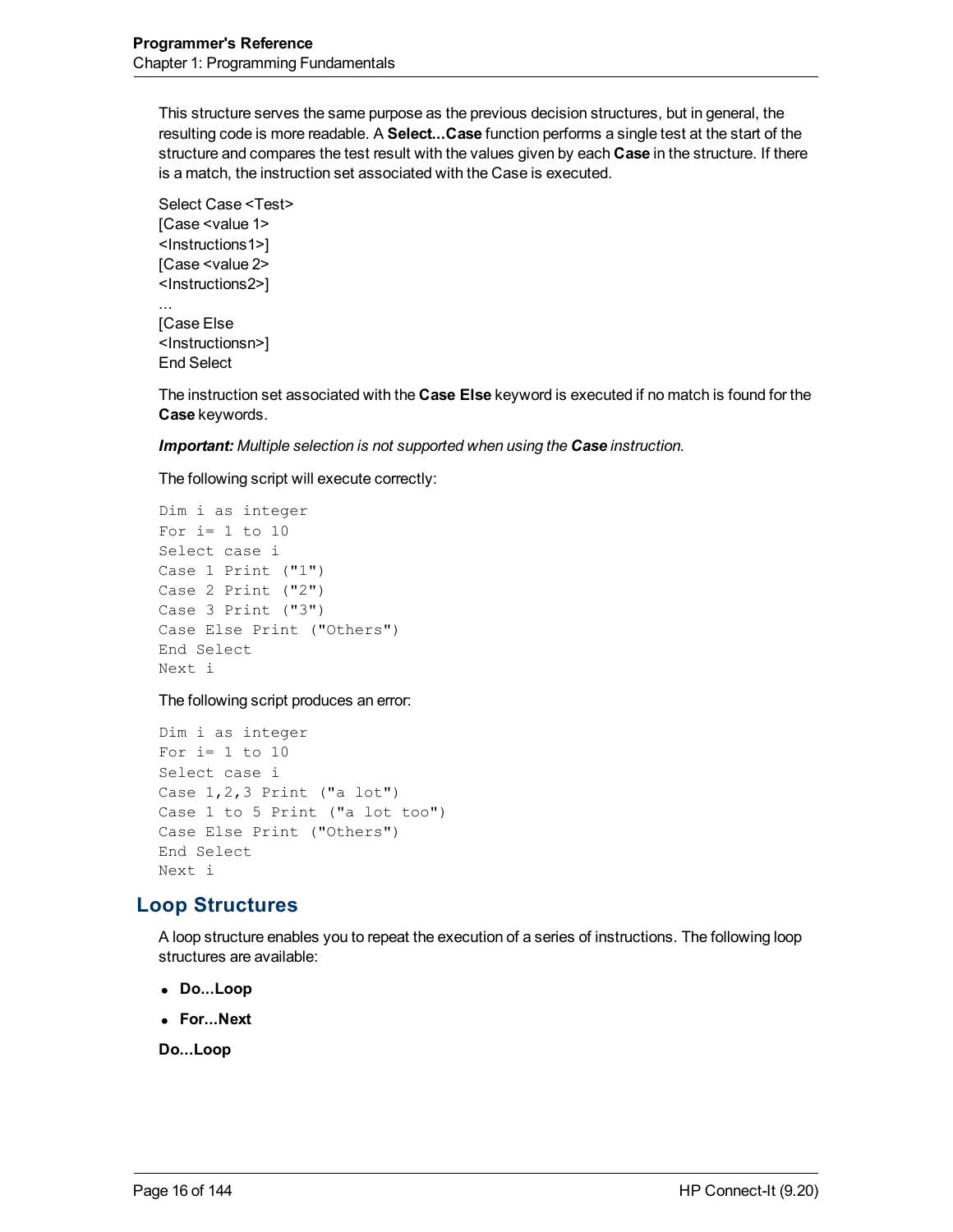Use this structure to execute a series of instructions an undefined number of times. The loop is exited when a condition is met or is not met. This condition is a value or an expression that is evaluated as **False** (0) or **True** (not 0).

It is possible to exit the loop by force by using the Exit Do keyword in the executed instructions. There are several variations on this structure, but the most common one is the following:

```
Do While <Condition>
<Instructions>
Loop
```
In this case, the condition is evaluated first. If it is **True**, the instructions are executed and the program returns to the **Do While** keyword, test the condition again and so on. The loop is exited when the condition is evaluated as **False**.

The following example tests the value of a counter, incremented at each iteration of the loop. The loop is executed when the counter reaches 20.

```
Dim iCounter As Integer
iCounter = 0Do While iCounter < 20
iCounter = iCounter +1
Loop
```
The following example is based on the previous one but exits the loop by force using the **Exit Do** keyword if the counter contains the value 10.

```
Dim iCounter As Integer
iCounter = 0
Do While iCounter < 20
iCounter = iCounter +1
If iCounter = 10 Then Exit Do
Loop
```
In this type of **Do...Loop** structure, the condition is evaluated before executing the instructions. If you wish to execute the instruction and then test the condition, use the following **Do...Loop** structure:

Do <Instructions> Loop While <Condition>

*Note: This type of structure guarantees that at least one of the instructions will be executed.*

The two previous **Do...Loop** structures iterate for as long as the condition is **True**. If you wish to iterate while the condition is **False**, use one of the following structures:

```
Do Until <Condition>
<Instructions>
Loop
D<sub>O</sub><Instructions>
Loop Until <Condition>
```
Using this structure type, the previous example can be written:

```
Dim iCounter As Integer
iCounter = 0Do Until iCounter = 20
iCounter = iCounter +1
Loop
```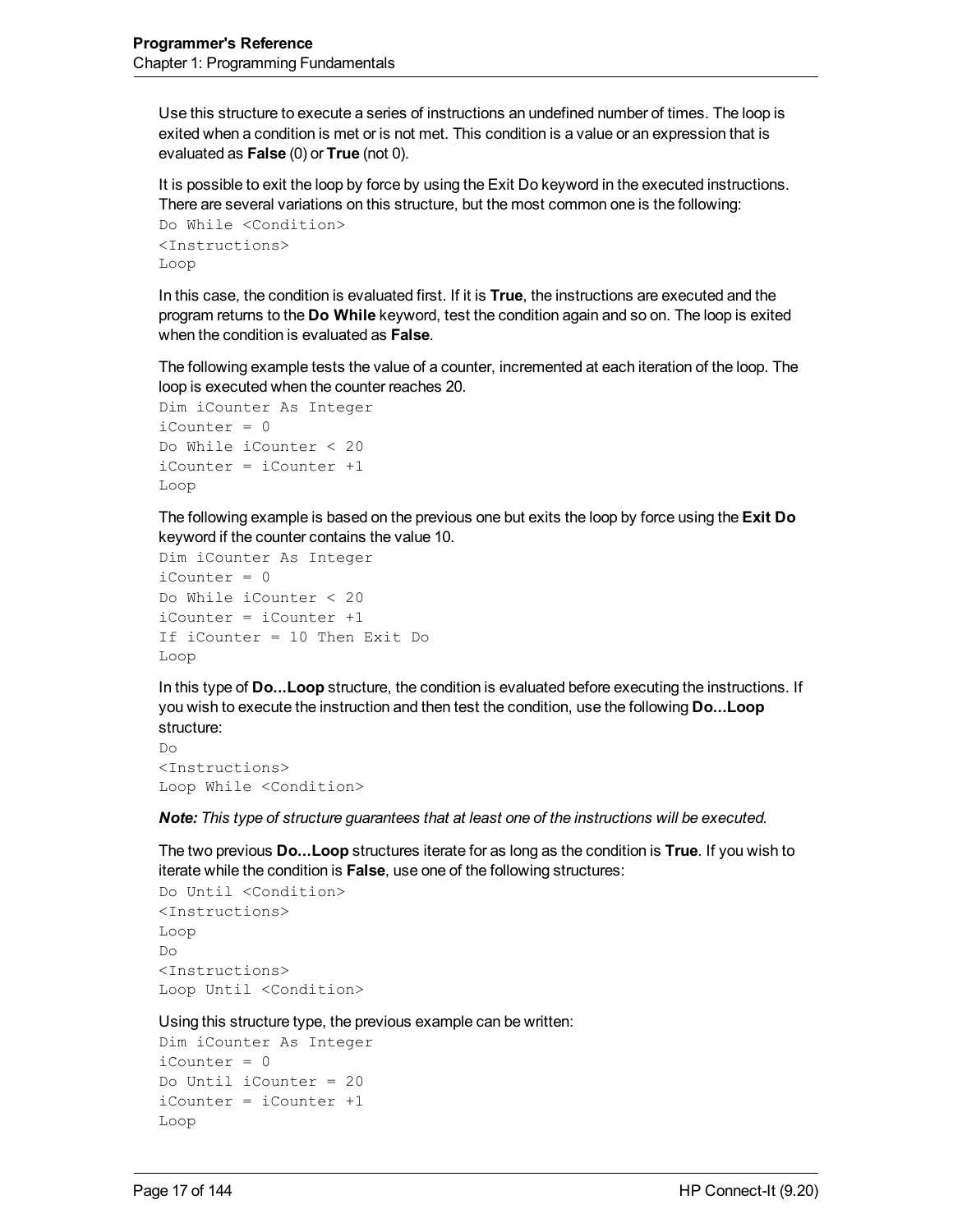#### **For...Next**

Use this structure to execute a series of instructions an undefined number of times. Unlike **Do...Loop**, a **For...Next** loop uses a variable called a counter whose value is incremented or decremented at each iteration.

**Note:** It is possible to exit the loop by force by using the **Exit For** keyword in the executed *instructions.*

For <Counter> = <Initial value> To <Final value> [Step <Increment>] <Instructions> Next [<Counter>]

**Important:** The arguments Counter, Initial value, Final value and Increment are all represented by numerical values.

Note: Increment may be a positive or negative value. If it is positive, the Initial value must be less than or equal to the Final value in order for the instructions to be executed. If it is negative, the Initial value must be greater than or equal to the Final value in order for the instructions to be *executed. If the Increment is not specified, by default it is set to 1.*

When a **For...Next** loop is executed, the following operations are performed:

- 1. The counter initializes and stores the initial value,
- 2. The Basic codes tests whether the value of the counter is greater than the final value. If this is the case, the program exits the loop. *Note: If the increment is negative, the Basic test whether the value of the counter is less than the final value.*
- 3. The instructions are executed.
- 4. The counter incremented by 1 or the specified value.
- 5. Operations 2 through 4 are repeated.

The following operation sums all even number up to 1000:

```
Dim iCounter As Integer, lSum As Long
For iCounter = 0 To 1000 Step 2
lSum = lSum + iCounter
Next
```
The following example is based on the previous one but exits the loop by force using the **Exit For** keyword if the counter contains the value 500.

```
Dim iCounter As Integer, lSum As Long
For iCounter = 0 To 1000 Step 2
lSum = lSum + iCounter
If iCounter = 500 Then Exit For
Next
```
# <span id="page-17-0"></span>**Operators**

Operators are symbols than enable you to perform simple operations (addition, multiplication, etc.) on variables or compare them. There are several different types of counters:

- Assignment operators
- Arithmetic operators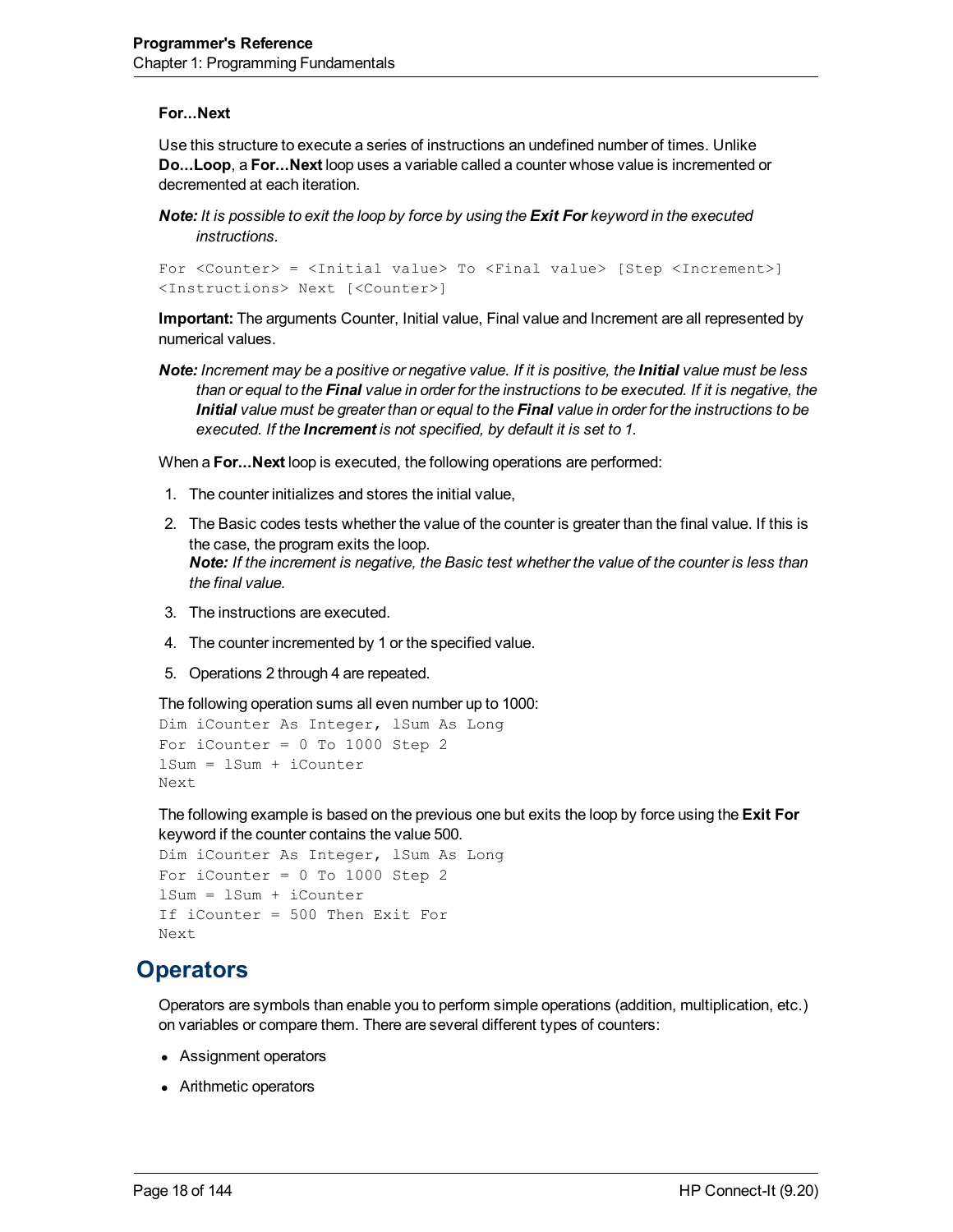- Relational operators (also called assignment operators)
- <span id="page-18-0"></span>• Logical operators

### **Assignment Operators**

This type of operator enables you to assign a value to a variable. Connect-It Basic uses one single assigment operator, the "=" sign. The assignment syntax is as follows: <Variable> = <Value>

# <span id="page-18-1"></span>**Arithmetic Operators**

Arithmetic operators enable you to modify the value of a variable arithmetically, or to perform simple arithmetic operations between two expressions.

#### **The + operator**

This operator enables you to sum two values. The syntax is as follows: <Result> = <Expression 1> + <Expression 2>

*Note:This operator is used both to sum two numbers and to concatenate strings. To avoid any ambiguity, we recommend you use this operator just for sum operations and to use the & operator to concatenate strings.*

#### **The - operator**

This operator enables you to differentiate between two values or to negatively sign (monadic operator) a value. The operator has two syntaxes:

```
<Result> = <Expression 1> - <Expression 2> or - <Expression>
```
#### **The \* operator**

This operator enables you to multiply two values. The syntax is the following: <Result> = <Expression 1> \* <Expression 2>

#### **The / operator**

This operator enables you to perform a division between two values. The syntax is as follows: <Result> = <Expression 1> / <Expression 2>

#### **The ^ operator**

This operator enables you to raise a value to the power of an exponent. The syntax is as follows: <Result> = <Expression 1> ^ <Expression 2>

*Note: In this syntax, expression 1 cannot be negative if expression 2 (the exponent) is an integer. When an expression performs several exponential operations in a series, they are interpreted logically from left to right.*

#### **The Mod operator**

This operator calculates the remainder of the euclidien division of two values. The syntax is as follows:

<Result> = <Expression 1> Mod <Expression 2>

## *Note: Floating-point numbers are automatically rounded to integers. The following example returns 4 (6.8 is rounded to the nearest integer, 7):*

*Dim iValue As Integer iValue = 25 Mod 6.8*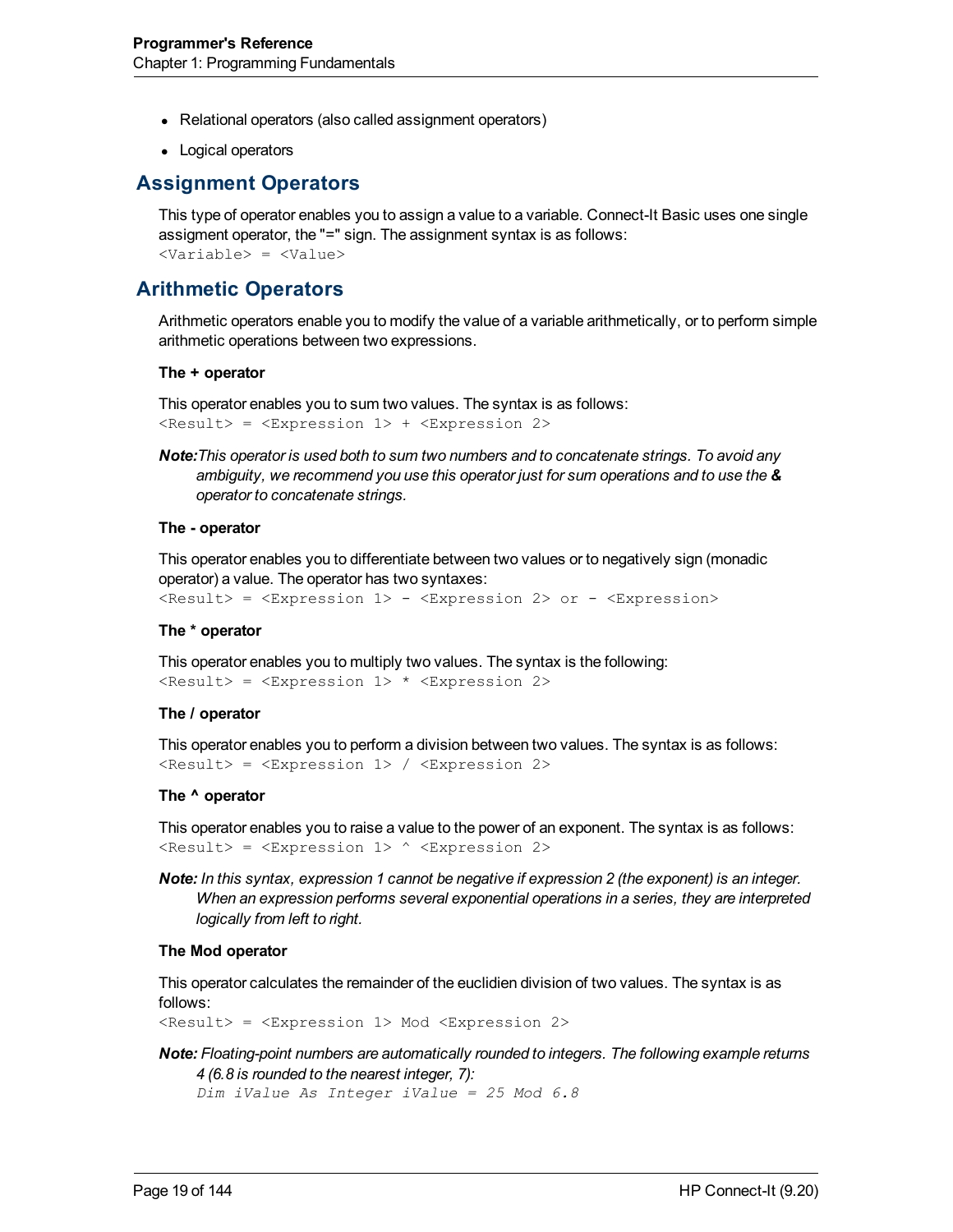# <span id="page-19-0"></span>**Relational Operators**

Relational operators enable you to compare two values. The following table summarizes the relational operators:

| <b>Operator</b> | <b>Denomination</b>                  | <b>Description</b>                                           | <b>Syntax</b>                                                          |
|-----------------|--------------------------------------|--------------------------------------------------------------|------------------------------------------------------------------------|
|                 | Equality operator                    | Compares two values and verifies<br>their equality           | $<$ Expression 1> =<br><expression 2=""></expression>                  |
| <               | Less-than operator                   | Tests whether a value is strictly less<br>than another       | $\leq$ Expression 1> $\leq$<br><expression 2=""></expression>          |
| $\leq$          | Less-than or equal to<br>operator    | Test whether a value is less than or<br>equal to another     | $<$ Expression 1> $<$ = $<$<br>Expression 2>                           |
| ⋗               | Greater-than<br>operator             | Tests whether a value is strictly<br>greater than another    | <expression 1=""> &gt;<br/><expression 2=""></expression></expression> |
| $>=$            | Greater-than or<br>equal to operator | Tests whether a value is greater<br>than or equal to another | $<$ Expression 1> >= $<$<br>Expression 2>                              |
| <>              | Inequality operator                  | Tests whether a value is different<br>from another           | $<$ Expression 1> $<$ > $<$<br>Expression 2>                           |

## <span id="page-19-1"></span>**Logical Operators**

Logical operators enable you to evaluate several conditions.

#### **The And operator**

This operator performs a logical AND (both conditions must be true) on two expressions.

```
The syntax is as follows:
<Result> = <Expression 1> And <Expression 2>
```
If each expression (operand) is evaluated as **True**, the result is **True**. If either of the expressions is evaluated as **False**, the result is **False**.

#### **The Or operator**

This operator performs a logical OR (either of the conditions must be true) on two expressions.

```
The syntax is as follows:
<Result> = <Expression 1> Or <Expression 2>
```
If either expression is evaluated as **True**, the result is **True**.

#### **The Xor operator**

This operator performs an eXclusive OR (only one of the two conditions must be true) on two expressions.

The syntax is as follows: <Result> = <Expression 1> Xor <Expression 2>

If only one of the expressions is evaluated as **True**, result is **True**.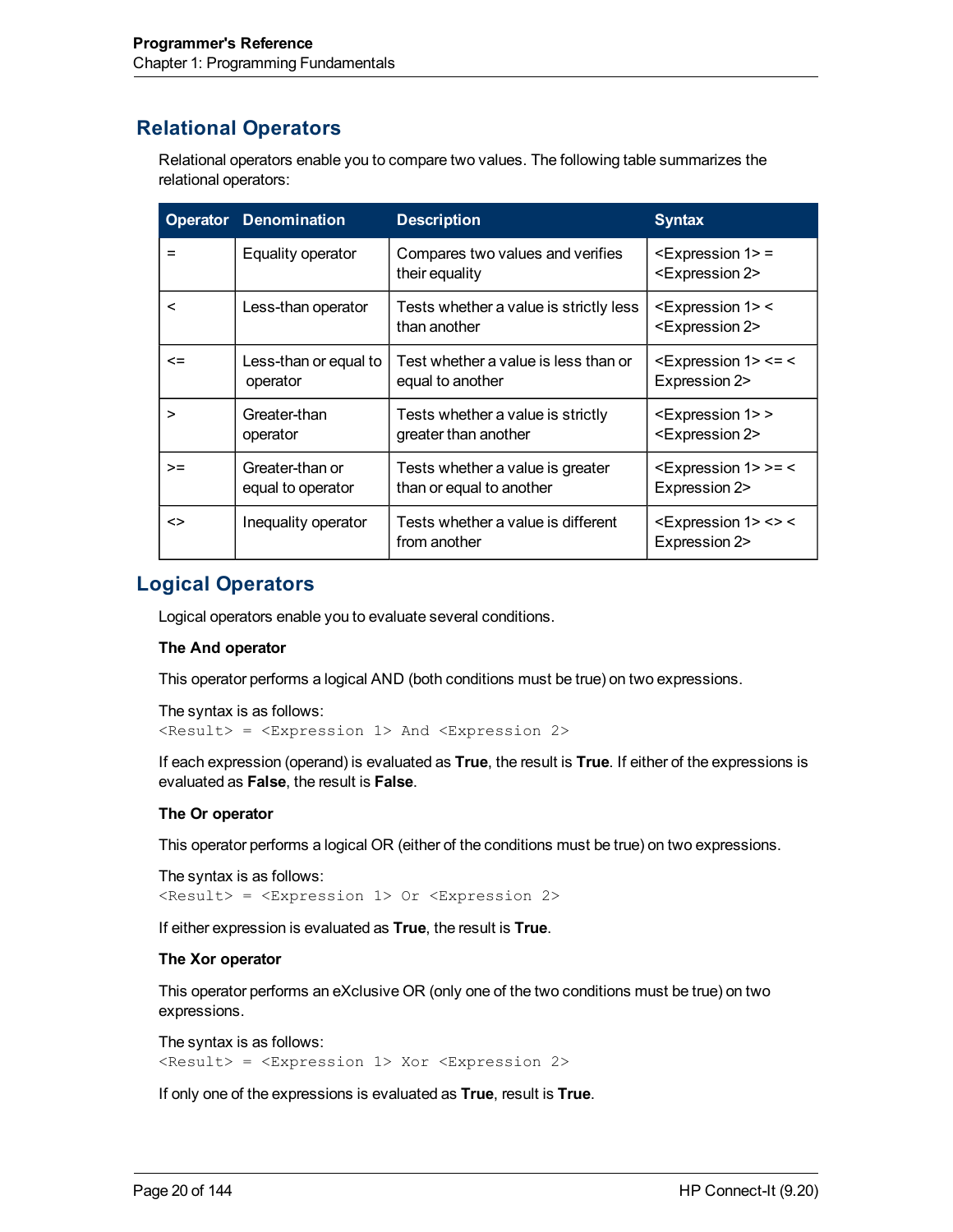#### **The Not operator**

This operator is used to perform the logical negation on an expression.

The syntax is as follows: <Result> = Not <Expression 1>

If the expression is evaluated as **True**, the result is **False**. If the expression is evaluated as **False**, the result is **True**.

# <span id="page-20-0"></span>**Operator Priority**

When more than one operators are combined, the following order of priority is used when evaluating expressions. The operators are listed in decreasing order of priority:

- 1.  $()$
- $2^{\lambda}$
- $3. +$
- 4.  $1.*$
- 5. Mod
- 6. =,  $>$ ,  $<$ ,  $<$ =,  $>$ =
- 7. Not
- 8. And
- 9. Or
- <span id="page-20-1"></span>10. Xor

# **File Management**

Connect-It Basic enables simplified file management. The most common operations (read, write, etc.) are available as standard.

#### **Reminder concerning files**

A file is way in which a program sees and external object. It is a collection of logical records, that may or may not be structured, on which the program can execute a set of elementary operations (read, write, etc.). A logical record represents the minimum set of data that can be manipulated by a single elementary operation.

Connect-It can only handle so-called sequential files. In a sequential file, operations mainly concern reading the next record or appending a new record to the end of the file. It is not possible to simultaneously read and write records. When read, cursor is placed on the first logical record of the sequential file. Each read operation transfers a record to an internal zone (generally a variable) of the program and places the cursor on the next record of the file. An operation enables you to determine whether there are any remaining records to be read (**EOF** clause: End Of File).

When written to, the sequential file is either empty or the cursor is placed after the last record in the file. Each write operation transfers data stored in an internal zone (generally a variable) of the program, to a record in the file and then moves the cursor after this record.

Note: One of the main features of a sequential file is that the records are read in the order they are *written.*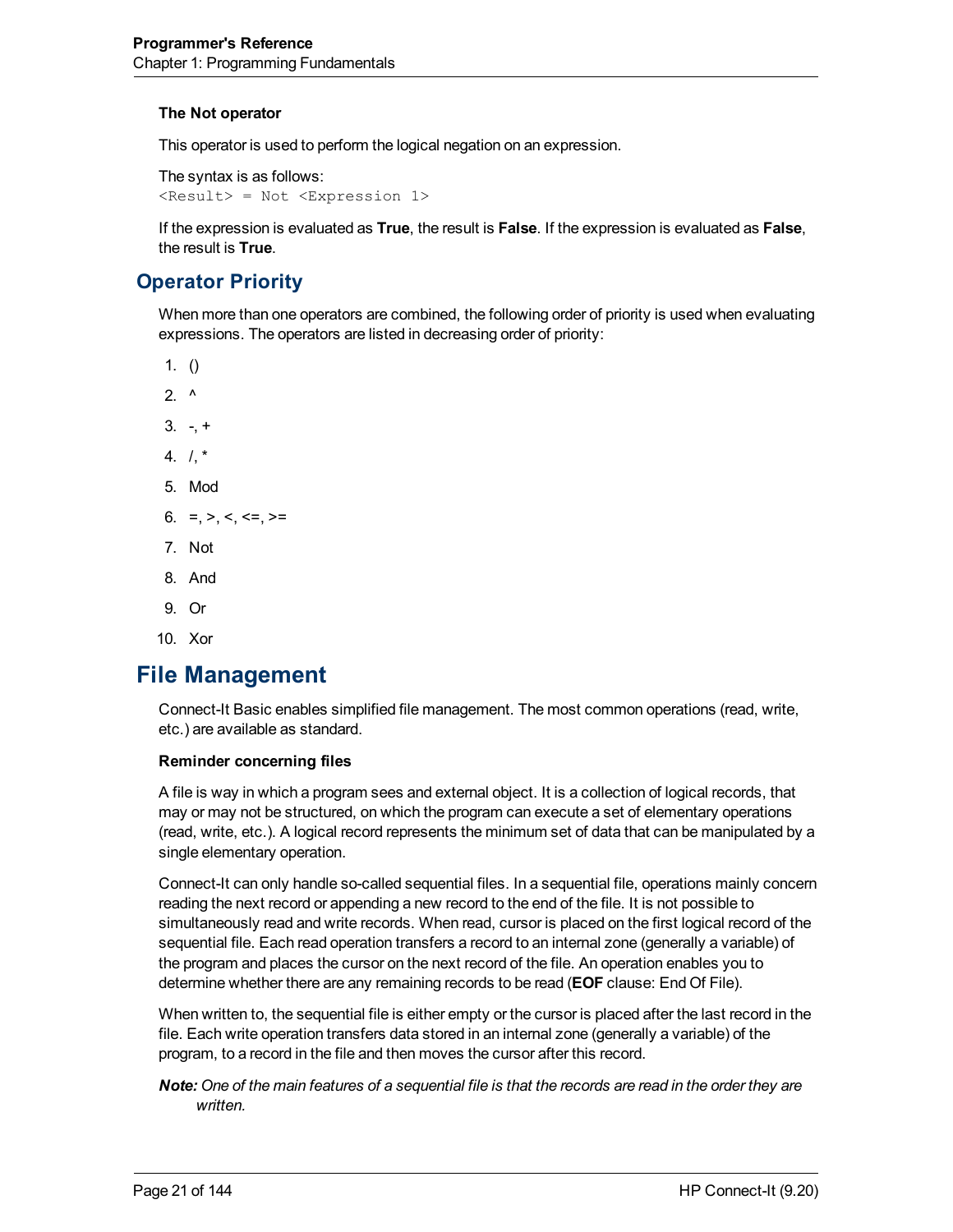# <span id="page-21-0"></span>**Opening and Closing Files**

#### **The Open clause**

This is the main clause used to manipulate files. It enables you to read, create and write to a files. The syntax is as follows:

Open <Path of the file> For <Mode> [Access <Access type>] As [#]<File numb er>

The parameters of this clause are detailed in the following table:

| <b>Parameter</b>                   | <b>Description</b>                                                                                                                                                                                                                                |
|------------------------------------|---------------------------------------------------------------------------------------------------------------------------------------------------------------------------------------------------------------------------------------------------|
| <path of<br="">the file&gt;</path> | Character string specifying the file concerned by the operation. This string can<br>contain the full path of the file.                                                                                                                            |
| <mode></mode>                      | Specifies the processing mode of the file. This parameter may contain one of the<br>following values:                                                                                                                                             |
|                                    | <b>Input:</b> The file is open in read mode.<br>$\bullet$                                                                                                                                                                                         |
|                                    | Output: The file is open in write mode. If the file already exists and has existing<br>content, this is overwritten.                                                                                                                              |
|                                    | • Append: The file is open in write mode. If the file already exists and has existing<br>content, the new content is appended to the end of the file.                                                                                             |
| <access<br>type&gt;</access<br>    | Specifies the operations than can be performed on an open file. If the file is opened<br>by another process and the specified access is not authorized, the file open<br>command fails. This parameter can be set to any of the following values: |
|                                    | <b>Read:</b> The file is open for read-only access<br>$\bullet$                                                                                                                                                                                   |
|                                    | Write: The file is open for write-only access<br>٠                                                                                                                                                                                                |
|                                    | <b>Read Write:</b> The file is opened in readwrite mode. This type of access is only<br>$\bullet$<br>available for Append mode.                                                                                                                   |
| <file<br>number&gt;</file<br>      | Identifies the file using a unique number between 1 and 511. The FreeFile() function<br>enables you to determine the next available file number.                                                                                                  |

*Note: Bear the following points in mind:*

- <sup>n</sup> *Files must be opened using the Open clause before any read or write operations on the file.*
- <sup>n</sup> *In Append, Binary or Output mode, if the referenced file does not exist, it is created.*
- <sup>n</sup> *In Binary or Input mode, you can open a file using a different number without having to close* the file first. In Append or Output mode, you must first close a file before opening it again with *a different number.*

#### **The Close clause**

This clause enables you to close a file that was opened using a the Open. The syntax is as follows: Close [<List of files>]

The optional **<List of files>** argument can contain one or more file numbers.

This syntax of this optional argument is as follows: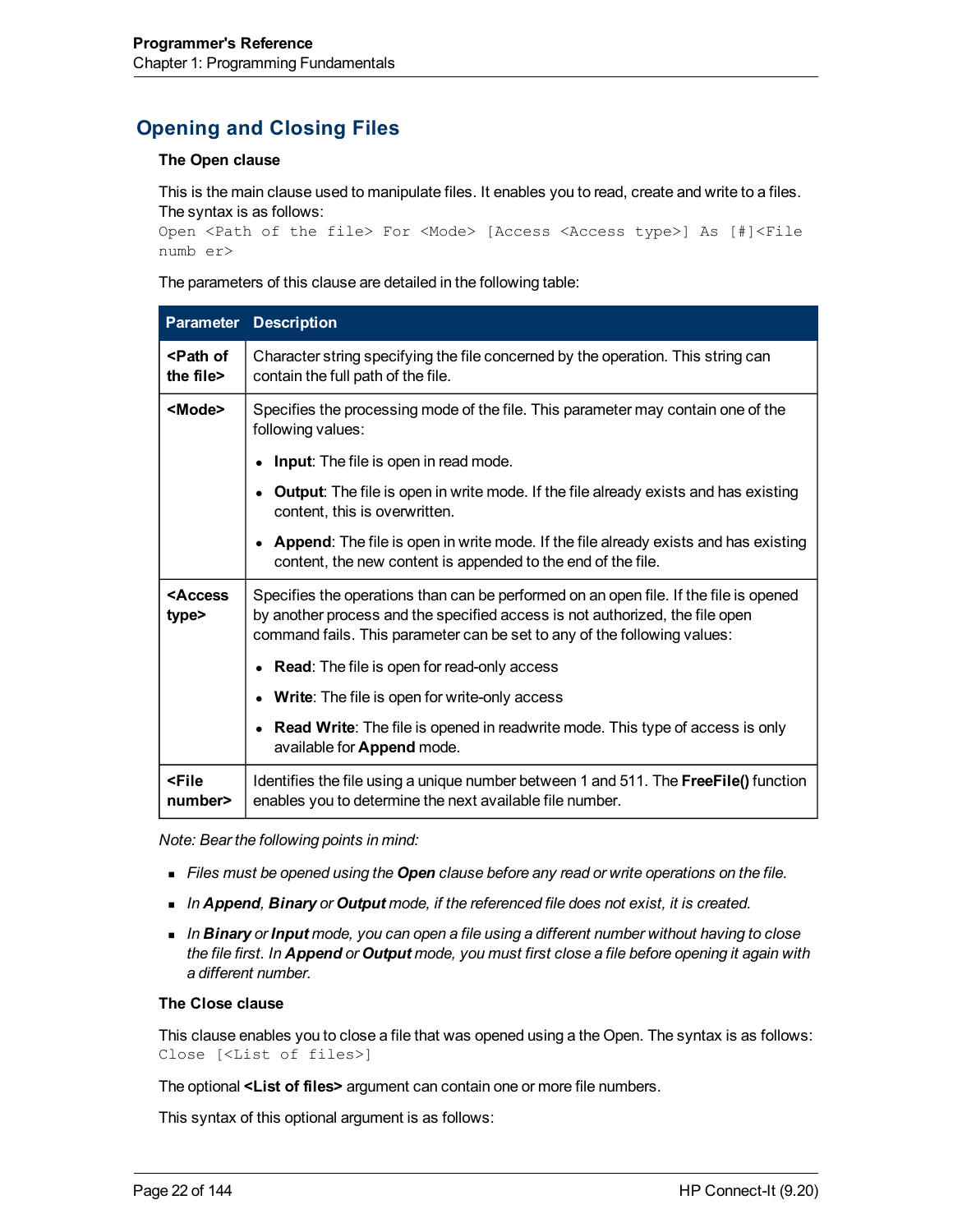[[#]<File number>][,[#]<File number>]...

*Note: If you omit this parameter from the clause, all active files opened by the Open() clause are closed.*

# <span id="page-22-0"></span>**Reading Data from Files**

Two clauses are available for reading data from a file. Using one or the other clause will depend on the specified access mode for the file. The two clauses are the following:

- **Input**
- <sup>l</sup> **Line Input**

**Input clause**

This clause is used to read a given number of characters from a file open in Binary or Input mode. The syntax of this clause is as follows:

Input (<Number characters to read>,[#]<File number>)

#### **Line Input clause**

This clause is used to read a line of data from a sequential file, and to store it in a **String** or **Variant** type variable. The syntax of this file is as follows:

Line Input #<File number>, <Name of the variable>

Note: The clause reads the characters one by one until a carriage return or carriage return - new line *is reached.*

#### <span id="page-22-1"></span>**Writing Data to a File**

One single clause, **Print**, enables you to write data to a file. The syntax of this clause is as follows:

Print #<File number>, [<Data>]

Note: The Print clause writes data to the file on a single line until a linefeed character (ASCII code *10) is encountered.*

#### For example:

```
Open "c:\test.txt" For Output As #1
Print #1, "This is a test" & Chr(10)
Print #1, "And now we can close the file..." & Chr(10)
Close #1
```
# <span id="page-22-2"></span>**Conventions**

#### **Notation**

The following notation is used in the examples in this manual:

| Symbol | <b>Description</b>                                                                                                                                                                                                             |
|--------|--------------------------------------------------------------------------------------------------------------------------------------------------------------------------------------------------------------------------------|
|        | Square brackets denote an optional parameter. Do not type these brackets in your<br>command. Exception: In Basic scripts, when the square brackets denote the path to<br>data in the database with the form: [Link.Link.Field] |
| <>     | Angle brackets denote a parameter in plain language. Do not type these brackets.                                                                                                                                               |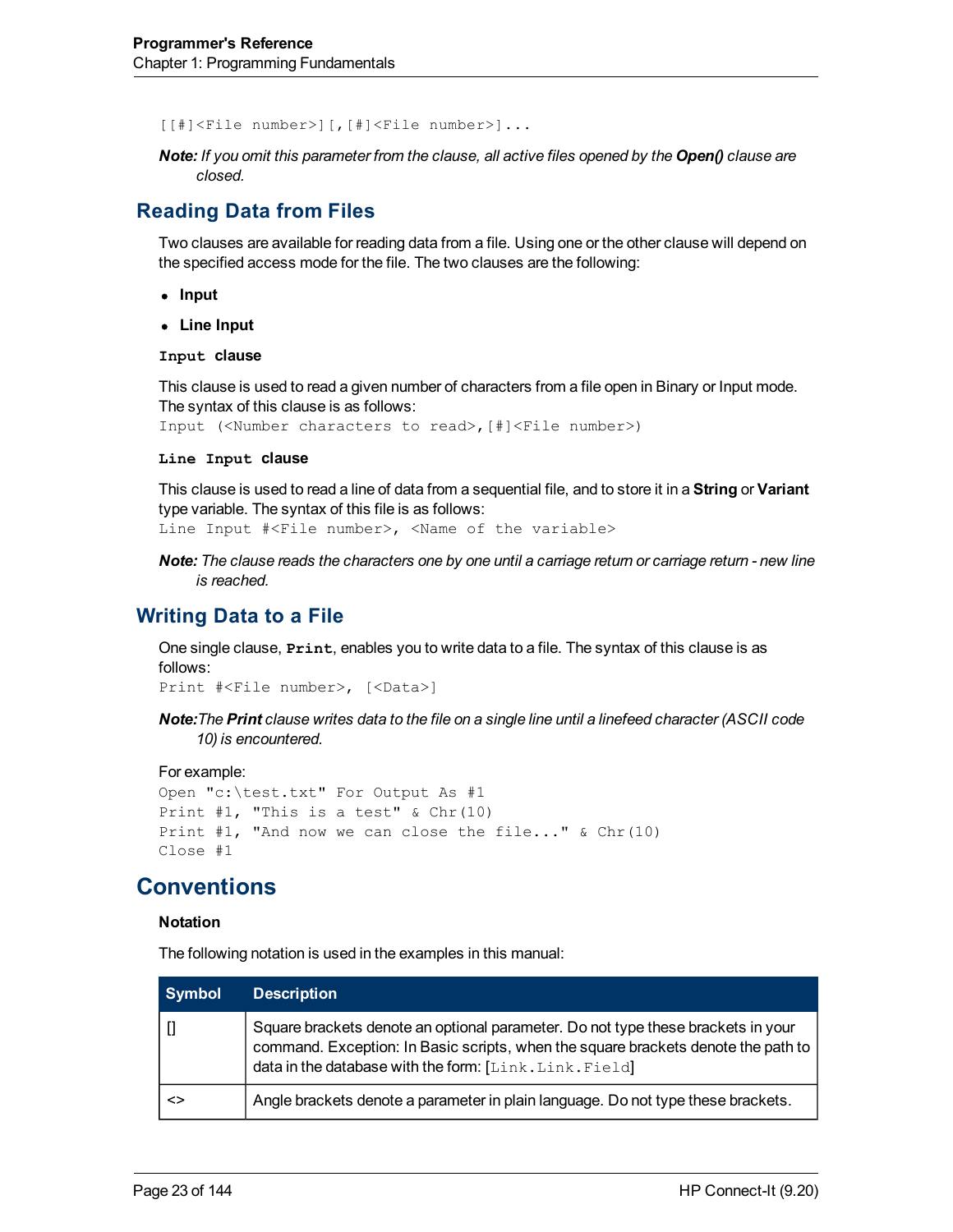| <b>Symbol</b>                | <b>Description</b>                                                                                |
|------------------------------|---------------------------------------------------------------------------------------------------|
|                              | Substitute the text with the appropriate information.                                             |
| {}                           | Curly brackets surround the definition of a node or a multi-lined script block for a<br>property. |
|                              | A pipe is used to separate a series of possible parameters contained within curly<br>brackets.    |
| Fixed<br>width<br>characters | DOS command, function parameter or data formatting.                                               |
| Example                      | Example of code or command.                                                                       |
| Object<br>name               | The names of fields, tabs, menus and files are shown in bold.                                     |
| Note:                        | Important note.                                                                                   |

#### **"Date+Time" Format**

Dates referenced in scripts are expressed in international format, independently of the display options specified by the user:

yyyy/mm/dd hh:mm:ss

For example: RetVal="1998/07/12 13:05:00"

*Note: The hyphen ("-") can also be used as a date separator.*

#### **Basic and Unix date**

Dates are expressed differently in Basic and in Unix:

- In Basic, a date can be expressed in international format, or as a floating point number ("Double" type). In this case, the integer part of the number represents the number of days elapsed since 1899-12-30 at midnight, the decimal part represents the fraction of the current date. (The number of seconds elapsed since the start of the day divided by 86400.)
- In Unix, dates are expressed as a long integer ("Long" type) that represents the number of seconds elapsed since 01/01/1870 at midnight, independent of time zones (UTC time).

#### **Duration Format**

In scripts, durations are stored and expressed in seconds. For example, to set the default value for a "Duration" type field to 3 days, use the following script: RetVal=259200

Likewise, functions that calculate durations return a number in seconds.

*Note: In financial calculations, Connect-It takes into account the most common simplifications used. In this case alone, a year is considered as being 12 months and 1 month as 30 days (thus: 1 year = 360 days).*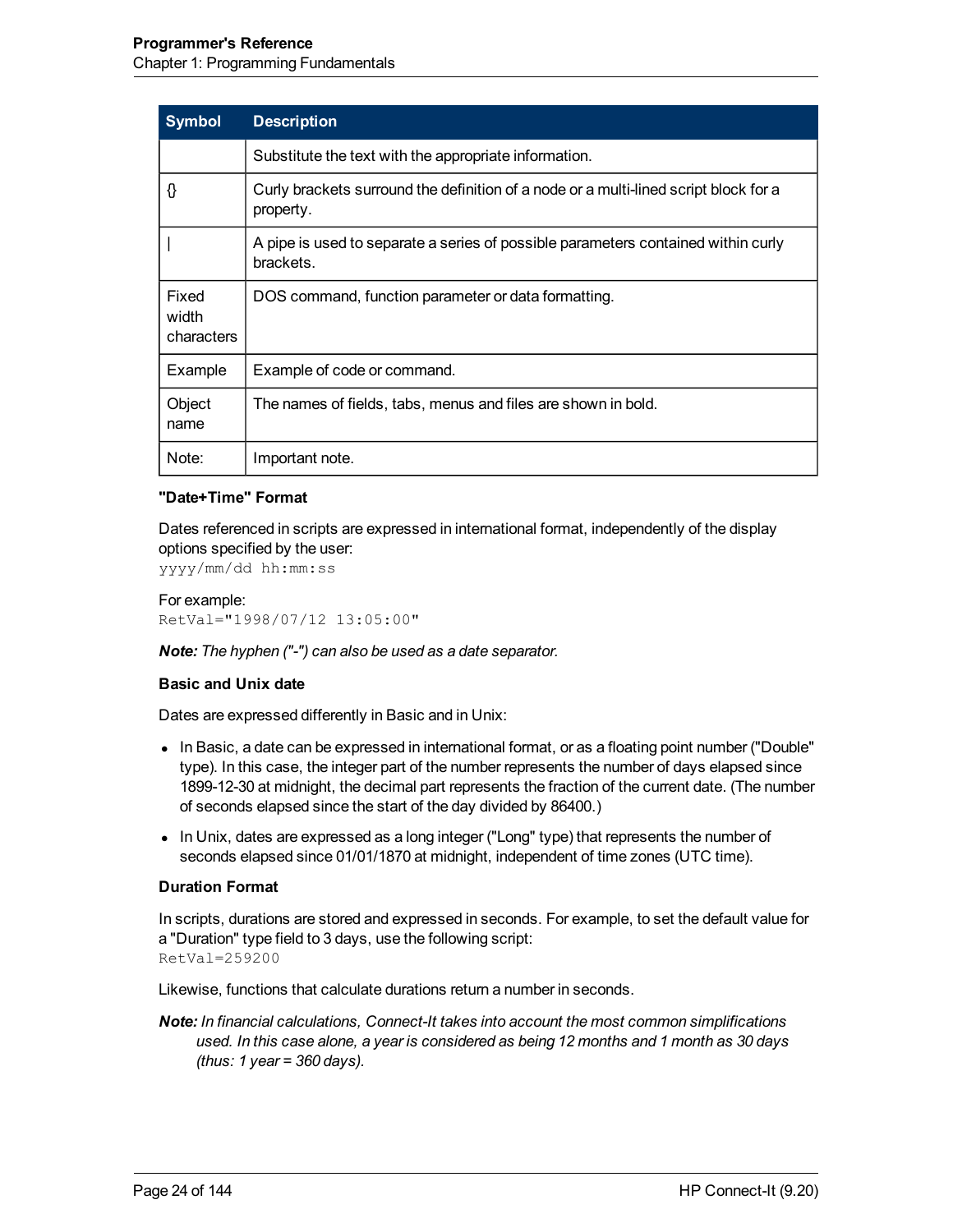# <span id="page-24-0"></span>**Definitions**

#### **Definition of a function**

A function is a program that performs operations and returns a value to the user. This value is called the "return value" or "return code". The following is an example of the syntax used to call a function using the Connect-It internal Basic:

PifIgnoreDocumentMapping(strMsg As String) As Long

#### **Definition of an error code**

When a function fails, it returns an error code. The description of the last error and its code can be found using the **Err.Description** and **Err.Number**. You can trigger an error message intentionally using the **Err.Raise** function. Its syntax is as follows:

Err.Raise (<Error number>, <Error message>)

The following table lists the most frequent error codes:

| <b>Error</b><br>code | <b>Meaning</b>                                                                                                                            |
|----------------------|-------------------------------------------------------------------------------------------------------------------------------------------|
| 12001                | Undefined error                                                                                                                           |
| 12002                | Bad parameter for a function                                                                                                              |
| 12003                | Invalid handle or object deleted                                                                                                          |
| 12004                | No more data available. This error typically occurs when executing queries. When the<br>query does not return data, this error is raised. |
| 12006                | Invalid value (incorrect type for a parameter, etc.)                                                                                      |
| 12009                | Obsolete or non implemented function                                                                                                      |

# <span id="page-24-1"></span>**Function Typing and Parameters**

#### **Type of a parameter**

The parameters that can be used in functions also have a type that must be respected in order for the proper execution of the function. In the syntax of functions, parameters are prefixed according to their type. The following table resumes the various types and their associated prefixes:

| <b>Type</b> | <b>Description</b>                                  | <b>Prefix used in the Basic syntax</b> |
|-------------|-----------------------------------------------------|----------------------------------------|
| Integer     | Integer from -32,768 to +32,767.                    | "i"                                    |
| Long        | Integer from $-2,147,483,647$ to $+2,147,483,646$ . | "I"                                    |
| Single      | 4-byte floating-point number (single precision).    |                                        |
| Double      | 8-byte floating-point number (double precision).    | "ሰ"                                    |
| String      | Text in which all characters are allowed.           | "str"                                  |
| Date        | Date or Date+Time.                                  | "dt"                                   |
| Variant     | Generic type that can represent any type.           | "v"                                    |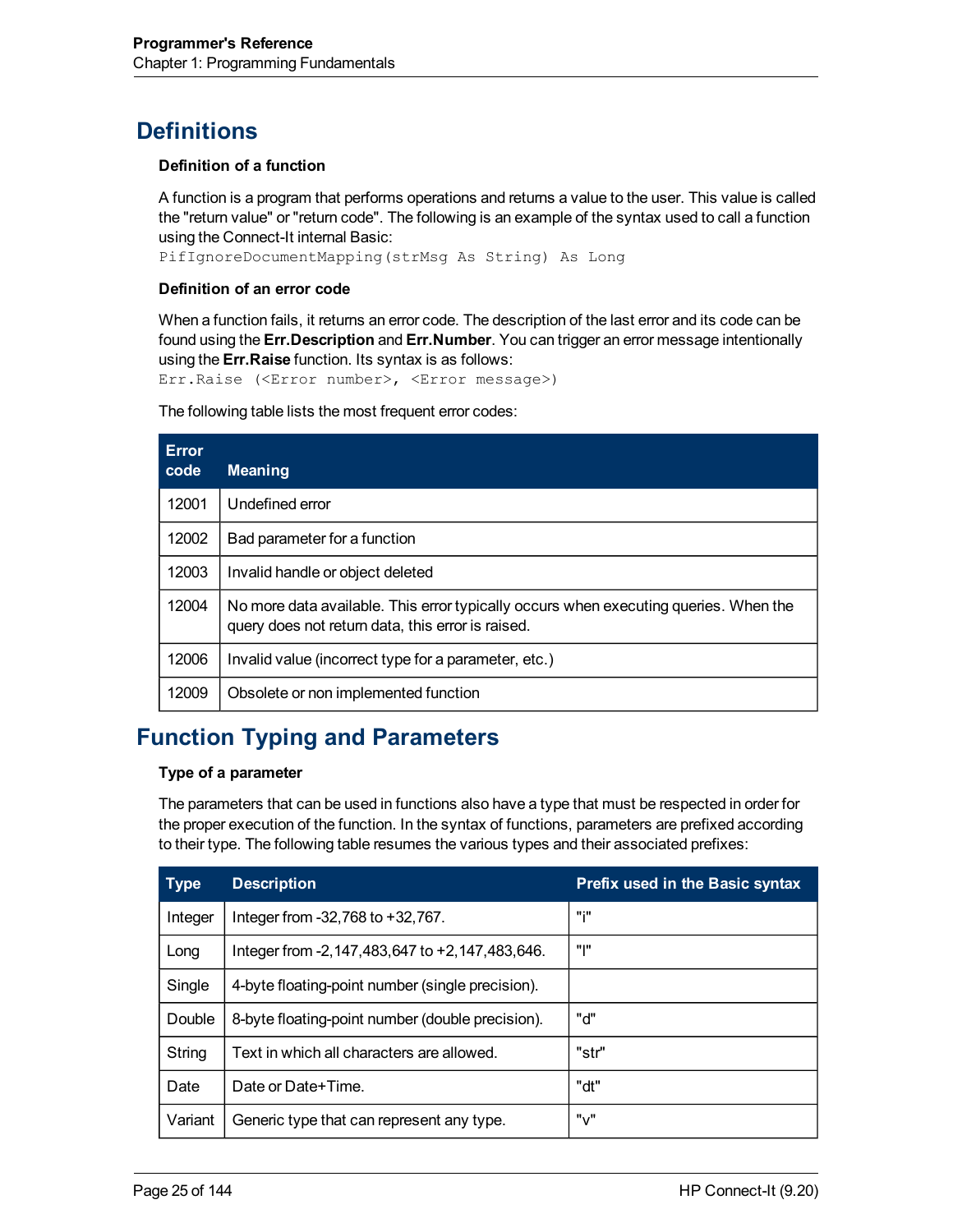#### **Type of a function**

The type of a function corresponds to the type of the value returned by the function.We recommend paying close attention to this piece of information since it can be at the origin of compilation and runtime errors in your programs.

# <span id="page-25-0"></span>**Examples of Scripts**

<span id="page-25-1"></span>This section presents sample scripts sorted according to the different elements that they use.

# **Basic Functions**

**If, Then, Else, Else If, End If**

```
If <condition> Then
<Instructions>
Else If <condition> Then
<Instructions>
Else
<Instructions>
End If
```
### *Note: About logical fields (Boolean): Logical fields are represented as 8-bit integers. The value "true" in Basic is equal to -1. Certain scripts concerning logical fields can pose problems:*

*if [logicalfield] = true Then*

If the value "true" defined for your database is 1 and the value "false" is 0, then, for this script, *the value returned will be 1, and "false" as understood in Basic.*

```
For example:
```

```
Dim strVal As String
(\ldots)If strVal = "" Then
RetVal = "Empty"ElseIf strVal = "Default" Then
RetVal = "Default"
Else
RetVal = "Unknown"
End If
```
This script returns the value:

- **Empty** if the text field of a produced document doesn't contain any information.
- **Default** if the text field of a produced document contains the default information.
- **Unknown** if the text field of a produced document contains any other information.

#### **For Loop**

This function enables you to create a loop.

```
For <counter variable> = <start> to <end>
<Instructions>
Next
For example:
For i=0 To 10 Step 2
```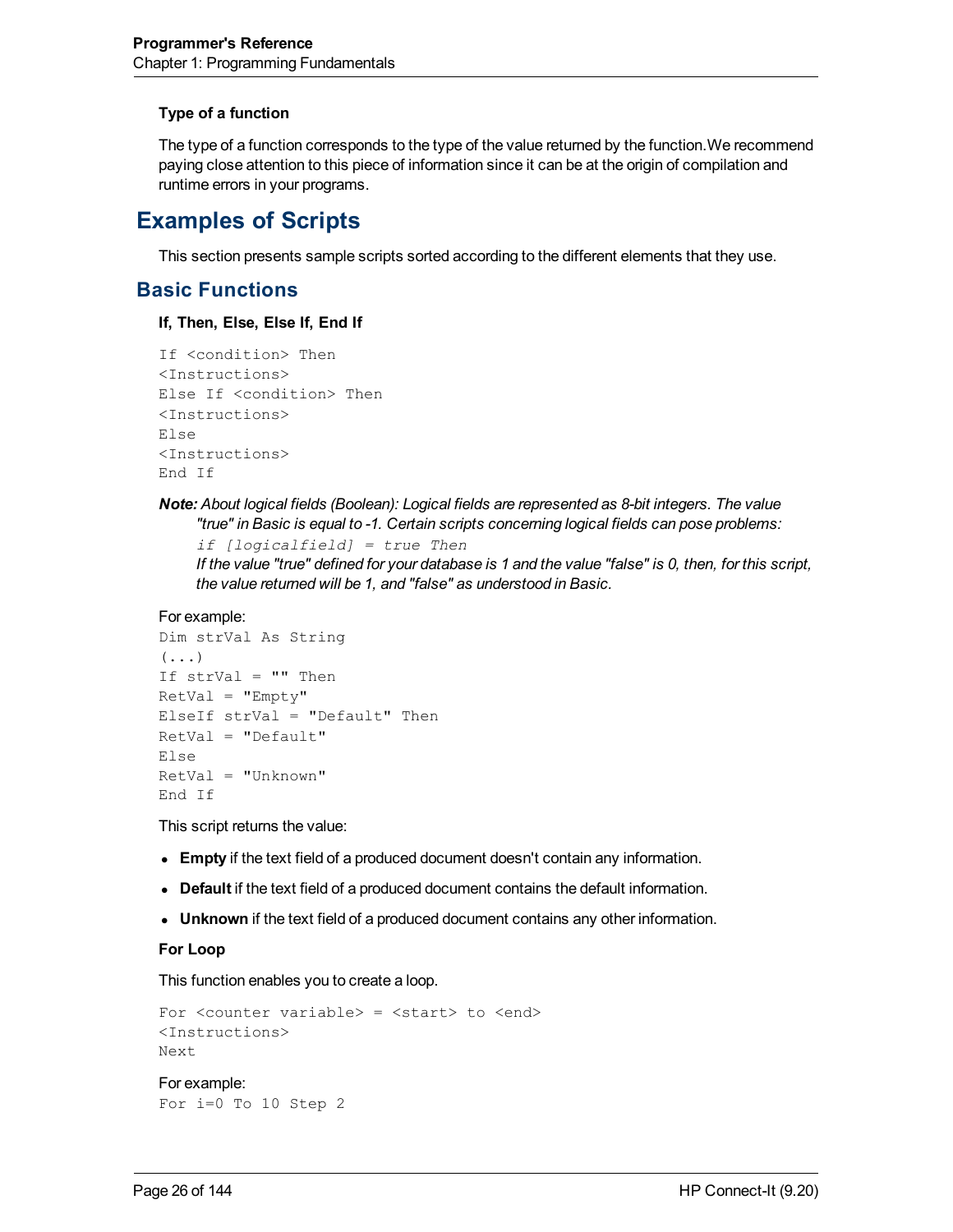```
PifLogInfoMsg(i)
Next
```
This script returns the value i in the Document log. You will see the following in the Document log:

#### **While Loop**

This instruction enables you to create a loop.

```
While loop
While <conditions>
<instructions>
WEnd
```
#### For example:

```
Dim i As Integer
i = 0While i < 10
i = i + 2PifLogInfoMsg(i)
WEnd
```
This script returns the value i in the Document log if this value is less than 10.

You will see the following in the Document log:

#### **Return**

In the script, if the conditions defined before this function are not respected then the rest of the script is ignored.

```
<conditions>
Return
<conditions>
```
#### For example:

```
If [MacAddress] = "" And [IPAddress] = "" Then
PifIgnoreNodemapping
Return
End If
If [MacAdress] <> "" Then
RetVal = [MacAdress]
Else
```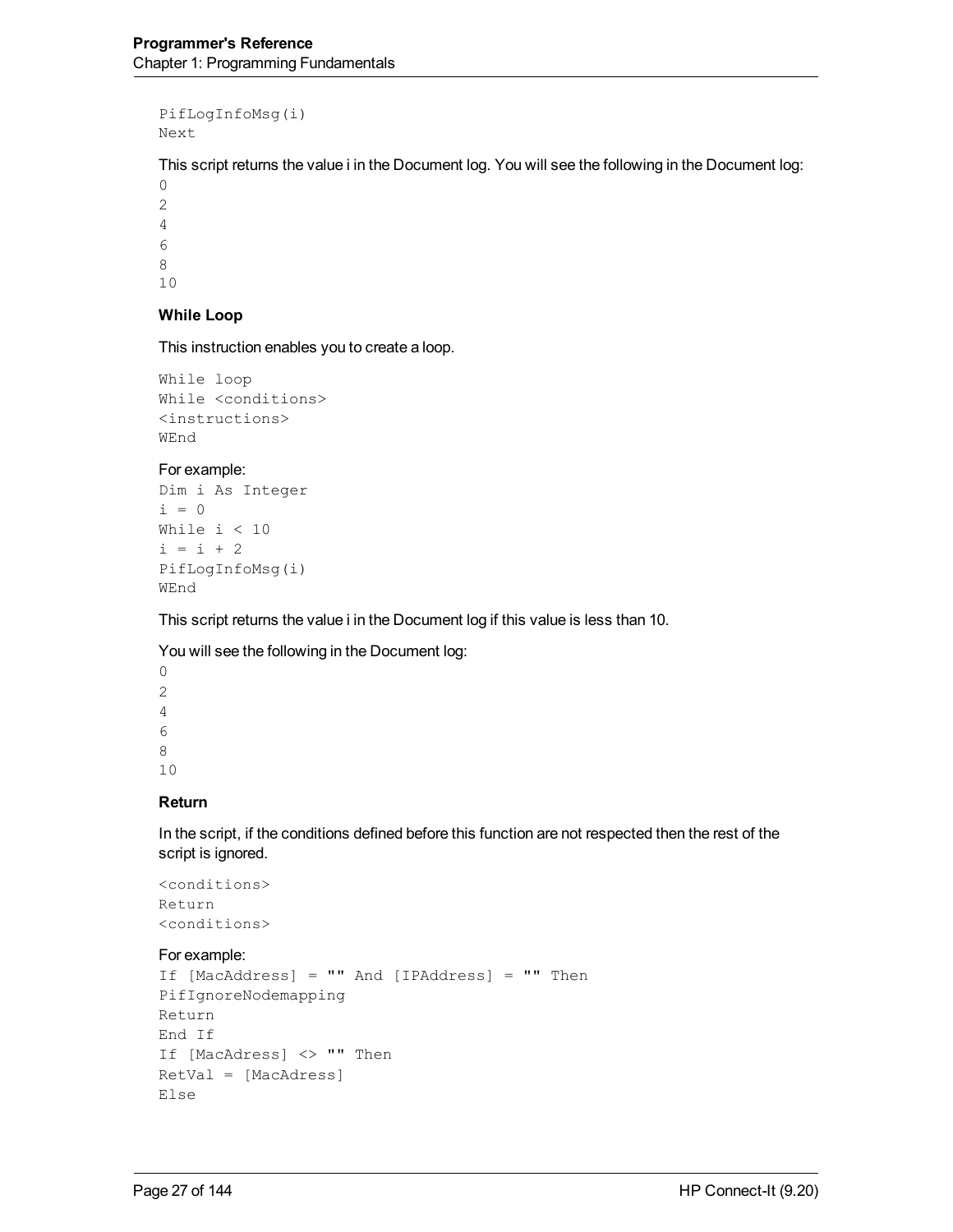```
RetVal = [IPAdress]
End If
```
This script tests whether the **MacAdress** and **IPAdress** fields of a produced document have not got an empty value. If this condition is fulfilled:

- $\bullet$  the current node is ignored
- $\bullet$  the end of the script is not executed

#### **Select**

This function enables you to execute a block of instructions according to the value of a variable.

```
Select Case <variable to test>
Case <variable 1>
Instruction block
Case <variable 2>
Instruction block
Case <variable 3>
Instruction block
...
Case <variable n>
Instruction block
Case Else
End Select
```
#### For example:

```
Select Case [seStatus]
Case 0
RetVal = "Opened"
Case 1
RetVal = "Closed"
Case Else
RetVal = "Unknown status"
End Select
```
In this example:

- **The source document's seStatus** field corresponds to the status of a ticket.
- $\bullet$  The status of the ticket is:
- $\bullet$  0 = open ticket
- $\bullet$  1 = closed ticket

This script associates the character string describing the status of the ticket to the numeric value of the source field. If the status is unknown, the **Unknown Status** value is returned.

### <span id="page-27-0"></span>**Pif Functions**

The **Pif** functions have been specially developed for Connect-It mapping scripts.

#### **PifIgnoreDocumentMapping**

This function enables you to ignore the processing of a document.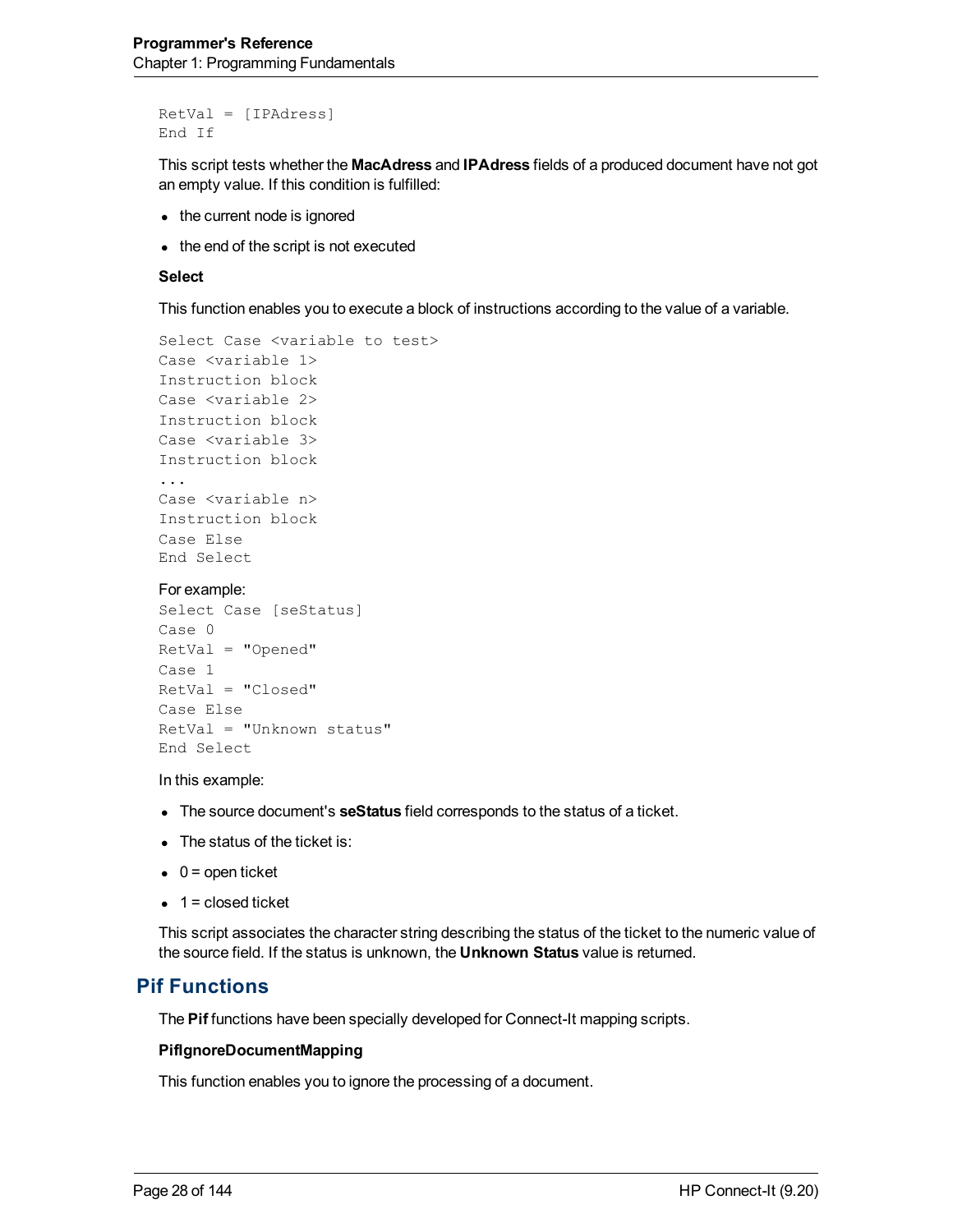```
<conditions>
PifIgnoreDocumentMapping("<message>")
<conditions>
```
**("message")** enables you to display an error message in the document log for the ignored element. The specification of a **retval** function implies that the **PifIgnore** function is executed on a field chosen as a reconciliation key.

#### For example:

```
If [MacAddress] = ""
Then PifIgnoreDocumentMapping("Missing MAcAdress")
End If
RetVal = [MacAddress]
```
We use the **MacAddress** field for a reconciliation key. If this field does not contain a value, the document is ignored. The message **Missing MacAddress** field is shown in the document log.

#### **PifRejectDocumentMapping**

This function enables you to reject a source document and to not send it to the destination connector. This applies to any element of the document:

- root node
- $\bullet$  structure
- collection
- $\bullet$  field

```
<instructions>
PifRejectDocumentMapping("message")
<instructions>
```
**("message")** enables you to display an error message in the document log for the ignored element. The specification of a **retval** function implies that the **PifIgnore** function is executed on a field chosen as a reconciliation key.

For example:

```
If [MacAdress] = "" Then
PifRejectDocumentMapping("Missing MAcAdress")
End If
RetVal = [MacAdress]
```
We use the **MacAddress** field for a reconciliation key. If this field does not contain a value, the document is ignored. The message **Missing MacAddress** field is shown in the document log.

#### **PifIgnoreNodeMapping**

This function enables you to ignore any element in a document type. This element can be:

- The root node of the document
- $\bullet$  A structure
- $\bullet$  A collection
- $\bullet$  A field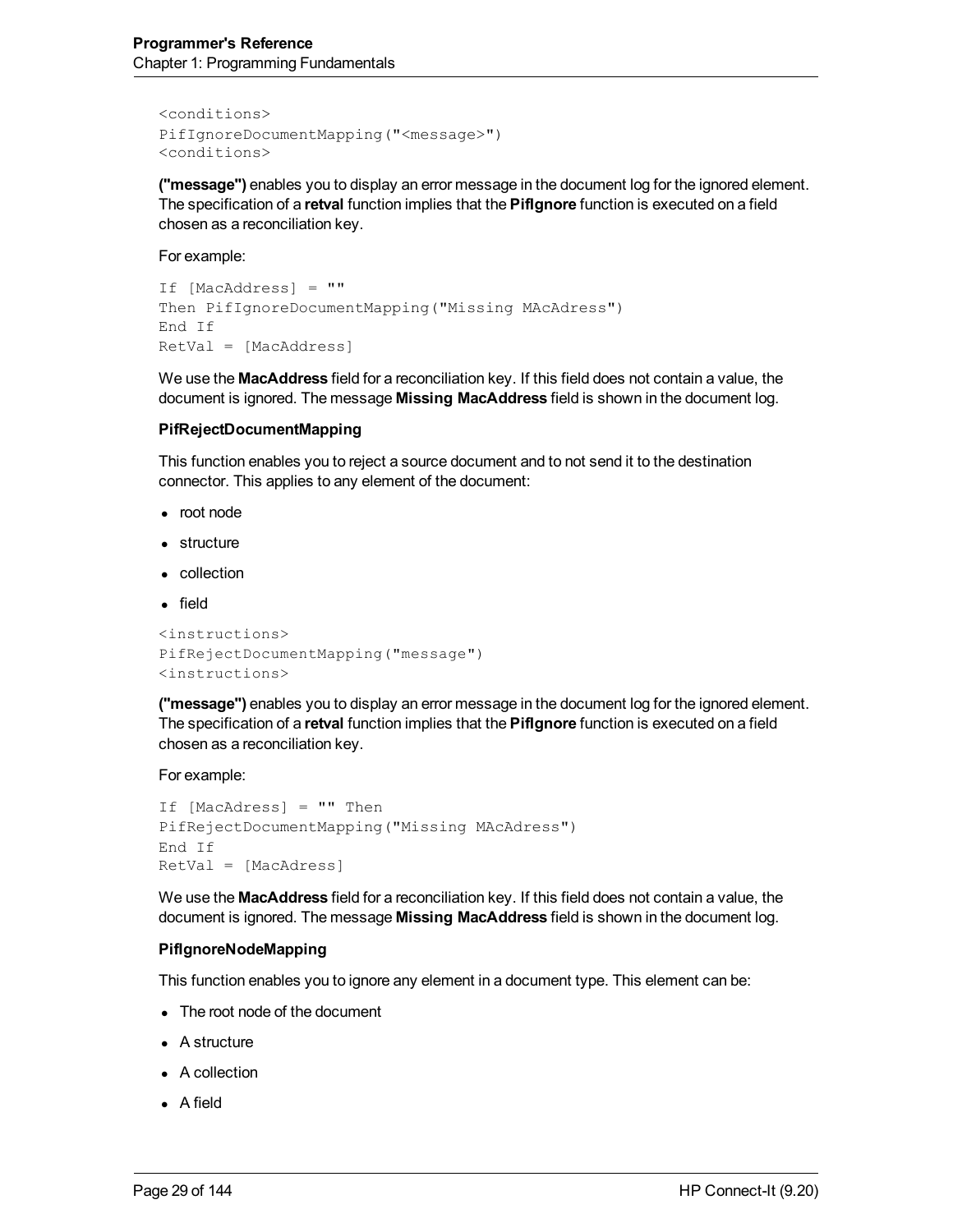The behavior of the **PifIgnoreNodeMapping** function is different depending on whether it concerns a collection or not. If this instruction concerns a collection, only the current member of the collection is ignored. If you want to ignore all members of the collection, use the **PifIgnoreCollectionMapping** instruction.

```
(\ldots)PifIgnoreNodeMapping("Message")
(\ldots)
```
**("message")** enables you to display an error message in the document log for the ignored element. The specification of a **retval** function implies that the **PifIgnore** function is executed on a field chosen as a reconciliation key.

For example:

```
If [MacAdress] = "" Then
PifIgnoreNodeMapping
End If
RetVal = [MacAdress]
```
This script enables you to avoid updating with an empty string if the field or the structure containing the MAC address field is empty. If the field is populated then the update is performed.

```
If Left([Software.Name], 7) = "Windows" Then
PifIgnoreNodeMapping
ElseIf Left([Software.Name], 5) = "SunOS" Then
PifIgnoreDocumentMapping
End If
```
This script enables you to ignore the member of a collection if the **Sofware.Name** field of this member is set to Windows or SunOS.

#### **PifIgnoreCollectionMapping**

This function enables you to ignore a collection of a produced document-type during a collection to collection mapping.

```
<instructions>
PifIgnoreCollectionMapping
<instructions>
```
#### For example:

```
Dim i As Integer
Dim iCount As Integer
Count = PifGetItemCount("Logs")
For i=0 To iCount - 1
If [Logs(i).LogType] = 1 Then
Return
End If
Next
PifIgnoreCollectionMapping
```
For a processing report, this script enables all the members of the logs collection to be ignored if there is no error message. If the document does not contain an error, it is not necessary to carry out such a script. The **ErrorNumber** field contains the number of errors associated to a document.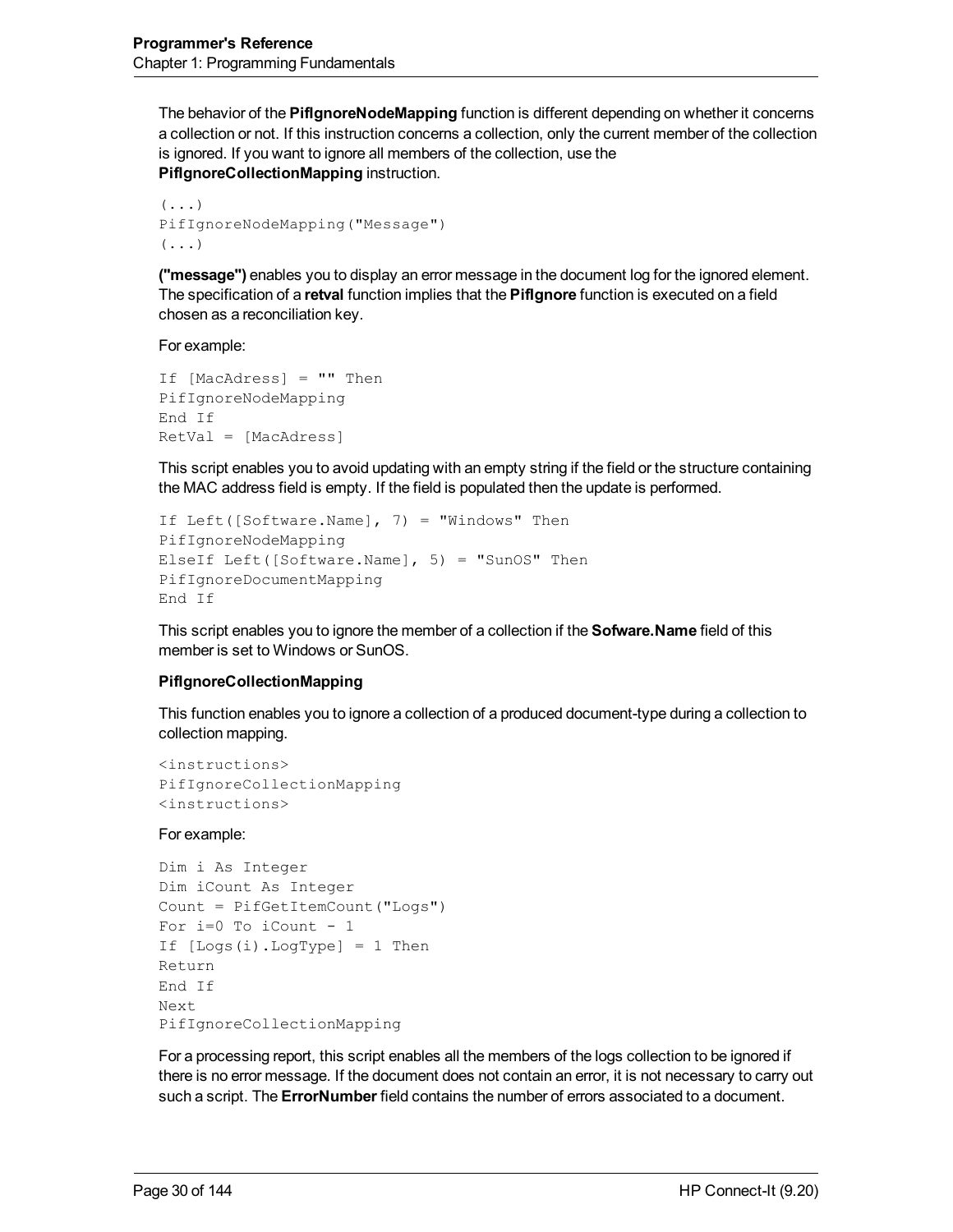The previous script can be replaced by the following:

```
If [ErrorNumber] = 0 Then
PifIgnoreCollectionMapping
End If
```
## <span id="page-30-0"></span>**Collections**

#### **Creating members in a collection from a list of values**

This section presents a script example enabling you to create a member in a given collection from a list of values from a source document. In this example:

- **.** This **Software** source field contains a list of values.
- The values are separated by a given separator.

The script:

- Extracts the software names one by one.
- **.** Creates a member in the **SoftInstalled** destination collection.

Populates the **Name** element with the name of the extracted software.

```
Dim iCount As Integer Dim iIndex As Integer Dim strSoft As String Dim
lDummy As Long
Dim strPath As String
' Count of number of values in the "Software" source field
' the software names are separated by the separator (','), for
example: "Excel, Connect-It, ' Asset Manager" iCount =
CountValues([Software], ",")
' Loops around all the elements in the list to extract them one by
one. For iIndex = 0 To iCount - 1
strSoft = GetListItem([Software], ",", iIndex+1)
' Deletion of spaces around the name of the software
strSoft = Trim(strSoft)
' Creation of the path of the destination collection from the root
element
' For example, for the third source software, the path
"SoftInstalled(3).Name" is created
strPath = "SoftInstalled" (& iIndex & ").Name"
' Assigning of the current value of character string software to the
path using
' the function PifSetStringVal.
' The function PifSetStringVal returns an error code if the path is
not valid, it is
' necessary to assign in a variable the return value of the function.
The function will not
' be applied in the opposite case.
lDummy = PifSetStringVal(strPath, strSoft)
Next iIndex
```
This mapping script can be applied on any destination-document type element. To better read the mapping, we recommend that you do the mapping on the collection to which the members must be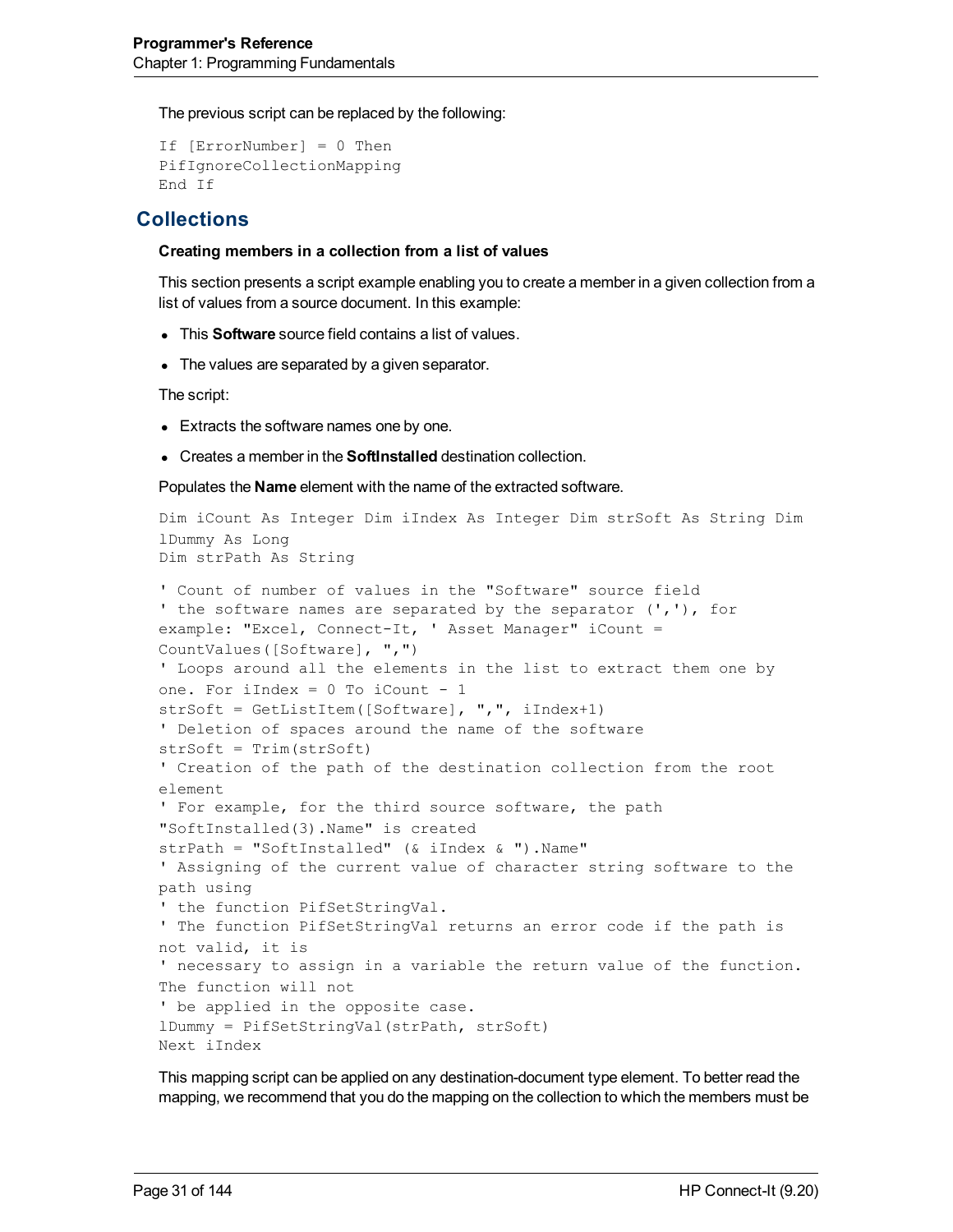added.

*Warning:The element indicated by its path when calling on the Basic function PifSetStringVal must be present in the destination document-type. In the present example, the Name element of the SoftInstalled collection must be added by the user in the consumed document-type.*

#### **Concatenating members of a collection in a field**

In this example:

- The source document contains a collection of values.
- This element's collections are mapped to a destination document-type field.

The source contains the collection of software installed on a computer. The different names of the software must be written in a field containing the list of software, separated by a comma (',').

```
Dim iCollectionCount As Integer
iCollectionCount = PifGetItemCount("SoftInstalled")
Dim strList As String
Dim iItem As Integer
For each element in the collection, recover the name of the software
(Element "Name" of the collection "SoftInstalled") and concatenate it
with the current list.
For iItem = 0 to iCollectionCount - 1
' Add the name separator if the list is not empty
If strList = "" Then
strList = strList \&\n ", "
' Add the name of the software to the current list.
' Note that it is possible to directly use a variable to indicate the
number
' of a member in a collection. For example, if the variable of iITem
is 3, the path
' [SoftInstalled(3).Name] will automatically be created from the value
of iItem.
strList = strList & ", " [SoftInstalled(iItem).Name]
Next iItem
' Assign the variable strList to the target element
```
#### **Mapping several fields in a collection**

In this example:

- <sup>l</sup> The source document contains several distinct fields. Here, the **Address1** and **Address2** have the two possible addresses of a client.
- The value of these fields must be associated to a member of the destination collection. Here, the collection **Address**.

You must do the following:

- Create two members in the destination collection and associated them to the "Adress1" and "Address2" fields.
- Use the collection-duplication function: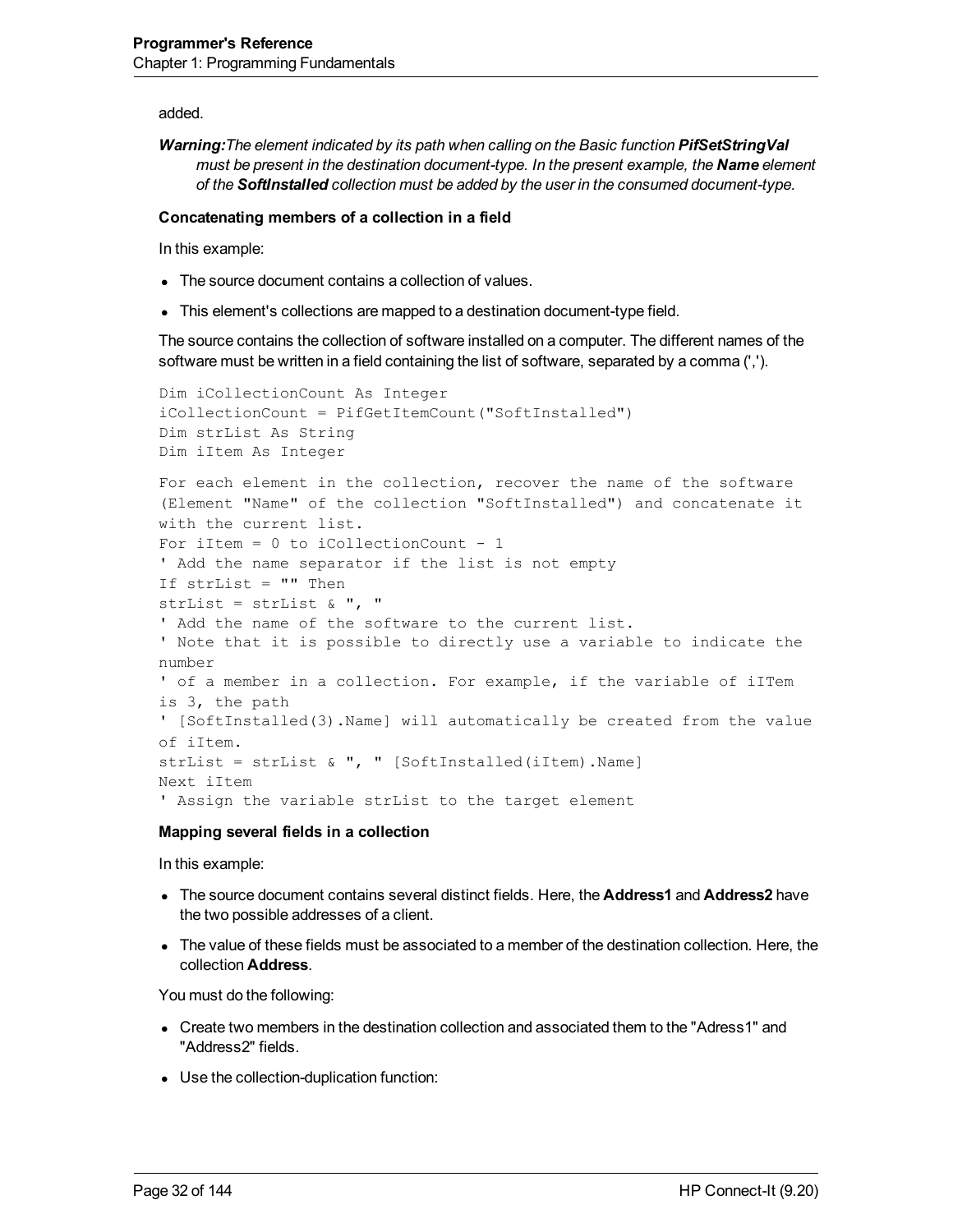- 1. Add the **Address** collection to the destination document-type.
- 2. Duplicate this collection. The Address#1 collection appears in the destination document-type.
- 3. The mapping scripts [Address1] and [Address2] must be applied to the fields **Address.Address** and **Address#1.Address**, respectively.

To ignore certain members in a collection, you must use the **PifIgnoreCollectionMapping** and **PifIgnoreNodeMapping** instructions.

## <span id="page-32-0"></span>**Script Concerning a Connector not Included in a Mapping**

The following example describes the integration in a scenario (which concerns the replication of data between a database and a ServiceCenter database) of an Asset Manager database. The script imports an employee. During the import, the script verifies whether the employee exists in the Asset Manager and changes the mapping accordingly.

- 1. Add an Asset Manager connector to your scenario. This connector is not required to be linked to a mapping box or another connector, just its title is important (**Connector name** field of the connector configuration wizard) because it will be used in the script. Here, the connector is called Asset Management.
- 2. Create a new document type produced by the Asset Manager connector. Select the Departments and Employees table (**amEmplDept**) and call the produced document type (**Document type** field) amEmplDeptForMapping. This name will be used in the script. *Note: If you define WHERE or ORDER BY clauses, they are not taken into account in the sample script.*
- 3. In the mapping box, populate the script field as follows:

```
dim hQuery as long dim iRc as long hQuery =
pifNewQueryFromFmtName("Asset Management", "amEmplDeptForMappi ng",
"Name like 'A%'") Dim strValue as string while (iRc = 0)
iRc = pifQueryNext(hQuery)
if iRc = 0 then
strValue = pifQueryGetStringVal(hQuery, "Name")
piflogInfoMsg strValue
end if
wend
iRc = pifQueryClose(hQuery)
```
#### **Syntax of the pifNewQueryFromFmtName function**

This function creates a query on a document type first defined in the list of documents produced by a resource. The parameters of the function are as follows:

- **strCntrName**: This parameter contains the name of the resource (on which the query is performed).
- **strFmtName**: This parameter contains the name of the document type (that has been defined as the produced document type).
- **strLayer**: This parameter contains the production directives (for example, a WHERE clause).

The function returns a handle (here, the **hQuery** parameter). This handle must be passed as a parameter to the **PifQueryNext** in order to browse the list of returned records.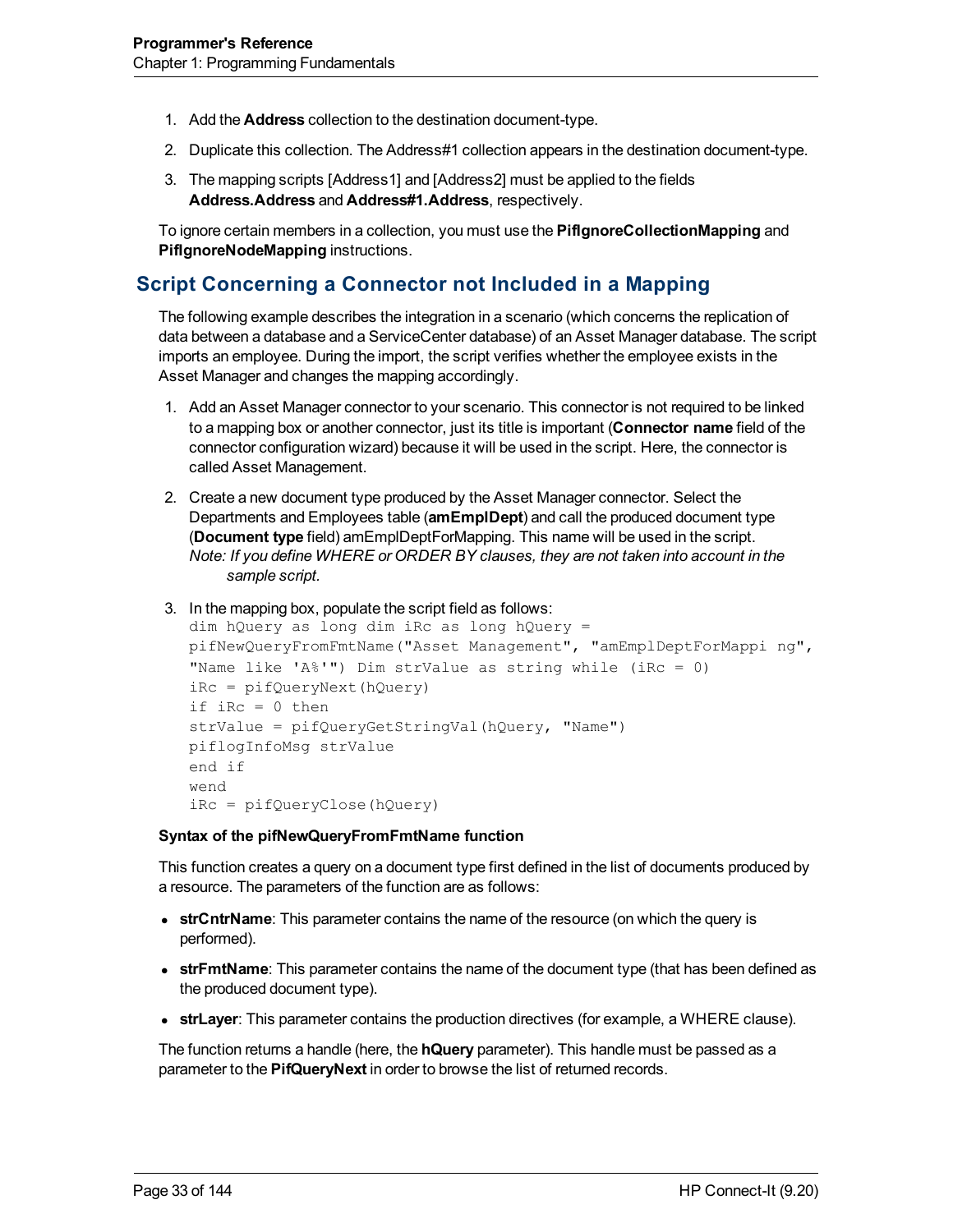The data from the current document can then be recovered using one of the following functions (depending on the field type):

- pifQueryGetStringVal()
- pifQueryGetDateVal()
- pifQueryGetDoubleVal()
- pifQueryGetLongVal()
- pifQueryGetIntVal()

Each of these functions has two parameters:

- The handle (hQuery) of the query to use (32-bit long integer)
- Path of the element for which we want to recover a value. This path must not contain the name of the root element of the document type (**amEmplDept** in this example).

```
In this example, the function returns the name of the employee:
strValue = pifQueryGetStringVal(hQuery, "Name")
```
#### **Production directives of the pifNewQueryFromFmtName function**

The **pifNewQueryFromFmtName** function uses simple parameters.You can, however, define complex queries in XML format. The production directives can be given in XML, using the following syntax:

```
strLayer = "<Directives>"
strLayer = strLayer + "<Where>Name = 'Taltek'</Where>"
strLayer = strLayer + "<OrderBy>BarCode</OrderBy>"
strLayer = strLayer + "<Where Path='ItemsUsed'>AssetTag like
'A%'</Where>"
strLayer = strLayer + "</Directives>"
hQuery = pifNewQueryFromFmtName("Asset Management",
"amEmplDeptForMapping"
, strLayer)
```
#### **XML syntax**

The  $\&$ ,  $\leq$  and  $\geq$  characters are not authorized. You must replace them with  $\&$ amp;,  $\&$ lt; and  $\&$ qt; respectively. The Basic function **GetXmlElementValue** handles the substitution of these characters.

```
For example:
strLayer = strLayer + "<Where Path='ItemsUsed'>" +
GetXmlElementValue("Ass
etTag like 'A%'") + "</Where>"
```
### <span id="page-33-0"></span>**Query on Fields Containing a Period or Comma**

In the following commented example, a query involves the **elements mac.address** and **logical.name** of an HP Network Discovery - ServiceCenter scenario. The script validates the MAC address provided by the IND connector before assigning it a reconciliation key. If the MAC address is validated, the information from the **logical.name** field is recovered instead of from the **mac.address** field.

```
dim hQuery as long
dim iRc as long
```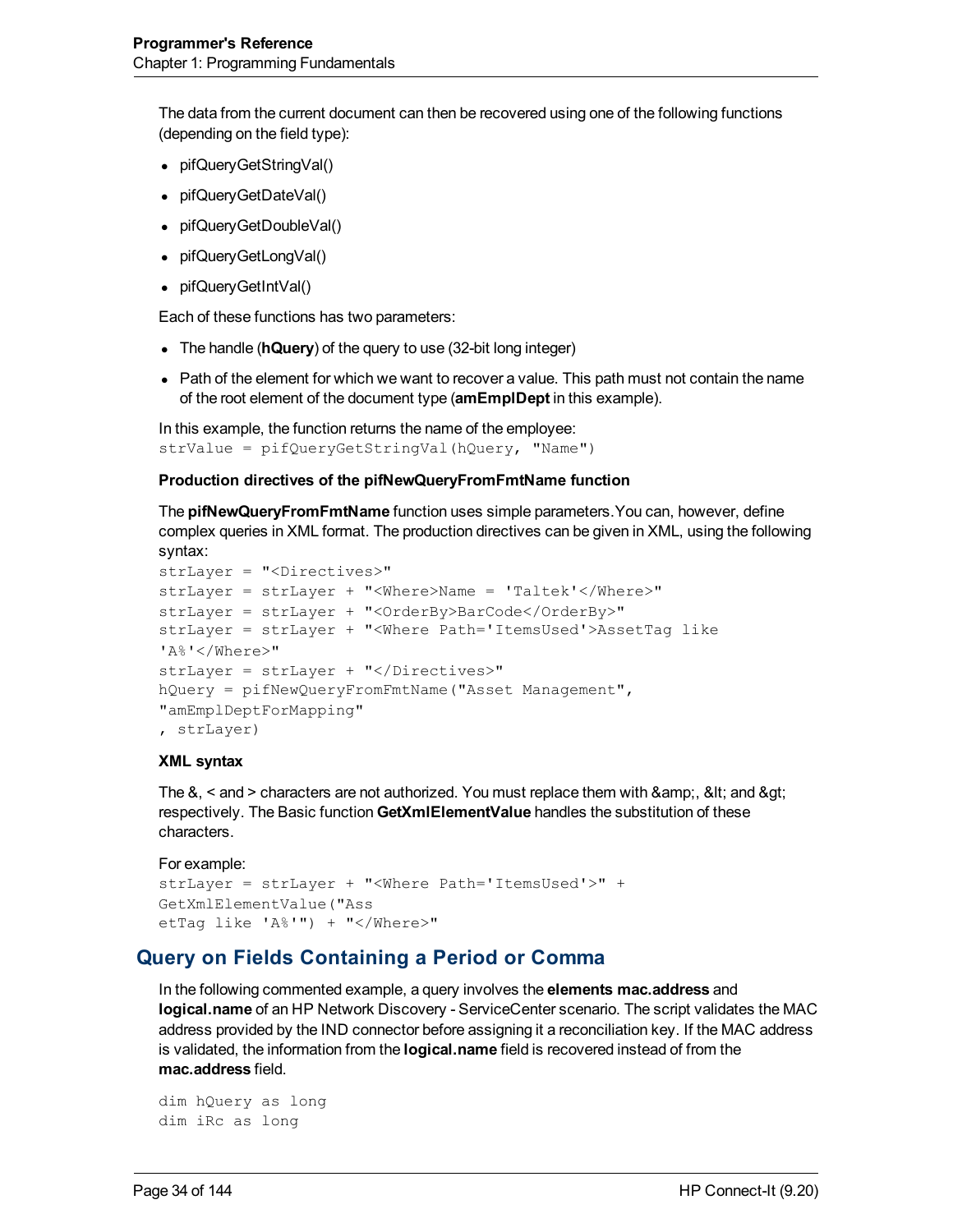```
dim strQuery as String
strQuery = "mac.address = " \& chr(34) \& [MACAddress] \& chr(34) "MAC
address in the PDI document
hQuery = pifNewQueryFromFmtName("ServiceCenter", "pc1",
strQuery) "pc1 is the document produced for the ServiceCenter
Computers table
Dim strValue as String
strValue = [MACAddress] "
strValue by default
iRc = pifQueryNext(hQuery)
if iRc = 0 then "
"query finished because iRc=0
strValue = pifQueryGetStringVal(hQuery, "'logical.name'")
"Single quotes define the parameter logical.name as a field and not a
path
pifLogWarningMsg("Matched Asset using query: " & strQuery)
"write to document log
pifLogWarningMsg("Updating Asset " & strValue)
"strValue is not written to the document log
else
pifLogWarningMsg("Could not locate existing asset using MAC address "
& [M
acAddress])
end if
iRc = pifQueryClose(hQuery)
If strValue = "" then
"This code is executed when pifQueryNext returns 0.
pifLogWarningMsg("pifQueryGetStringVal returned no data. Logical.name
will be " & [MACAddress])
RetVal = [MACAddress]
Else
RetVal = strValue
End If
```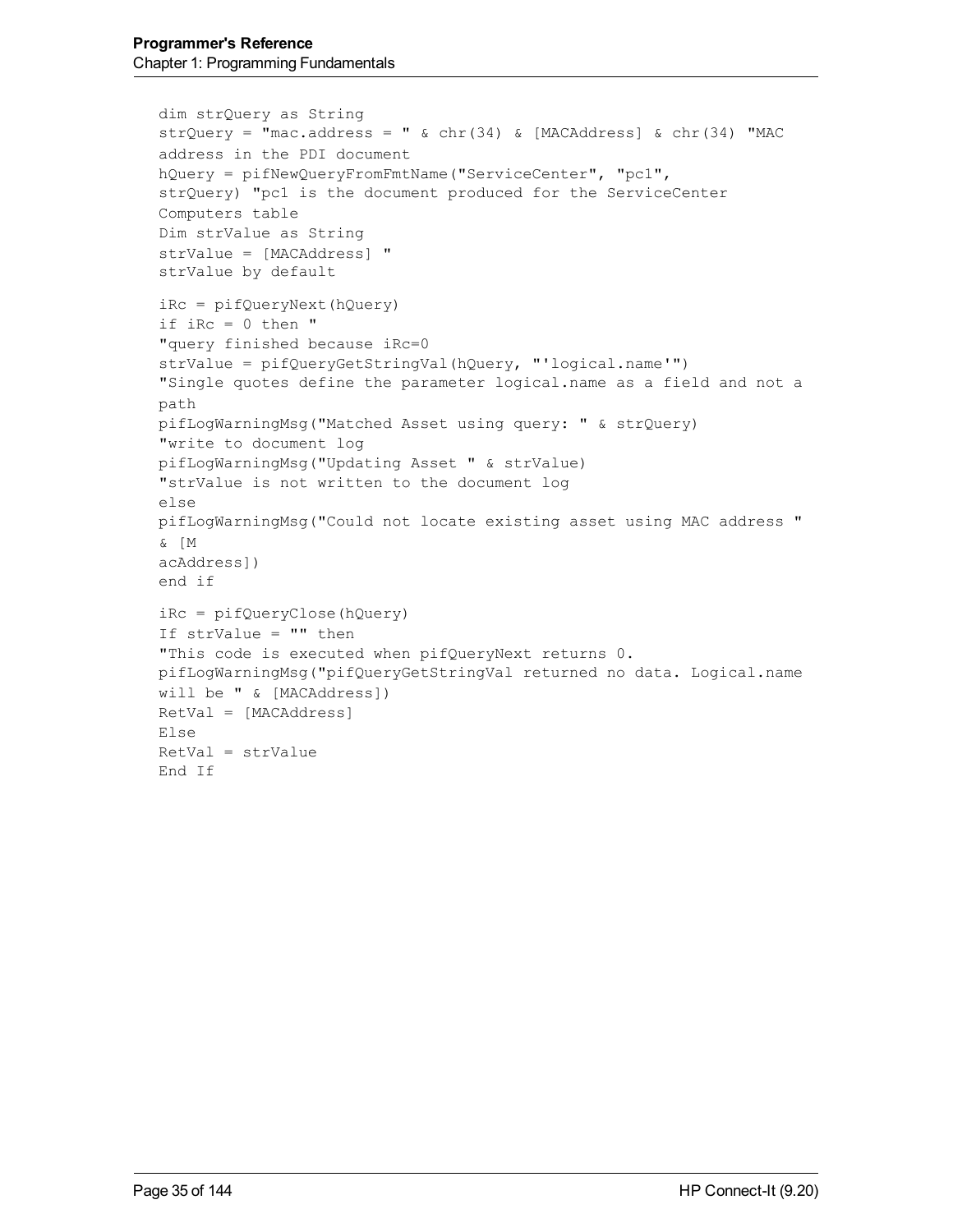# **Chapter 2**

# <span id="page-35-0"></span>**Functions**

<span id="page-35-1"></span>This section explains the functions available through Connect-It.

# **Abs()**

| Syntax           | <b>Function Abs(dValue As Double) As Double</b>                                                                                                        |
|------------------|--------------------------------------------------------------------------------------------------------------------------------------------------------|
| Description      | Returns the absolute value of a number.                                                                                                                |
| Input parameters | • dValue: Number for which you want to know the absolute value.                                                                                        |
| Example          | Dim iSeed as Integer<br>$\text{ised} = \text{Int}((10*Rnd) - 5)$<br>$RetVal = Abs(iSeed)$<br>If the random number is-1, the value returned will be 15. |

# <span id="page-35-2"></span>**AppendOperand()**

| Syntax      | Function AppendOperand(strExpr As String, strOperator As String,<br>strOperand As String) As String                                              |  |
|-------------|--------------------------------------------------------------------------------------------------------------------------------------------------|--|
| Description | Concatenates a string according to the parameters passed to the function. The<br>results are given as follows:<br>strExpr strOperator strOperand |  |
|             | Note: If one of the strExpr or strOperand parameters is omitted, strOperator is<br>not used in the concatenation.                                |  |
| Input       | • strExpr: Expression to be concatenated.                                                                                                        |  |
| parameters  | • strOperator: Operator to concatenate.                                                                                                          |  |
|             | • strOperand: Operand to concatenate.                                                                                                            |  |
| Example     | Dim strExpr as string<br>Dim strOperator as string<br>Dim strOperand as string                                                                   |  |
|             | $strExpr = "Connect"$<br>$strOperator = "-" W$<br>$strOperand = "It"$                                                                            |  |
|             | $RetVal = Appendix (strExpr, stroperator, stroperand)$                                                                                           |  |
|             | The value returned would be <b>Connect-It</b> .                                                                                                  |  |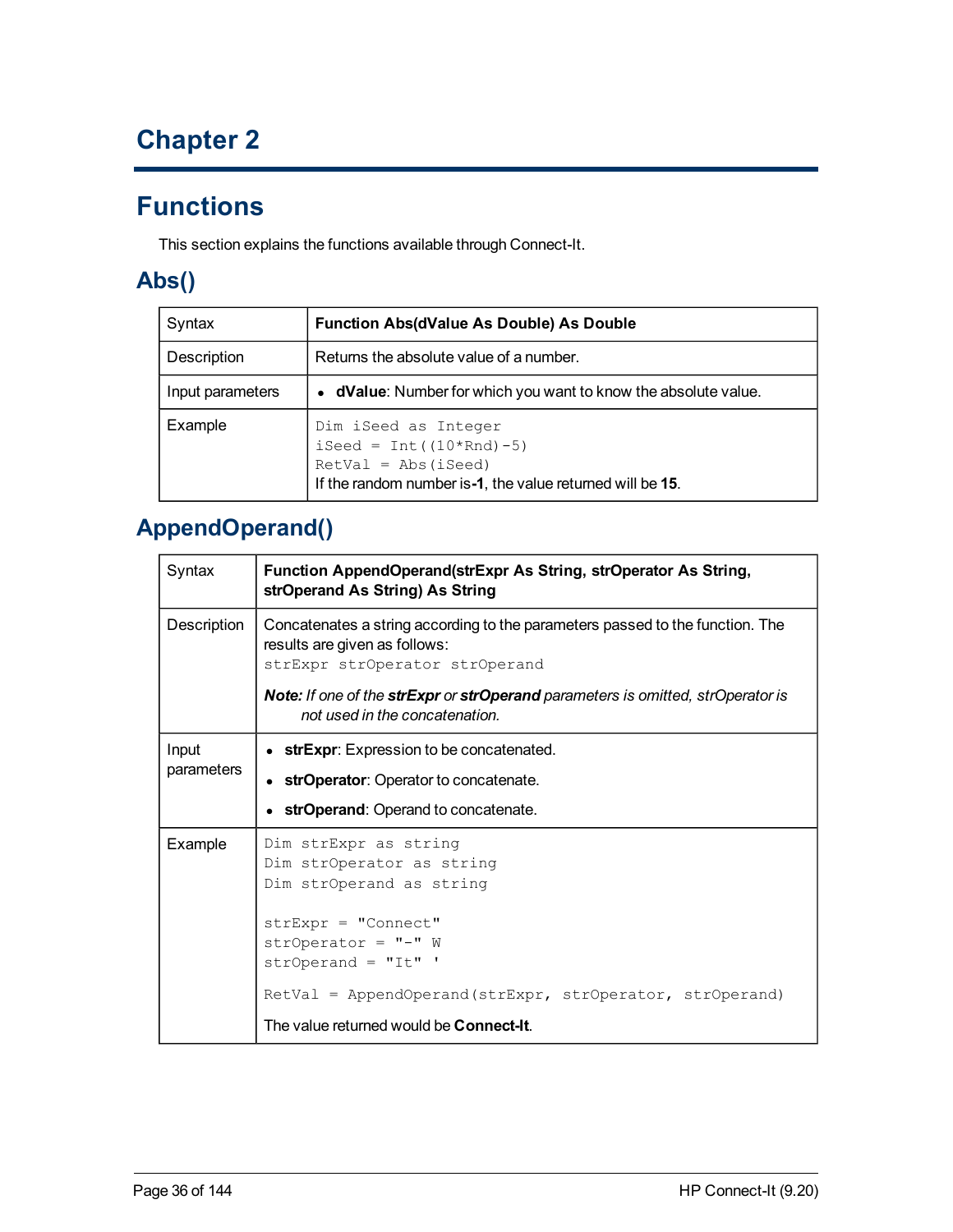# **ApplyNewVals()**

| Syntax              | Function ApplyNewVals(strValues As String, strNewVals As String,<br>strRows As String, strRowFormat As String) As String                                                                                |  |
|---------------------|---------------------------------------------------------------------------------------------------------------------------------------------------------------------------------------------------------|--|
| Description         | Assigns identical values to identical cells in a "ListBox" control.                                                                                                                                     |  |
| Input<br>parameters | • strValues: Source string containing the values of a "ListBox" control to be<br>processed.                                                                                                             |  |
|                     | • strNewVals: New value to assign to the cells concerned.                                                                                                                                               |  |
|                     | • strRows: Identifiers of lines to be processed. The identifiers are separated by<br>commas.                                                                                                            |  |
|                     | strRowFormat: Formatting instructions for the sublist. Instructions are<br>separated by the " " character. Each instruction represents the number of the<br>column containing the strNewVals parameter. |  |

# **Asc()**

| Syntax              | <b>Function Asc(strAsc As String) As Long</b>                                          |
|---------------------|----------------------------------------------------------------------------------------|
| Description         | Returns a numeric value that is the ASCII code for the first character in a<br>string. |
| Input<br>parameters | strAsc: Character sting on which the function operates.<br>$\bullet$                   |
| Example             | $RetVal =$ Asc("ABC")                                                                  |
|                     | The value returned is 65, which is the decimal value of the character A.               |

# **Atn()**

| Syntax           | <b>Function Atn(dValue As Double) As Double</b>                                                                                                        |
|------------------|--------------------------------------------------------------------------------------------------------------------------------------------------------|
| Description      | Returns the arc tangent of a number, expressed in radians.                                                                                             |
| Input parameters | • dValue: Number for which you want to know the arc tangent.                                                                                           |
| Example          | Dim dPi as Double<br>Dim strString as String<br>$dPi = 4 * Atn(1)$<br>$strString = Str(dPi)$<br>RetVal=strString<br>The value returned is $pi(3.14)$ . |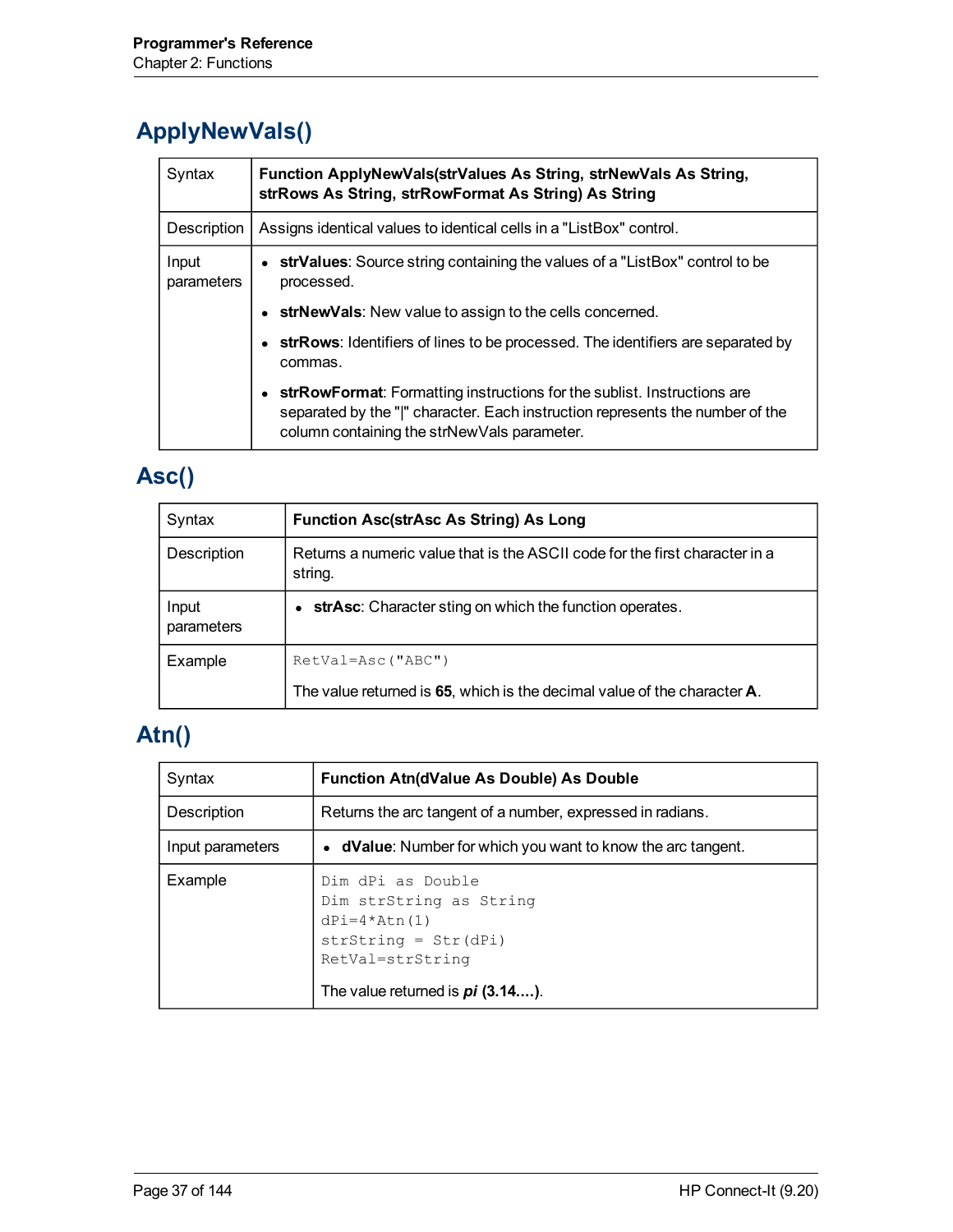#### **BasicToLocalDate()**

| Syntax              | Function BasicToLocalDate(strDateBasic As String) As String                                                                                                                                                                           |
|---------------------|---------------------------------------------------------------------------------------------------------------------------------------------------------------------------------------------------------------------------------------|
| Description         | This function converts a Basic format date to a string format date (as displayed in<br>Windows Control Panel).                                                                                                                        |
| Input<br>parameters | strDateBasic: Date in Basic format to convert.                                                                                                                                                                                        |
| Example             | Dim strDateBasic as string<br>$strDateBasic = "02/01/2010"$<br>RetVal = BasicToLocalDate(strDateBasic)<br>If the local Windows system uses the dd/mm/yyyy format, the value returned<br>would be the equivalent of January 2nd, 2010. |

### **BasicToLocalTime()**

| Syntax              | Function BasicToLocalTime(strTimeBasic As String) As String                                                                                                                                                                               |
|---------------------|-------------------------------------------------------------------------------------------------------------------------------------------------------------------------------------------------------------------------------------------|
| Description         | This function converts a Basic format date to a string format date (as displayed in<br>Windows Control Panel).                                                                                                                            |
| Input<br>parameters | • strTimeBasic: Time in Basic format to convert.                                                                                                                                                                                          |
| Example             | Dim strTimeBasic as string<br>$strTimeBasic = "18:25:35"$<br>$RetVal = BasicToLocalTime(StringBasic)$<br>If the local Windows system uses the hh:ss:mm format, the value returned would<br>be the equivalent of 35 seconds after 6:25 PM. |

### **BasicToLocalTimeStamp()**

| Syntax              | Function BasicToLocalTimeStamp(strTSBasic As String) As String                                                                                                           |
|---------------------|--------------------------------------------------------------------------------------------------------------------------------------------------------------------------|
| Description         | This function converts a Date+Time in Basic format to a Date+Time in string<br>format (as displayed in Windows Control Panel).                                           |
| Input<br>parameters | $\bullet$ strTSBasic: Date+Time in Basic format to convert.                                                                                                              |
| Example             | Dim strTimeStampBasic as string<br>strTimeStampBasic = $"02/01/2010 18:25:35"$<br>RetVal = BasicToLocalTimeStamp(strTimeStampBasic)                                      |
|                     | If the local Windows system uses the dd/mm/yyyy and hh:ss: mm format, the<br>value returned would be the equivalent of 35 seconds after 6:25 PM on January<br>2nd, 2010. |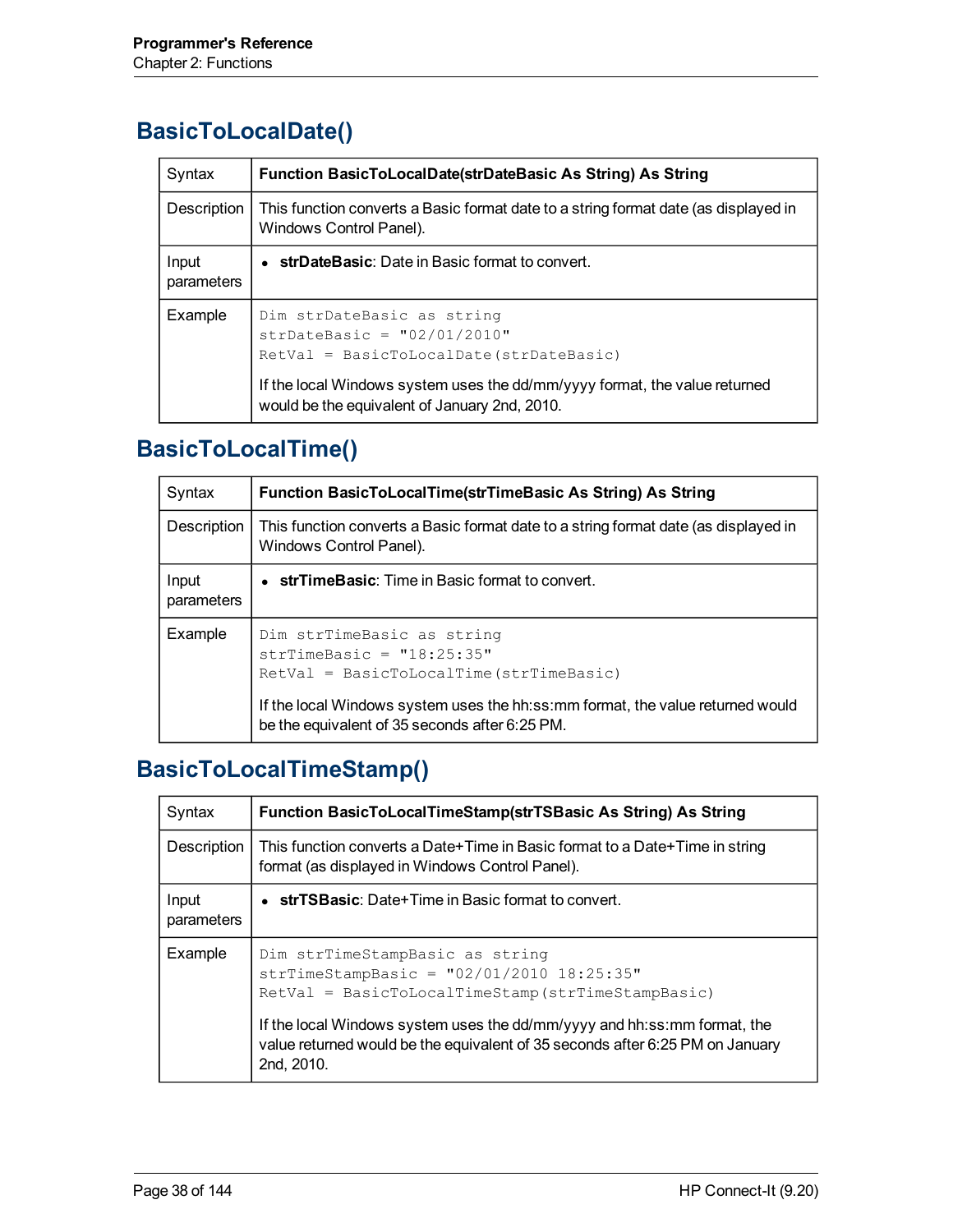# **Beep()**

| Syntax      | <b>Function Beep()</b>       |
|-------------|------------------------------|
| Description | Plays a beep on the machine. |

# **CDbl()**

| Syntax              | <b>Function CDbl(dValue As Double) As Double</b>                                                                                                              |
|---------------------|---------------------------------------------------------------------------------------------------------------------------------------------------------------|
| Description         | Converts an expression to a "Double", which is an 8-byte floating-point number<br>(double precision).                                                         |
| Input<br>parameters | • dValue: Expression to convert.                                                                                                                              |
| Example             | Dim dNumber As Double<br>Dim iInteger as Integer<br>$iInterger = 2500000$<br>dNumber=CDbl(iInteger)<br>RetVal=dNumber<br>The value returned would be 2500000. |

# **ChDir()**

| Syntax           | <b>Function ChDir(strDirectory As String)</b>                                                                                           |
|------------------|-----------------------------------------------------------------------------------------------------------------------------------------|
| Description      | Changes the current directory.                                                                                                          |
| Input parameters | strDirectory: New current directory.                                                                                                    |
| Example          | Dim strDirectory as string<br>strDirectory = $"C: /tmp/"$<br>ChDir(strDirectory)<br>This changes the directory to $C: / \text{tmp} /$ . |

# **ChDrive()**

| Syntax           | <b>Function ChDrive(strDrive As String)</b>                                                                  |
|------------------|--------------------------------------------------------------------------------------------------------------|
| Description      | Changes the current drive.                                                                                   |
| Input parameters | strDrive: New drivename.                                                                                     |
| Example          | Dim strDrive as string<br>$strDrive = "R: "$<br>ChDrive (strDrive)<br>This changes the drive to the R drive. |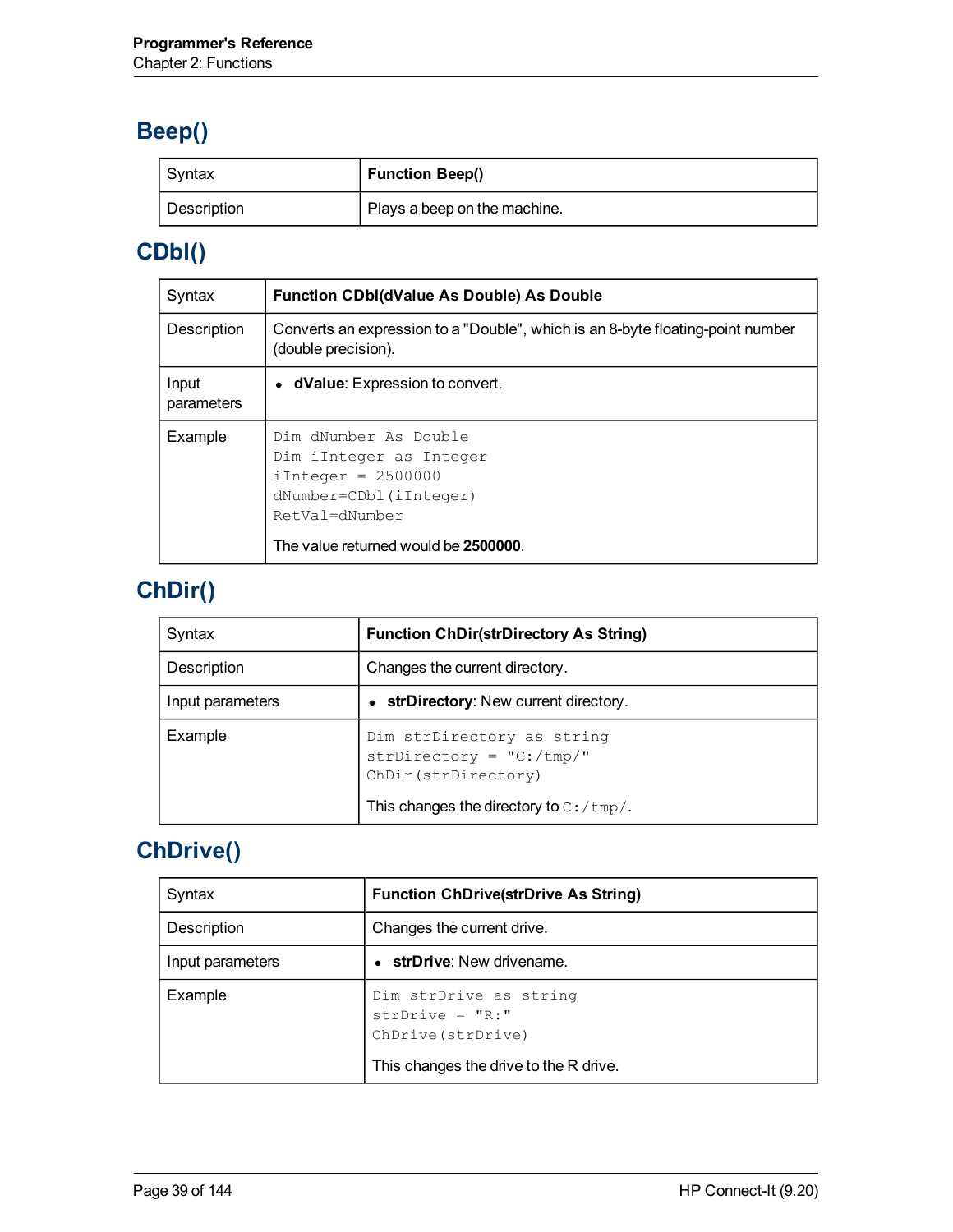# **Chr()**

| Syntax           | <b>Function Chr(IChr As Long) As String</b>                                                                                                                                                                                                                                                     |
|------------------|-------------------------------------------------------------------------------------------------------------------------------------------------------------------------------------------------------------------------------------------------------------------------------------------------|
| Description      | Returns a string corresponding to the ASCII passed by the iChr parameter.                                                                                                                                                                                                                       |
| Input parameters | • IChr: ASCII code of the character.                                                                                                                                                                                                                                                            |
| Example          | Dim iCount as Integer<br>Dim iIteration as Integer<br>Dim strMessage as String<br>Dim strLF as String<br>$strLF = Chr(10)$<br>For ilteration=1 To 2<br>For $i$ Count=Asc("A") To Asc("Z")<br>strMessage=strMessage+Chr(iCount)<br>Next iCount<br>strMessage=strMessage+strLF<br>Next iIteration |
|                  | RetVal=strMessage<br>The value returned would be ABCDEFGHIJKLMNOPQRSTUVWXYZ.                                                                                                                                                                                                                    |

# **CInt()**

| Syntax           | <b>Function Cint(iValue As Long) As Long</b>                                                                                                      |
|------------------|---------------------------------------------------------------------------------------------------------------------------------------------------|
| Description      | Converts any valid expression to an Integer.                                                                                                      |
| Input parameters | • <b>iValue</b> : Expression to convert.                                                                                                          |
| Example          | Dim iNumber As Integer<br>Dim dDouble as Double<br>$dDouble = 25$<br>$iNumber=CInt(dDouble)$<br>RetVal=iNumber<br>The value returned would be 25. |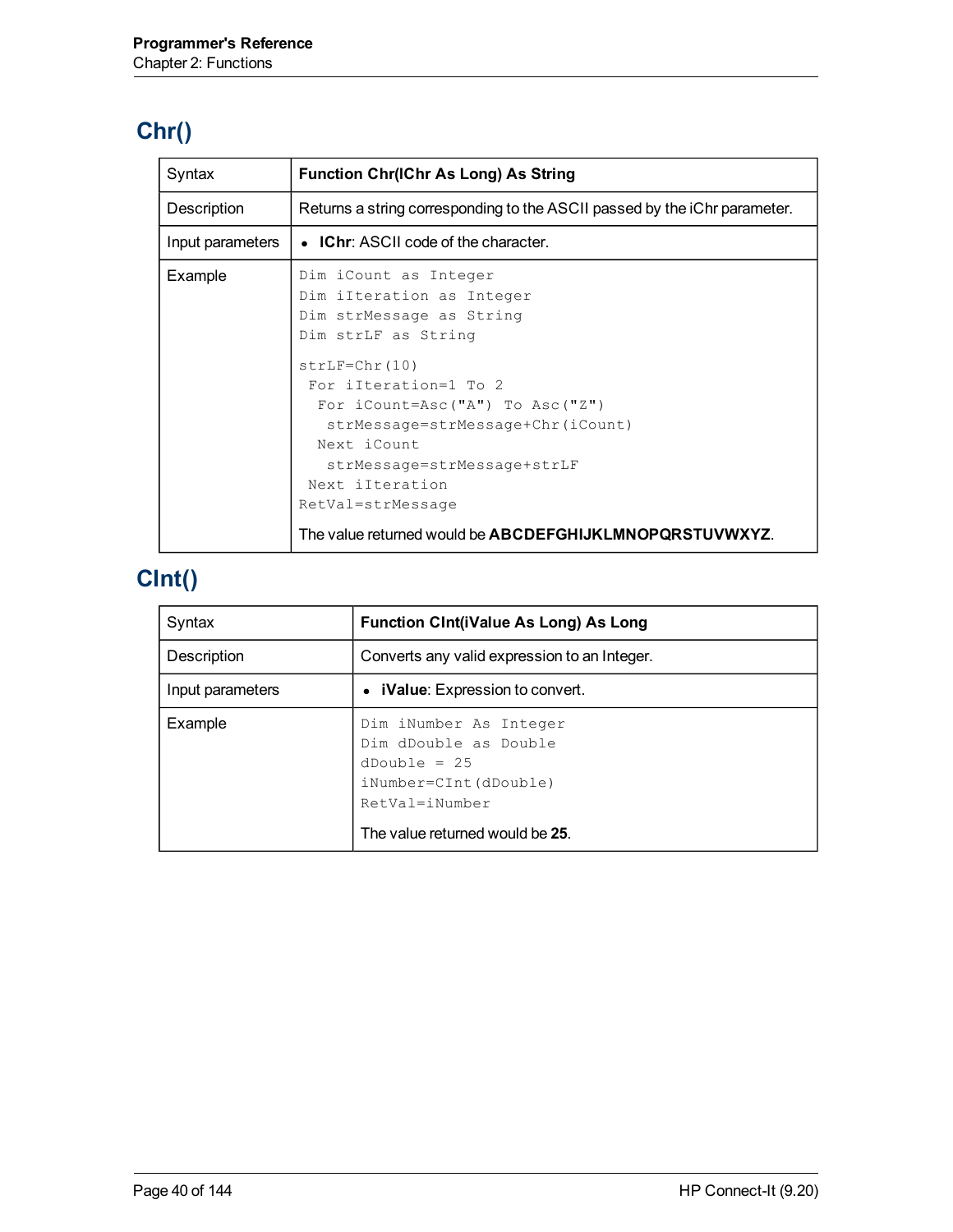# **CLng()**

| Syntax           | <b>Function CLng(IValue As Long) As Long</b>                                                                                                 |
|------------------|----------------------------------------------------------------------------------------------------------------------------------------------|
| Description      | Converts any valid expression to a Long.                                                                                                     |
| Input parameters | <b>IValue:</b> Expression to convert.                                                                                                        |
| Example          | Dim lNumber As Long<br>Dim iInteger as Integer<br>$iInter=25$<br>$lNumber=Clnq(iInter)$<br>RetVal=1Number<br>The value returned would be 25. |

#### **Cos()**

| Syntax           | <b>Function Cos(dValue As Double) As Double</b>                                                         |
|------------------|---------------------------------------------------------------------------------------------------------|
| Description      | Returns the cosine of a number, expressed in radians.                                                   |
| Input parameters | • dValue: Number whose cosine you want to know.                                                         |
| Example          | Dim dCalc as Double<br>$dCalc = Cos(2.79)$<br>RetVal=dCalc<br>The value returned would be -0.938825404. |
|                  |                                                                                                         |

*Note: The conversion formula for degrees to radians is the following: angle in radians = (angle in degrees) \* Pi / 180*

#### **CountOccurences()**

| Syntax              | Function CountOccurences(strSearched As String, strPattern As String,<br>strEscChar As String) As Long                             |
|---------------------|------------------------------------------------------------------------------------------------------------------------------------|
| Description         | Counts the number of occurrences of a string inside another string.                                                                |
| Input<br>parameters | <b>strSearched:</b> Character string in which to perform to the search.                                                            |
|                     | <b>strPattern:</b> Character string to find inside the strSearched parameter.                                                      |
|                     | <b>strEscChar:</b> Escape character. If the function encounters this character inside<br>the strSearched string, the search stops. |
| Example             | Dim MyStr<br>$MyStr = CountOccurences ("you me you,me you", "you",",",")$                                                          |
|                     | The returned value would be 2.                                                                                                     |
|                     | $MyStr = CountOccurences ("you me you,me you", "you", "  " )$                                                                      |
|                     | The returned value would be 1.                                                                                                     |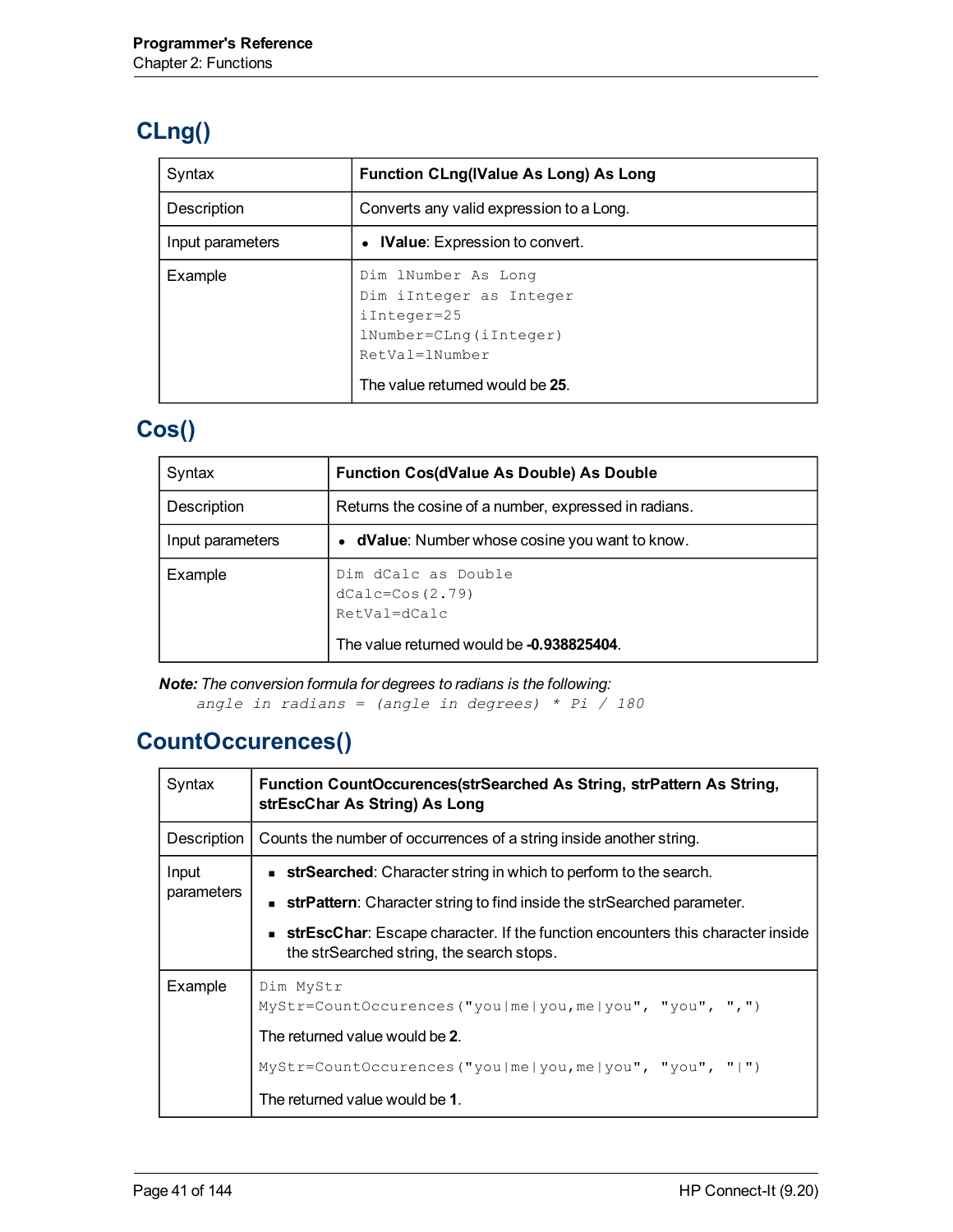#### **CountValues()**

| Syntax      | Function CountValues(strSearched As String, strSeparator As String,<br>strEscChar As String, emptyStrCount As Long) As Long |
|-------------|-----------------------------------------------------------------------------------------------------------------------------|
| Description | Counts the number of elements in a string, taking into account a separator and an<br>escape character.                      |
| Input       | • strSearched: Character string to process.                                                                                 |
| parameters  | • strSeparator: Separator used to delimit the elements.                                                                     |
|             | strEscChar: Escape character. If this character prefixes a separator, it will be<br>ignored.                                |
|             | emptyStrCount: This parameter specifies whether the empty string is count or<br>not                                         |
|             | ■ 0: empty string is not counted (default)                                                                                  |
|             | $\blacksquare$ 1: empty string is counted                                                                                   |
| Example     | Dim MyStr<br>$MyStr = CountValues("you me you me you", " ", "\\$                                                            |
|             | This would return the value 4.                                                                                              |
|             | MyStr=CountValues("you me you\ me you", " ", "")                                                                            |
|             | This would return the value 5.                                                                                              |
|             | $MyStr = CountValues("MAIN MENUE, , HOME", ", ", ", "), "), 1)$                                                             |
|             | This would return the value 3.                                                                                              |

#### **CSng()**

| Syntax           | <b>Function CSng(fValue As Single) As Single</b>                                                                                                    |
|------------------|-----------------------------------------------------------------------------------------------------------------------------------------------------|
| Description      | Converts any valid expression to a floating point number ("Float").                                                                                 |
| Input parameters | • <b>Nalue:</b> Expression to convert.                                                                                                              |
| Example          | Dim dNumber As Double<br>Dim iInteger as Integer<br>$iInterger = 25$<br>dNumber=CSnq(iInteger)<br>RetVal=dNumber<br>The returned value would be 25. |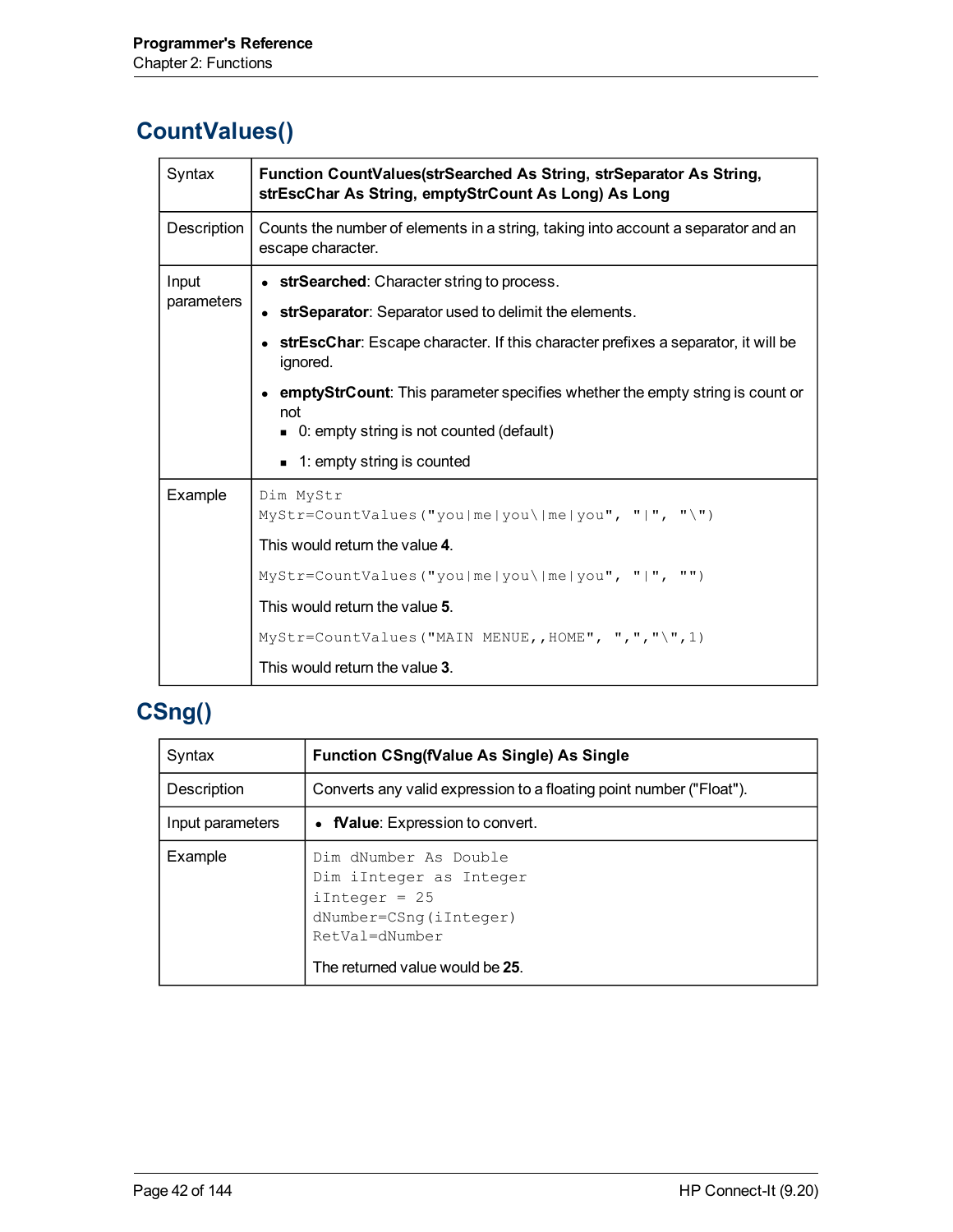### **CStr()**

| Syntax              | <b>Function CStr(strValue As String) As String</b>                                                                                                                                                                                             |
|---------------------|------------------------------------------------------------------------------------------------------------------------------------------------------------------------------------------------------------------------------------------------|
| Description         | Converts any valid expression to a String.                                                                                                                                                                                                     |
| Input<br>parameters | • strValue: Expression to convert.                                                                                                                                                                                                             |
| Example             | Dim dNumber As Double<br>Dim strMessage as String<br>dNumber = $2452873$<br>strMessage=CStr(dNumber)<br>RetVal=strMessage<br>The returned value would be 2452873, but would be used only as text, not as a<br>number that could be calculated. |

# **CurDir()**

| Syntax             | <b>Function CurDir() As String</b> |
|--------------------|------------------------------------|
| <b>Description</b> | Returns the current path.          |

# **CVar()**

| Syntax           | <b>Function CVar(vValue As Variant) As Variant</b>                                                         |
|------------------|------------------------------------------------------------------------------------------------------------|
| Description      | Converts any valid expression to a Variant.                                                                |
| Input parameters | • vValue: Expression to convert.                                                                           |
| Example          | Dim vValue as Variant<br>$vValue = CVar(2.3 + 3)$<br>$RetVal = vValue$<br>The value returned would be 5.3. |

# **Date()**

| Syntax      | <b>Function Date() As Date</b>                                                                                                                    |
|-------------|---------------------------------------------------------------------------------------------------------------------------------------------------|
| Description | Returns the current system date.                                                                                                                  |
| Example     | Dim dCurDate as date<br>$dCurDate = Date()$<br>RetVal = LocalToBasicDate(dCurDate)                                                                |
|             | This would obtain the date, and then by using the LocalToBasicDate function, put<br>the date in the format specified by the local Windows system. |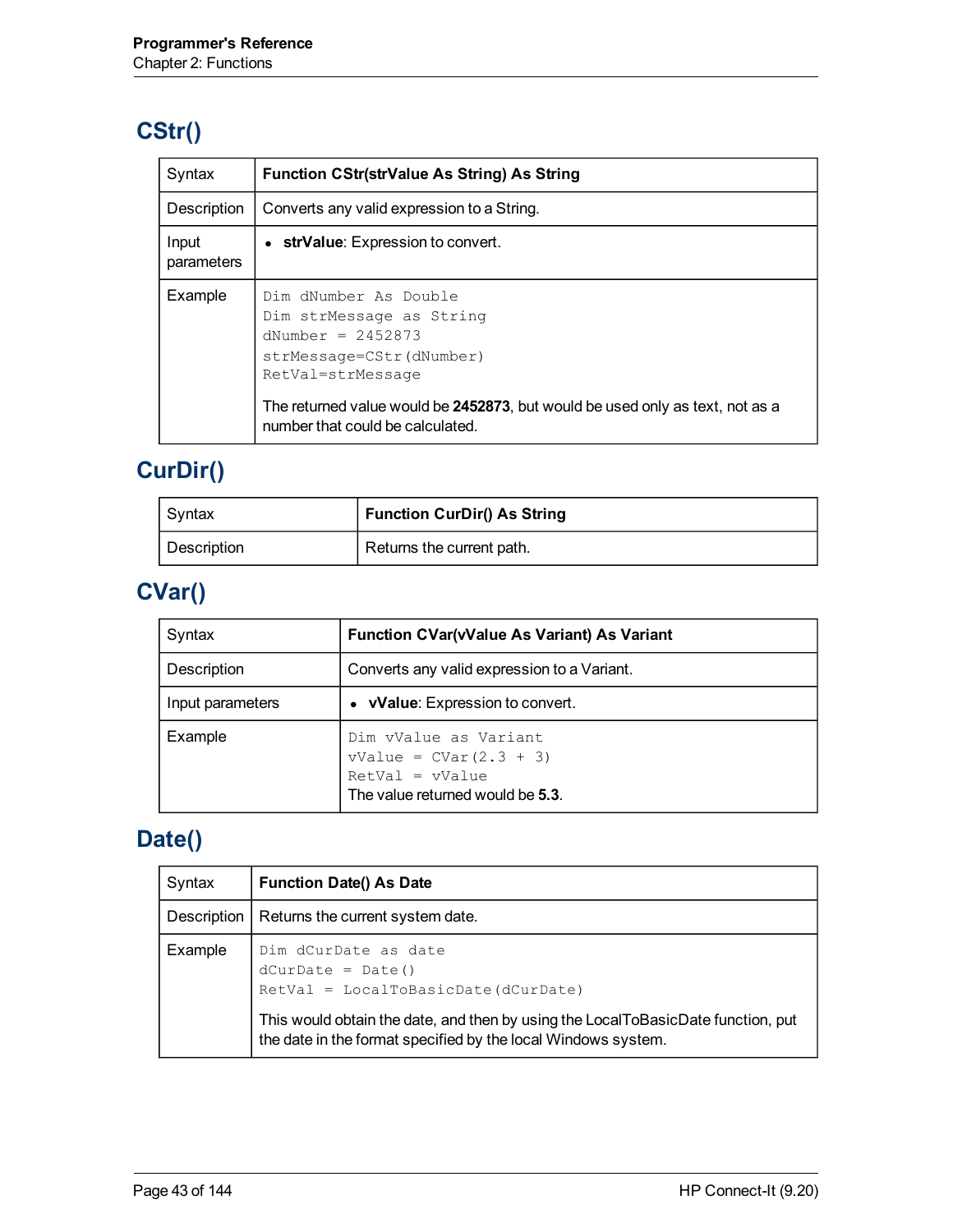#### **DateAdd()**

| Syntax              | Function DateAdd(tmStart As Date, tsDuration As Long) As Date                                                                                                                                                                                       |
|---------------------|-----------------------------------------------------------------------------------------------------------------------------------------------------------------------------------------------------------------------------------------------------|
| Description         | This function calculates a new date according to a start date to which a real<br>duration is added.                                                                                                                                                 |
| Input<br>parameters | • tmStart: This parameter contains the date to which the duration is added.                                                                                                                                                                         |
|                     | • tsDuration: This parameter contains the duration (expressed in seconds) to be<br>added to the date tmStart.                                                                                                                                       |
| Example             | Dim tmStart as date<br>Dim tsDuration as long<br>' Could be like "1999-01-15 0:00:00"<br>$tmStart = "1999-01-15 0:00:00"$<br>$t$ sDuration = 1000000<br>The return value could be "1999-5-10 $17:46:40"$<br>$RetVal = DateAdd(tmStart, tsDuration)$ |

### **DateAddLogical()**

| Syntax              | Function DateAddLogical(tmStart As Date, tsDuration As Long) As Date                                                                                                                                                                                     |
|---------------------|----------------------------------------------------------------------------------------------------------------------------------------------------------------------------------------------------------------------------------------------------------|
| Description         | This function calculates a new date according to a start date to which a logical<br>duration is added (1 month contains 30 days).                                                                                                                        |
| Input<br>parameters | • tmStart: This parameter contains the date to which the duration is added.                                                                                                                                                                              |
|                     | <b>tsDuration</b> : This parameter contains the duration, expressed in seconds, to be<br>added to the date tmStart.                                                                                                                                      |
| Example             | Dim tmStart as date<br>Dim tsDuration as long<br>' Could be like "1999-01-15 0:00:00"<br>$tmStart = "1999-01-15 0:00:00"$<br>$t$ sDuration = 1000000<br>' The return value could be "1999-5-10 17:46:40"<br>RetVal = DateAddLogical(tmStart, tsDuration) |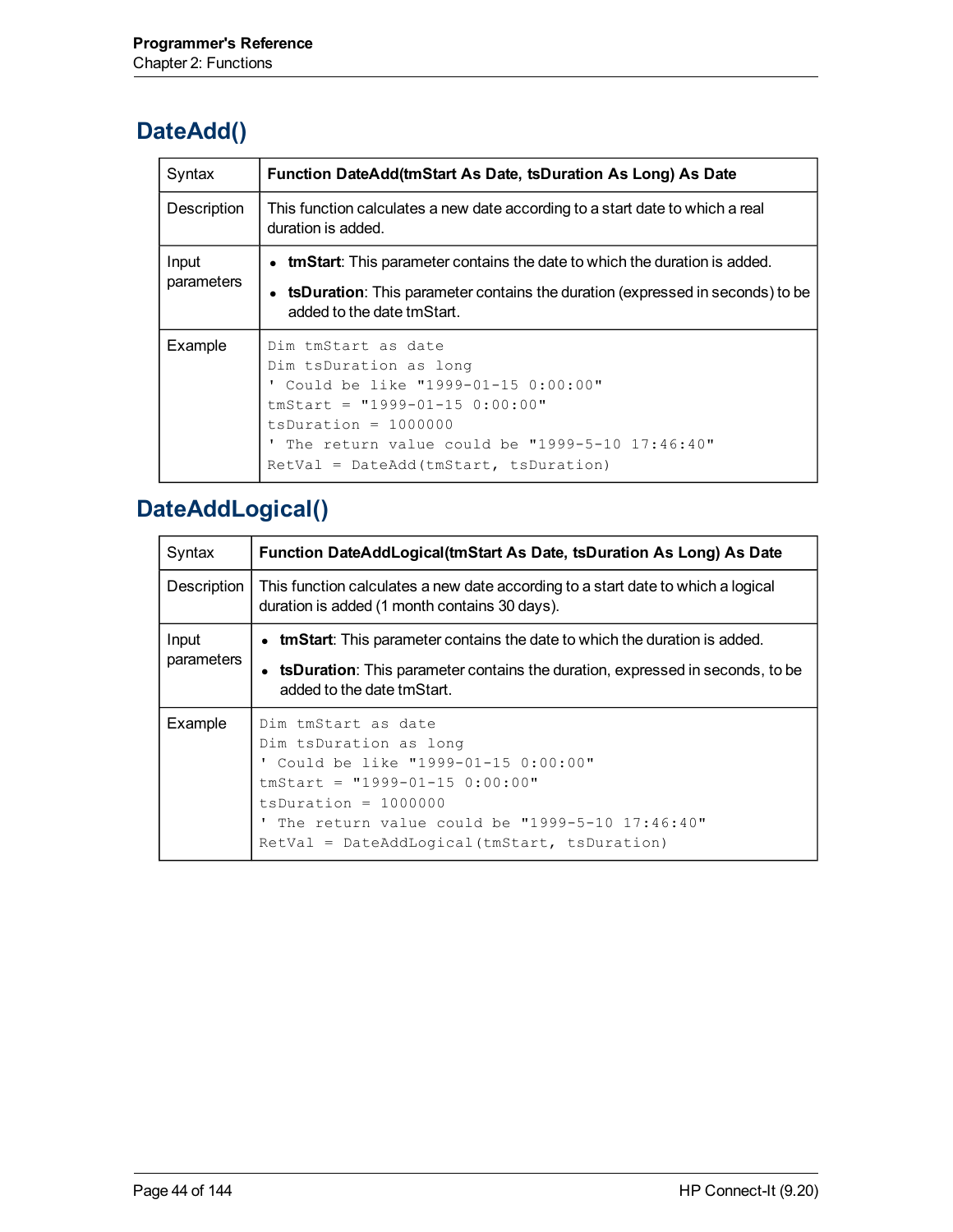### **DateDiff()**

| Syntax              | Function DateDiff(tmEnd As Date, tmStart As Date) As Date                                                          |
|---------------------|--------------------------------------------------------------------------------------------------------------------|
| Description         | This function calculates in the seconds the duration (or timespan) between two<br>dates.                           |
| Input<br>parameters | • tmEnd: This parameter contains the end date of the period for which the<br>calculation is carried out.           |
|                     | <b>tmStart</b> : This parameter contains the start date of the period for which the<br>calculation is carried out. |
| Example             | DateDiff("1998/01/01 00:00:00", "1999/01/01 00:00:00")                                                             |
|                     | The example calculates the time elapsed between 01/01/98 and 01/01/99, which<br>is 31536000 seconds.               |

# **DateSerial()**

| Syntax              | Function DateSerial(iYear As Long, iMonth As Long, iDay As Long) As<br><b>Date</b>                                                                                                      |
|---------------------|-----------------------------------------------------------------------------------------------------------------------------------------------------------------------------------------|
| Description         | This function returns a date formatted according to the <i>i</i> Year, <i>iMonth</i> and <i>iDay</i><br>parameters.                                                                     |
| Input<br>parameters | • <b>iYear</b> : Year. If the value is between 0 and 99, this parameter describes the<br>years from 1900 to 1999. For all other years, you must specify the four digits<br>(e.g. 1800). |
|                     | <b>iMonth:</b> Month.                                                                                                                                                                   |
|                     | <b>iDay</b> : Day.                                                                                                                                                                      |
| Example             | Each of these parameters can be set to a numeric expression representing a<br>number of days, months or years. For example:<br>DateSerial (1999-10, 3-2, 15-8)                          |
|                     | Returns the value:<br>1989/1/7                                                                                                                                                          |
|                     | When the value of a parameter is out of the expected range (i.e. 1-31 for days, 1-12<br>for months, etc.), the function returns an empty date.                                          |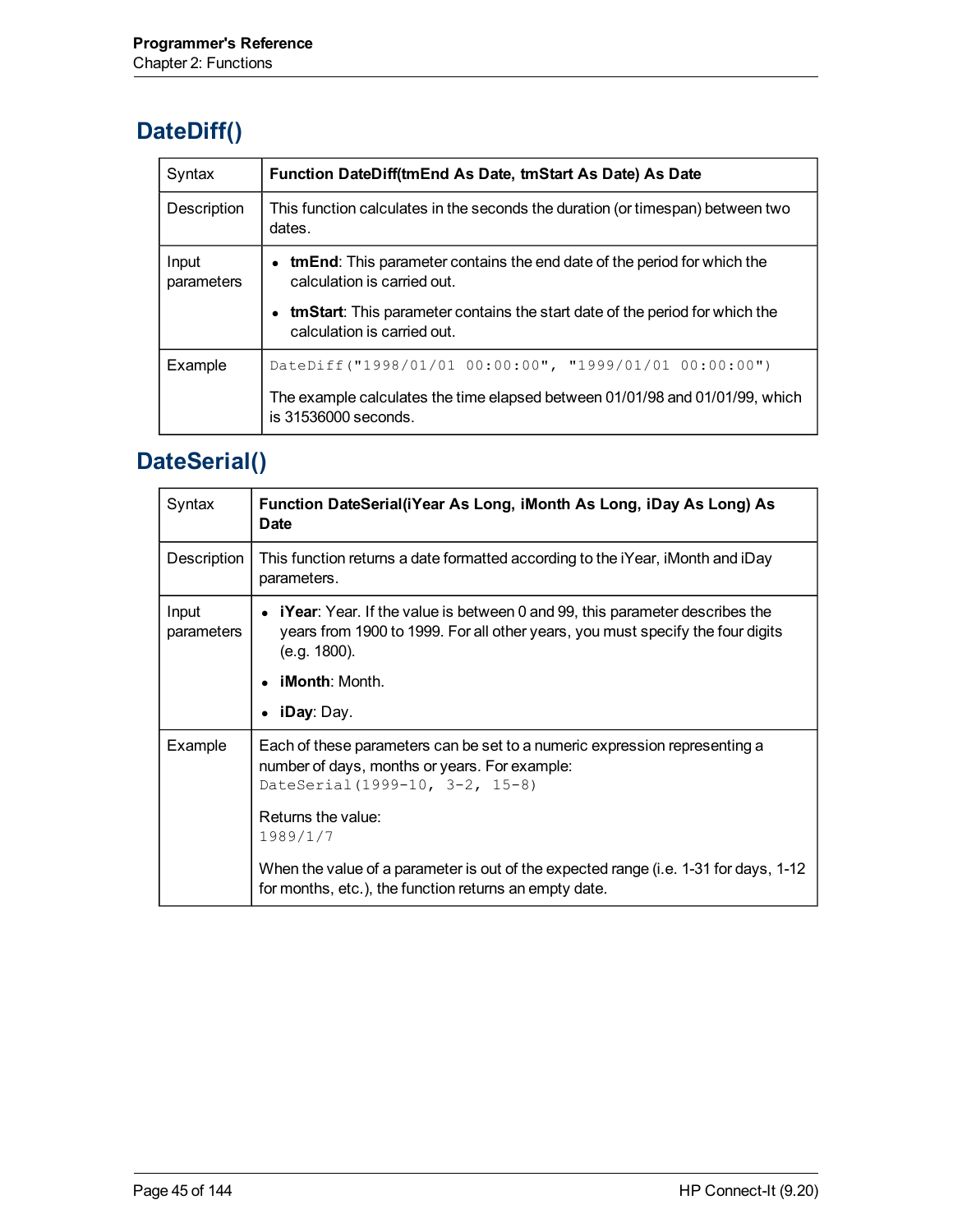### **DateValue()**

| Syntax           | Function DateValue(tmDate As Date) As Date                                                      |
|------------------|-------------------------------------------------------------------------------------------------|
| Description      | This function returns the date portions of a "Date+Time" value.                                 |
| Input parameters | • tmDate: "Date+Time" format date.                                                              |
| Example          | The following example:<br>DateValue ("1999/09/24 15:00:00")<br>Returns the value:<br>1999/09/24 |

# **Day()**

| Syntax           | <b>Function Day(tmDate As Date) As String</b>                                                                                                                                          |
|------------------|----------------------------------------------------------------------------------------------------------------------------------------------------------------------------------------|
| Description      | Returns the day contained in the tmDate parameter.                                                                                                                                     |
| Input parameters | • tmDate: Parameter in Date+Time format to be processed.                                                                                                                               |
| Example          | Dim strDay As StringDim<br>dCurDate as date<br>$dCurDate = Date()$<br>$strDay = Day(dCurDate)$<br>RetVal=strDay<br>This value returned would be 2 if it were the 2nd day of the month. |

# **EscapeSeparators()**

| Syntax              | Function EscapeSeparators(strSource As String, strSeparators As String,<br>strEscChar As String) As String                                                                                  |
|---------------------|---------------------------------------------------------------------------------------------------------------------------------------------------------------------------------------------|
| Description         | Prefixes one or more separator characters with an escape character.                                                                                                                         |
| Input<br>parameters | • strSource: Character string to process.                                                                                                                                                   |
|                     | strSeparators: List of separators to be prefixed. If you want to declare several<br>separators, you must separate them with the escape character (indicated in the<br>strEscChar parameter. |
|                     | strEscChar: Escape character. It will be used to prefix all separators in<br>strSeparators.                                                                                                 |
| Example             | Dim MyStr<br>$MyStr = Escape Separators("you me you,me you", " \n", ", " \n$<br>This would return the value you\ me\ you\,me\ you                                                           |
|                     |                                                                                                                                                                                             |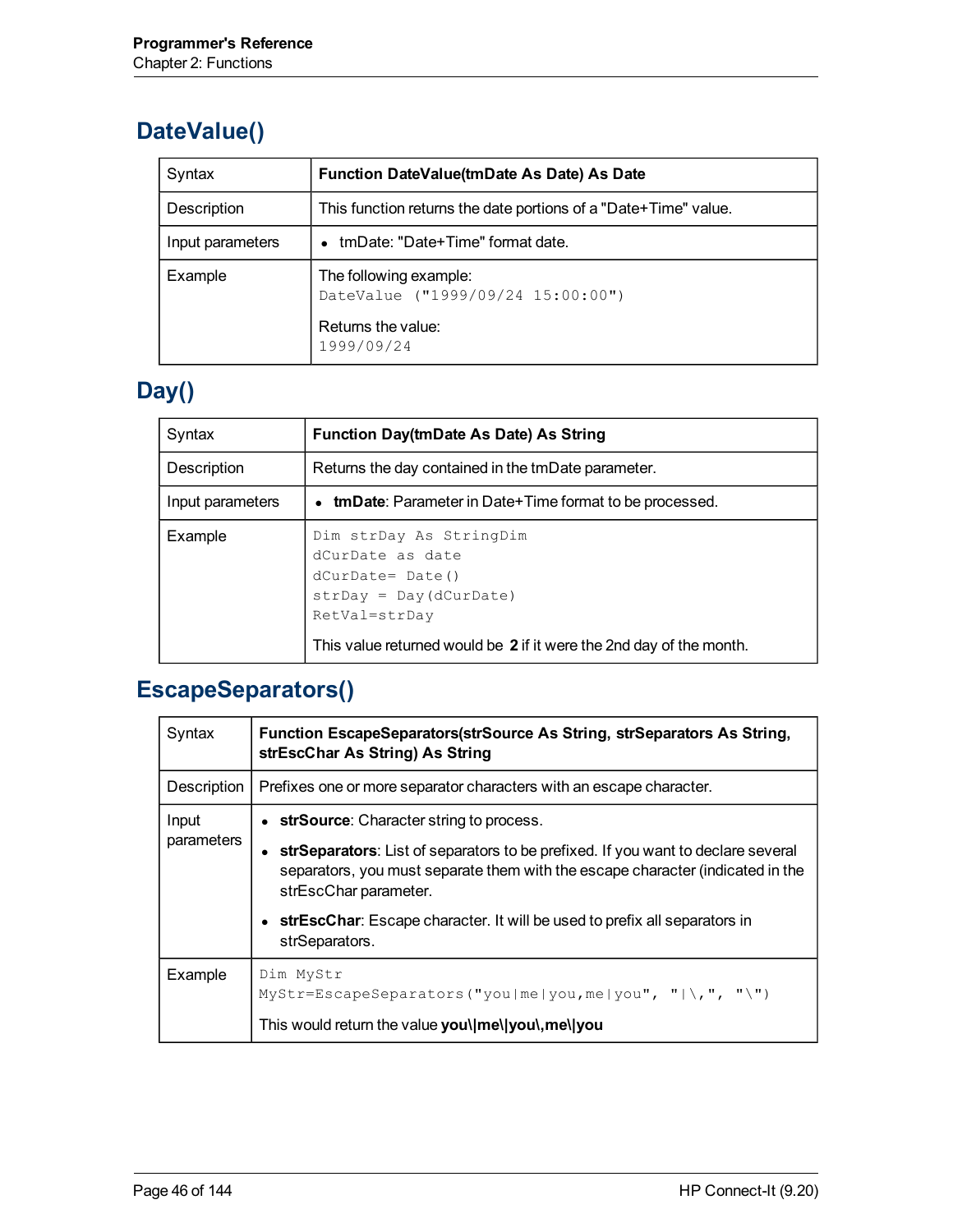# **ExeDir()**

| Syntax      | <b>Function ExeDir() As String</b>                     |
|-------------|--------------------------------------------------------|
| Description | This function returns the full path of the executable. |
| Example     | Dim strPath as string<br>$strPath=Exebir()$            |

# **Exp()**

| Syntax              | <b>Function Exp(dValue As Double) As Double</b>                                                                                                                |
|---------------------|----------------------------------------------------------------------------------------------------------------------------------------------------------------|
| Description         | Returns the exponent of a number.                                                                                                                              |
| Input<br>parameters | • dValue: Number whose exponent you want to know.                                                                                                              |
| Example             | Dim iSeed as Integer<br>iSeed = $Int((10*Rnd) - 5)$<br>$RetVal = Exp(iSeed)$<br>If the random number were 100, this would return the value 1.81123908 $\times$ |
|                     | $10^{41}$                                                                                                                                                      |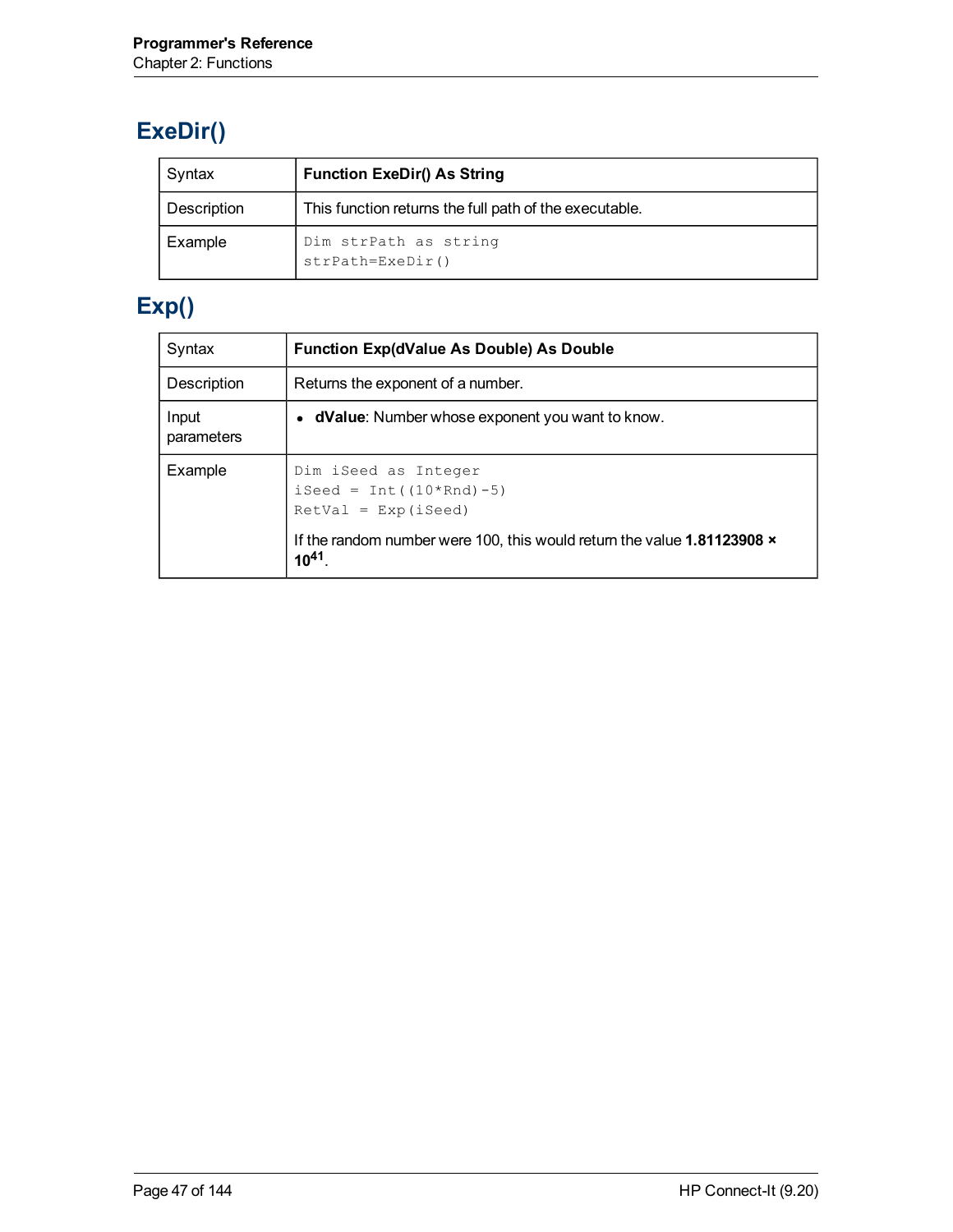# **ExtractValue()**

| Syntax      | Function ExtractValue(pstrData As String, strSeparator As String,<br>strEscChar As String) As String                                                                                                                                                                                                                  |
|-------------|-----------------------------------------------------------------------------------------------------------------------------------------------------------------------------------------------------------------------------------------------------------------------------------------------------------------------|
| Description | Extracts from a string the values delimited by a separator. The recovered value is<br>deleted from the source string. This operation takes into account a possible escape<br>character. If the separator is not found in the source string, the whole string is<br>returned and the source string is deleted in full. |
| Input       | • pstrData: Source string to be processed.                                                                                                                                                                                                                                                                            |
| parameters  | • strSeparator: Character used as separator in the source string.                                                                                                                                                                                                                                                     |
|             | strEscChar: Escape character. If this character prefixes the separator, it will be<br>ignored.                                                                                                                                                                                                                        |
| Example     | Dim MyStr                                                                                                                                                                                                                                                                                                             |
|             | MyStr=ExtractValue("you, me", ",", "\")<br>Returns "you" and leaves "me" in the source string.                                                                                                                                                                                                                        |
|             | MyStr=ExtractValue(", you, me", ", ", "\")<br>Returns "" and leaves "you, me" in the source string.                                                                                                                                                                                                                   |
|             | MyStr=ExtractValue("you", ",", "\")<br>Returns "you" and leaves "" in the source string.                                                                                                                                                                                                                              |
|             | MyStr=ExtractValue("you\, me", ", ", "\")<br>Returns "you\, me" and leaves "" in the source string.                                                                                                                                                                                                                   |
|             | MyStr=ExtractValue("you\, me", ", ", "")<br>Returns "you\" and leaves "me" in the source string.                                                                                                                                                                                                                      |
|             | $RetVal = "$                                                                                                                                                                                                                                                                                                          |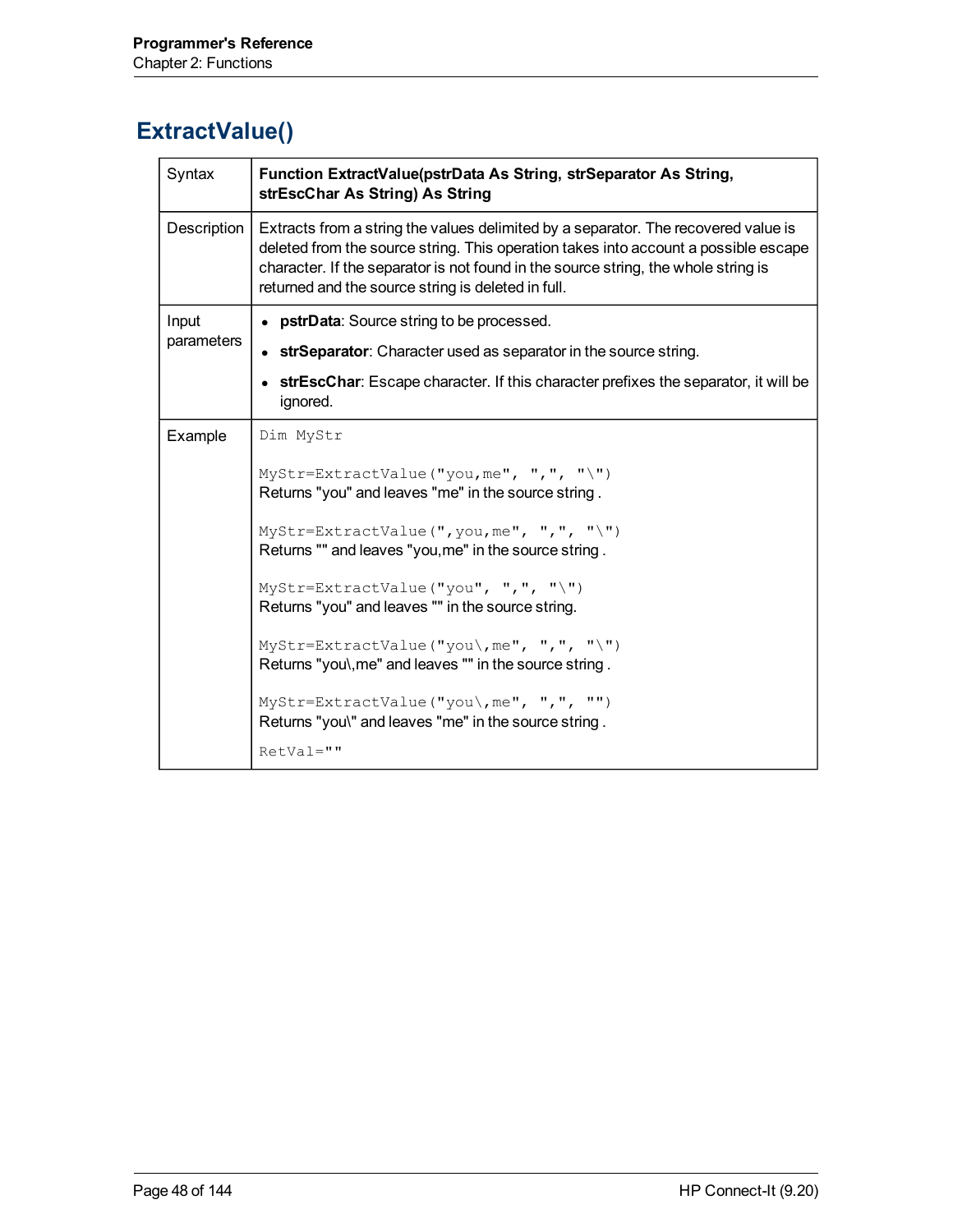# **FileCopy()**

| Syntax               | Function FileCopy(strSource As String, strDest As String) As Long                                                                                                                                                                                                                                                                        |
|----------------------|------------------------------------------------------------------------------------------------------------------------------------------------------------------------------------------------------------------------------------------------------------------------------------------------------------------------------------------|
| Description          | Copies a file or a folder.                                                                                                                                                                                                                                                                                                               |
| Input<br>parameters  | • strSource: Full path of the file or directory to copy.<br>• strDest: Full path of the target file or directory.                                                                                                                                                                                                                        |
| Output<br>parameters | $\bullet$ 0: Normal execution.<br>• Other than zero: Error code.                                                                                                                                                                                                                                                                         |
| Example              | If FileExists("c:\tmp\myfile.loq") Then<br>$\text{strFileName} = "c:\archive\\" + \text{FormatDate} (Date, "ddd d)$<br>$mm$ vyvv") + ".log"<br>$FileCopy('c:\temp\myfile.log'',strFileName)$<br>End if<br>This would copy the file myfile. log to the location $c: \archive \setminus$ and given<br>the new name that reflects the date. |

# **FileDateTime()**

| Syntax           | Function FileDateTime(strFileName As String) As Date                  |
|------------------|-----------------------------------------------------------------------|
| Description      | Returns the time and date of a file as a Long.                        |
| Input parameters | • strFileName: Full path name of the file concerned by the operation. |
| Example          | $RetVal = FileDateTime("c://temp/a.txt")$                             |

#### **FileExists()**

| Syntax              | <b>Function FileExists(strFileName As String) As Long</b>                                                                                                                                                                                                                         |
|---------------------|-----------------------------------------------------------------------------------------------------------------------------------------------------------------------------------------------------------------------------------------------------------------------------------|
| Description         | This function tests for the existence of a file. The function returns the following<br>values:                                                                                                                                                                                    |
|                     | $\bullet$ 0: File not found.                                                                                                                                                                                                                                                      |
|                     | $\bullet$ 1: File found.                                                                                                                                                                                                                                                          |
| Input<br>parameters | strFileName: This parameter contains the full path of the file you want to test for.                                                                                                                                                                                              |
| Example             | If FileExists("c:\tmp\myfile.loq") Then<br>strFileName = "c:\archive\" + FormatDate(Date, "dddd d<br>$mmm$ yyyy") + ".loq"<br>FileCopy("c:\tmp\myfile.log", strFileName)<br>End if<br>This would copy a new file to $c$ : $\archive \$ if the file myfile. log does not<br>exist. |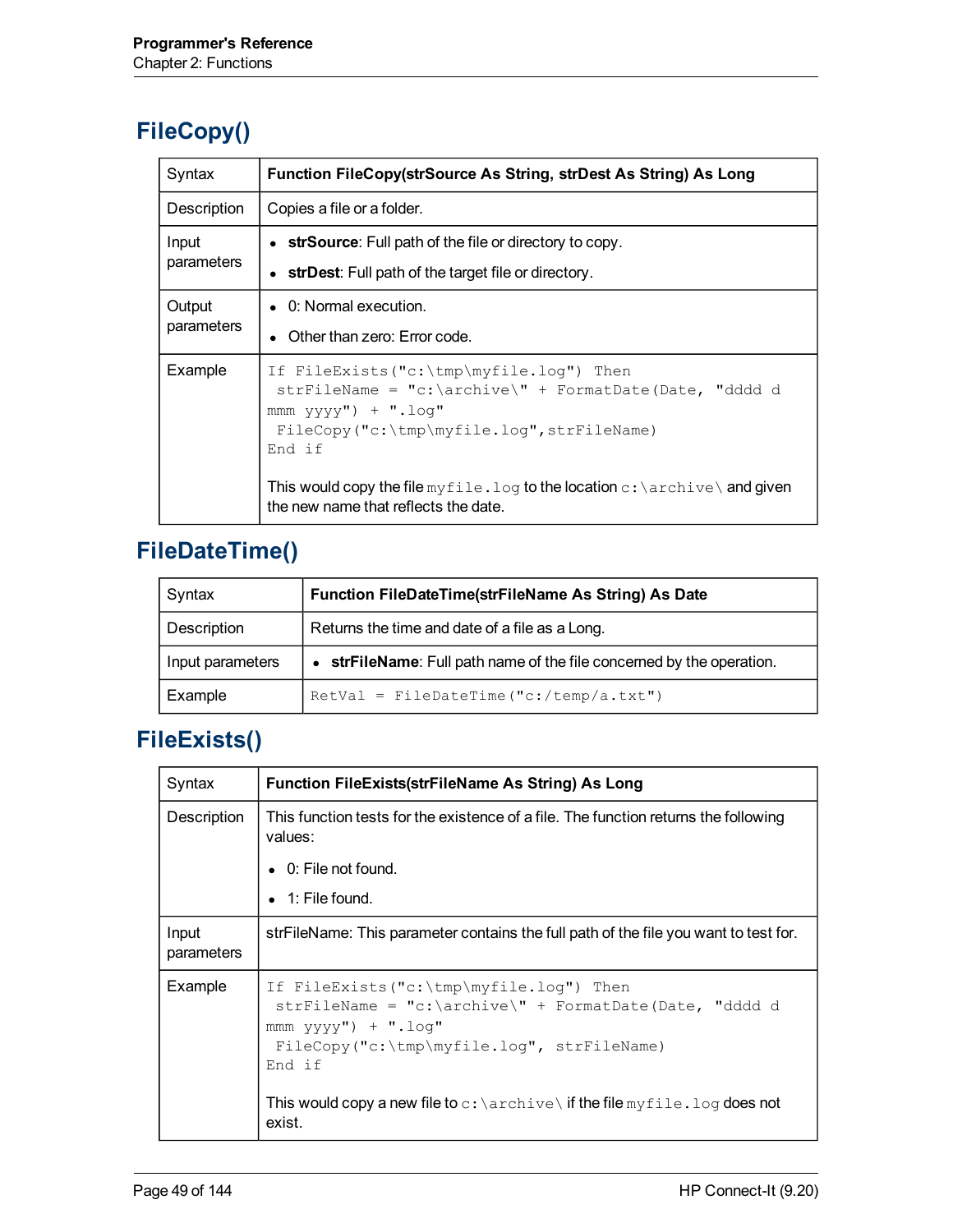# **FileLen()**

| Syntax           | Function FileLen(strFileName As String) As Long                       |
|------------------|-----------------------------------------------------------------------|
| Description      | Returns the size of a file.                                           |
| Input parameters | • strFileName: Full path name of the file concerned by the operation. |
| Example          | $RetVal = FileLen("c://temp/a.txt")$                                  |

# **Fix()**

| Syntax              | <b>Function Fix(dValue As Double) As Long</b>                                                                           |
|---------------------|-------------------------------------------------------------------------------------------------------------------------|
| Description         | Returns the integer portion of a number (first greatest integer in the case of a<br>negative number).                   |
| Input<br>parameters | • dValue: Number whose integer portion you want to know.                                                                |
| Example             | Dim dSeed as Double<br>dSeed = $(10*Rnd) - 5$<br>$RetVal = Fix(dSeed)$<br>The value returned would be 2.05547511577606. |

# **FormatDate()**

| Syntax              | Function FormatDate(tmFormat As Date, strFormat As String) As<br><b>String</b>                                                               |
|---------------------|----------------------------------------------------------------------------------------------------------------------------------------------|
| Description         | Formats a date according to the expression contained in the strFormat<br>parameter.                                                          |
| Input<br>parameters | • tmFormat: Date to be formatted.<br>strFormat: Expression containing the formatting instructions.<br>$\bullet$                              |
| Example             | Dim MyDate<br>$MyDate = "2000/03/14"$<br>RetVal=FormatDate(MyDate, "dddd d mmmm yyyy")<br>The value returned would be Tuesday 14 March 2000. |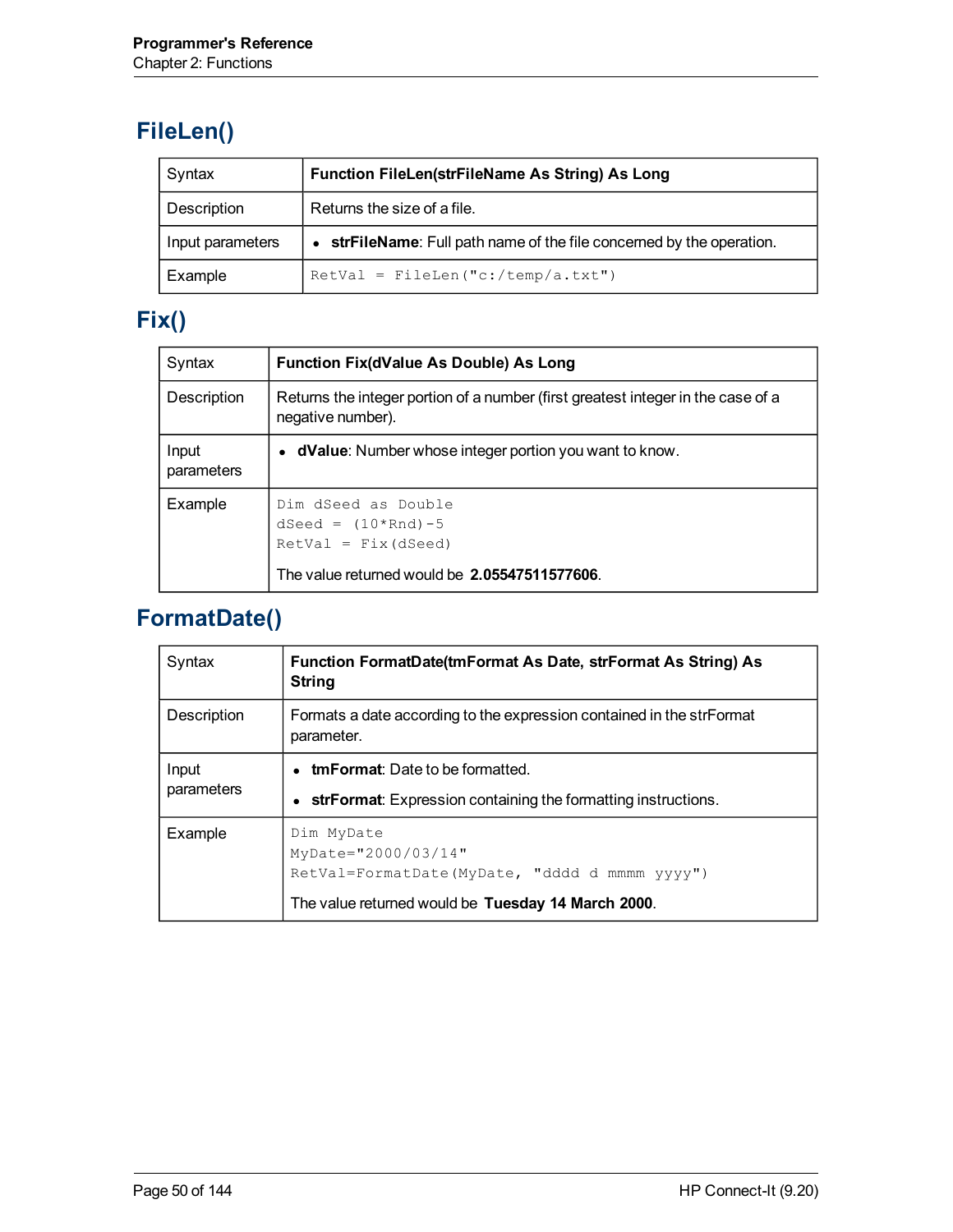### **FormatResString()**

| Syntax              | Function FormatResString(strResString As String, strParamOne As String,<br>strParamTwo As String, strParamThree As String, strParamFour As String,<br>strParamFive As String) As String                                                                                                                                                      |
|---------------------|----------------------------------------------------------------------------------------------------------------------------------------------------------------------------------------------------------------------------------------------------------------------------------------------------------------------------------------------|
| Description         | This function processes a source string, replacing the variable \$1, \$2, \$3, \$4, and<br>\$5 with the strings passed in the strParamOne, strParamTwo, strParamThree,<br>strParamFour, and strParamFive parameters.                                                                                                                         |
| Input<br>parameters | • strResString: Source string to be processed.<br><b>strParamOne:</b> Replacement string of variable \$1.<br>• strParamTwo: Replacement string of variable $$2$ .<br>• strParamThree: Replacement string of variable \$3.<br>• strParamFour: Replacement string of variable \$4.<br><b>strParamFive:</b> Replacement string of variable \$5. |
| Example             | FormatResString("I\$1he\$2you\$3", "you", "we", "they")<br>The value returned would be lyouheweyouthey.                                                                                                                                                                                                                                      |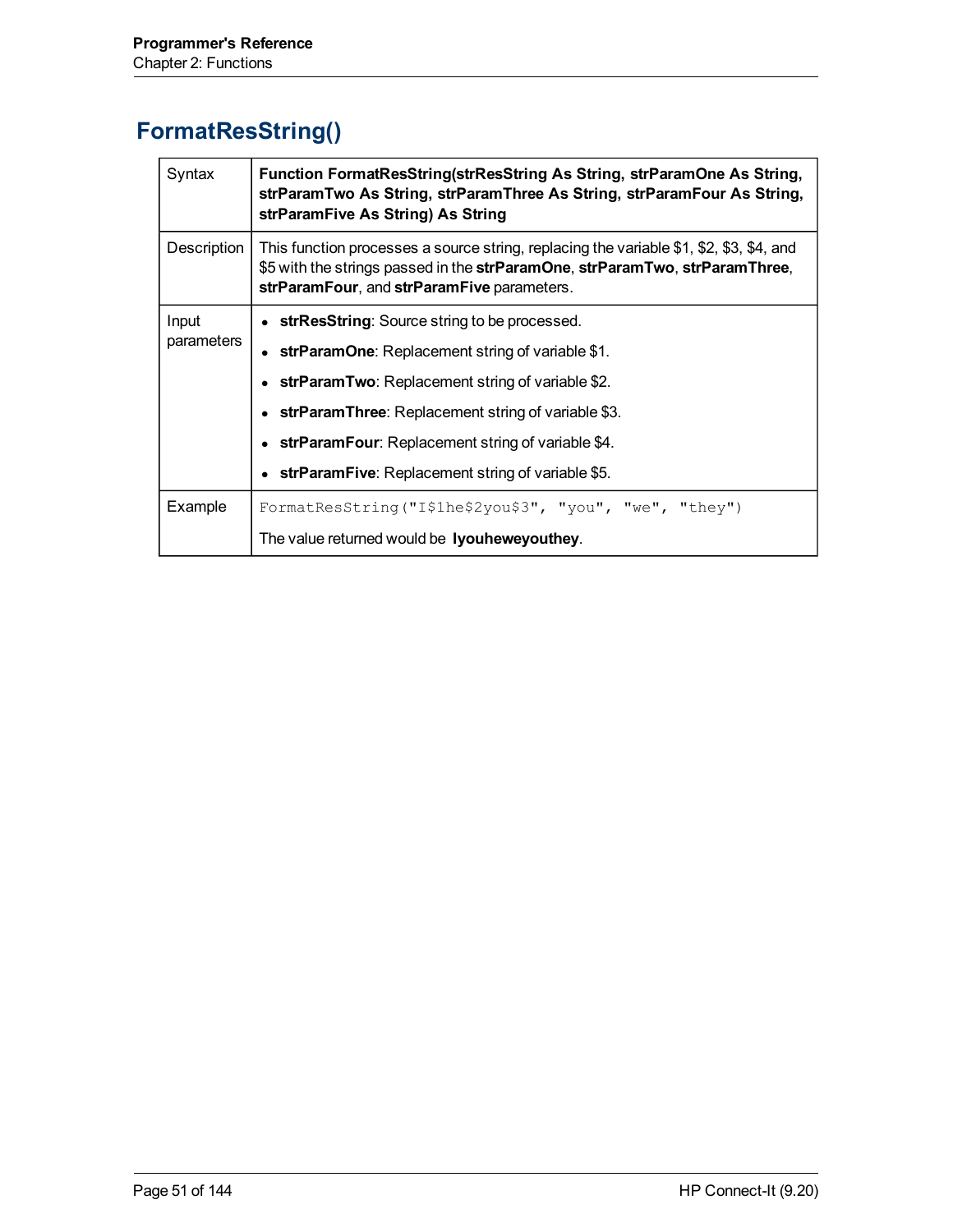# **FV()**

| Syntax              | Function FV(dblRate As Double, iNper As Long, dblPmt As Double, dblPV<br>As Double, iType As Long) As Double                                                                                                                                                                                                                                                                                                                                                                                                                                                                         |
|---------------------|--------------------------------------------------------------------------------------------------------------------------------------------------------------------------------------------------------------------------------------------------------------------------------------------------------------------------------------------------------------------------------------------------------------------------------------------------------------------------------------------------------------------------------------------------------------------------------------|
| Description         | This function returns the future amount of an annuity based on constant and<br>periodic payments, with a set interest rate.                                                                                                                                                                                                                                                                                                                                                                                                                                                          |
| Input<br>parameters | • dblRate: This parameter indicates the interest rate per date of payment.<br>For example, the rate per date of payment for a loan with a 6% annual interest<br>rate, paid back by monthly dates of payment, would be: 0.06/12=0.005 or<br>0.5%                                                                                                                                                                                                                                                                                                                                      |
|                     | • iNper: This parameter contains the total number of dates of payment for the<br>financial operation.                                                                                                                                                                                                                                                                                                                                                                                                                                                                                |
|                     | • dbIPmt: This parameter indicates the amount of the payment to be made at<br>each date of payment. The payment generally includes both principal and<br>interest.                                                                                                                                                                                                                                                                                                                                                                                                                   |
|                     | • dbIPV: This parameter contains the actual value (or overall sum) for a series of<br>payments to be made in the future.                                                                                                                                                                                                                                                                                                                                                                                                                                                             |
|                     | • iType: This parameter indicates the payment deadline. It can have one of the<br>following values:<br>• 0 if the payments are due in arrears (i.e. at the end of the period)                                                                                                                                                                                                                                                                                                                                                                                                        |
|                     | $\blacksquare$ 1 if the payments are due in advance (i.e. at the start of the period)                                                                                                                                                                                                                                                                                                                                                                                                                                                                                                |
|                     | The Rate and Nper parameters must be calculated using payments expressed in<br>the same units.                                                                                                                                                                                                                                                                                                                                                                                                                                                                                       |
|                     | Amounts paid (expressed in particular by the Pmt parameter) are represented by<br>negative numbers. Sums received are represented by positive numbers.                                                                                                                                                                                                                                                                                                                                                                                                                               |
| Example             | ' The interest rate per date of payment<br>Dim dblRate as double<br>The total number of dates of payment for the financial<br>operation.<br>Dim iNper as long<br>The amount of the payment to be made at each date of<br>payment. The payment generally includes both principal and<br>interest.<br>Dim dblPmt as double<br>' The actual value (or overall sum) for a series of<br>payments to be made in the future.<br>Dim dblPV as double<br>' The payment deadline<br>Dim iType as long<br>$dblRate = 0.005$<br>$iNper = 365$<br>$dblPmt = -100$<br>$dblPV = 100$<br>$iType = 0$ |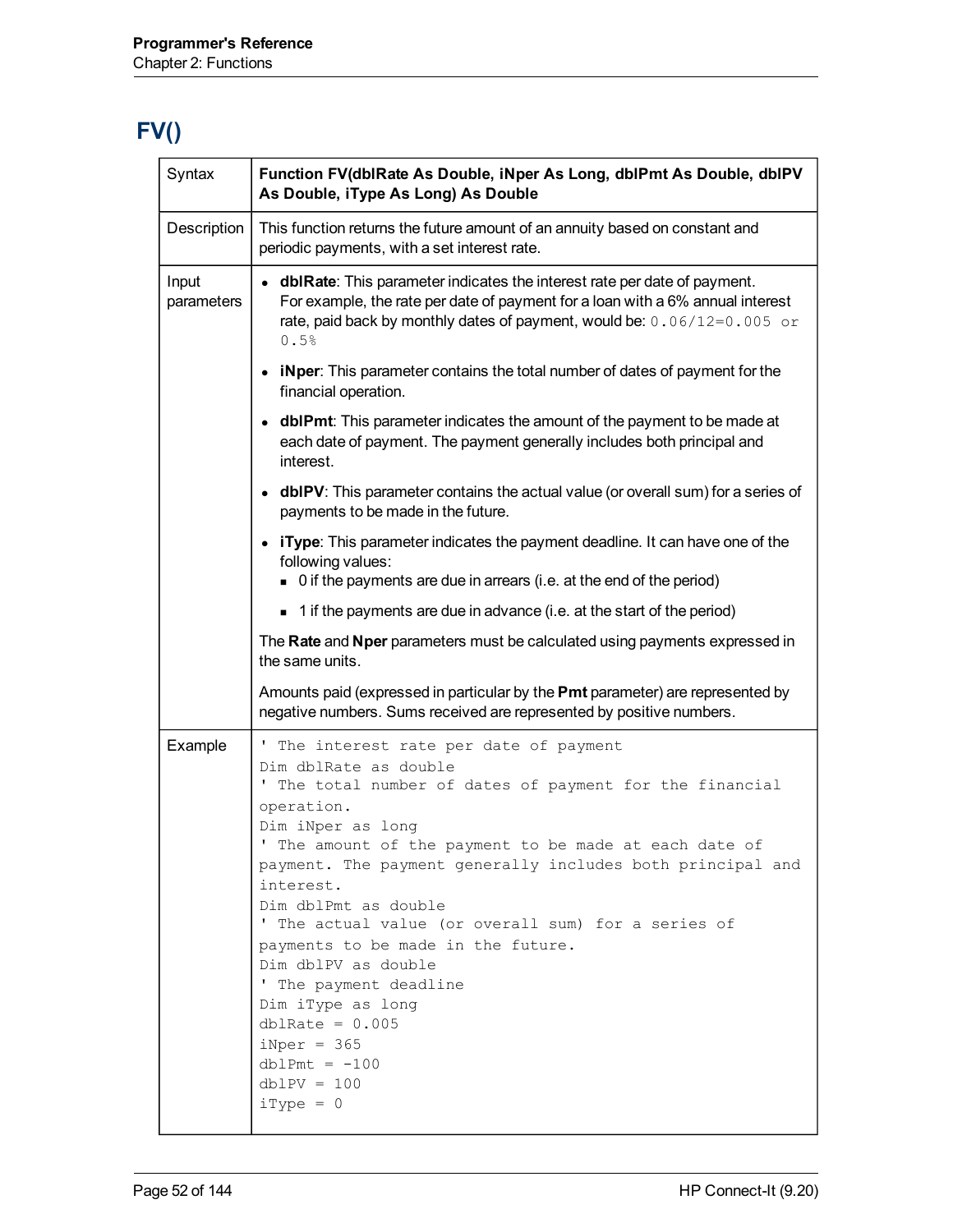|  | RetVal = FV(dblRate, iNper, dblPmt, dblPV, iType) |  |  |  |
|--|---------------------------------------------------|--|--|--|
|  | The value returned would be 102875.590390277.     |  |  |  |

# **GetEnvVar()**

| Syntax              | Function GetEnvVar(strVar As String, bExpand As Long) As String                                                                                                                                                                                                                                                                                                |
|---------------------|----------------------------------------------------------------------------------------------------------------------------------------------------------------------------------------------------------------------------------------------------------------------------------------------------------------------------------------------------------------|
| Description         | This function returns the value of an environment variable. An empty value is<br>returned if the environment variable does not exist.                                                                                                                                                                                                                          |
| Input<br>parameters | • strVar: This parameter contains the name of the environment variable.<br><b>bExpand:</b> This Boolean parameter is useful when the environment variable<br>references one or more environment variable. In this case, when this parameter<br>is set to 1 (default value), each referenced variable is replaced by its value.<br>Otherwise, it is left alone. |
| Example             | $RetVal = qetEnvVar("PROMPT")$                                                                                                                                                                                                                                                                                                                                 |

# **GetListItem()**

| Syntax      | Function GetListItem(strFrom As String, strSep As String, INb As Long,<br>strEscChar As String) As String |  |
|-------------|-----------------------------------------------------------------------------------------------------------|--|
| Description | Returns the INbth portion of a string delimited by separators.                                            |  |
| Input       | • strFrom: Source string to be processed.                                                                 |  |
| parameters  | • strSep: Character used as separator in the source string.                                               |  |
|             | • IND: Position of the string to recover.                                                                 |  |
|             | • strEscChar: Escape character. If this character prefixes a separator, it will be<br>ignored.            |  |
| Example     | GetListItem("this is a test", " ", $2$ , "%")                                                             |  |
|             | This would return is.                                                                                     |  |
|             | GetListItem("this% is a test", " ", 2, "%")                                                               |  |
|             | This would return <b>a</b> .                                                                              |  |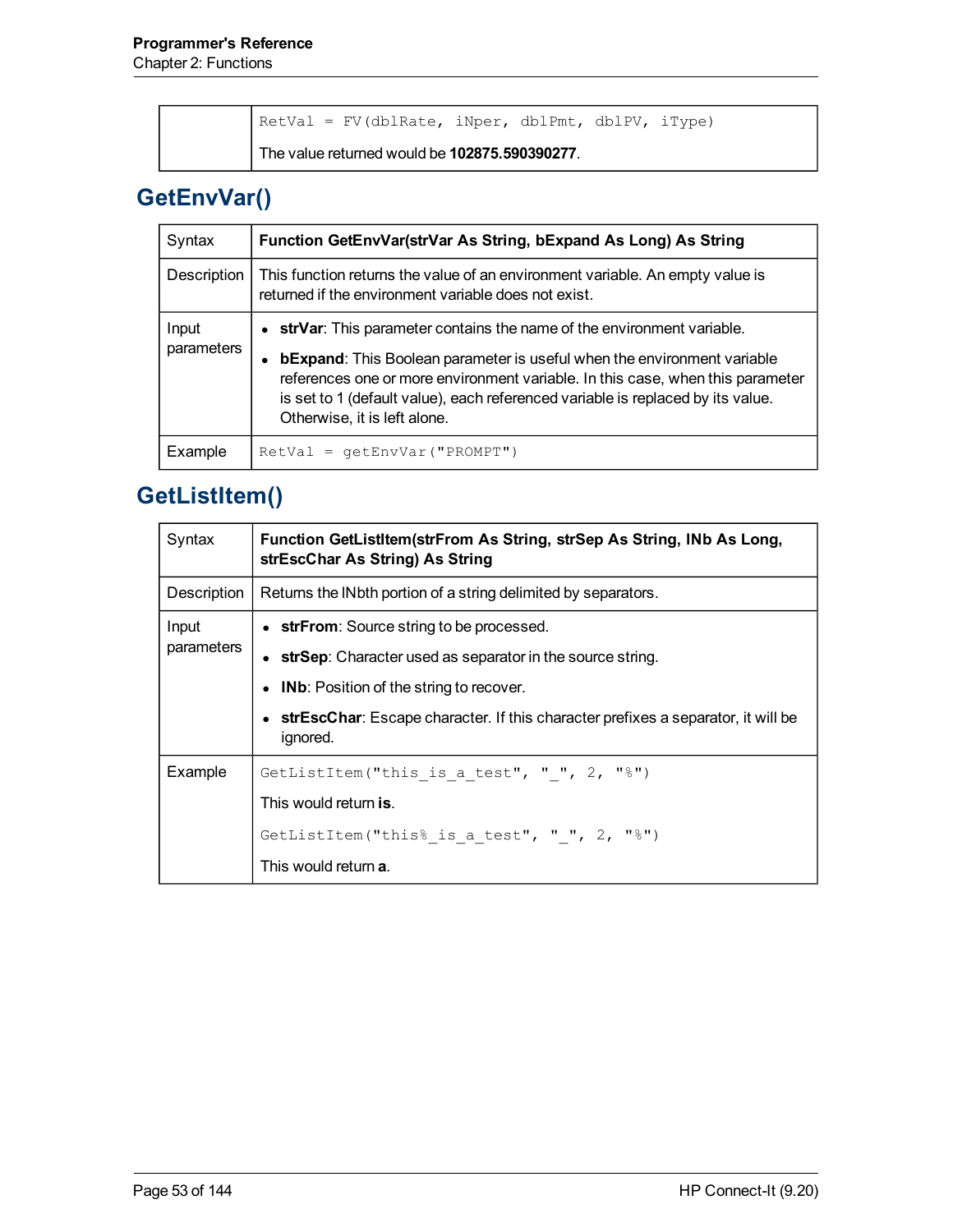#### **GetXmlAttributeValue()**

| Syntax              | Function GetXmlAttributeValue(strVal As String) As String                                                                                                                                 |
|---------------------|-------------------------------------------------------------------------------------------------------------------------------------------------------------------------------------------|
| Description         | This function escapes the invalid characters for a given XML element value.                                                                                                               |
| Input<br>parameters | This parameter contains the character to be escaped.                                                                                                                                      |
| Example             | For example, the following function transforms the single quote character into a<br>valid character:<br>GetXmlAttributeValue("doesn't")<br>It has the following result:<br>"doesn&quotet" |

#### **GetXmlElementValue()**

| Syntax              | Function GetXmlElementValue(strElemContent As String) As String                                                                                                                   |
|---------------------|-----------------------------------------------------------------------------------------------------------------------------------------------------------------------------------|
| Description         | This function escapes the invalid characters for a given XLM attribute value.                                                                                                     |
| Input<br>parameters | This parameter contains the character to be escaped.                                                                                                                              |
| Example             | You can use this function in a WHERE clause as described below:<br>strLayer = strLayer + " <where path="ItemsUsed">" +<br/>GetXmlElementValue("AssetTag like 'A%'") + "</where> " |

### **Hex()**

| Syntax           | <b>Function Hex(dValue As Double) As String</b>                    |  |  |
|------------------|--------------------------------------------------------------------|--|--|
| Description      | Returns the hexadecimal value of a decimal parameter.              |  |  |
| Input parameters | • dValue: Decimal number whose hexadecimal value you want to know. |  |  |
| Example          | $RetVal = Hex(10000)$                                              |  |  |
|                  | The value returned would be 2710.                                  |  |  |

# **Hour()**

| Syntax           | Function Hour(tmTime As Date) As Long                                                                                                      |
|------------------|--------------------------------------------------------------------------------------------------------------------------------------------|
| Description      | Returns the hour value contained in the tmTime parameter.                                                                                  |
| Input parameters | • tmTime: Parameter in Date+Time format to be processed.                                                                                   |
| Example          | Dim strHour as String<br>$strHour = Hour (Date())$<br>RetVal=strHour<br>The value returned would be hour value of the current system time. |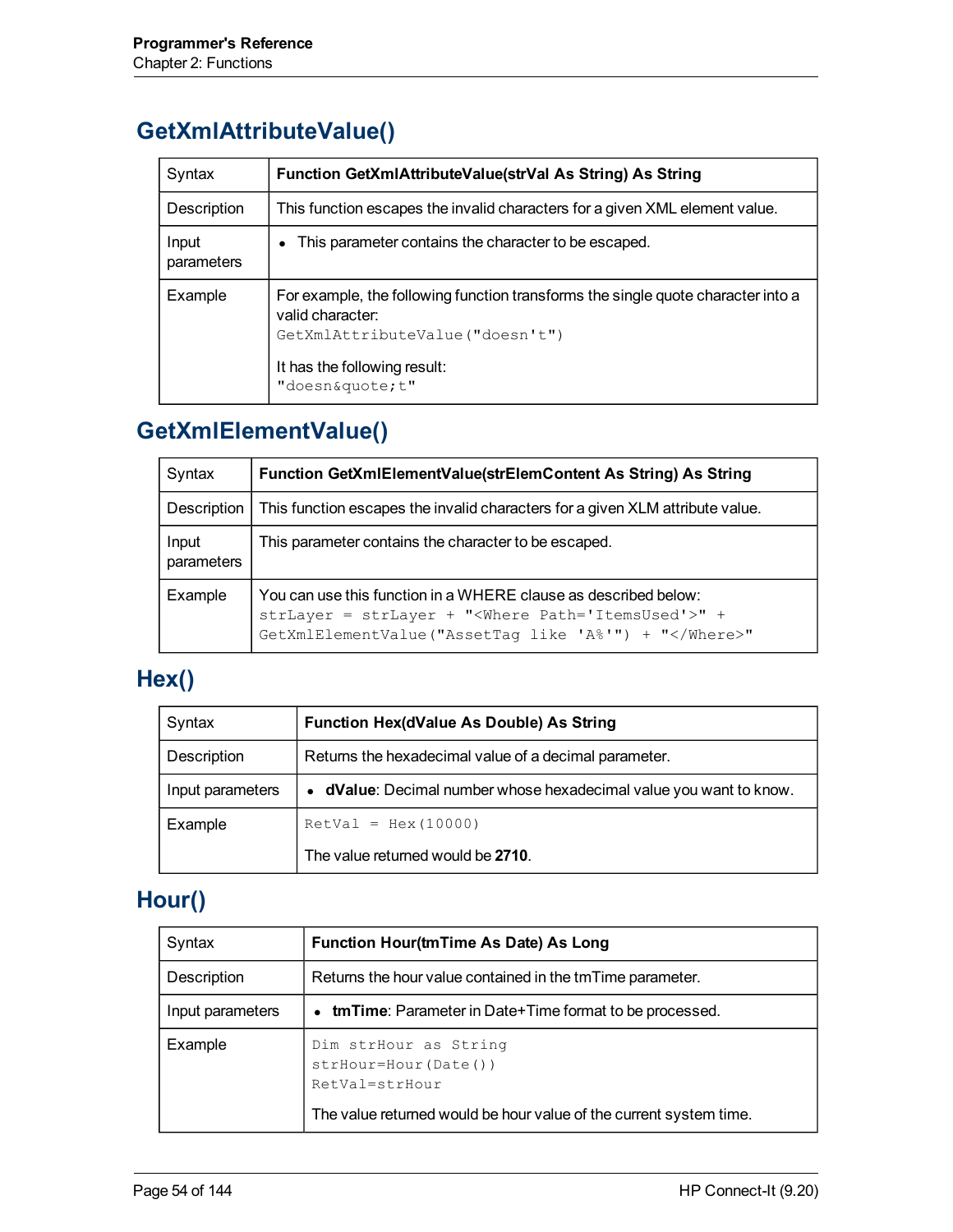# **InStr()**

| Syntax              | Function InStr(IPosition As Long, strSource As String, strPattern As String,<br>bCaseSensitive As Long) As Long                                                                                                                 |
|---------------------|---------------------------------------------------------------------------------------------------------------------------------------------------------------------------------------------------------------------------------|
| Description         | Returns the character position of the first occurrence of a string within a string.                                                                                                                                             |
| Input<br>parameters | • IPosition: Starting point of the search. This parameter is not optional and must<br>be a valid positive integer no greater than 65,535.                                                                                       |
|                     | strSource: String in which the search is performed.                                                                                                                                                                             |
|                     | <b>strPattern:</b> String to search.                                                                                                                                                                                            |
|                     | <b>bCaseSensitive:</b> Depending on this parameter, the search is case sensitive<br>$(=1)$ or not $(=0)$ .                                                                                                                      |
|                     | <b>Note:</b> The position of the first occurrence is always 1. The function returns 0 if the<br>character string searched is not found.                                                                                         |
| Example             | Dim strSource as String<br>Dim strToSearch as String<br>Dim iPosition<br>strSource = "Good Bye"<br>$strTosearch = "Bye"$<br>iPosition = Instr(2, strSource, strToSearch)<br>RetVal=iPosition<br>This value returned would be 6. |

# **Int()**

| Syntax              | Function Int(dValue As Double) As Long                                                                            |
|---------------------|-------------------------------------------------------------------------------------------------------------------|
| Description         | Returns the integer portion of a number (first lesser than integer in the case of a<br>negative number).          |
| Input<br>parameters | • dValue: Number whose integer portion you want to know.                                                          |
| Example             | Dim iSeed as Integer<br>$i$ Seed = Int( $(10*Rnd)$ -5)<br>$RetVal = Abs(iSeed)$<br>The value returned would be 2. |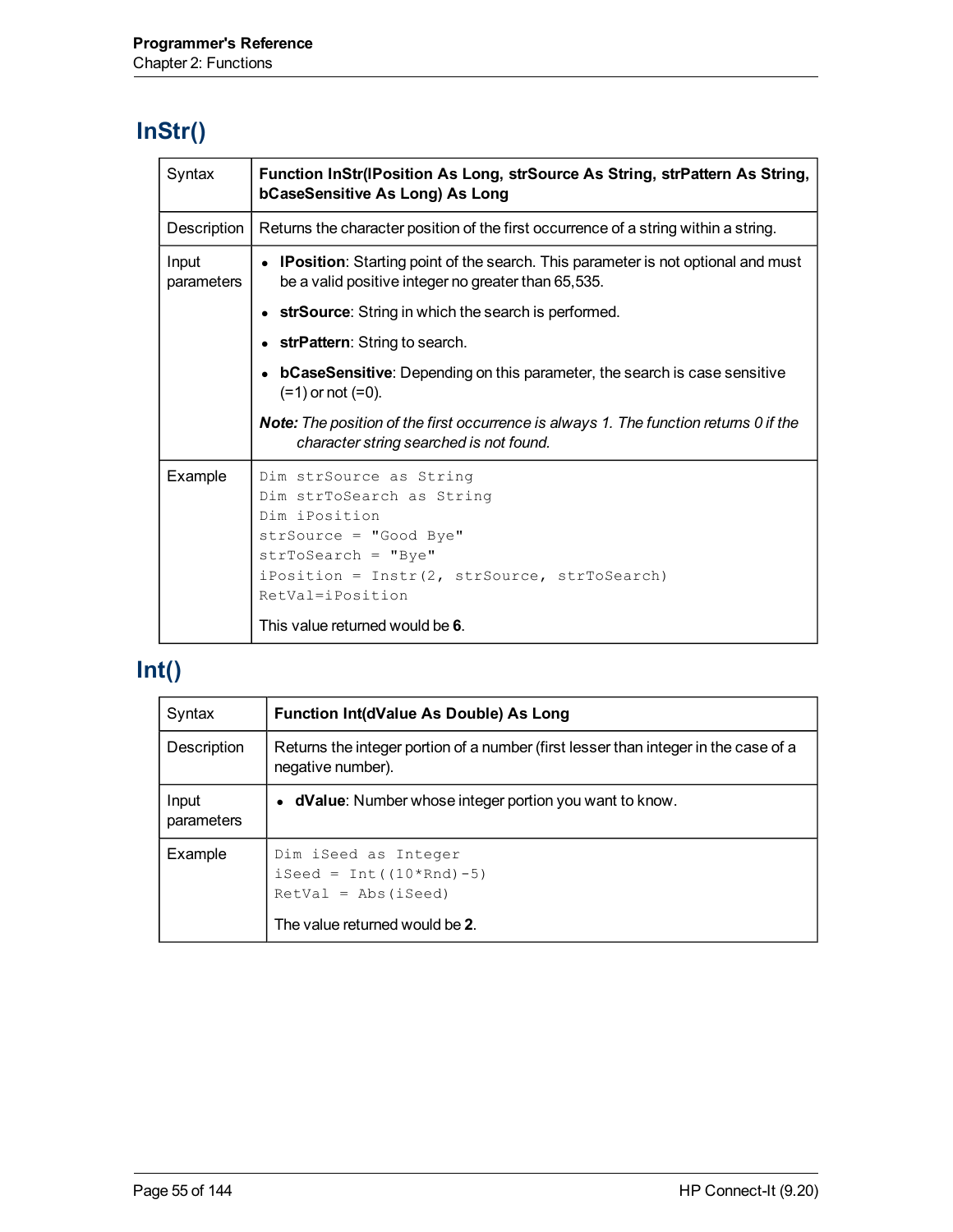# **IPMT()**

| Syntax              | Function IPMT(dblRate As Double, iPer As Long, iNper As Long, dblPV As<br>Double, dblFV As Double, iType As Long) As Double                                                                                                                                                                                              |
|---------------------|--------------------------------------------------------------------------------------------------------------------------------------------------------------------------------------------------------------------------------------------------------------------------------------------------------------------------|
| Description         | This function returns the amount of interest for an given date of payment of an<br>annuity.                                                                                                                                                                                                                              |
| Input<br>parameters | • dblRate: This parameter indicates the interest rate per date of payment. For<br>example, the rate per date of payment for a loan with a 6% annual interest rate,<br>paid back by monthly dates of payment, would be:<br>$0.06/12=0.005$ or $0.5%$                                                                      |
|                     | • iPer: This parameter indicates the period for the calculation, between 1 and the<br>value of the Nper parameter. n iNper: This parameter contains the total number<br>of dates of payment for the financial operation.                                                                                                 |
|                     | • dbIPV: This parameter contains the actual value (or overall sum) for a series of<br>payments to be made in the future.                                                                                                                                                                                                 |
|                     | • dbIFV: This parameter contains the future value or the balance that you want to<br>obtain after having paid the final date of payment. In general, and particularly<br>when reimbursing a loan, this parameter is set to "0". In effect, once you have<br>made all the dates of payment, the value of the loan is nil. |
|                     | • iType: This parameter indicates the payment deadline. It can have one of the<br>following values:<br>• 0 if the payments are due in arrears (i.e. at the end of the period)                                                                                                                                            |
|                     | 1 if the payments are due in advance (i.e. at the start of the period)                                                                                                                                                                                                                                                   |
|                     | <b>Note:</b> The Rate and Nper parameters must be calculated using payments<br>expressed in the same units.<br>Amounts paid (expressed in particular by the Pmt parameter) are<br>represented by negative numbers. Sums received are represented by<br>positive numbers.                                                 |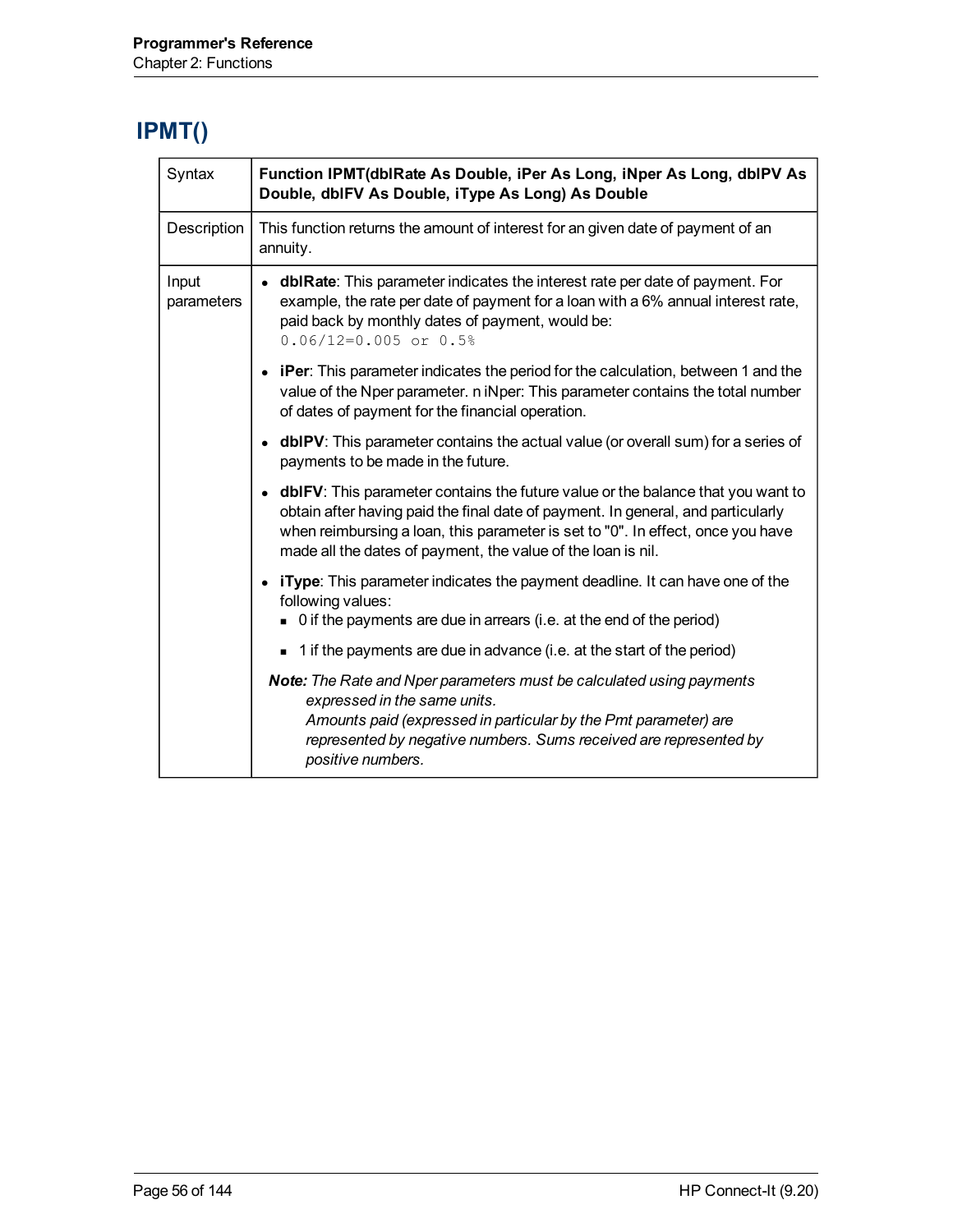#### **IsNumeric()**

| Syntax              | <b>Function IsNumeric(strString As String) As Long</b>                                |
|---------------------|---------------------------------------------------------------------------------------|
| Description         | This function enables you to determine whether a string is a numeric value or<br>not. |
| Input<br>parameters | • strString: This parameter contains the character string to evaluate.                |
| Example             | Dim strValue as string<br>Dim lRc as long                                             |
|                     | strvalue = $"15.32"$<br>$lRc = IsNumeric (strvalue)$                                  |
|                     | The returned value for this example would be a non-zero value.                        |
|                     | strvalue = $"15.32as"$                                                                |
|                     | $lRc = IsNumeric(Stringblue)$                                                         |
|                     | The returned value for this example would be 0.                                       |

# **Kill()**

| Syntax            | Function Kill(strKilledFile As String) As Long                     |
|-------------------|--------------------------------------------------------------------|
| Description       | Deletes a file.                                                    |
| Input parameters  | • strKilledFile: Full path of the file concerned by the operation. |
| Output parameters | 0: Normal execution.<br>Other than zero: Error code.               |
| Example           | $RetVal = Kill("c://temp/a.txt")$                                  |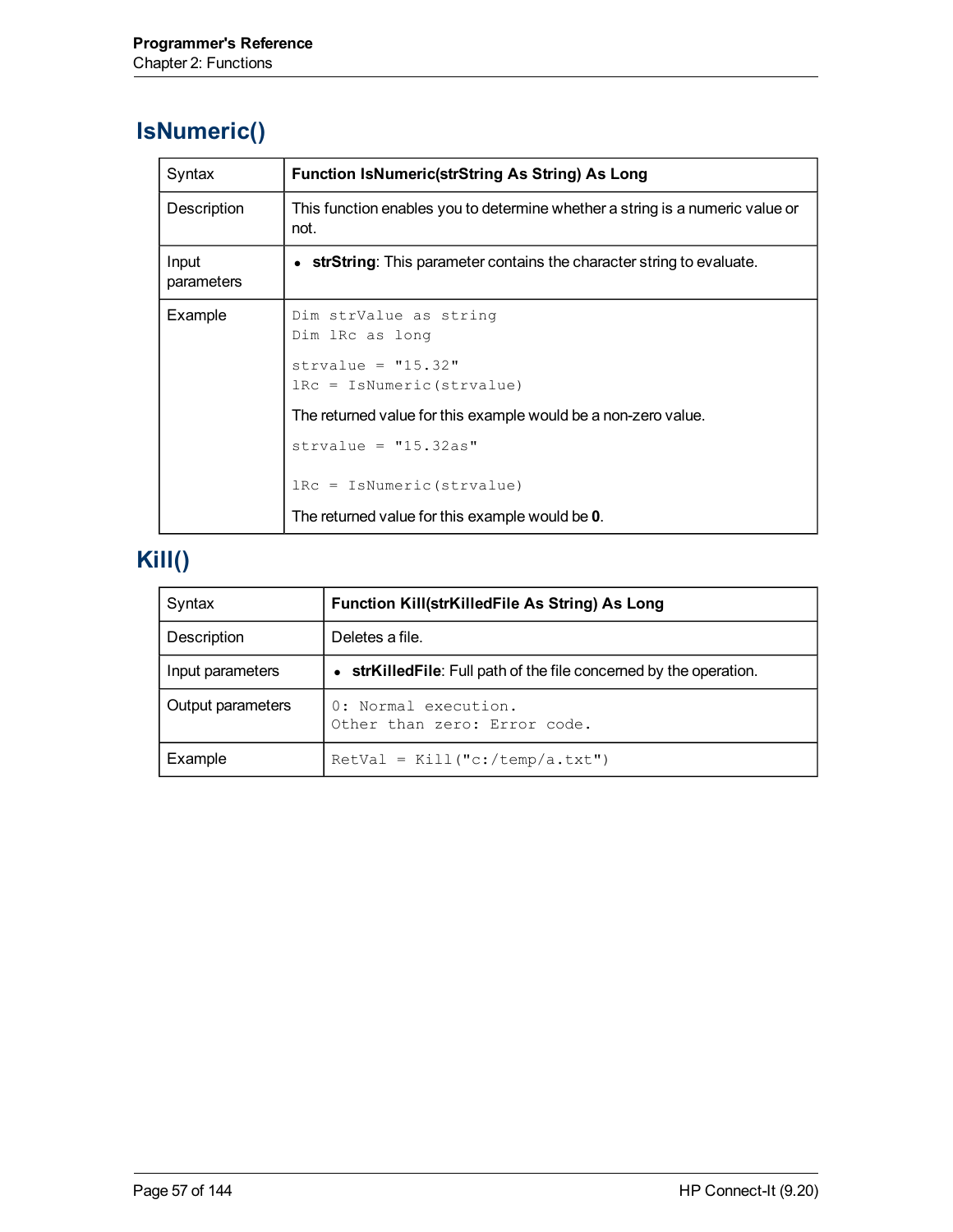# **LCase()**

| Syntax              | <b>Function LCase(strString As String) As String</b>                                                                                                                                                                                                                                                                                                                         |
|---------------------|------------------------------------------------------------------------------------------------------------------------------------------------------------------------------------------------------------------------------------------------------------------------------------------------------------------------------------------------------------------------------|
| Description         | Returns a string in which all letters of the string parameter have been converted to<br>lower case.                                                                                                                                                                                                                                                                          |
| Input<br>parameters | • strString: Character string to convert to lowercase.                                                                                                                                                                                                                                                                                                                       |
| Example             | This example uses the LTrim and RTrim functions to strip leading ' and trailing<br>spaces, respectively, from a string variable. It uses the Trim function alone to strip<br>both types of spaces. LCase and UCase are also shown in this example as well as<br>the use ' of nested function calls.                                                                          |
|                     | Dim strString as String<br>Dim strTrimString as String<br>strString = " <-Trim-> " :' Initialize string.<br>strTrimString = LTrim(strString) :' strTrimString = "<-<br>$Trim->$ ".<br>strTrimString = LCase(RTrim(strString)) :' strTrimString =<br>" $\leftarrow$ trim->".<br>$\text{strTrimString} = \text{LTrim(RTrim(String)) : ' strTrimString =$<br>$"<-$ Trim $->$ ". |
|                     | Using the Trim function alone achieves the same result.<br>strTrimString = UCase(Trim(strString)) :' strTrimString =<br>$"<-TRIM->"$ .<br>RetVal= $"   " \& strTrimString \& "   "$                                                                                                                                                                                          |

#### **Left()**

| Syntax           | Function Left(strString As String, INumber As Long) As String                                                                                                                                                                                                       |
|------------------|---------------------------------------------------------------------------------------------------------------------------------------------------------------------------------------------------------------------------------------------------------------------|
| Description      | Returns the left most iNumber characters of a string parameter.                                                                                                                                                                                                     |
| Input parameters | • strString: Character string to process.                                                                                                                                                                                                                           |
|                  | • INumber: Number of characters to return.                                                                                                                                                                                                                          |
| Example          | Dim lWord, strMsq, rWord, iPos<br>$strMsq = "Left() Test."$<br>$iPos = InStr(1, strMsq, "")$<br>$1Word = Left(strMsq, iPos - 1)$<br>$rWord = Right(strMsq, Len(strMsq) - iPos)$<br>strMsq=rWord+lWord<br>RetVal=strMsq<br>The returned value would be Test. Left(). |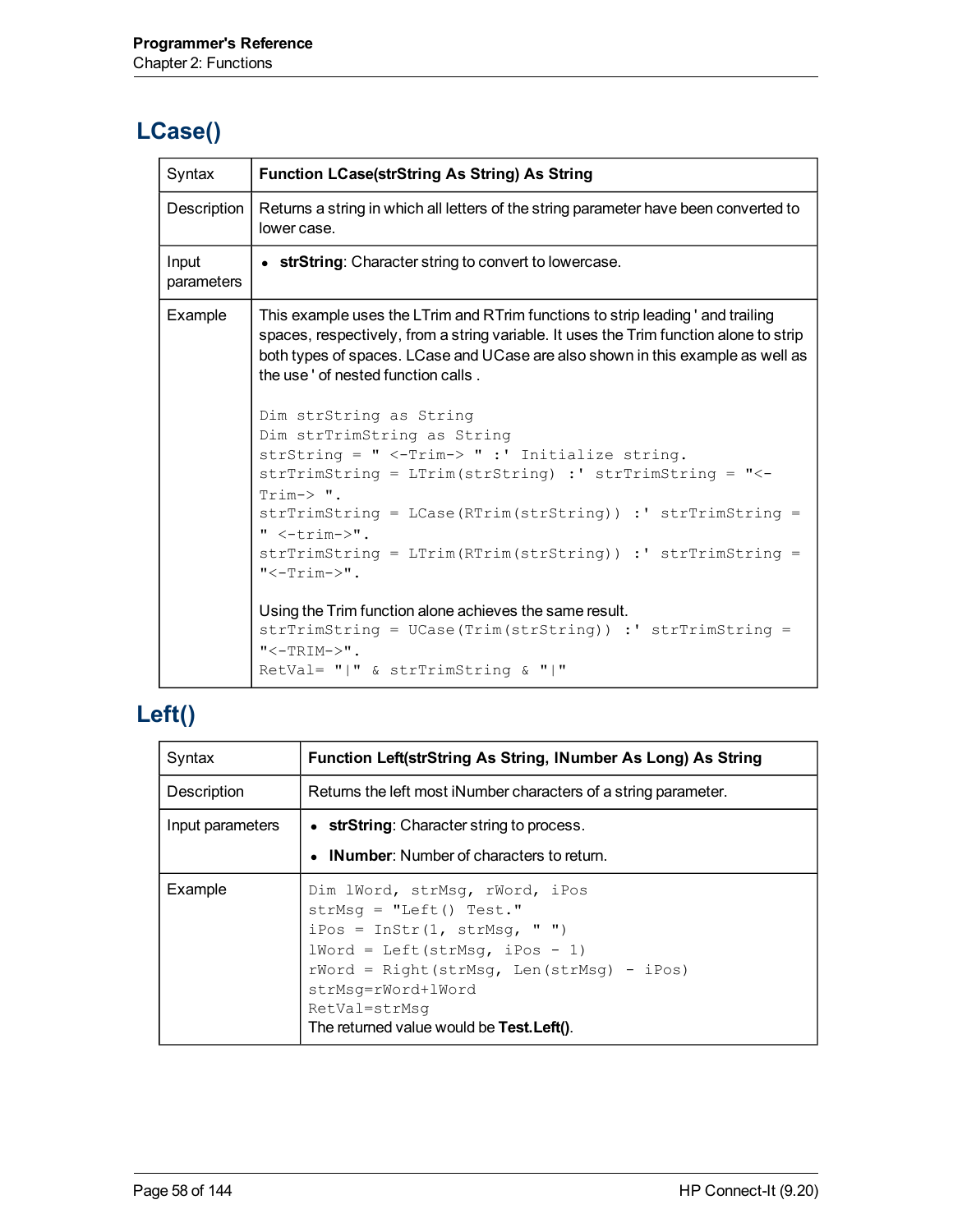#### **LeftPart()**

| Syntax      | Function LeftPart(strFrom As String, strSep As String, bCaseSensitive As<br>Long) As String                                                                                                                                                    |
|-------------|------------------------------------------------------------------------------------------------------------------------------------------------------------------------------------------------------------------------------------------------|
| Description | Extracts the portion of a string to the left of the separator specified in the strSep<br>parameter. The search for the separator is performed from left to right. The search<br>can be made case sensitive using the bCaseSensitive parameter. |
| Input       | • strFrom: Source string to be processed.                                                                                                                                                                                                      |
| parameters  | strSep: Character used as separator in the source string.                                                                                                                                                                                      |
|             | <b>bCaseSensitive:</b> Depending on this parameter, the search is case sensitive<br>$(=1)$ or not $(=0)$ .                                                                                                                                     |
| Example     | These examples illustrate use of the LeftPart, LeftPartFromRight, RightPart, and<br>RightPartFromLeft functions on the same string:<br>"This_is_a_test":                                                                                       |
|             | LeftPart ("This is a test", " $", 0)$<br><b>Returns This</b>                                                                                                                                                                                   |
|             | LeftPartFromRight("This is a test"," ", 0)<br>Returns This_is_a                                                                                                                                                                                |
|             | RightPart ("This is a test","", 0)<br>Returns test                                                                                                                                                                                             |
|             | RightPartFromLeft("This is a test"," ", 0)<br>Returns is_a_test                                                                                                                                                                                |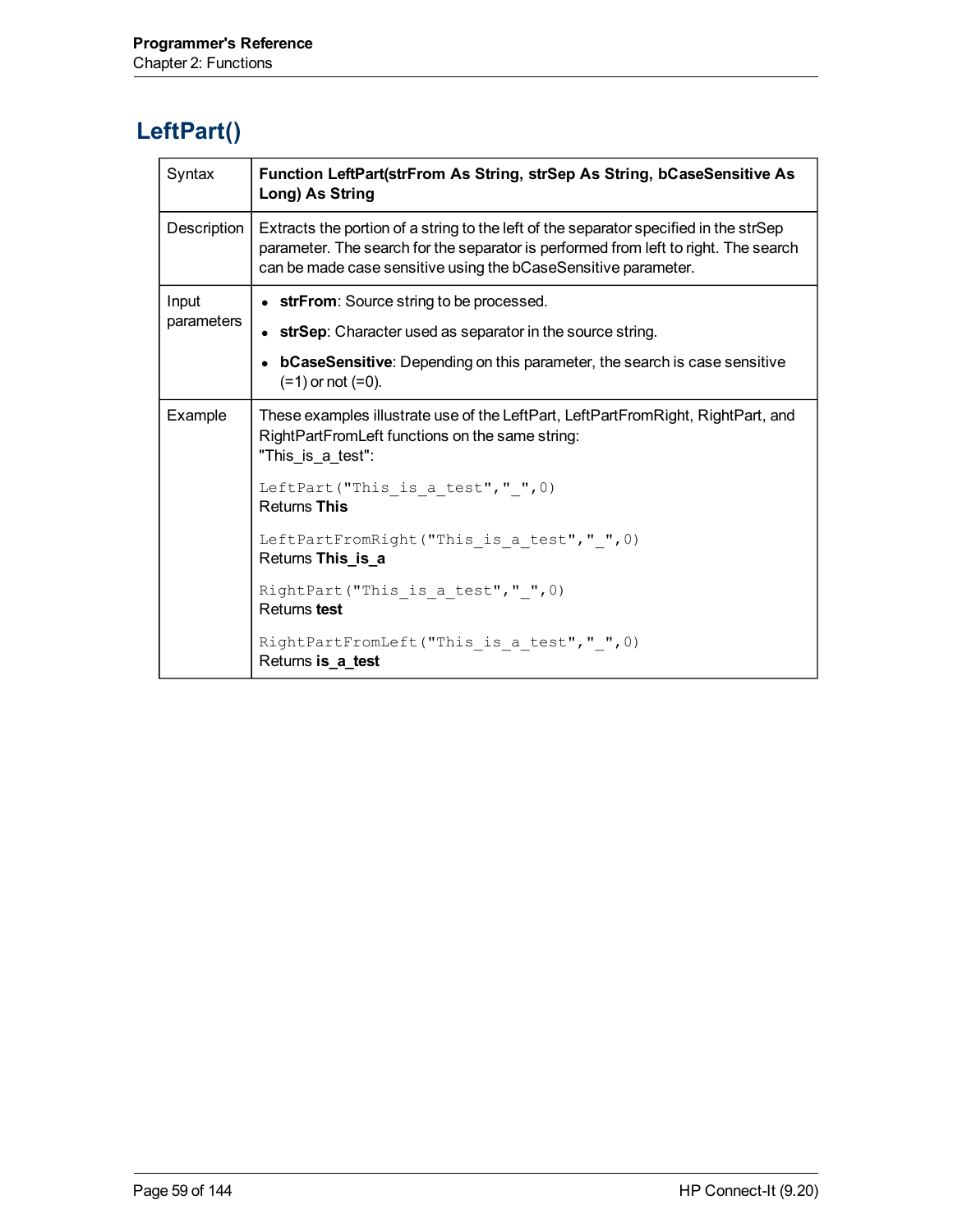### **LeftPartFromRight()**

| Syntax      | Function LeftPartFromRight(strFrom As String, strSep As String,<br>bCaseSensitive As Long) As String                                                                                                                                           |
|-------------|------------------------------------------------------------------------------------------------------------------------------------------------------------------------------------------------------------------------------------------------|
| Description | Extracts the portion of a string to the left of the separator specified in the strSep<br>parameter. The search for the separator is performed from right to left. The search<br>can be made case sensitive using the bCaseSensitive parameter. |
| Input       | • strFrom: Source string to be processed.                                                                                                                                                                                                      |
| parameters  | • strSep: Character used as separator in the source string.                                                                                                                                                                                    |
|             | <b>bCaseSensitive:</b> Depending on this parameter, the search is case sensitive<br>$(=1)$ or not $(=0)$ .                                                                                                                                     |
| Example     | These examples illustrate use of the LeftPart, LeftPartFromRight, RightPart, and<br>RightPartFromLeft functions on the same string:<br>"This is a test":                                                                                       |
|             | LeftPart ("This is a test","", 0)<br><b>Returns This</b>                                                                                                                                                                                       |
|             | LeftPartFromRight("This is a test"," ", 0)<br>Returns This is a                                                                                                                                                                                |
|             | RightPart ("This is a test","", 0)<br>Returns test                                                                                                                                                                                             |
|             | RightPartFromLeft("This is a test"," ", 0)<br>Returns is_a_test                                                                                                                                                                                |

# **Len()**

| Syntax           | Function Len(vValue As Variant) As Long                                                                                                                      |
|------------------|--------------------------------------------------------------------------------------------------------------------------------------------------------------|
| Description      | Returns the number of characters in a string or a variant.                                                                                                   |
| Input parameters | • vValue: Variant concerned by the operation.                                                                                                                |
| Example          | Dim strTest as String<br>Dim iLength as Integer<br>$strTest = "Connect-It"$<br>$iLength = Len(strTest)$<br>RetVal=iLength<br>The value returned would be 10. |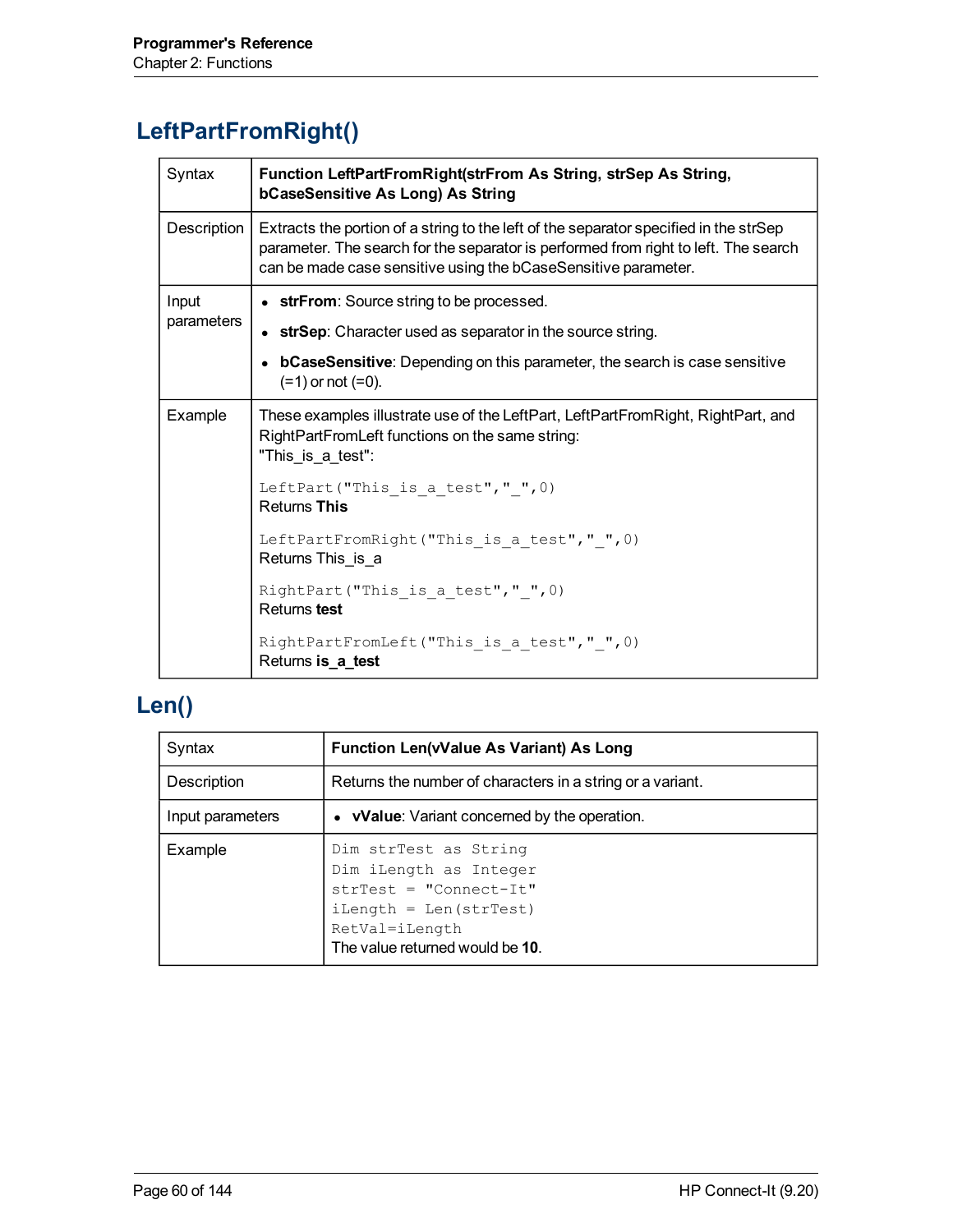#### **LocalToBasicDate()**

| Syntax              | Function LocalToBasicDate(strDateLocal As String) As String                                                                                                                                           |
|---------------------|-------------------------------------------------------------------------------------------------------------------------------------------------------------------------------------------------------|
| Description         | This function converts a string format date (as displayed in Windows Control<br>Panel) to a Basic format date.                                                                                        |
| Input<br>parameters | • strDateLocal: Date as string to convert.                                                                                                                                                            |
| Example             | Dim strDateLocal as string<br>$strDateLocal = "1999-01-15"$<br>$RetVal = LocalToBasicDate (strDateLocal)$<br>If the local system date format is yyyy/mm/dd, the returned value will be<br>1999/01/15. |

#### **LocalToBasicTime()**

| Syntax              | Function LocalToBasicTime(strTimeLocal As String) As String                                                                                                                                 |
|---------------------|---------------------------------------------------------------------------------------------------------------------------------------------------------------------------------------------|
| Description         | This function converts a string format time (as displayed in Windows Control<br>Panel) to a Basic format time.                                                                              |
| Input<br>parameters | • strTimeLocal: Time in string format to convert.                                                                                                                                           |
| Example             | Dim strTimeLocal as string<br>' Change this value based on local setting<br>$strTimeLocal = "18:25:35"$<br>The return value will be "18:25:35"<br>RetVal = LocalToBasicTime (strTimeBasic)" |

# **LocalToBasicTimeStamp()**

| Syntax              | Function LocalToBasicTimeStamp(strTSLocal As String) As String                                                                                                                        |
|---------------------|---------------------------------------------------------------------------------------------------------------------------------------------------------------------------------------|
| Description         | This function converts a Date+Time in string format (as displayed in Windows<br>Control Panel) to a Date+Time in Basic format.                                                        |
| Input<br>parameters | • strTSLocal: Date+Time in string format to convert.                                                                                                                                  |
| Example             | Dim strTimeStampLocal as string<br>$strTimeStampLocal = "1999-01-15 18:25:35"$<br>The return value will be "1999/01/15 18:25:35"<br>RetVal = LocalToBasicTimeStamp(strTimeStampLocal) |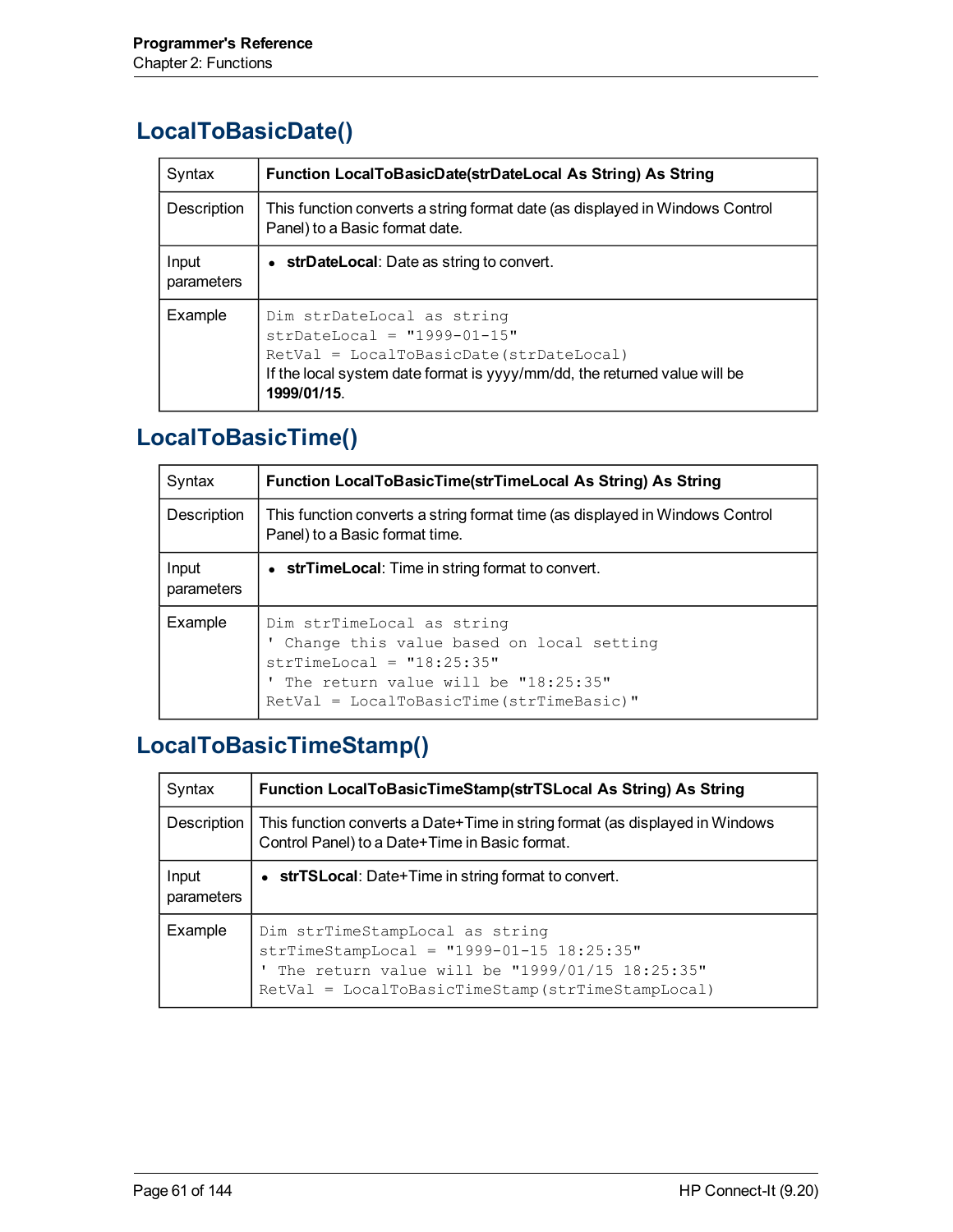### **LocalToUTCDate()**

| Syntax              | Function LocalToUTCDate(tmLocal As Date) As Date                                                                                                                      |
|---------------------|-----------------------------------------------------------------------------------------------------------------------------------------------------------------------|
| Description         | This function converts a date in "Date+Time" format to a UTC format date (time-<br>zone independent).                                                                 |
| Input<br>parameters | • tmLocal: "Date+Time" format date.                                                                                                                                   |
| Example             | Dim strDateLocal as string<br>strDateLocal = $"1999-01-15 18:25:35"$<br>The return value could be ""1999/01/15 10:25:35""<br>$RetVal = LocalTOUTCDate (strDateLocal)$ |

# **Log()**

| Syntax           | <b>Function Log(dValue As Double) As Double</b>                                                               |
|------------------|---------------------------------------------------------------------------------------------------------------|
| Description      | Returns the natural log of a number.                                                                          |
| Input parameters | • dValue: Number whose logarithm you want to know.                                                            |
| Example          | Dim dSeed as Double<br>dSeed = $Int((10*Rnd) - 5)$<br>$RetVal = Log(dSeed)$<br>The value returned would be 2. |

### **LTrim()**

| Syntax              | <b>Function LTrim(strString As String) As String</b>                                                                                                                                                             |
|---------------------|------------------------------------------------------------------------------------------------------------------------------------------------------------------------------------------------------------------|
| Description         | Removes all leading spaces in a string.                                                                                                                                                                          |
| Input<br>parameters | • strString: Character string to process.                                                                                                                                                                        |
| Example             | This example uses the LTrim and RTrim functions to strip leading ' and trailing<br>spaces, respectively, from a string variable. It uses the Trim function alone to strip<br>both types of spaces.<br>See RTrim. |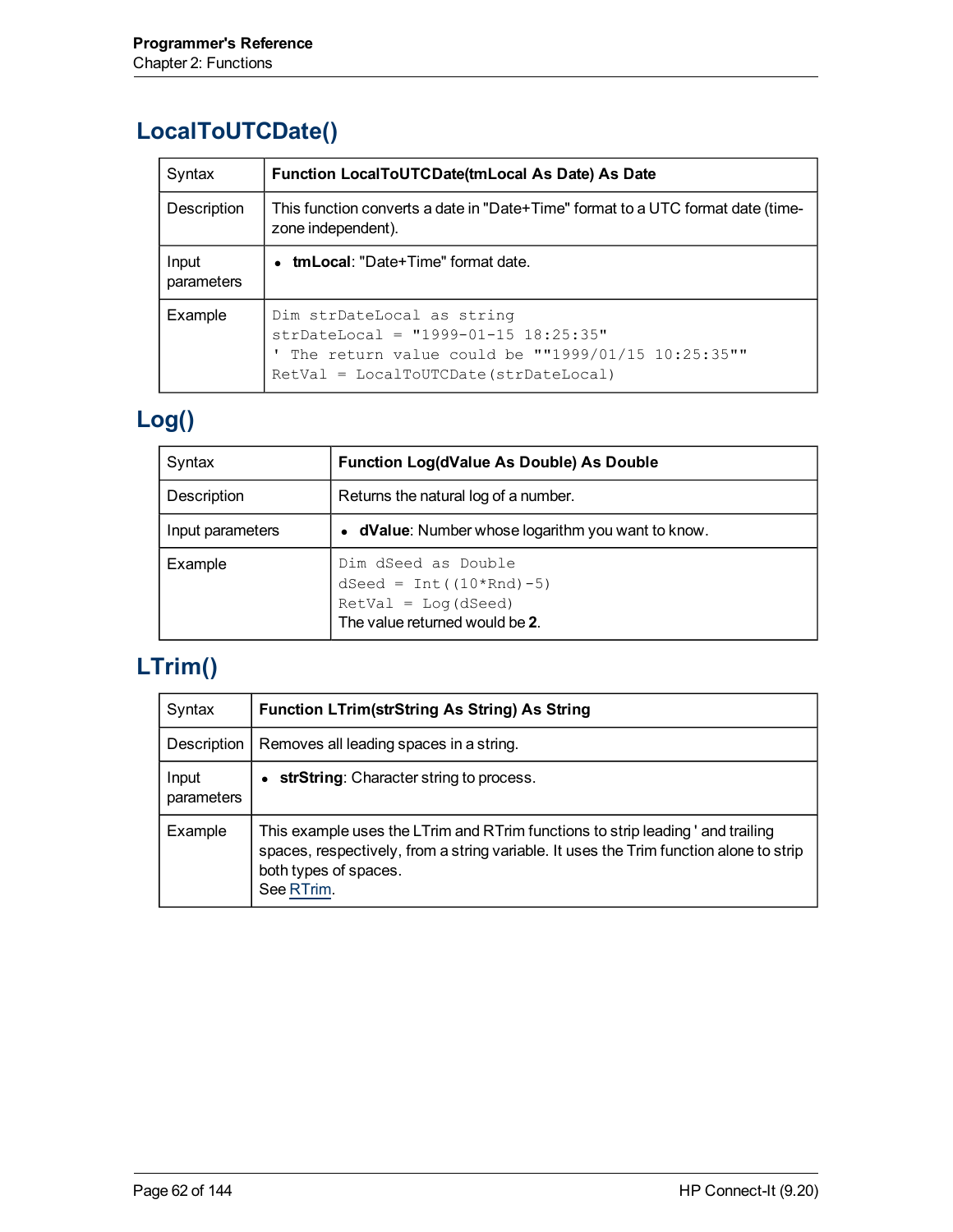#### **MakeInvertBool()**

| Syntax              | Function MakeInvertBool(IValue As Long) As Long                                         |
|---------------------|-----------------------------------------------------------------------------------------|
| Description         | This function returns an inverse Boolean; (0 becomes 1, all other numbers<br>become 0). |
| Input<br>parameters | • IValue: Number concerned by the operation.                                            |
| Example             | Dim MyValue<br>MyValue=MakeInvertBool(0)                                                |
|                     | Returns 0.                                                                              |
|                     | MyValue=MakeInvertBool(1)                                                               |
|                     | Returns 1.                                                                              |
|                     | MyValue=MakeInvertBool(254)                                                             |
|                     | Returns 0.                                                                              |

# **Mid()**

| Syntax              | Function Mid(strString As String, IStart As Long, ILen As Long) As<br><b>String</b>                                                                                                    |
|---------------------|----------------------------------------------------------------------------------------------------------------------------------------------------------------------------------------|
| Description         | Returns a substring within a string.                                                                                                                                                   |
| Input<br>parameters | <b>strString:</b> String concerned by the operation.<br><b>IStart:</b> Start position of the string to extract from within strString.<br><b>ILen:</b> Length of the string to extract. |
| Example             | Dim strTest as String<br>strTest="One Two Three" :' Defines the test string<br>strTest=Mid(strTest, 5, 3) : ' strTest="Two"<br>RetVal=strTest<br>This would return the value Two.      |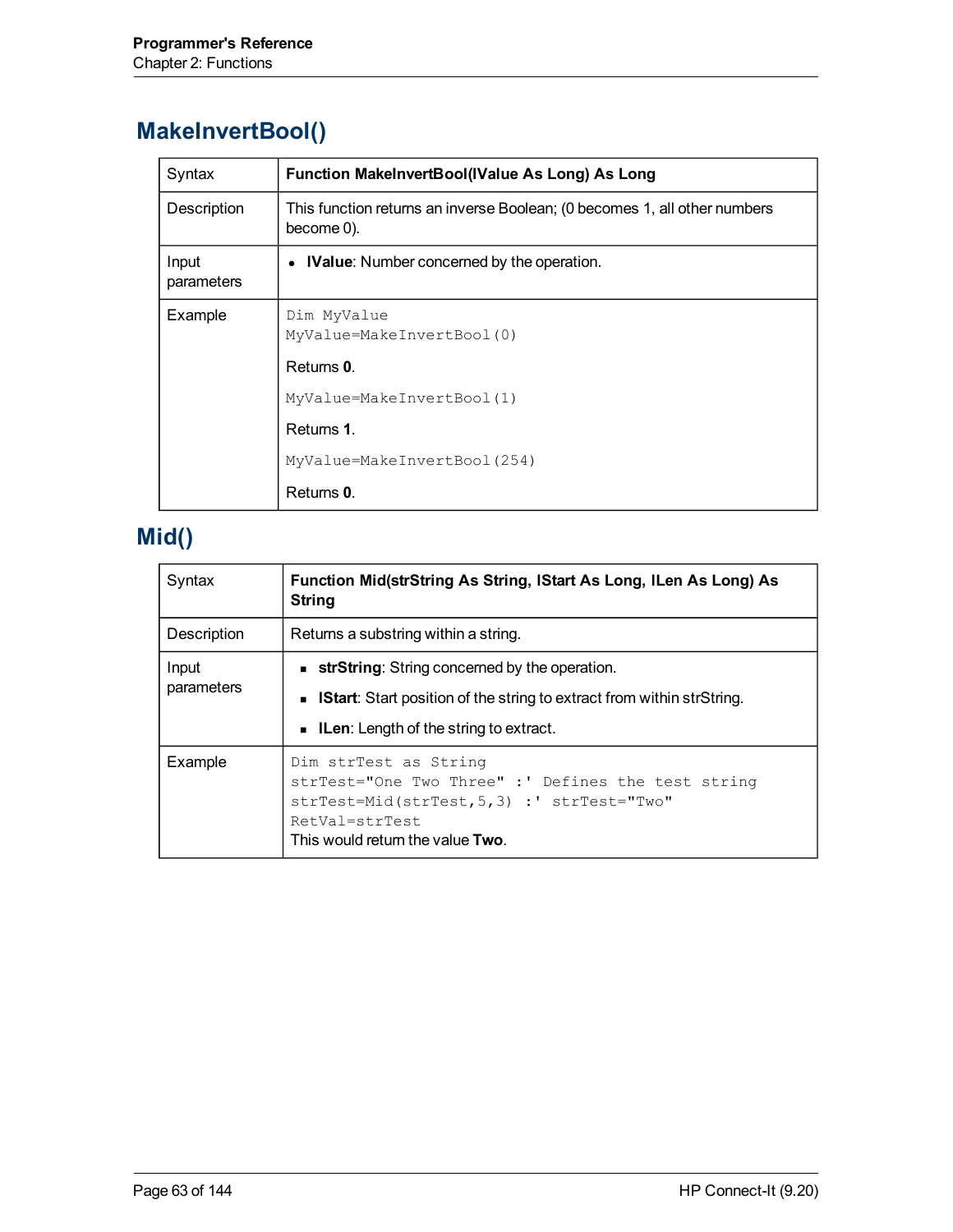#### **Minute()**

| Syntax              | Function Minute(tmTime As Date) As Long                                                                                                                                 |
|---------------------|-------------------------------------------------------------------------------------------------------------------------------------------------------------------------|
| Description         | Returns the number of minutes contained in the time expressed in the tmTime<br>parameter.                                                                               |
| Input<br>parameters | • tmTime: Parameter in Date+Time format to be processed.                                                                                                                |
| Example             | Dim strMinute<br>strMinute=Minute(Date())<br>RetVal=strMinute : 'Returns the number of minutes elapsed in<br>the current hour, for example "45" if the time is 15:45:30 |

# **MkDir()**

| Syntax            | <b>Function MkDir(strMkDirectory As String) As Long</b> |
|-------------------|---------------------------------------------------------|
| Description       | Creates a new directory.                                |
| Input parameters  | • strMkDirectory: Full path of the directory to create. |
| Output parameters | • 0: Normal execution.                                  |
|                   | Other than zero: Error code.                            |
| Example           | Dim lErr as Long<br>$lErr = MkDir("c:\temp")$           |

# **Month()**

| Syntax           | Function Month(tmDate As Date) As Long                                     |
|------------------|----------------------------------------------------------------------------|
| Description      | Returns the month contained in the date expressed in the tmDate parameter. |
| Input parameters | <b>tmDate:</b> Parameter in Date+Time format to be processed.              |
| Example          | Dim lMonth as Long<br>lMonth=Month(Date())<br>RetVal=1Month                |

### **Name()**

| Syntax           | <b>Function Name(strSource As String, strDest As String)</b>          |
|------------------|-----------------------------------------------------------------------|
| Description      | Changes the name of file.                                             |
| Input parameters | <b>strSource:</b> Full path of the file to rename.                    |
|                  | <b>strDest:</b> New file name.                                        |
| Example          | Dim lErr as Long<br>$lErr = Name('C:\tmp\src.txt", 'D:\tmp\dst.txt")$ |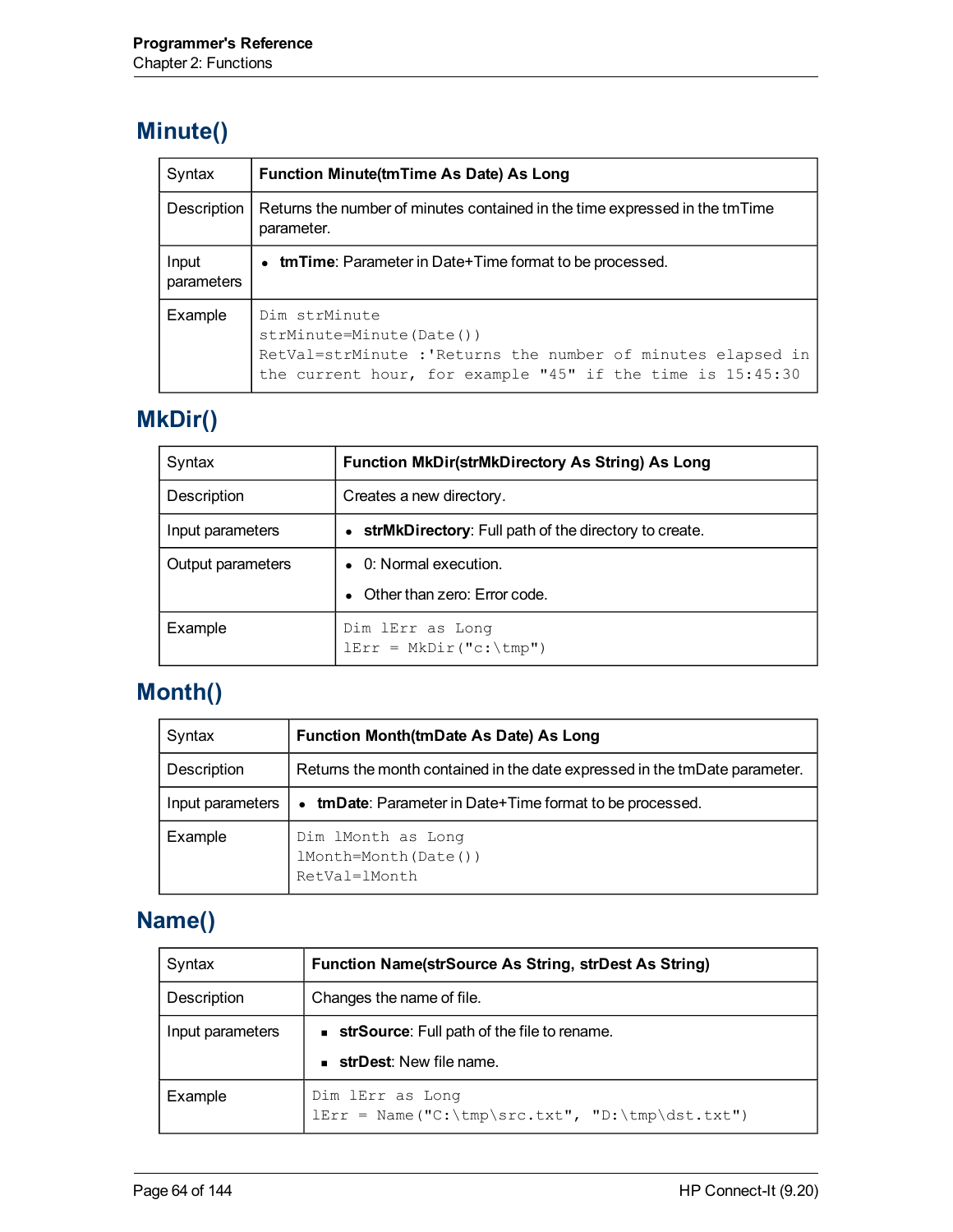# **Now()**

| Syntax      | <b>Function Now() As Date</b>      |
|-------------|------------------------------------|
| Description | Returns the current date and time. |
| Example     | $RetVal = Now()$                   |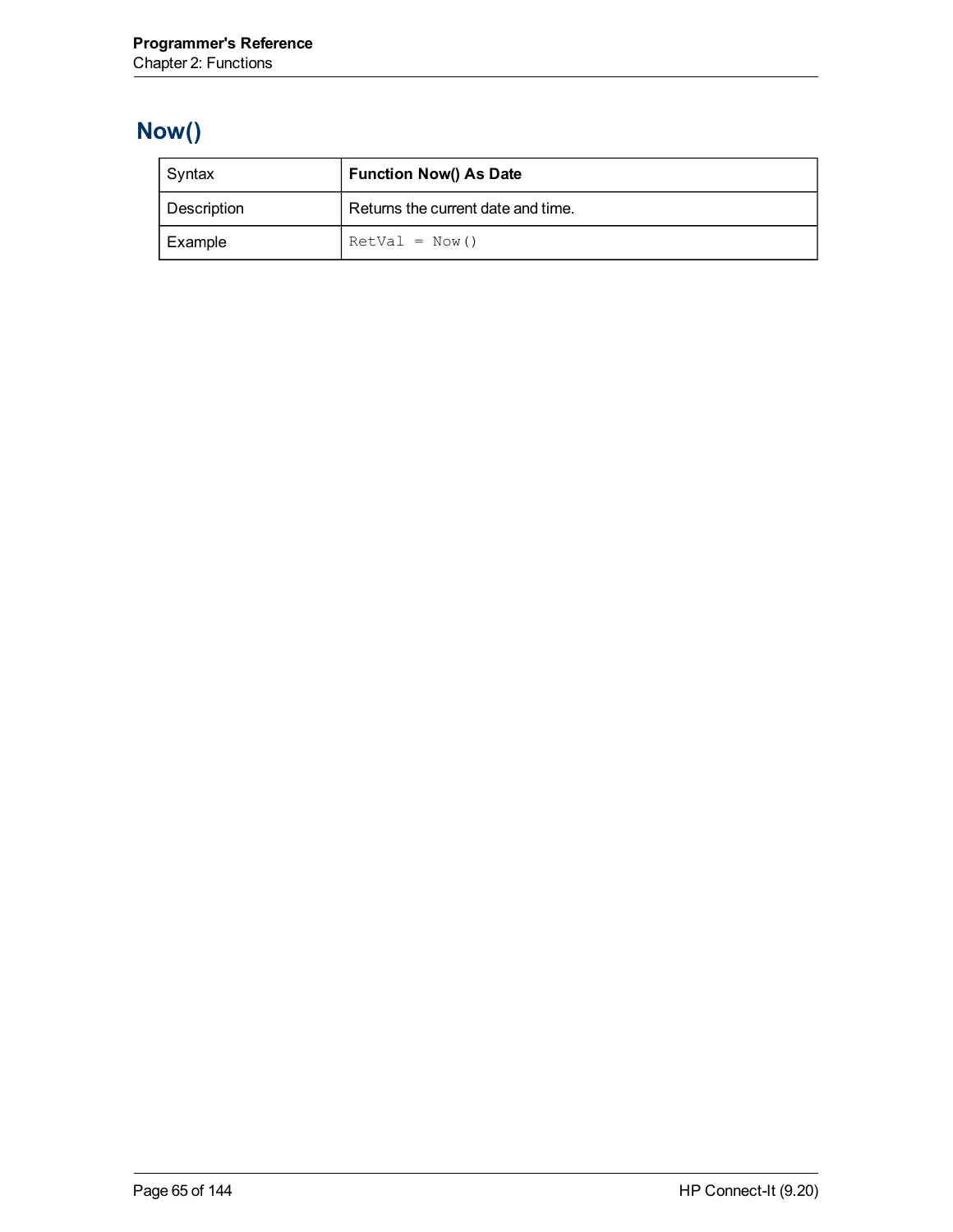#### **NPER()**

| Description<br>This function returns the number of payments of an annuity based on constant and<br>periodic payments, and at a constant interest rate.<br>Input<br><b>dblRate</b> : This parameter indicates the interest rate per date of payment. For<br>example, the rate per date of payment for a loan with a 6% annual interest rate,<br>parameters<br>paid back by monthly dates of payment, would be: 0.06/12=0.005 or 0.5%<br><b>dblPmt</b> : This parameter indicates the amount of the payment to be made at<br>each date of payment. The payment generally includes both principal and<br>interest.<br><b>dblPV</b> : This parameter contains the actual value (or overall sum) for a series of<br>payments to be made in the future.<br><b>dblFV</b> : This parameter contains the future value or the balance that you want<br>to obtain after having paid the final date of payment. In general, and particularly<br>when reimbursing a loan, this parameter is set to "0". In effect, once you have<br>made all the dates of payment, the value of the loan is nil.<br><b>Type:</b> This parameter indicates the payment deadline. It can have one of the<br>following values:<br>$\circ$ 0 if the payments are due in arrears (i.e. at the end of the period)<br>$\circ$ 1 if the payments are due in advance (i.e. at the start of the period)<br>Amounts paid (expressed in particular by the Pmt parameter) are represented by<br>negative numbers. Sums received are represented by positive numbers.<br>Example<br>' The interest rate per date of payment<br>Dim dblRate as double<br>' The total number of dates of payment for the financial<br>operation.<br>Dim dblPmt as double |  |
|-------------------------------------------------------------------------------------------------------------------------------------------------------------------------------------------------------------------------------------------------------------------------------------------------------------------------------------------------------------------------------------------------------------------------------------------------------------------------------------------------------------------------------------------------------------------------------------------------------------------------------------------------------------------------------------------------------------------------------------------------------------------------------------------------------------------------------------------------------------------------------------------------------------------------------------------------------------------------------------------------------------------------------------------------------------------------------------------------------------------------------------------------------------------------------------------------------------------------------------------------------------------------------------------------------------------------------------------------------------------------------------------------------------------------------------------------------------------------------------------------------------------------------------------------------------------------------------------------------------------------------------------------------------------------------------------------------------|--|
|                                                                                                                                                                                                                                                                                                                                                                                                                                                                                                                                                                                                                                                                                                                                                                                                                                                                                                                                                                                                                                                                                                                                                                                                                                                                                                                                                                                                                                                                                                                                                                                                                                                                                                             |  |
|                                                                                                                                                                                                                                                                                                                                                                                                                                                                                                                                                                                                                                                                                                                                                                                                                                                                                                                                                                                                                                                                                                                                                                                                                                                                                                                                                                                                                                                                                                                                                                                                                                                                                                             |  |
|                                                                                                                                                                                                                                                                                                                                                                                                                                                                                                                                                                                                                                                                                                                                                                                                                                                                                                                                                                                                                                                                                                                                                                                                                                                                                                                                                                                                                                                                                                                                                                                                                                                                                                             |  |
|                                                                                                                                                                                                                                                                                                                                                                                                                                                                                                                                                                                                                                                                                                                                                                                                                                                                                                                                                                                                                                                                                                                                                                                                                                                                                                                                                                                                                                                                                                                                                                                                                                                                                                             |  |
|                                                                                                                                                                                                                                                                                                                                                                                                                                                                                                                                                                                                                                                                                                                                                                                                                                                                                                                                                                                                                                                                                                                                                                                                                                                                                                                                                                                                                                                                                                                                                                                                                                                                                                             |  |
|                                                                                                                                                                                                                                                                                                                                                                                                                                                                                                                                                                                                                                                                                                                                                                                                                                                                                                                                                                                                                                                                                                                                                                                                                                                                                                                                                                                                                                                                                                                                                                                                                                                                                                             |  |
|                                                                                                                                                                                                                                                                                                                                                                                                                                                                                                                                                                                                                                                                                                                                                                                                                                                                                                                                                                                                                                                                                                                                                                                                                                                                                                                                                                                                                                                                                                                                                                                                                                                                                                             |  |
|                                                                                                                                                                                                                                                                                                                                                                                                                                                                                                                                                                                                                                                                                                                                                                                                                                                                                                                                                                                                                                                                                                                                                                                                                                                                                                                                                                                                                                                                                                                                                                                                                                                                                                             |  |
| The actual value (or overall sum) for a series of<br>payments to be made in the future.<br>Dim dblPV as double<br>' The future value or the balance that you want to obtain<br>after having paid the final date of payment.<br>Dim dblFV as double<br>' The payment deadline<br>Dim iType as long<br>dblRate = $0.005$<br>$dblPmt = -100$<br>$dblPV = 1000$<br>$dblFV = 0$<br>$iType = 0$<br>RetVal = NPER(dblRate, dblPmt, dblPV, dblFV, iType)<br>The value returned would be <b>10.2842842057599</b> .                                                                                                                                                                                                                                                                                                                                                                                                                                                                                                                                                                                                                                                                                                                                                                                                                                                                                                                                                                                                                                                                                                                                                                                                   |  |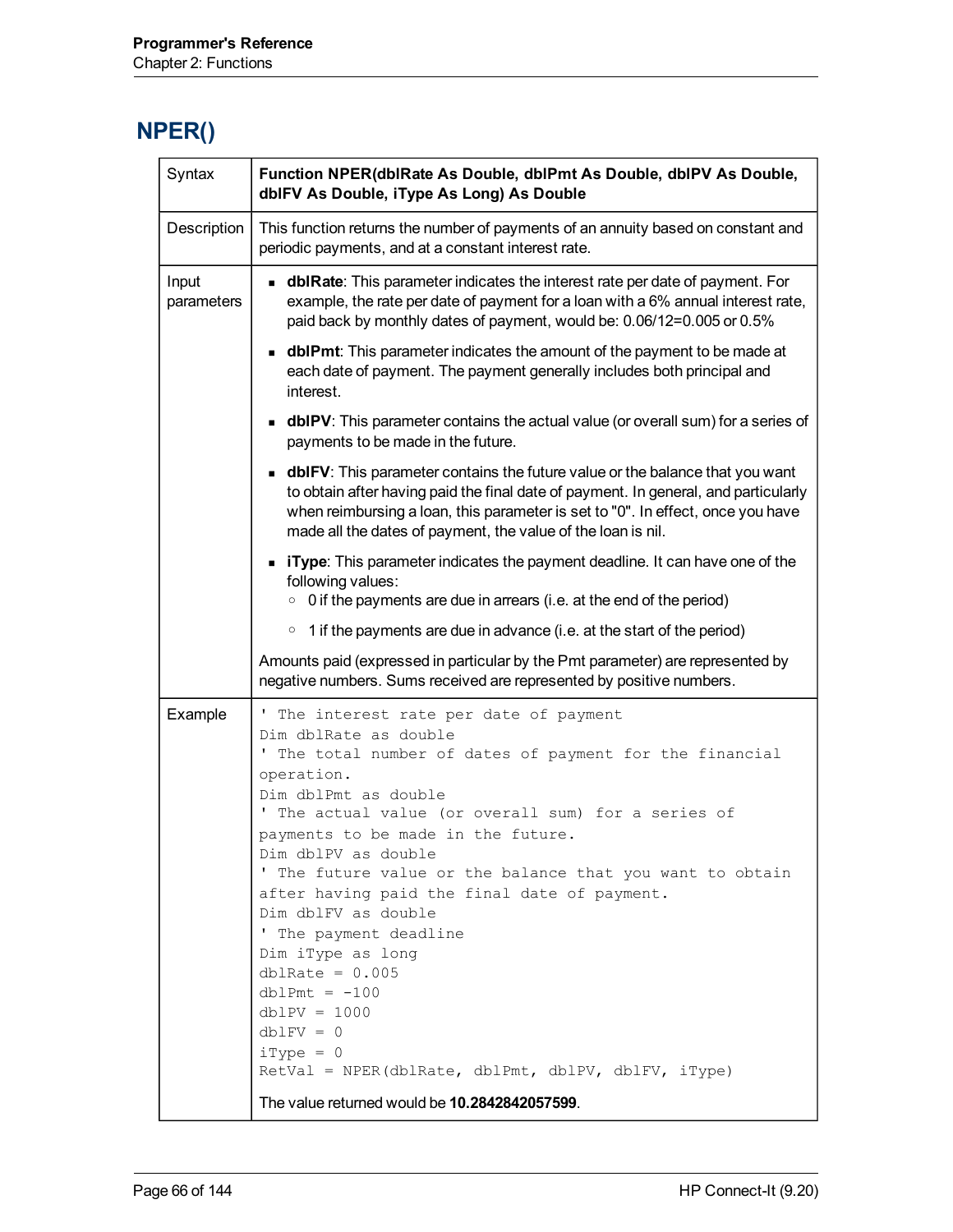# **Oct()**

| Syntax           | <b>Function Oct(dValue As Double) As String</b>                                                               |
|------------------|---------------------------------------------------------------------------------------------------------------|
| Description      | Returns the octal value of the decimal parameter.                                                             |
| Input parameters | • dValue: Number whose octal value you want to know.                                                          |
| Example          | Dim dSeed as Double<br>dSeed = $Int((10*Rnd) - 5)$<br>$RetVal = Oct(dSeed)$<br>The value returned would be 2. |

# **ParseDate()**

| Syntax              | Function ParseDate(strDate As String, strFormat As String, strStep As<br><b>String) As Date</b>                                                                                                                                                                                                                                                                                                                                                                                                                                                                                |
|---------------------|--------------------------------------------------------------------------------------------------------------------------------------------------------------------------------------------------------------------------------------------------------------------------------------------------------------------------------------------------------------------------------------------------------------------------------------------------------------------------------------------------------------------------------------------------------------------------------|
| Description         | This function converts a date expressed as a character string to a Basic date<br>object.                                                                                                                                                                                                                                                                                                                                                                                                                                                                                       |
| Input<br>parameters | strDate: Date in string format.<br>strFormat: This parameter contains the format of the date contained in the<br>character string.<br>The possible values are the following:<br>DD/MM/YY<br>$\circ$<br>DD/MM/YYYY<br>MM/DD/YY<br>$\circ$<br>MM/DD/YYYY<br>$\circ$<br>○ YYYY/MM/DD<br><b>Date:</b> date expressed according to the settings of the client computer.<br><b>DateInter:</b> date expressed in the international format<br>strStep: This optional parameter contains the date separator used in the<br>character string. The authorized separators are "\" and "-". |
| Example             | Dim dDate as date<br>dDate=ParseDate("2001/05/01", "YYYY/MM/DD")                                                                                                                                                                                                                                                                                                                                                                                                                                                                                                               |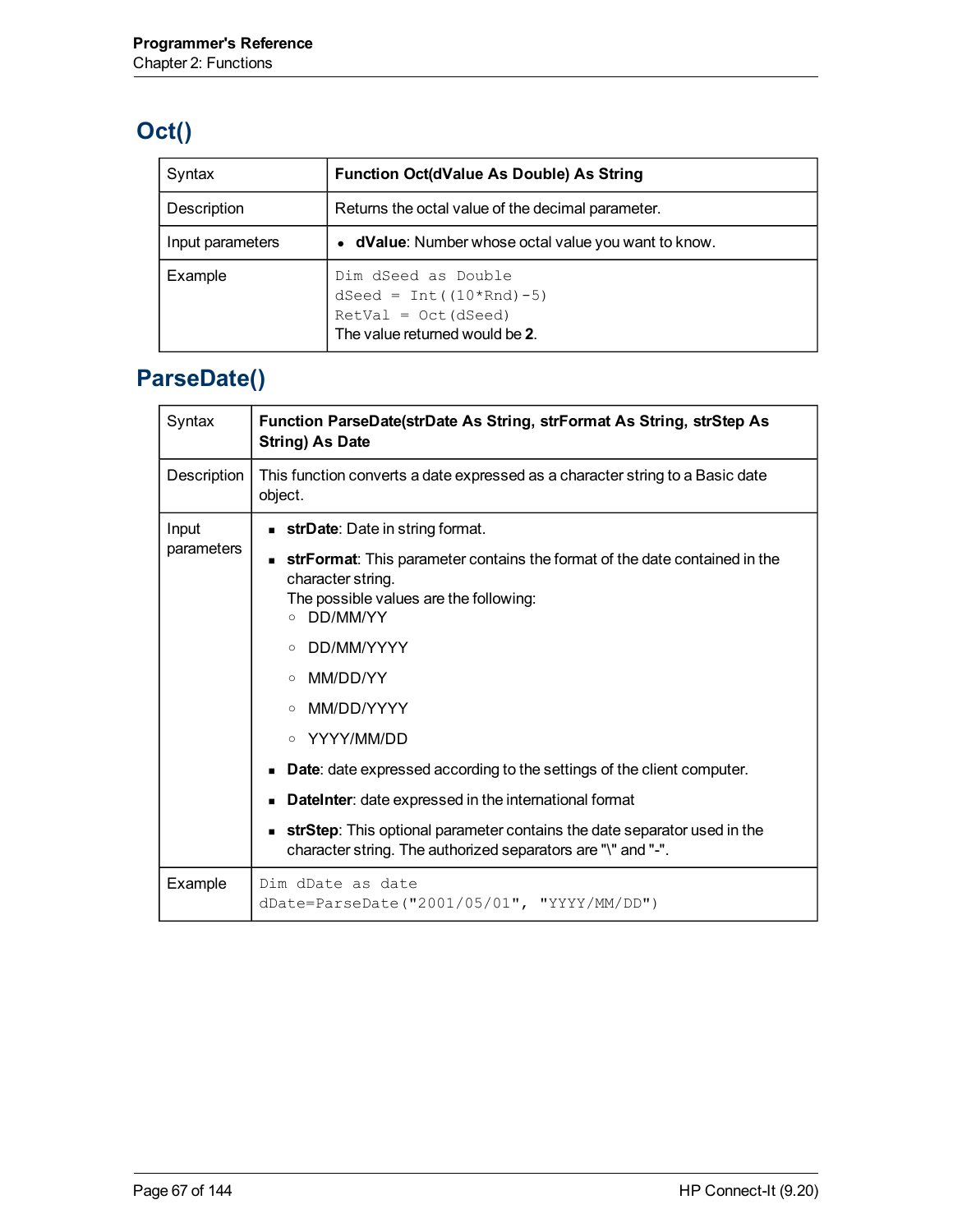#### **ParseDMYDate()**

| Syntax              | Function ParseDMYDate(strDate As String) As Date                                                                |
|---------------------|-----------------------------------------------------------------------------------------------------------------|
| Description         | This function returns a Date object (as understood in Basic) from a date<br>formatted as follows:<br>dd/mm/yyyy |
| Input<br>parameters | strDate: Date stored as a string.                                                                               |
| Example             | Dim dDate as Date<br>$dDate = ParseDMYDate("31/02/2003")$                                                       |

#### **ParseMDYDate()**

| Syntax              | Function ParseMDYDate(strDate As String) As Date                                                                |
|---------------------|-----------------------------------------------------------------------------------------------------------------|
| Description         | This function returns a Date object (as understood in Basic) from a date<br>formatted as follows:<br>mm/dd/yyyy |
| Input<br>parameters | <b>strDate</b> : Date stored as a string.                                                                       |
| Example             | Dim dDate as Date<br>dDate = ParseMDYDate (" $02/31/2003$ ")                                                    |

#### **ParseYMDDate()**

| Syntax              | Function ParseYMDDate(strDate As String) As Date                                      |
|---------------------|---------------------------------------------------------------------------------------|
| Description         | This function returns a Date object (as understood in Basic) in yyyy/mm/dd<br>format. |
| Input<br>parameters | strDate: Date stored as a string.<br>$\bullet$                                        |
| Example             | Dim dDate as Date<br>$dbate = ParseYMDDate("2003/02/31")$                             |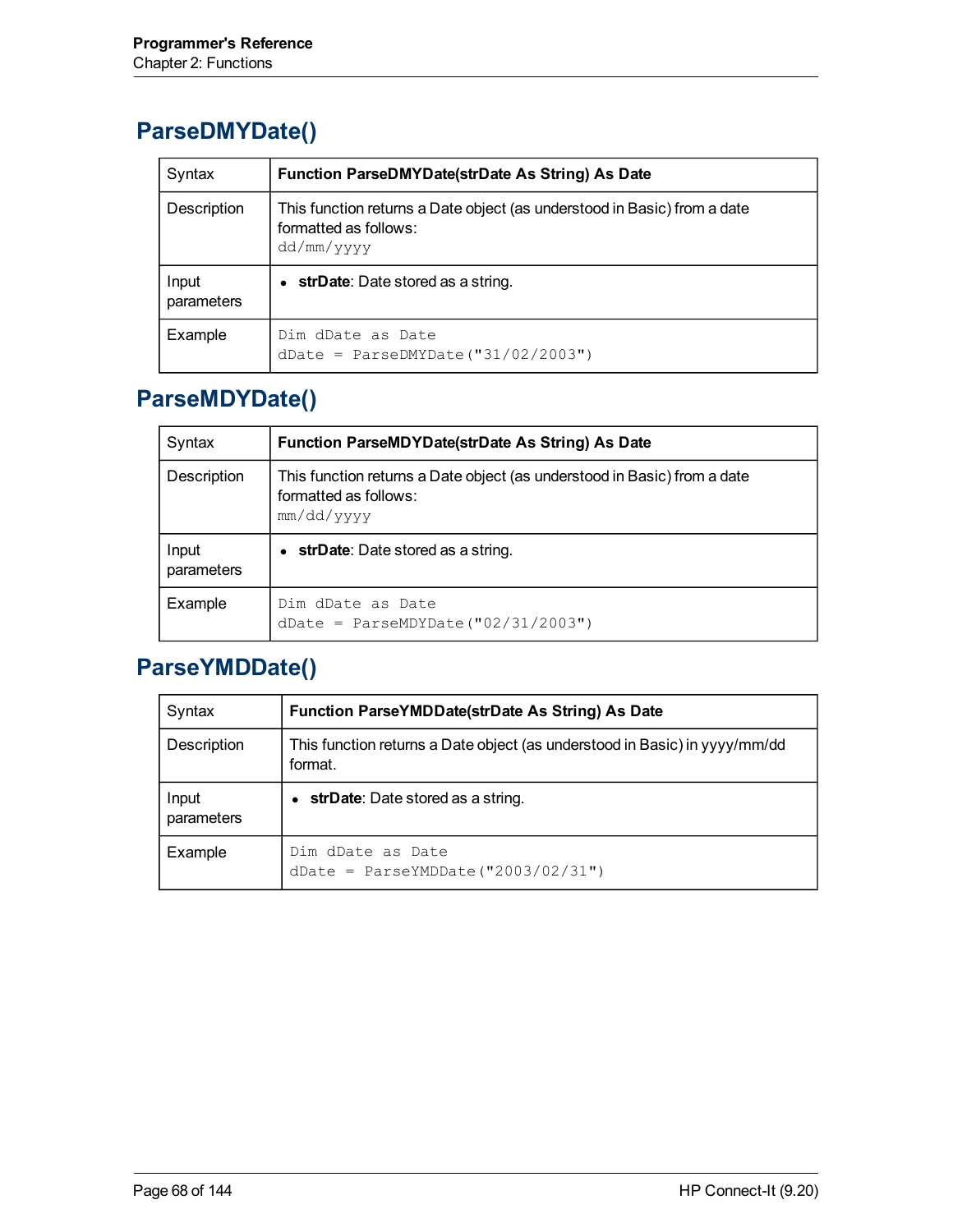# **PifCreateDynaMaptableFromFmtName()**

| Syntax              | Function PifCreateDynaMaptableFromFmtName(strCntrName As String,<br>strFmtName As String, strLayer As String, strMaptableName As String,<br>strKeyName As String, bCreateOnce As Long) As Long                                                                                                                                                                                                                                                  |  |
|---------------------|-------------------------------------------------------------------------------------------------------------------------------------------------------------------------------------------------------------------------------------------------------------------------------------------------------------------------------------------------------------------------------------------------------------------------------------------------|--|
| Description         | This function is used to create a dynamic maptable when a session is started.                                                                                                                                                                                                                                                                                                                                                                   |  |
| Input<br>parameters | • strCntrName: Connector name.                                                                                                                                                                                                                                                                                                                                                                                                                  |  |
|                     | strFmtName: Document type to produce that will define the contents of the<br>maptable.                                                                                                                                                                                                                                                                                                                                                          |  |
|                     | strLayer: Where clause used for the document type.                                                                                                                                                                                                                                                                                                                                                                                              |  |
|                     | strMaptableName: Name of the maptable to create.                                                                                                                                                                                                                                                                                                                                                                                                |  |
|                     | strKeyName: Column name that is used as key for the maptable to create.<br>If no column name is specified as key, the first attribute of the query used to<br>create the maptable is used. For example, to use the identifier of a portfolio<br>item, the syntax will be as follows:<br>Portfolio.AssetTaq<br>You do not need to specify the name of the document type in this syntax as the<br>maptable is used for the current document type. |  |
|                     | bCreateOnce:                                                                                                                                                                                                                                                                                                                                                                                                                                    |  |
|                     | • 0: The maptable is created each time the function is called.                                                                                                                                                                                                                                                                                                                                                                                  |  |
|                     | 1: The maptable is created for the entire session.                                                                                                                                                                                                                                                                                                                                                                                              |  |
|                     |                                                                                                                                                                                                                                                                                                                                                                                                                                                 |  |
| Output              | • 0: Normal execution.                                                                                                                                                                                                                                                                                                                                                                                                                          |  |
| parameters          | Other than zero: Error code.                                                                                                                                                                                                                                                                                                                                                                                                                    |  |
| Example             | ___________________                                                                                                                                                                                                                                                                                                                                                                                                                             |  |
|                     | ' Function that will be executed when the session is opened                                                                                                                                                                                                                                                                                                                                                                                     |  |
|                     | ' Do not modify its name<br>-----------------<br>---------------                                                                                                                                                                                                                                                                                                                                                                                |  |
|                     | Sub OpenSession()<br>' Initialize any global variables here<br>Dim lErr As Long                                                                                                                                                                                                                                                                                                                                                                 |  |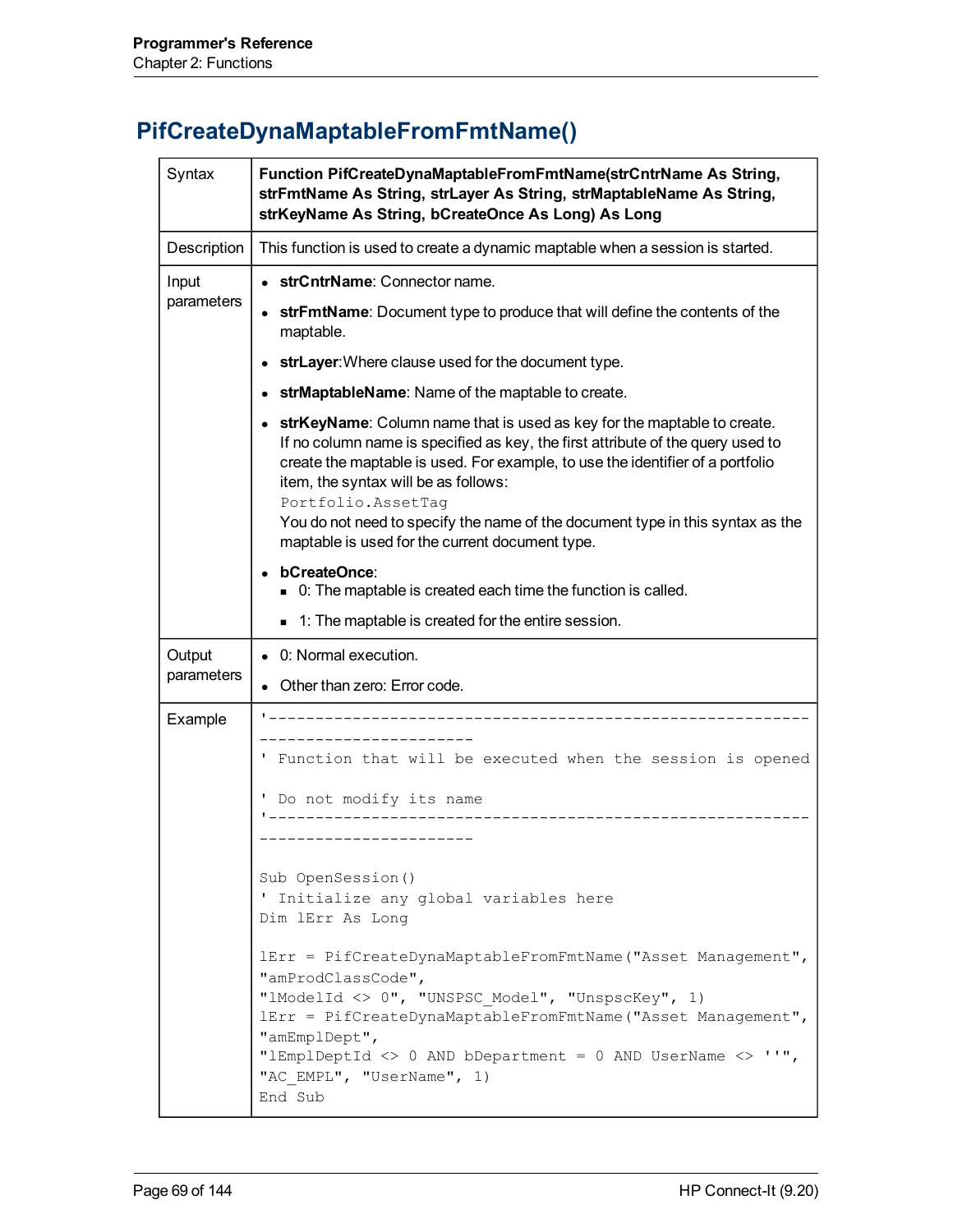'At this point, you can create dynamic maptable while the session is opened.

#### **PifDateToTimezone()**

| Syntax      | Function PifDateToTimezone(tmSrc As Date, strTmznSrc As String,<br>bWithDayLightSavingSrc As Long, strTmznDst As String,<br>bDayLightSavingDst As Long) As Date                                                                                    |  |  |
|-------------|----------------------------------------------------------------------------------------------------------------------------------------------------------------------------------------------------------------------------------------------------|--|--|
| Description | This function converts a date (as in date and time) expressed in a given time zone<br>to another time zone taking into account, if necessary, daylight saving settings. An<br>error message is returned if the specified time zone does not exist. |  |  |
|             | Note: The 'UTC' time zone (Universal Time Coordinated) can be used to specify a<br>GMT 0 date without daylight savings.                                                                                                                            |  |  |
| Input       | • tmSrc: This parameter contains the date to be converted.                                                                                                                                                                                         |  |  |
| parameters  | • strTmznSrc: This parameter contains the name of the source time zone for the<br>conversion.                                                                                                                                                      |  |  |
|             | • bWithDayLightSavingSrc: Depending on the value of this parameter, the<br>function will take into account $(=1)$ or not $(=0)$ daylight savings settings for the<br>source time zone.                                                             |  |  |
|             | • strTmznDst: This parameter contains the name of the target time zone for the<br>conversion.                                                                                                                                                      |  |  |
|             | • bDayLightSavingDst: Depending on the value of this parameter, the function<br>will take into account $(=1)$ or not $(=0)$ daylight savings settings for the target<br>time zone.                                                                 |  |  |
| Example     | PifDateToTimezone("2002-08-29 12:00:00", "Romance Standard<br>Time", $1,$ "UTC", 0)<br>returns: 2002-08-29 10:00:00                                                                                                                                |  |  |
|             | PifDateToTimezone("2002-08-29 12:00:00", "Romance Standard<br>Time", $0,$ "UTC", $0)$<br>returns: 2002-08-29 11:00:00                                                                                                                              |  |  |
|             | PifDateToTimezone("2002-12-25 12:00:00", "Romance Standard<br>Time", 1, "UTC", 0)<br>returns: 2002-12-25 11:00:00                                                                                                                                  |  |  |

List and description of time zones:

#### **Table 2-1: Time zones**

| <b>Name</b>            | <b>Description</b>               |
|------------------------|----------------------------------|
| Dateline Standard Time | (GMT-12:00) Eniwetok, Kwajalein  |
| Samoa Standard Time    | (GMT-11:00) Midway Island, Samoa |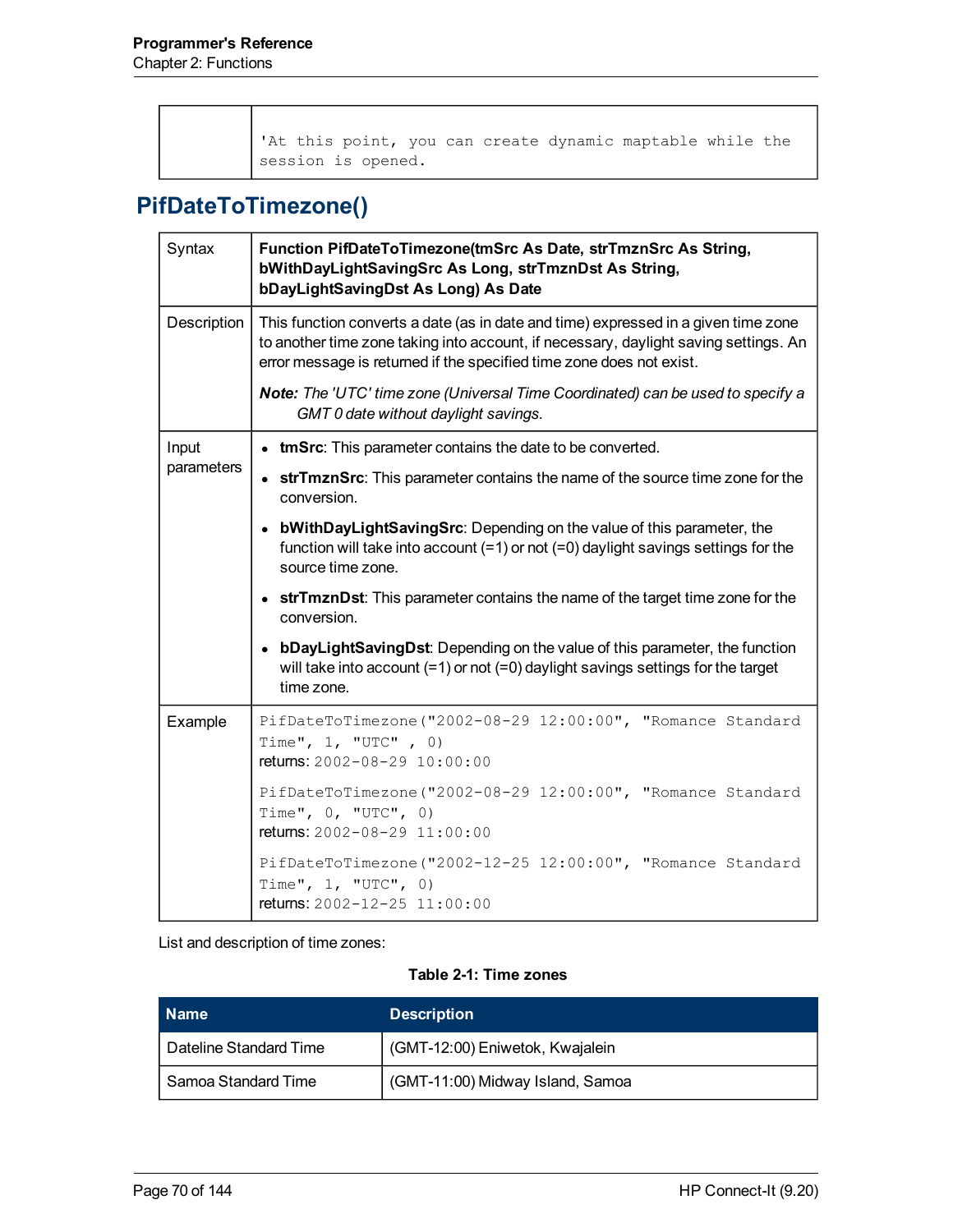#### **Programmer's Reference**

Chapter 2: Functions

| <b>Name</b>                             | <b>Description</b>                                              |
|-----------------------------------------|-----------------------------------------------------------------|
| <b>Hawaiian Standard Time</b>           | (GMT-10:00) Hawaii                                              |
| Alaskan Standard Time                   | (GMT-09:00) Alaska                                              |
| <b>Pacific Standard Time</b>            | (GMT-08:00) Pacific Time (US & Canada); Tijuana                 |
| <b>US Mountain Standard Time</b>        | (GMT-07:00) Arizona                                             |
| <b>Mountain Standard Time</b>           | (GMT-07:00) Mountain Time (US & Canada)                         |
| <b>Central America Standard</b><br>Time | (GMT-06:00) Central America                                     |
| <b>Central Standard Time</b>            | (GMT-06:00) Central Time (US & Canada)                          |
| <b>Mexico Standard Time</b>             | (GMT-06:00) Mexico City                                         |
| <b>Canada Central Standard Time</b>     | (GMT-06:00) Saskatchewan                                        |
| <b>SA Pacific Standard Time</b>         | (GMT-05:00) Bogota, Lima, Quito                                 |
| <b>Eastern Standard Time</b>            | (GMT-05:00) Eastern Time (US & Canada)                          |
| <b>US Eastern Standard Time</b>         | (GMT-05:00) Indiana (East)                                      |
| <b>Atlantic Standard Time</b>           | (GMT-04:00) Atlantic Time (Canada)                              |
| <b>SA Western Standard Time</b>         | (GMT-04:00) Caracas, La Paz                                     |
| Pacific SA Standard Time                | (GMT-04:00) Santiago                                            |
| <b>SA Eastern Standard Time</b>         | (GMT-04:00) Georgetown                                          |
| Newfoundland Standard Time              | (GMT-03:30) Newfoundland                                        |
| E. South America Standard<br>Time       | (GMT-03:00) Brasilia                                            |
| <b>Argentina Standard Time</b>          | (GMT-03:00) Buenos Aires                                        |
| <b>Greenland Standard Time</b>          | (GMT-03:00) Greenland                                           |
| Mid-Atlantic Standard Time              | (GMT-02:00) Mid-Atlantic                                        |
| <b>Azores Standard Time</b>             | (GMT-01:00) Azores                                              |
| Cape Verde Standard Time                | (GMT-01:00) Cape Verde Is.                                      |
| <b>Greenwich Standard Time</b>          | (GMT) Casablanca, Monrovia                                      |
| <b>GMT Standard Time</b>                | (GMT) Greenwich Mean Time: Dublin, Edinburgh, Lisbon,<br>London |
| <b>UTC</b>                              | (GMT) Universal Coordinated Time                                |
| W. Europe Standard Time                 | (GMT+01:00) Amsterdam, Berlin, Bern, Rome, Stockholm,           |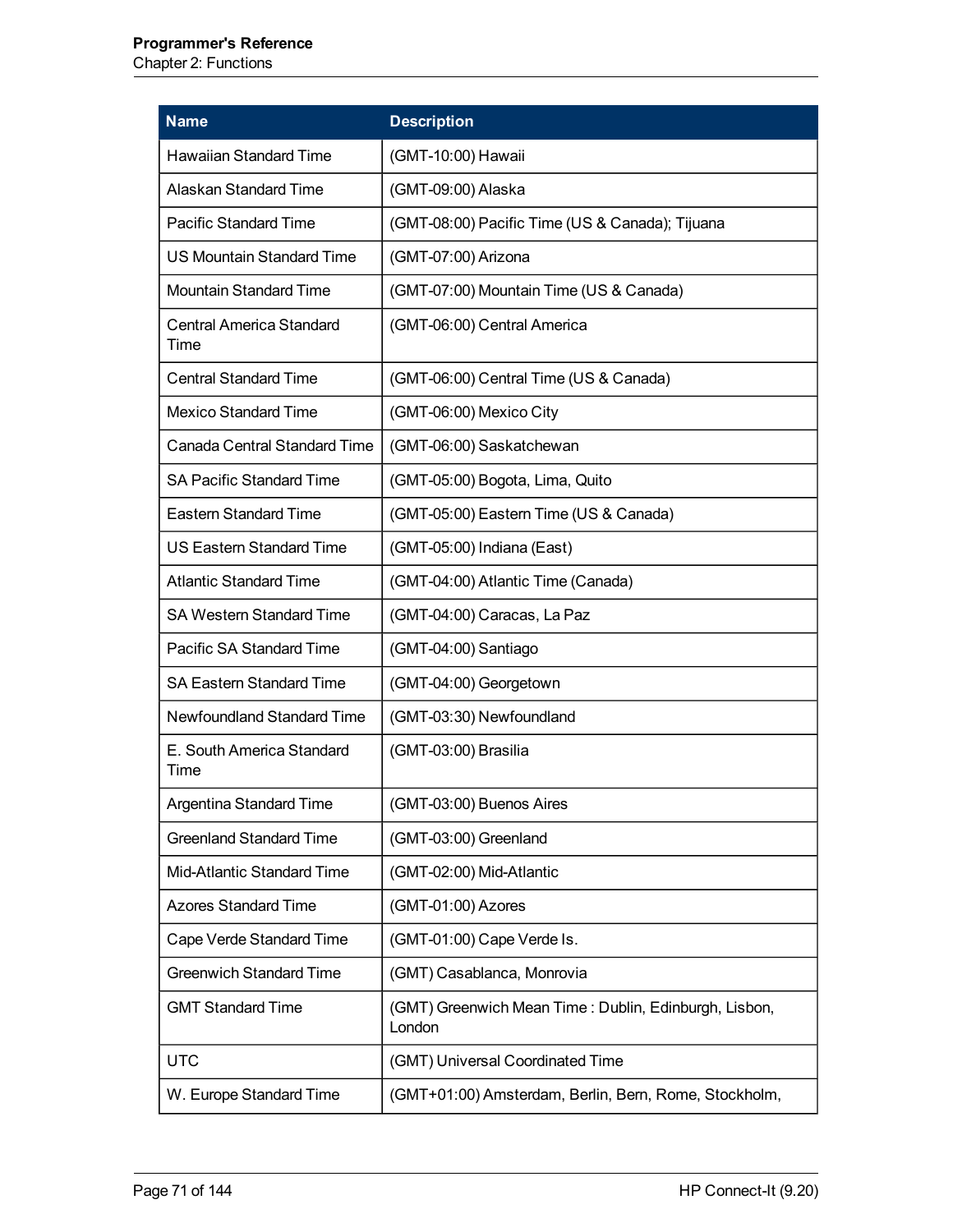Chapter 2: Functions

| <b>Name</b>                        | <b>Description</b>                                               |
|------------------------------------|------------------------------------------------------------------|
|                                    | Vienna                                                           |
| Central Europe Standard Time       | (GMT+01:00) Belgrade, Bratislava, Budapest, Ljubljana,<br>Prague |
| Romance Standard Time              | (GMT+01:00) Brussels, Copenhagen, Madrid, Paris                  |
| Central European Standard<br>Time  | (GMT+01:00) Sarajevo, Skopje, Sofija, Vilnius, Warsaw,<br>Zagreb |
| W. Central Africa Standard<br>Time | (GMT+01:00) West Central Africa                                  |
| <b>GTB Standard Time</b>           | (GMT+02:00) Athens, Istanbul, Minsk                              |
| E. Europe Standard Time            | (GMT+02:00) Bucharest                                            |
| <b>Egypt Standard Time</b>         | (GMT+02:00) Cairo                                                |
| South Africa Standard Time         | (GMT-02:00) Mid-Atlantic                                         |
| South Africa Standard Time         | (GMT+02:00) Harare, Pretoria                                     |
| <b>FLE Standard Time</b>           | (GMT+02:00) Helsinki, Riga, Tallinn                              |
| Jerusalem Standard Time            | (GMT+02:00) Jerusalem                                            |
| <b>Arabic Standard Time</b>        | (GMT+03:00) Baghdad                                              |
| <b>Arab Standard Time</b>          | (GMT+03:00) Kuwait, Riyadh                                       |
| <b>Russian Standard Time</b>       | (GMT+03:00) Moscow, St. Petersburg, Volgograd                    |
| E. Africa Standard Time            | (GMT+03:00) Nairobi                                              |
| Iran Standard Time                 | (GMT+03:30) Tehran                                               |
| Arabian Standard Time              | (GMT+04:00) Abu Dhabi, Muscat                                    |
| <b>Caucasus Standard Time</b>      | (GMT+04:00) Baku, Tbilisi, Yerevan                               |
| Afghanistan Standard Time          | (GMT+04:30) Kabul                                                |
| <b>Ekaterinburg Standard Time</b>  | (GMT+05:00) Ekaterinburg                                         |
| West Asia Standard Time            | (GMT+05:00) Islamabad, Karachi, Tashkent                         |
| <b>India Standard Time</b>         | (GMT+05:30) Calcutta, Chennai, Mumbai, New Delhi                 |
| <b>Nepal Standard Time</b>         | (GMT+05:45) Kathmandu                                            |
| N. Central Asia Standard Time      | (GMT+06:00) Almaty, Novosibirsk                                  |
| Central Asia Standard Time         | (GMT+06:00) Astana, Dhaka                                        |
| Sri Lanka Standard Time            | (GMT+06:00) Sri Jayawardenepura                                  |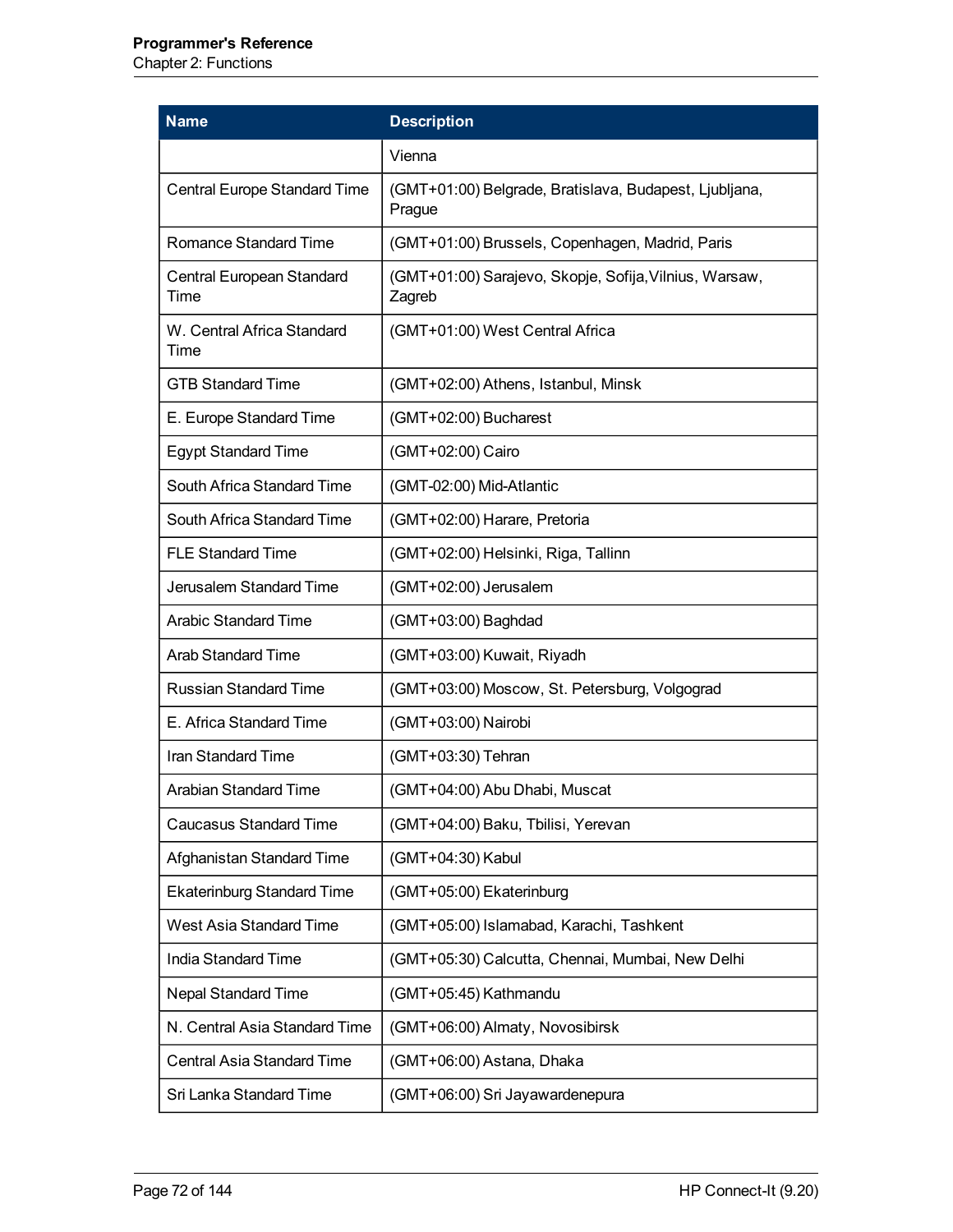#### **Programmer's Reference**

Chapter 2: Functions

| <b>Name</b>                          | <b>Description</b>                                |
|--------------------------------------|---------------------------------------------------|
| Myanmar Standard Time                | (GMT+06:30) Rangoon                               |
| <b>SE Asia Standard Time</b>         | (GMT+07:00) Bangkok, Hanoi, Jakarta               |
| North Asia Standard Time             | (GMT+07:00) Krasnoyarsk                           |
| <b>China Standard Time</b>           | (GMT+08:00) Beijing, Chongqing, Hong Kong, Urumqi |
| North Asia East Standard Time        | (GMT+08:00) Irkutsk, Ulaan Bataar                 |
| Malay Peninsula Standard<br>Time     | (GMT+08:00) Kuala Lumpur, Singapore,              |
| W. Australia Standard Time           | (GMT+08:00) Perth                                 |
| Taipei Standard Time                 | (GMT+08:00) Taipei                                |
| <b>Tokyo Standard Time</b>           | (GMT+09:00) Osaka, Sapporo, Tokyo                 |
| Korea Standard Time                  | (GMT+09:00) Seoul                                 |
| <b>Yakutsk Standard Time</b>         | (GMT+09:00) Yakutsk                               |
| Cen. Australia Standard Time         | (GMT+09:30) Adelaide                              |
| AUS Central Standard Time            | (GMT+09:30) Darwin                                |
| E. Australia Standard Time           | (GMT+10:00) Brisbane                              |
| <b>AUS Eastern Standard Time</b>     | (GMT+10:00) Canberra, Melbourne, Sydney           |
| <b>West Pacific Standard Time</b>    | (GMT+10:00) Guam, Port Moresby                    |
| <b>Tasmania Standard Time</b>        | (GMT+10:00) Hobart                                |
| Vladivostok Standard Time            | (GMT+10:00) Vladivostok                           |
| <b>Central Pacific Standard Time</b> | (GMT+11:00) Magadan, Solomon Is., New Caledonia   |
| New Zealand Standard Time            | (GMT+12:00) Auckland, Wellington                  |
| Fiji Standard Time                   | (GMT+12:00) Fiji, Kamchatka, Marshall Is.         |
| <b>Tonga Standard Time</b>           | (GMT+13:00) Nuku'alofa                            |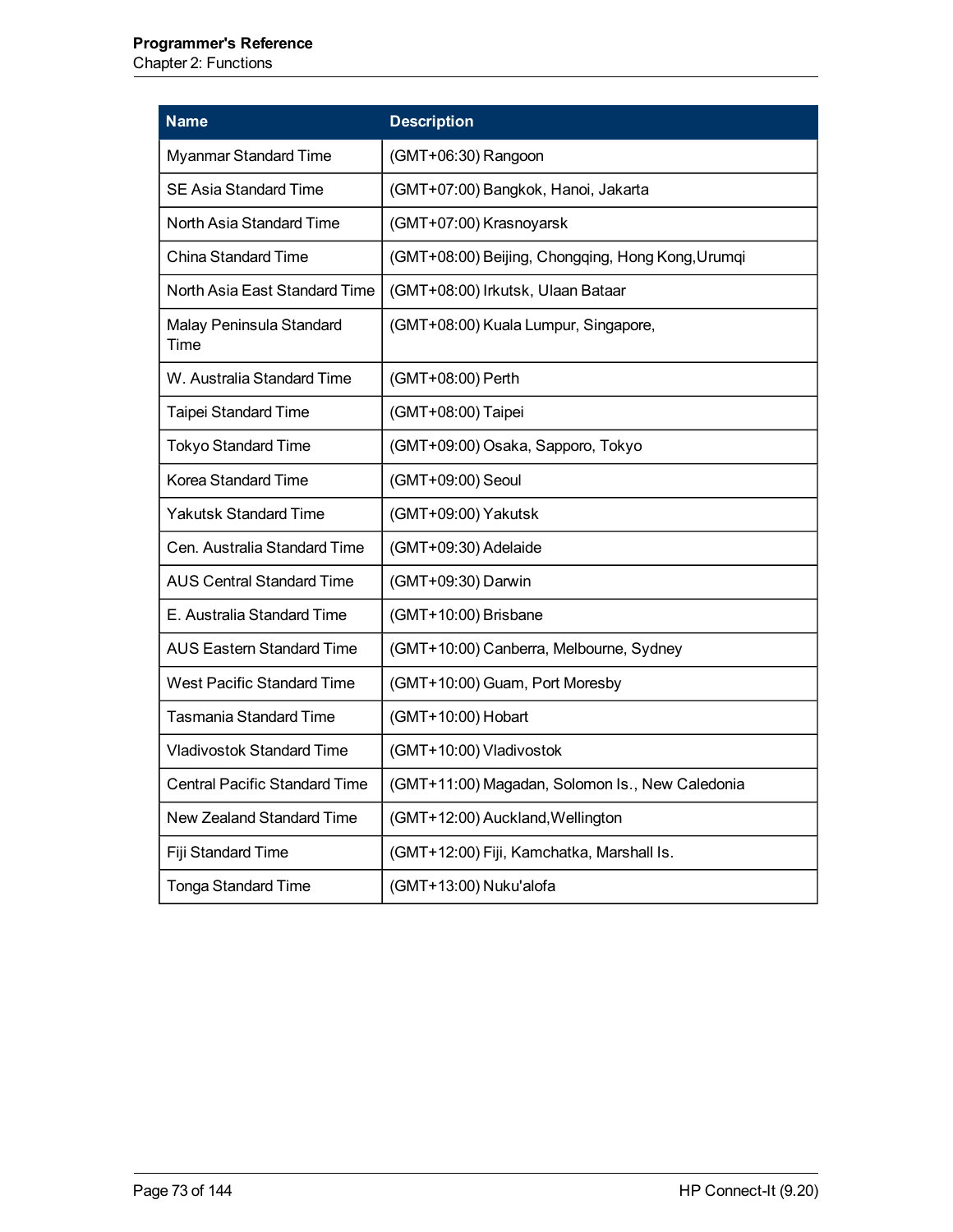# **PifFirstInCol()**

| Syntax               | Function PifFirstInCol(strPathCol As String, strChildCond As String,<br>iStartCount As Long) As Long                                                                                                                                                                                                                                                                                                                                                                                                                                 |
|----------------------|--------------------------------------------------------------------------------------------------------------------------------------------------------------------------------------------------------------------------------------------------------------------------------------------------------------------------------------------------------------------------------------------------------------------------------------------------------------------------------------------------------------------------------------|
| Description          | This function returns the number of the first item in a collection according to the<br>condition specified in strChildCond.                                                                                                                                                                                                                                                                                                                                                                                                          |
| Input<br>parameters  | <b>strPathCol:</b> Path of the collection being searched.<br><b>strChildCond:</b> Search condition on the element. The condition is in the<br>following form:<br>$<$ Chemin> = $<$ Valeur><br>where:<br>$\circ$ < Chemin > is the path to an element in the collection<br>$\circ$ <valeur> is the value given as a character string in the same locale as<br/>Connect-It<br/><b>iStartCount:</b> Search start index.<br/>Note: If n is the number of elements in the collection, iStartCount must be<br/>between 0 and n-1.</valeur> |
| Output<br>parameters | • 0: Normal execution.<br>Other than zero: Error code.                                                                                                                                                                                                                                                                                                                                                                                                                                                                               |
| Example              | Dim iToTal As Integer<br>Dim iIndex As Integer<br>$iTotal = 0$<br>$iIndex = 0$<br>Do<br>iIndex = PifFirstInCol("Software", "Brand=Peregrine", 0)<br>If iIndex $\langle \rangle$ 0 Then<br>$i$ ToTal = $i$ ToTal + 1<br>End If<br>Loop Until iIndex = $0$                                                                                                                                                                                                                                                                             |

# **PifGetBlobSize()**

| Syntax              | Function PifGetBlobSize(strPath As String) As Long                                        |
|---------------------|-------------------------------------------------------------------------------------------|
| Description         | This function returns the size of a blob object.                                          |
| Input<br>parameters | • strPath: This parameter contains the full path of the blob object in the<br>collection. |
| Example             | Dim iSize a Integer<br>iSize = PifGetBlobSize("Description")                              |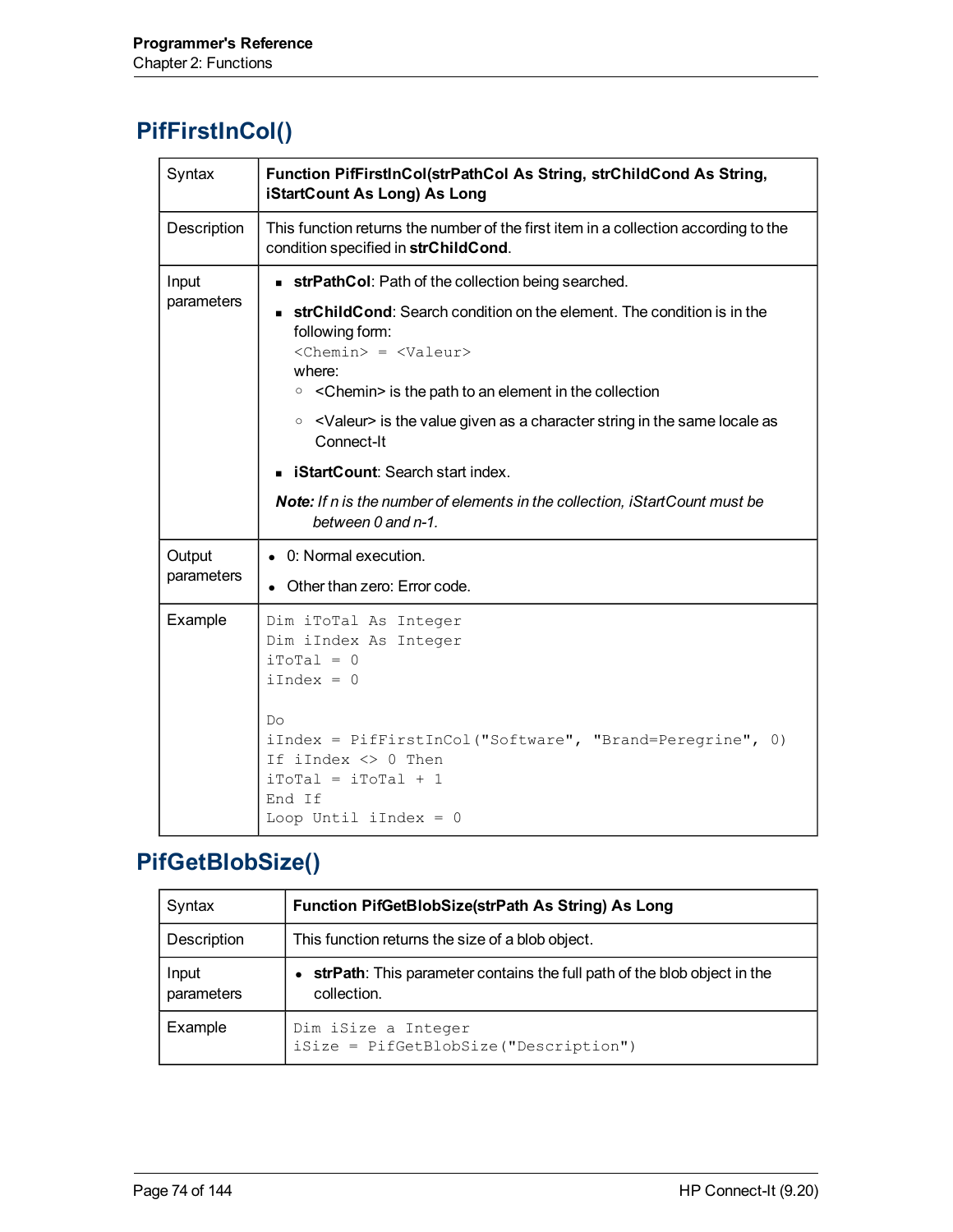# **PifGetDateVal()**

| Syntax              | Function PifGetDateVal(strPath As String, bCkeckNodeExists As Long) As<br><b>Date</b>                                                                                     |
|---------------------|---------------------------------------------------------------------------------------------------------------------------------------------------------------------------|
| Description         | This function retrieves the value defined by the strPath parameter and stores it in<br>a date type basic variable.                                                        |
| Input<br>parameters | strPath: Designates a date type node type document.<br><b>bCkeckNodeExists:</b> This function is used to check that the data node exists<br>in the data that is returned. |
| Example             | Dim DateVal As Date<br>DateVal = PifGetDateVal ("field containing a date")<br>$RetVal = DateVal$                                                                          |

# **PifGetDoubleVal()**

| Syntax              | Function PifGetDoubleVal(strPath As String, bCkeckNodeExists As Long)<br><b>As Double</b>                                                                                   |
|---------------------|-----------------------------------------------------------------------------------------------------------------------------------------------------------------------------|
| Description         | This function retrieves the value defined by the <b>strPath</b> parameter and converts it<br>to a double.                                                                   |
| Input<br>parameters | $\bullet$ strPath: Path for the data node to convert.<br><b>bCkeckNodeExists:</b> This function is used to check that the data node exists<br>in the data that is returned. |
| Example             | $RetVal = PifGetDoubleVal("field containing a double type)$<br>number")                                                                                                     |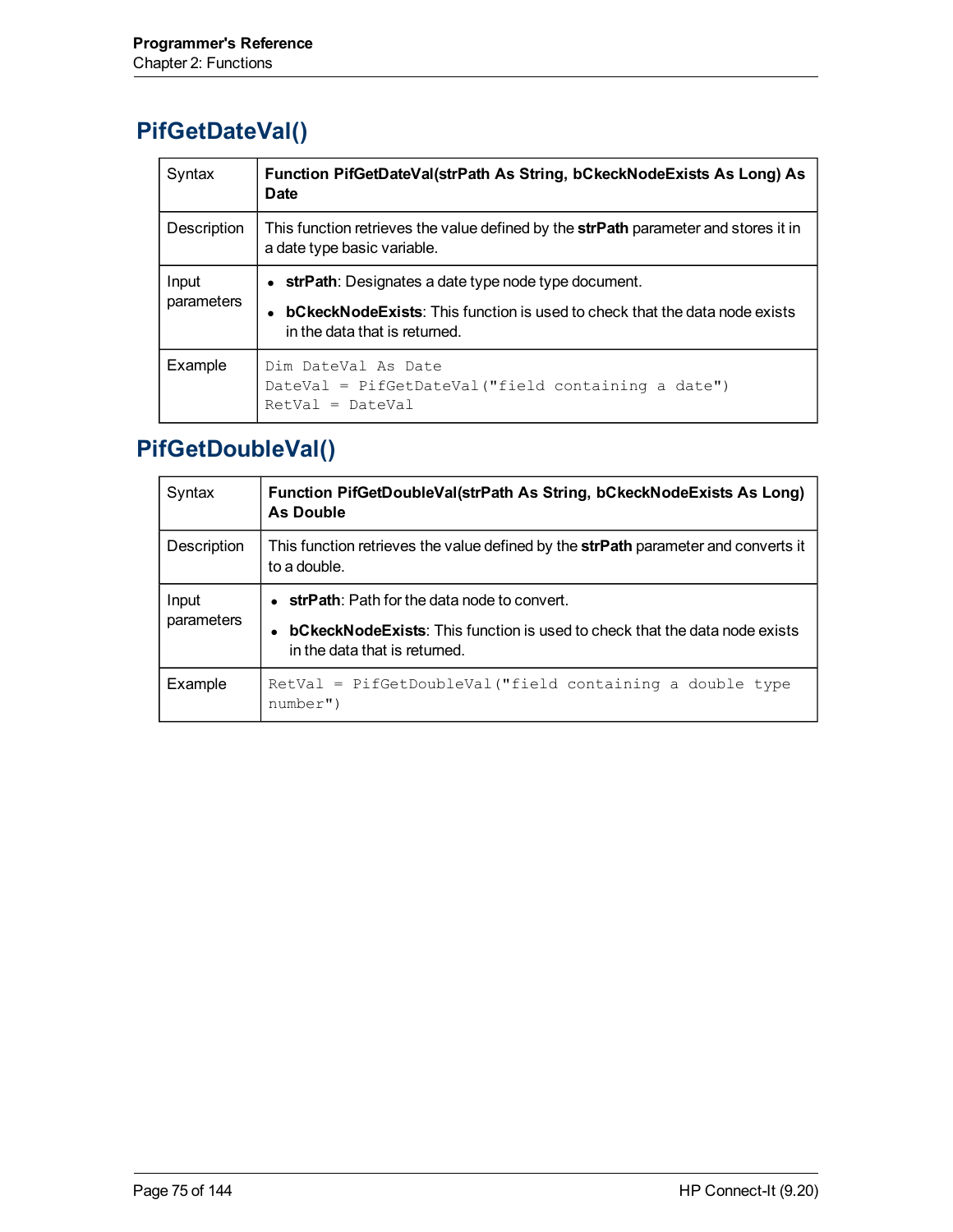# **PifGetElementChildName()**

| Syntax              | Function PifGetElementChildName(strPath As String, iltem As Long) As<br><b>String</b>                                                                                                             |
|---------------------|---------------------------------------------------------------------------------------------------------------------------------------------------------------------------------------------------|
| Description         | This function returns the name of the nth sub-element of an identified node of a<br>source document type.                                                                                         |
| Input<br>parameters | <b>strPath</b> : This parameter contains the full path of the node concerned by the<br>operation.                                                                                                 |
|                     | <b>iltem</b> : This parameter contains the number of the sub-element whose name<br>$\blacksquare$<br>you want to recover.                                                                         |
| Output              | This function returns the name of the element.                                                                                                                                                    |
| parameters          | An error is logged in the tracking lines and an empty string is returned by the<br>function if the parameter iltem is either negative or greater than the number of sub-<br>elements of the node. |
| Example             | pifGetElementChildName("FileInfo", 0)<br>returns<br>"FileName"                                                                                                                                    |
|                     | pifGetElementChildName("FileInfo", 1)<br>returns<br>"ModificationDate"                                                                                                                            |
|                     | pifGetElementChildName("FileInfo", 2)<br>returns an empty string and logs an error in the tracking lines.                                                                                         |
|                     | Element<br>Machine<br>FileName<br><b>III</b> ModificationDate                                                                                                                                     |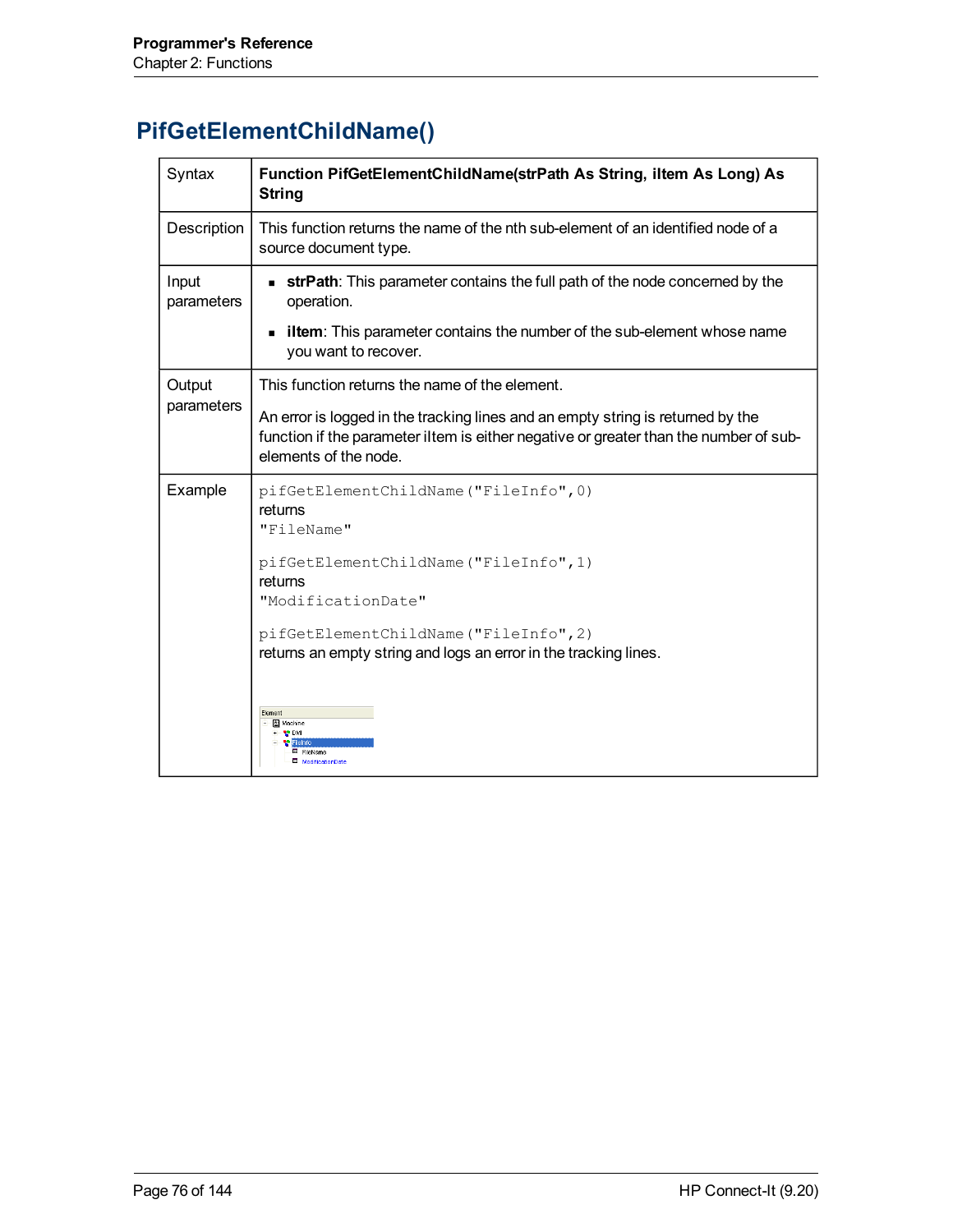# **PifGetElementCount()**

| Syntax               | Function PifGetElementCount(strPath As String) As Long                                                                                                                                                              |
|----------------------|---------------------------------------------------------------------------------------------------------------------------------------------------------------------------------------------------------------------|
| Description          | This function returns the number of sub-elements of an identified node of a<br>source document type.                                                                                                                |
| Input<br>parameters  | strPath: This parameter contains the full path of the node concerned by the<br>operation.                                                                                                                           |
| Output<br>parameters | The function returns the number of sub-items of the node whose path is<br>specified by strPath.                                                                                                                     |
| Example              | Dim iChildCount as Integer<br>$icchildCount = PifGetElementCount('FileInfo")$<br>returns 2. The FileInfo element has 2 sub-elements: FileName and<br>ModificationDate.<br>Element<br><b>All</b> Machine<br>FileName |

# **PifGetHexStringFromBlob()**

| Syntax               | Function PifGetHexStringFromBlob(strPath As String, bCkeckNodeExists<br>As Long) As Long                                                                                                                                                                                                                        |
|----------------------|-----------------------------------------------------------------------------------------------------------------------------------------------------------------------------------------------------------------------------------------------------------------------------------------------------------------|
| Description          | This function enables you to store a binary long object (blob) of the source<br>document inside an hexadecimal string. Each bit of the binary object is stored in its<br>hexadecimal form (two characters) inside the string. For example, the hexadecimal<br>representation of the decimal value "27" is "1B". |
| Input<br>parameters  | <b>strPath</b> : This parameter contains the full path of the binary element (blob) in<br>the source document.                                                                                                                                                                                                  |
|                      | • bCkeckNodeExists: Depending on this parameter, an error is logged (=TRUE)<br>or not (=FALSE) if the binary element cannot be found in the source document.<br>FALSE is the default value for this parameter.                                                                                                  |
| Output<br>parameters | The function returns the hexadecimal representation of the binary element.                                                                                                                                                                                                                                      |
| Example              | On some LDAP servers, an entry is uniquely defined by the binary element<br>"Object GUID". The script below imports this binary value inside a string of the<br>destination connector and uses it as a reconciliation key.<br>$RetVal = PiffeetHexStringFromBlob("ObjectGUID", TRUE)$                           |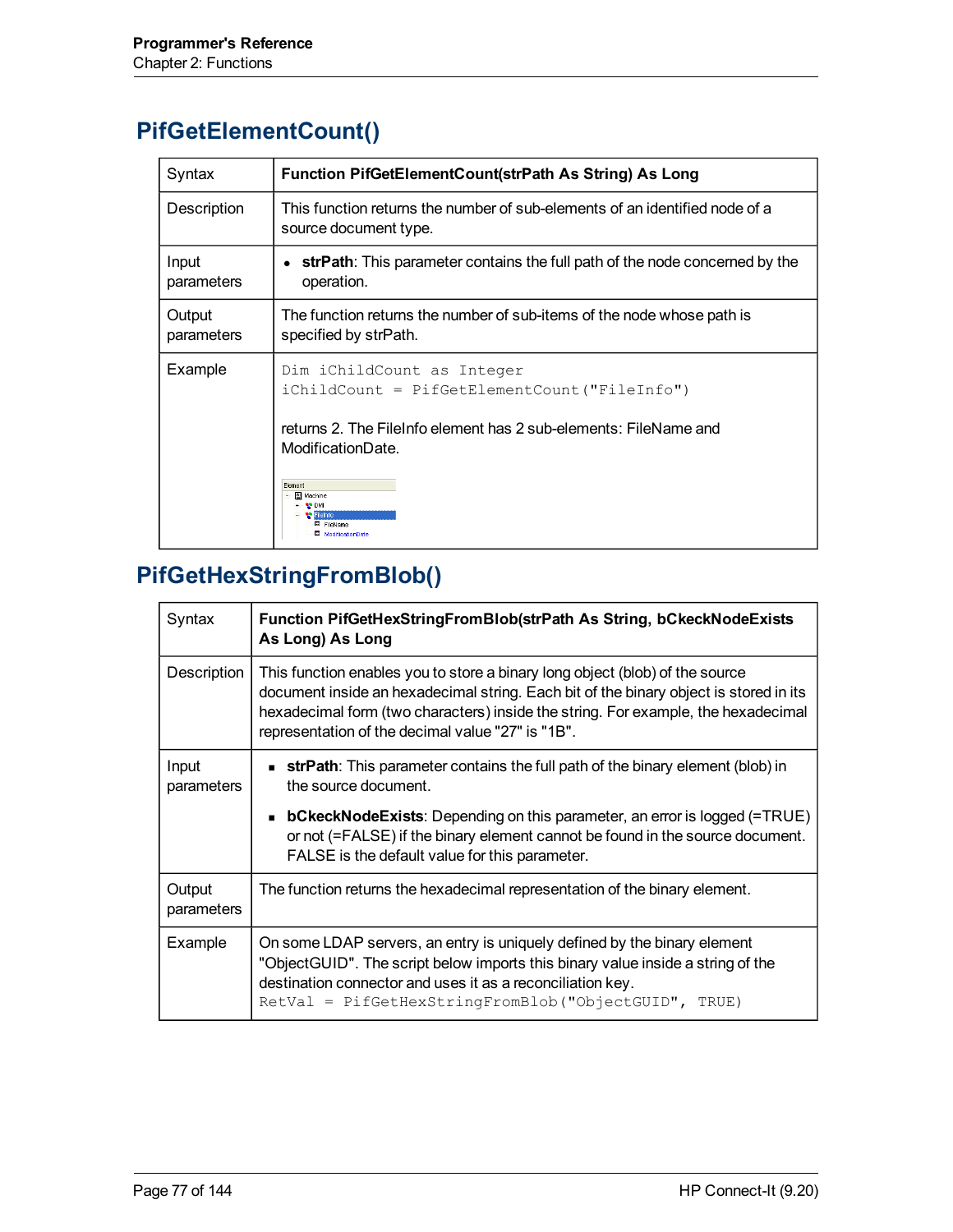#### **PifGetInstance()**

| Syntax               | <b>Function PifGetInstance() As String</b>                                                                                                                                                                                                                                                                                                                                                                                                                                                                                                                                                                                                                                                                                                                                                                                                                                                                                                                                                                                                                                                                                                                                                                                                                                                                                                                                                                                                                                                                                                                                                                                                                                                                                                                                                                                                                                                                                                                                                                                                                                                                                                                                                                                    |
|----------------------|-------------------------------------------------------------------------------------------------------------------------------------------------------------------------------------------------------------------------------------------------------------------------------------------------------------------------------------------------------------------------------------------------------------------------------------------------------------------------------------------------------------------------------------------------------------------------------------------------------------------------------------------------------------------------------------------------------------------------------------------------------------------------------------------------------------------------------------------------------------------------------------------------------------------------------------------------------------------------------------------------------------------------------------------------------------------------------------------------------------------------------------------------------------------------------------------------------------------------------------------------------------------------------------------------------------------------------------------------------------------------------------------------------------------------------------------------------------------------------------------------------------------------------------------------------------------------------------------------------------------------------------------------------------------------------------------------------------------------------------------------------------------------------------------------------------------------------------------------------------------------------------------------------------------------------------------------------------------------------------------------------------------------------------------------------------------------------------------------------------------------------------------------------------------------------------------------------------------------------|
| Description          | In a collection to collection mapping, this function returns the number of the<br>element currently being processed in the collection. The first element processed is<br>number "0".                                                                                                                                                                                                                                                                                                                                                                                                                                                                                                                                                                                                                                                                                                                                                                                                                                                                                                                                                                                                                                                                                                                                                                                                                                                                                                                                                                                                                                                                                                                                                                                                                                                                                                                                                                                                                                                                                                                                                                                                                                          |
| Output<br>parameters | The number of the element being processed is returned as a character string.                                                                                                                                                                                                                                                                                                                                                                                                                                                                                                                                                                                                                                                                                                                                                                                                                                                                                                                                                                                                                                                                                                                                                                                                                                                                                                                                                                                                                                                                                                                                                                                                                                                                                                                                                                                                                                                                                                                                                                                                                                                                                                                                                  |
| Example              | With the following collection mapping (on Hardware. Bus. Identification Card):                                                                                                                                                                                                                                                                                                                                                                                                                                                                                                                                                                                                                                                                                                                                                                                                                                                                                                                                                                                                                                                                                                                                                                                                                                                                                                                                                                                                                                                                                                                                                                                                                                                                                                                                                                                                                                                                                                                                                                                                                                                                                                                                                |
|                      | ⊟– <sup>a</sup> Machine<br>C:\Program Files\Peregrine\ConnectIt271\datakit\idd\London01.fsf<br>– <mark>•</mark> • FileInfo<br>C:\Program Files\Peregrine\ConnectIt271\datakit\idd\London01.fsf<br>El FileName<br>C:\Program Files\Peregrine\ConnectIt271\datakit\idd\London01.fsf<br><b>N</b> Hardware<br>Asset-1234567890<br>$\blacksquare$ BIOS<br>Asset-1234567890<br>AssetTagID<br>Asset-1234567890<br><sup>1</sup> Bus<br>[PCI] Intel Corp.: 82443BX 440BX PCI-Host Bridge (AGP Enabled) Rev. 03<br><b>E I</b> dentifiedCard<br>8 item(s)<br>-- <mark>발</mark> IdentifiedCard (0)<br>[PCI] Intel Corp.: 82443BX 440BX PCI-Host Bridge (AGP Enabled) Rev. 03<br>El IdentifiedCard<br>[PCI] Intel Corp.: 82443BX 440BX PCI-Host Bridge (AGP Enabled) Rev. 03<br><sup>1</sup> IdentifiedCard (1)<br>[PCI] Intel Corp.: 82443BX 440BX PCI-PCI Bridge Rev. 03<br><b>B</b> IdentifiedCard<br>[PCI] Intel Corp.: 82443BX 440BX PCI-PCI Bridge Rev. 03<br>ldentifiedCard (2)<br>[PCI] Intel Corp.: 82371AB PCI to ISA bridge Rev. 02<br>EdentifiedCard<br>[PCI] Intel Corp.: 82371AB PCI to ISA bridge Rev. 02<br><sup>92</sup> IdentifiedCard (3)<br>[PCI] Intel Corp.: PIIX4 PCI IDE Controller Rev. 01<br>Ell IdentifiedCard<br>[PCI] Intel Corp.: PIIX4 PCI IDE Controller Rev. 01<br><sup>1</sup> IdentifiedCard (4)<br>[PCI] Intel Corp.: 82731AB PCI to USB Universal Host Controller Rev. 01<br>El IdentifiedCard<br>[PCI] Intel Corp.: 82731AB PCI to USB Universal Host Controller Rev. 01<br><sup>9</sup> IdentifiedCard (5)<br>[PCI] Intel Corp.: 82371AB PIIX4 Power Management Controller Rev. 02<br>El IdentifiedCard<br>[PCI] Intel Corp.: 82371AB PIIX4 Power Management Controller Rev. 02<br><sup>1</sup> IdentifiedCard (6)<br>[PCI] 3Com Corp.: 3C905B Fast Etherlink XL 10/100 Rev. 30<br>El IdentifiedCard<br>[PCI] 3Com Corp.: 3C905B Fast Etherlink XL 10/100 Rev. 30<br>= <mark>• •</mark> IdentifiedCard (7)<br>[PCI] ATI Technologies Inc.: Mach 64 GT RAGE2 AGP Rev. 5C<br>El IdentifiedCard<br>[PCI] ATI Technologies Inc.: Mach 64 GT RAGE2 AGP Rev. 5C<br>Dim strMyElement as String<br>strMyElement= "Item #" & PifGetInstance<br>returns the following values: Item #0, Item #1, Item #2, etc. |

# **PifGetIntlStringVariantVal()**

| Syntax               | Function PifGetIntIStringVariantVal(strPath As String, bCkeckNodeExists<br>As Long) As String                                                                                                                                                                                  |
|----------------------|--------------------------------------------------------------------------------------------------------------------------------------------------------------------------------------------------------------------------------------------------------------------------------|
| Description          | This function retrieves the value defined by the strPath parameter and converts it<br>to an international string.                                                                                                                                                              |
| Input<br>parameters  | $\bullet$ strPath: Path for the data node to convert.<br>• bCkeckNodeExists: This function is used to check that the data node exists in<br>the data that is returned.                                                                                                         |
| Output<br>parameters | The function returns the value that is converted into the international string format.                                                                                                                                                                                         |
| Example              | Dim strTest As String<br>strTest = PifGetIntlStringVariantVal("int64")<br>PifLoqInfoMsg(CStr([int64]))<br>$RetVal = strTest$                                                                                                                                                   |
|                      | This function takes the 64-bit integer, converts it to string format and stores the<br>result in strTest. The value displayed in the log is 281478209994880 which<br>corresponds to 2.8147820999488e+014 processed as a double precision number<br>by a Basic function (CStr). |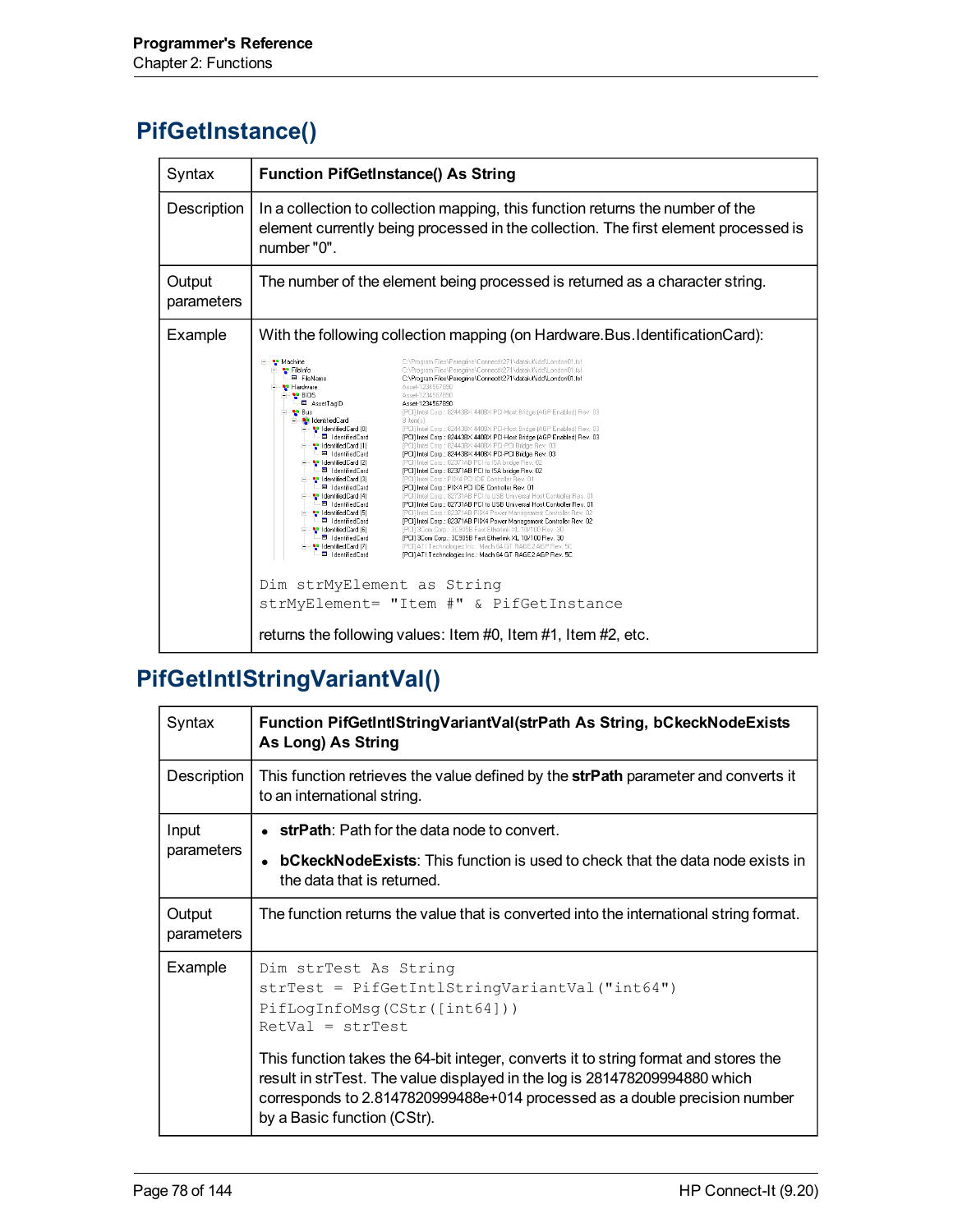*Note: This function is used to work around a known issue with the Basic engine that does not support 64-bit integers.*

# **PifGetIntVal()**

| Syntax              | Function PifGetIntVal(strPath As String, bCkeckNodeExists As Long) As<br>Long                                                                                               |
|---------------------|-----------------------------------------------------------------------------------------------------------------------------------------------------------------------------|
| Description         | This function retrieves the value defined by the strPath parameter and converts it<br>to an integer.                                                                        |
| Input<br>parameters | $\bullet$ strPath: Path for the data node to convert.<br><b>bCkeckNodeExists:</b> This function is used to check that the data node exists<br>in the data that is returned. |
| Example             | Dim IValue As Int<br>IValue = PifGetIntVal("field containing an integer")<br>$RetVal = IValue$                                                                              |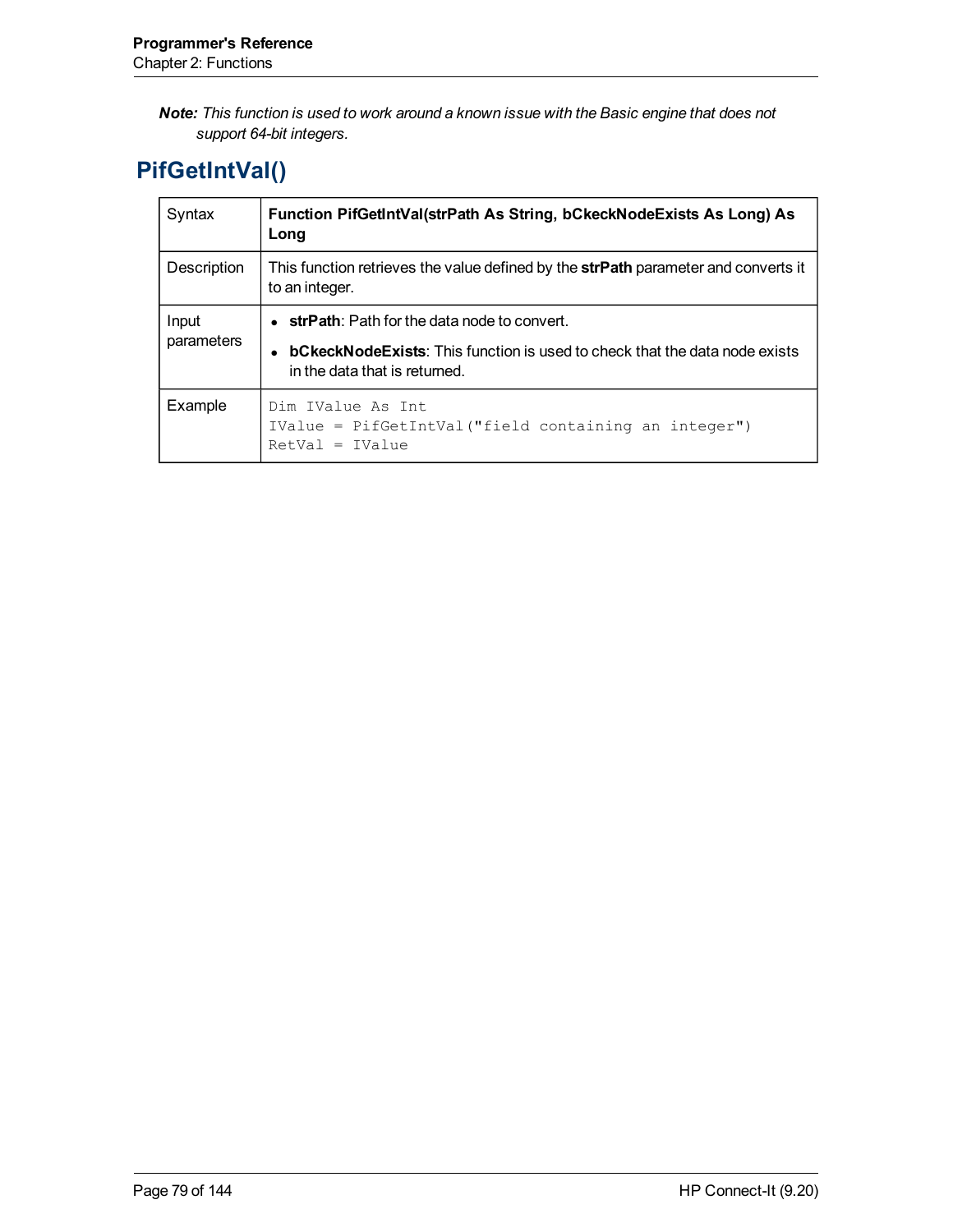# **PifGetItemCount()**

| Syntax               | <b>Function PifGetItemCount(strPath As String) As Long</b>                                                                                                                                                                                                                                                                                                                                                                                                                                                                                                                                                                                                                                                                                                                                                                                                                                                                                                                                                                                                                                                                                                                                                                                                                                                                                                                                                                                                                                                                                                                                                                                                                                                                                                                                                                                                                                                                                                                                                                                                                                                                                                                                                                                                                                                                                                                                                                                                                                                                                                                                                                                                                                                                                                                                                                                              |
|----------------------|---------------------------------------------------------------------------------------------------------------------------------------------------------------------------------------------------------------------------------------------------------------------------------------------------------------------------------------------------------------------------------------------------------------------------------------------------------------------------------------------------------------------------------------------------------------------------------------------------------------------------------------------------------------------------------------------------------------------------------------------------------------------------------------------------------------------------------------------------------------------------------------------------------------------------------------------------------------------------------------------------------------------------------------------------------------------------------------------------------------------------------------------------------------------------------------------------------------------------------------------------------------------------------------------------------------------------------------------------------------------------------------------------------------------------------------------------------------------------------------------------------------------------------------------------------------------------------------------------------------------------------------------------------------------------------------------------------------------------------------------------------------------------------------------------------------------------------------------------------------------------------------------------------------------------------------------------------------------------------------------------------------------------------------------------------------------------------------------------------------------------------------------------------------------------------------------------------------------------------------------------------------------------------------------------------------------------------------------------------------------------------------------------------------------------------------------------------------------------------------------------------------------------------------------------------------------------------------------------------------------------------------------------------------------------------------------------------------------------------------------------------------------------------------------------------------------------------------------------------|
| Description          | This function returns the number of elements in a fully identified collection.                                                                                                                                                                                                                                                                                                                                                                                                                                                                                                                                                                                                                                                                                                                                                                                                                                                                                                                                                                                                                                                                                                                                                                                                                                                                                                                                                                                                                                                                                                                                                                                                                                                                                                                                                                                                                                                                                                                                                                                                                                                                                                                                                                                                                                                                                                                                                                                                                                                                                                                                                                                                                                                                                                                                                                          |
| Input<br>parameters  | strPath: Full path of the collection.                                                                                                                                                                                                                                                                                                                                                                                                                                                                                                                                                                                                                                                                                                                                                                                                                                                                                                                                                                                                                                                                                                                                                                                                                                                                                                                                                                                                                                                                                                                                                                                                                                                                                                                                                                                                                                                                                                                                                                                                                                                                                                                                                                                                                                                                                                                                                                                                                                                                                                                                                                                                                                                                                                                                                                                                                   |
| Output<br>parameters | The function returns the number of elements in the collection. If the collection<br>does not exist the function will return "0".                                                                                                                                                                                                                                                                                                                                                                                                                                                                                                                                                                                                                                                                                                                                                                                                                                                                                                                                                                                                                                                                                                                                                                                                                                                                                                                                                                                                                                                                                                                                                                                                                                                                                                                                                                                                                                                                                                                                                                                                                                                                                                                                                                                                                                                                                                                                                                                                                                                                                                                                                                                                                                                                                                                        |
| Example              | With the following document type:                                                                                                                                                                                                                                                                                                                                                                                                                                                                                                                                                                                                                                                                                                                                                                                                                                                                                                                                                                                                                                                                                                                                                                                                                                                                                                                                                                                                                                                                                                                                                                                                                                                                                                                                                                                                                                                                                                                                                                                                                                                                                                                                                                                                                                                                                                                                                                                                                                                                                                                                                                                                                                                                                                                                                                                                                       |
|                      | <b>- 图</b> Machine<br><sup>a</sup> FileInfo<br>Ell FileName<br>Text<br><b>N</b> Hardware<br>- <sup>Ell</sup> Asset_Tag_ID<br>Text<br>B Domain_Name<br>Text<br><b>B</b> IP_Address<br>Text<br><b>ED</b> IP_Hostname<br>Text<br>■ IPX_Address<br>Text<br>Main_Processor<br>Text<br>E Speed_Of_CPU<br>Integer (32-bit)<br><b>B</b> Total_memory<br>Integer (32-bit)<br>E Total_Size_Of_LHDs<br>Integer (32-bit)<br>- <mark>V</mark> BIOS<br>□ AssetTagID<br>Text<br>- <mark>a∍</mark> Bus<br><b>E</b> IdentifiedCard<br>Ell IdentifiedCard<br>Text<br>Dim iCount As Integer<br>iCount = PifGetItemCount ("Hardware.Bus.IdentifiedCard")<br>returns the number of sub-elements of the Hardware. Bus, Identified Card<br>collection.<br>For example, on the document below, the script returns "8".<br>⊟– <mark>°</mark> Machine<br>C:\Program Files\Peregrine\ConnectIt271\datakit\idd\London01.fsf<br>C:\Program Files\Peregrine\ConnectIt271\datakit\idd\London01.fsf<br><sup>1</sup> FileInfo<br>Ell FileName<br>C:\Program Files\Peregrine\ConnectIt271\datakit\idd\London01.fsf<br><b>N</b> Hardware<br>Asset-1234567890<br>Asset-1234567890<br>₩ BIOS<br>D AssetTagID<br>Asset-1234567890<br><sup>1</sup> Bus<br>[PCI] Intel Corp.: 82443BX 440BX PCI-Host Bridge (AGP Enabled) Rev. 03<br>- ClentifiedCard<br>8 item(s)<br>[PCI] Intel Corp.: 82443BX 440BX PCI-Host Bridge (AGP Enabled) Rev. 03<br><mark>भु</mark> IdentifiedCard (0)<br>El IdentifiedCard<br>[PCI] Intel Corp.: 82443BX 440BX PCI-Host Bridge (AGP Enabled) Rev. 03<br><sup>e</sup> IdentifiedCard (1)<br>[PCI] Intel Corp.: 82443BX 440BX PCI-PCI Bridge Rev. 03<br><b>B</b> IdentifiedCard<br>[PCI] Intel Corp.: 82443BX 440BX PCI-PCI Bridge Rev. 03<br><sup>e</sup> IdentifiedCard (2)<br>[PCI] Intel Corp.: 82371AB PCI to ISA bridge Rev. 02<br>El IdentifiedCard<br>[PCI] Intel Corp.: 82371AB PCI to ISA bridge Rev. 02<br><sup>0</sup> IdentifiedCard (3)<br>[PCI] Intel Corp.: PIIX4 PCI IDE Controller Rev. 01<br>E IdentifiedCard<br>[PCI] Intel Corp.: PIIX4 PCI IDE Controller Rev. 01<br><sup>0</sup> IdentifiedCard (4)<br>[PCI] Intel Corp.: 82731AB PCI to USB Universal Host Controller Rev. 01<br>E IdentifiedCard<br>[PCI] Intel Corp.: 82731AB PCI to USB Universal Host Controller Rev. 01<br>a IdentifiedCard (5)<br>[PCI] Intel Corp.: 82371AB PIIX4 Power Management Controller Rev. 02<br>图 IdentifiedCard<br>[PCI] Intel Corp.: 82371AB PIIX4 Power Management Controller Rev. 02<br><sup>0</sup> IdentifiedCard (6)<br>[PCI] 3Com Corp.: 3C905B Fast Etherlink XL 10/100 Rev. 30<br>■ IdentifiedCard<br>[PCI] 3Com Corp.: 3C905B Fast Etherlink XL 10/100 Rev. 30<br><sup>e</sup> IdentifiedCard (7)<br>[PCI] ATI Technologies Inc.: Mach 64 GT RAGE2 AGP Rev. 50<br>Ell IdentifiedCard<br>[PCI] ATI Technologies Inc.: Mach 64 GT RAGE2 AGP Rev. 5C |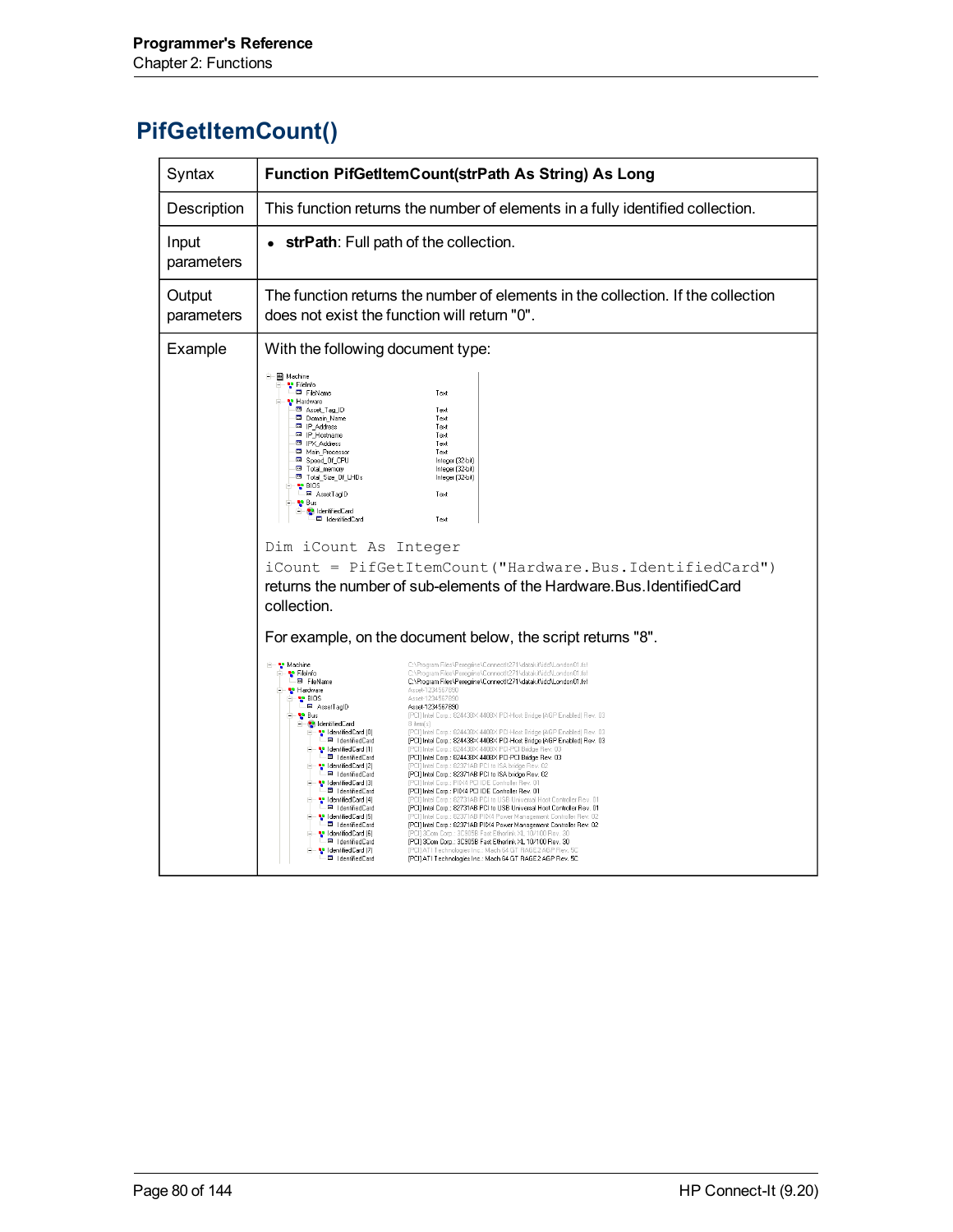# **PifGetLongVal()**

| Syntax               | Function PifGetLongVal(strPath As String, bCkeckNodeExists As Long)<br>As Long                                        |
|----------------------|-----------------------------------------------------------------------------------------------------------------------|
| Description          | This function retrieves the value defined by the strPath parameter and converts<br>it to a long integer.              |
| Input<br>parameters  | $\bullet$ strPath: Path for the data node to convert.                                                                 |
|                      | • <b>bCkeckNodeExists</b> : This function is used to check that the data node exists<br>in the data that is returned. |
| Output<br>parameters | The function returns the value converted into an integer.                                                             |
| Example              | Dim IValue As Long<br>IValue = PifLongVal("field containing a long integer")<br>$RetVal = IValue$                     |
|                      | strValue = PifQueryGetLongVal(hQuery, "ID")<br>RetVal strValue<br>The output of strValue returned would be            |

# **PifGetOpenSessionTime()**

| Syntax  | Function PifGetOpenSessionTime() As Date                                           |
|---------|------------------------------------------------------------------------------------|
|         | Description   This function returns the date and time of the start of the session. |
| Example | pifLogInfoMsg("Session start time is: '" &<br>pifGetSessionStartTime & "'")        |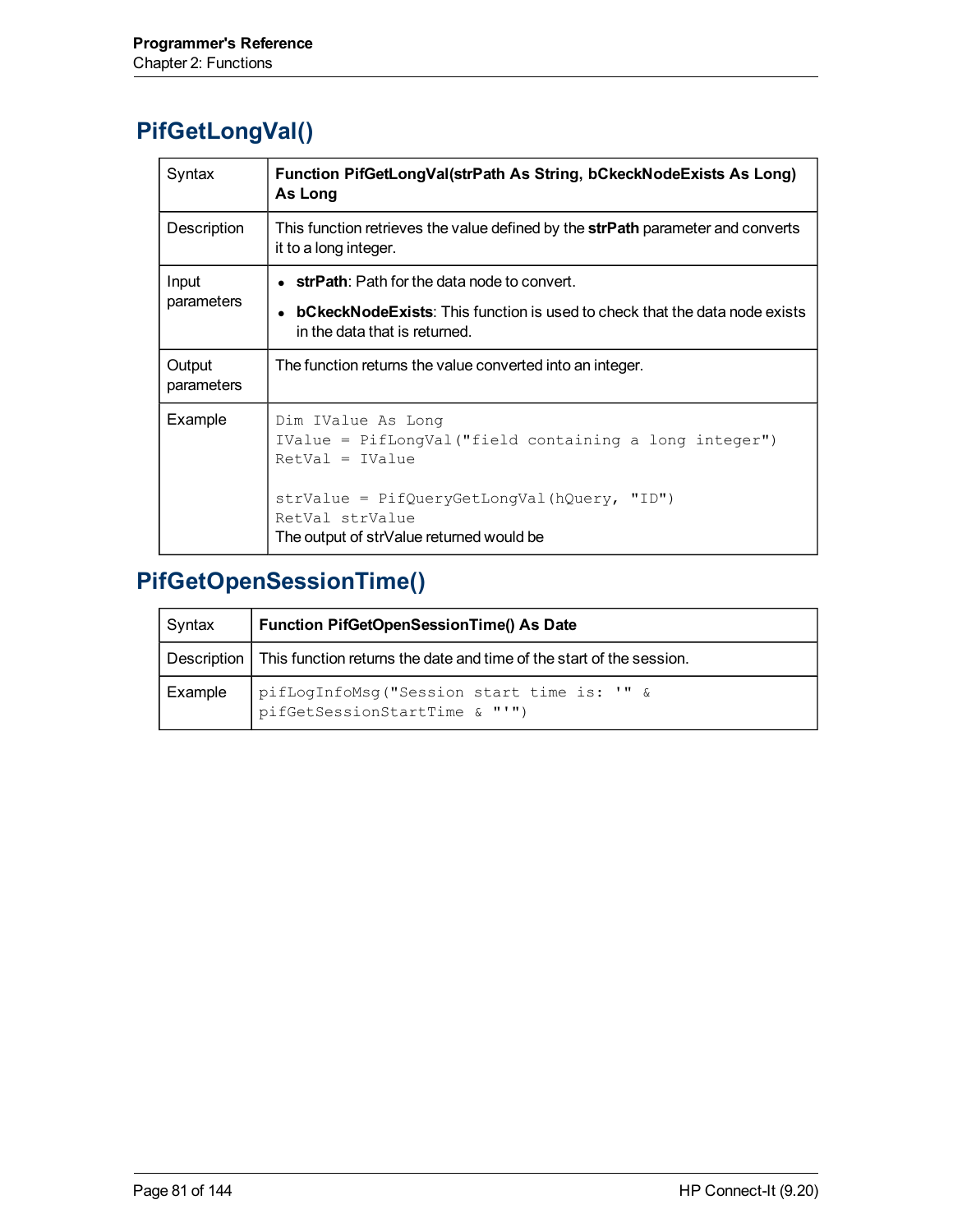# **PifGetParamValue()**

| Syntax              | Function PifGetParamValue(strParamName As String, strDefaultValue As<br>String, strPath As String) As String                                                                                                     |
|---------------------|------------------------------------------------------------------------------------------------------------------------------------------------------------------------------------------------------------------|
| Description         | This function is available for the AssetManagement, Database and ServiceCenter /<br>Service Management connectors, only when the connector is in consumption<br>mode.                                            |
|                     | This function retrieves the value stored in the 'Value' attribute associated with the<br>'Name' attribute whose value is equal to 'strParamName' of the collection identified<br>by the 'strPath' relative path. |
| Input<br>parameters | <b>strParamName:</b> Value stored in the 'Name' attribute of the PifParameters<br>collection.                                                                                                                    |
|                     | strDefaultValue: Default value stored in the 'Value' attribute of the                                                                                                                                            |
|                     | <b>PifParameters</b> collection. If no value is populated, the default value is an empty<br>string.                                                                                                              |
|                     | • strPath: Relative path for the data node.                                                                                                                                                                      |
|                     | Use the "" syntax to navigate within the mapping tree structure.                                                                                                                                                 |
| Example             | The amAbsence structure contains the PifParameters collection. The values of the<br>amAbsence structure's child items are as follows:                                                                            |
|                     | Field1: Field1                                                                                                                                                                                                   |
|                     | Nature: Nature                                                                                                                                                                                                   |
|                     | Employee.Name: Doe<br>$\bullet$                                                                                                                                                                                  |
|                     | PifParameters.Name: param1                                                                                                                                                                                       |
|                     | <b>PifParameters. Value: test</b>                                                                                                                                                                                |
|                     | The reconciliation script (in update mode) that calls this function is carried by the<br>Field1 field.<br>PifGetParamValue("param2", "notest")                                                                   |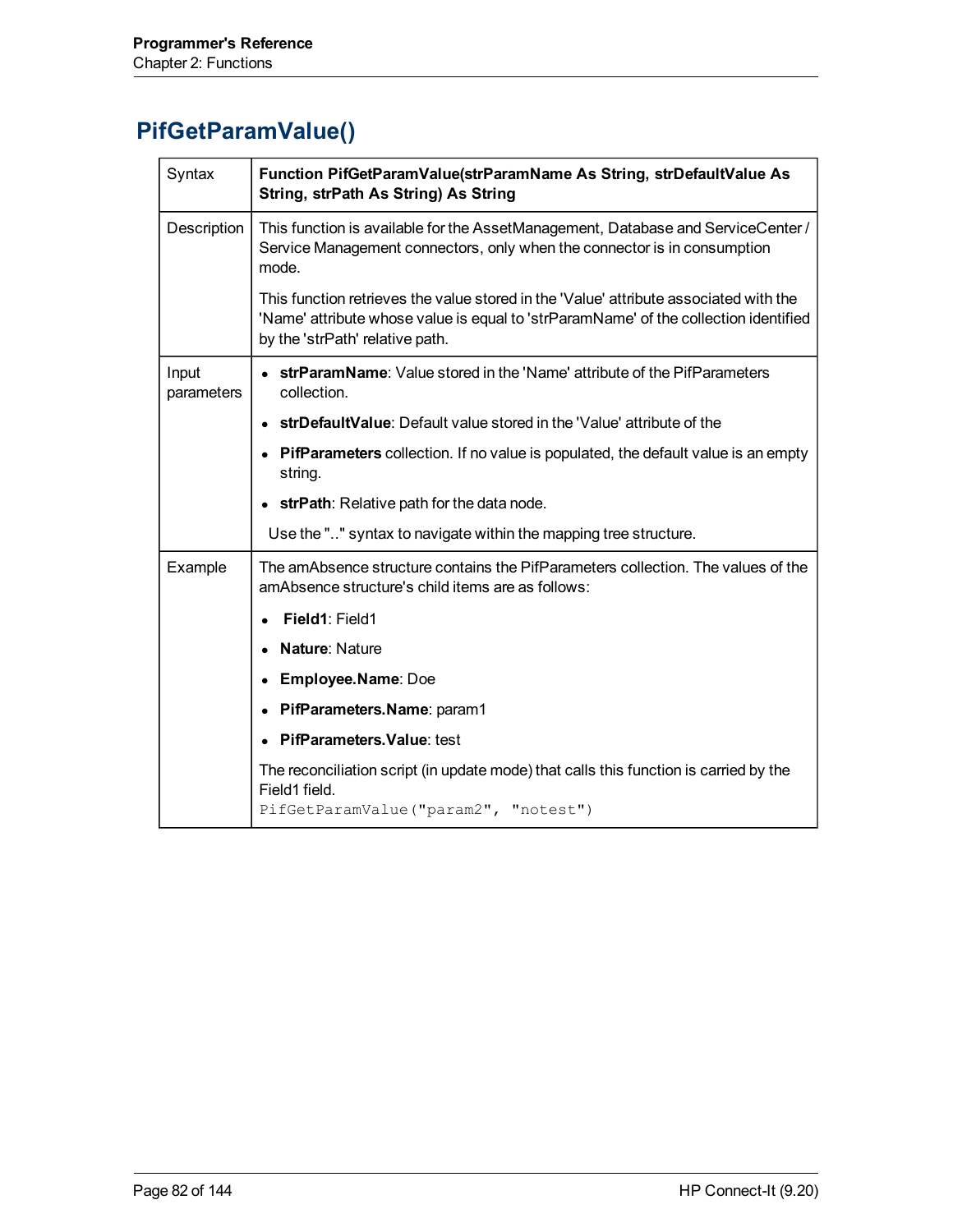# **PifGetStringFromBlob()**

| Syntax              | Function PifGetStringFromBlob(strPath As String, bCkeckNodeExists As<br>Long) As Long                                                                                                                                                            |
|---------------------|--------------------------------------------------------------------------------------------------------------------------------------------------------------------------------------------------------------------------------------------------|
| Description         | This function retrieves the value from a blob and defined by the strPathparameter<br>and converts it to a string.                                                                                                                                |
| Input<br>parameters | $\bullet$ strPath: Path for the data node to convert.<br>• Use the "" syntax to navigate within the mapping tree structure<br><b>bCkeckNodeExists:</b> This function is used to check that the data node exists in<br>the data that is returned. |
| Example             | Dim StrValue As String<br>StrValue = PifGetStringFromBlob("field containing a blob")<br>$RetVal = StrValue$                                                                                                                                      |

# **PifGetStringVal()**

| Syntax              | Function PifGetStringVal(strPath As String, bCkeckNodeExists As Long)<br><b>As String</b>                                                                                                                                                                                                                                                                                                                                                                       |
|---------------------|-----------------------------------------------------------------------------------------------------------------------------------------------------------------------------------------------------------------------------------------------------------------------------------------------------------------------------------------------------------------------------------------------------------------------------------------------------------------|
| Description         | This function retrieves the value defined by the strPath parameter and converts it to<br>a string.                                                                                                                                                                                                                                                                                                                                                              |
| Input<br>parameters | $\bullet$ strPath: Path for the data node to convert.                                                                                                                                                                                                                                                                                                                                                                                                           |
|                     | <b>bCkeckNodeExists:</b> This function is used to check that the data node exists in<br>the data that is returned.                                                                                                                                                                                                                                                                                                                                              |
| Example             | Dim StrValue As String<br>$StrValue =$<br>PifGetStringVal("amComputer.LogicalDrives(3).Name")<br>$RetVal = StrValue$                                                                                                                                                                                                                                                                                                                                            |
|                     | The syntax to use to retrieve the value of a field for a collection item is as follows:<br>PifGetStringVal(a.b(index).c)<br>Where c is field, b is collection, and index is the number to target. For example, for<br>the Name field of the amComputer. Logical Drives collection:<br>PifGetStringVal(amComputer.LogicalDrives(3).Name)<br>This syntax retrieves the value for the Name of the third logical disk drive<br>(LogicalDrive(3)) in the collection. |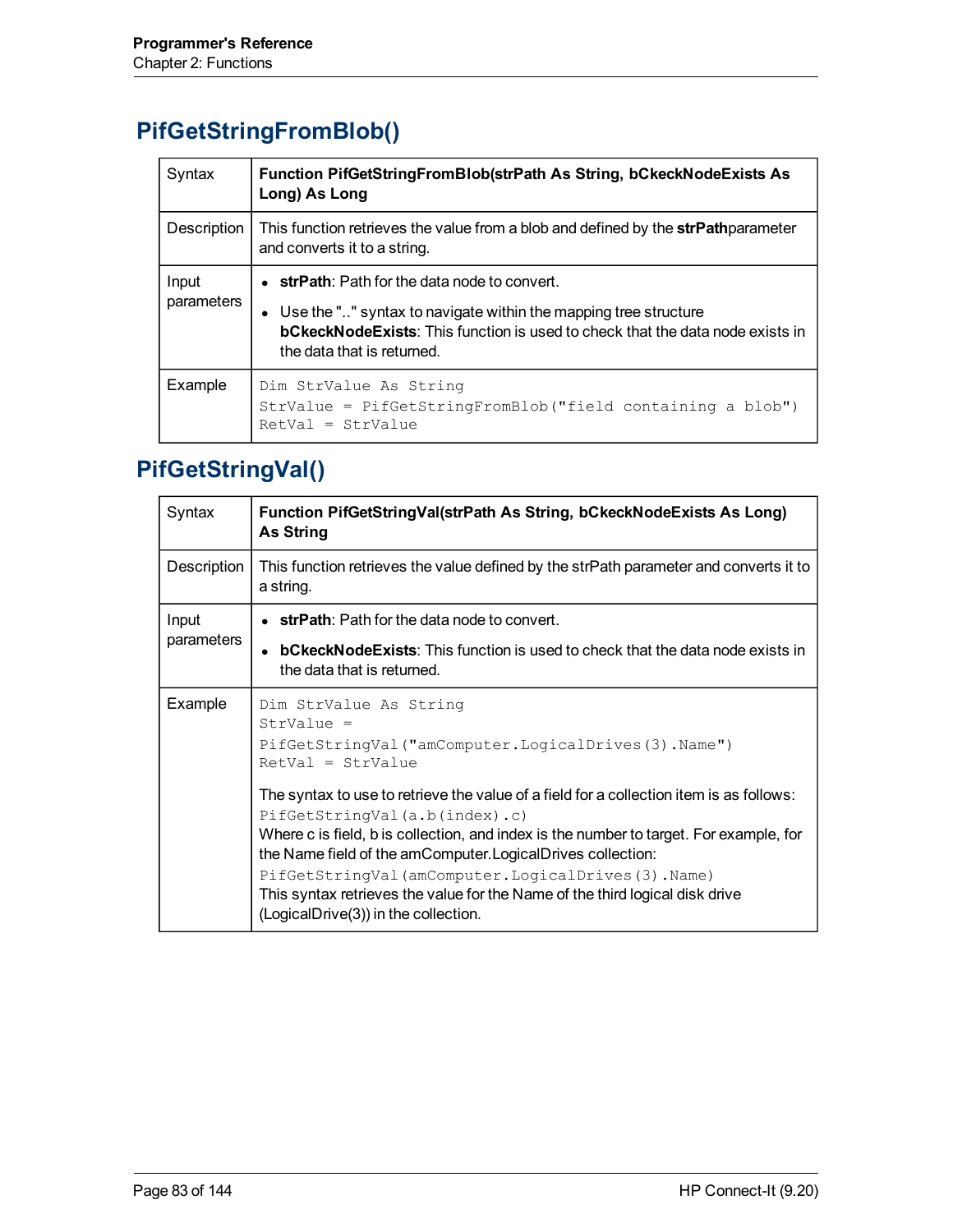# **PifGetVariantVal()**

| Syntax              | Function PifGetStringVal(strPath As String, bCkeckNodeExists As Long)<br><b>As String</b>                                                                                                                                                                  |
|---------------------|------------------------------------------------------------------------------------------------------------------------------------------------------------------------------------------------------------------------------------------------------------|
| Description         | This function retrieves the value defined by the strPath parameter and converts it to<br>a string.                                                                                                                                                         |
| Input<br>parameters | $\bullet$ strPath: Path for the data node to convert.                                                                                                                                                                                                      |
|                     | <b>bCkeckNodeExists:</b> This function is used to check that the data node exists in<br>the data that is returned.                                                                                                                                         |
| Example             | Dim StrValue As String<br>$StrValue =$<br>PifGetStringVal("amComputer.LogicalDrives(3).Name")<br>$RetVal = StrValue$                                                                                                                                       |
|                     | The syntax to use to retrieve the value of a field for a collection item is as follows:<br>PifGetStringVal(a.b(index).c)<br>Where c is field, b is collection, and index is the number to target.                                                          |
|                     | For example, for the Name field of the amComputer. Logical Drives collection:<br>PifGetStringVal(amComputer.LogicalDrives(3).Name)<br>This syntax retrieves the value for the Name of the third logical disk drive<br>(LogicalDrive(3)) in the collection. |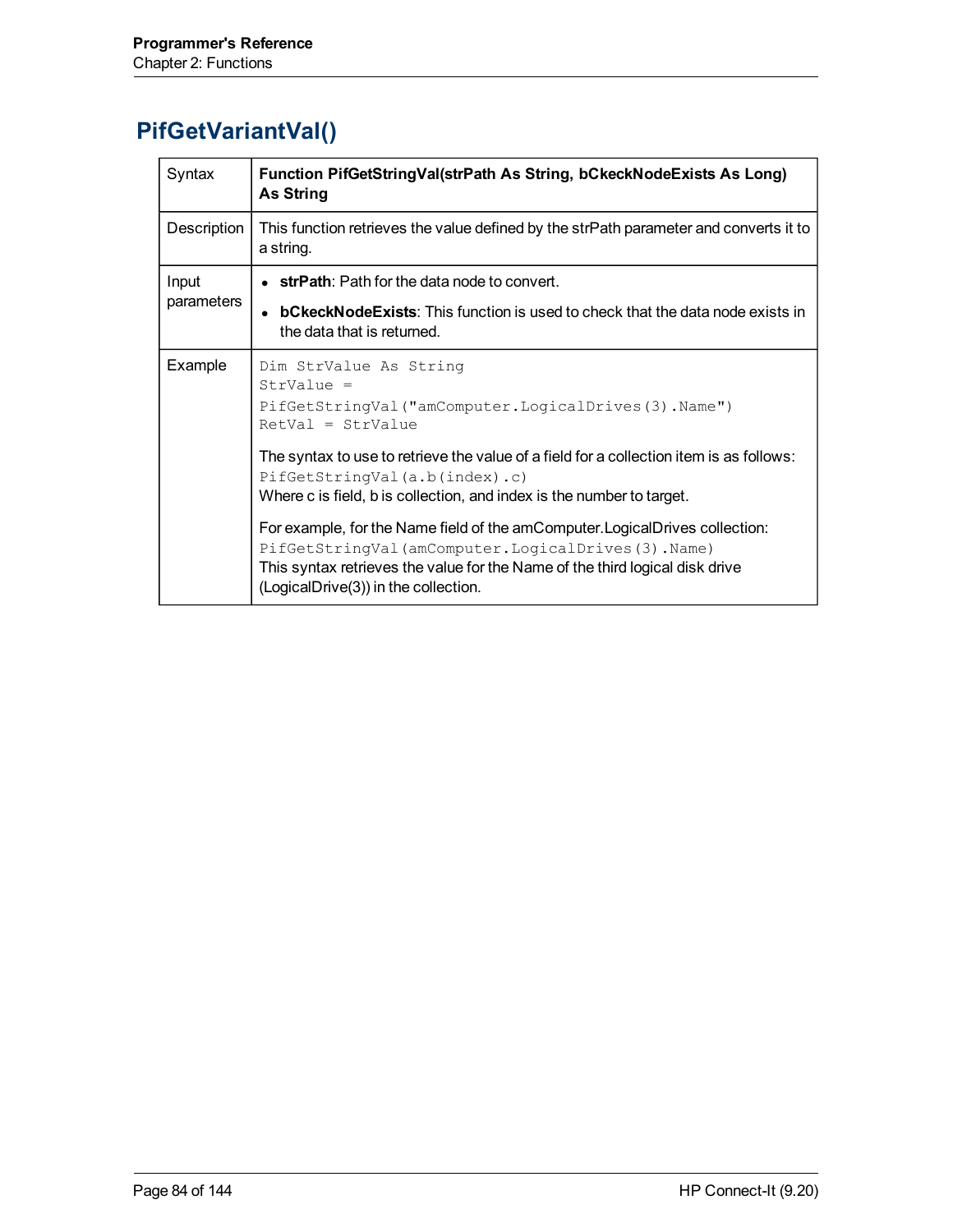# **PifIgnoreCollectionMapping()**

| Syntax              | Function PiflgnoreCollectionMapping(strMsg As String) As Long                                                                                                                                                                                                                         |
|---------------------|---------------------------------------------------------------------------------------------------------------------------------------------------------------------------------------------------------------------------------------------------------------------------------------|
| Description         | This function enables you to ignore a collection, only in a collection-to-collection<br>mapping.                                                                                                                                                                                      |
|                     | As a reminder, the PiflgnoreNodeMapping() function simply enables you to<br>ignore the current element of a collection. An information message, contained in<br>the strMsg parameter can be sent to the log file.                                                                     |
| Input<br>parameters | • strMsg: Optional parameter. Character string sent to the log.                                                                                                                                                                                                                       |
| Output              | • 0: Normal execution.                                                                                                                                                                                                                                                                |
| parameters          | Other than zero: Error code.                                                                                                                                                                                                                                                          |
| Example             | In the following example, all the elements of the collection are ignored if one of the<br>elements has a quantity node whose value is set to '0':<br>if $[root.item (pifGetInstance) . quantity] = 0 then$<br>pifIgnoreCollectionMapping<br>end if                                    |
|                     | For comparison with the PiflgnoreNodeMapping() function, in the following<br>example, only those elements of the collection with a quantity node whose value is<br>set to '0' are ignored:<br>if $[root.item (pifGetInstance) . quantity] = 0 then$<br>pifIqnoreNodeMappinq<br>end if |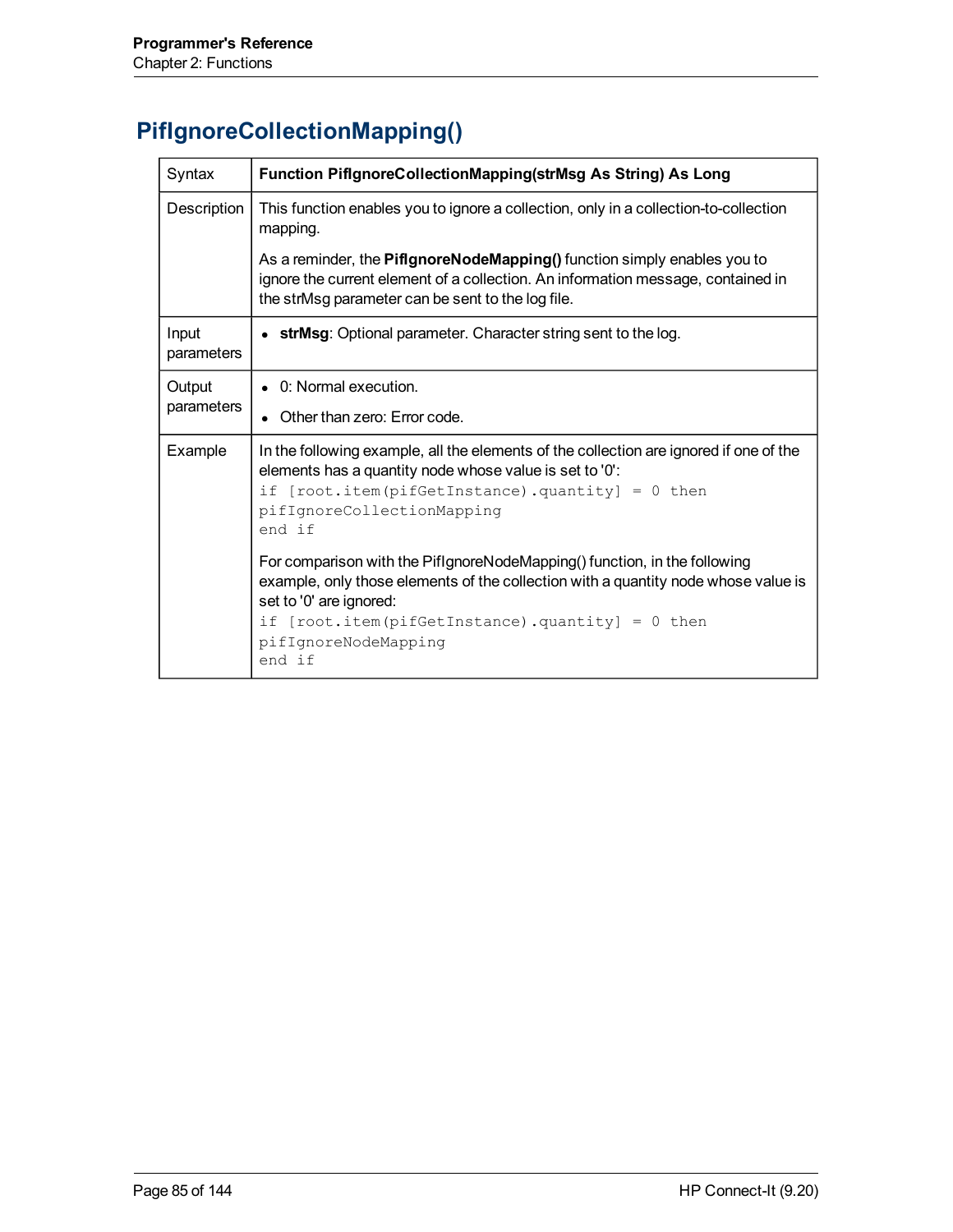# **PifIgnoreDocumentMapping()**

| Syntax              | Function PiflgnoreDocumentMapping(strMsg As String) As Long                                                                                                                                                                                |
|---------------------|--------------------------------------------------------------------------------------------------------------------------------------------------------------------------------------------------------------------------------------------|
| Description         | This function enables you to ignore a document. An information message,<br>contained in the strMsg parameter, can be sent to the log. The produced document<br>is logged in the document log but is not transmitted to the next connector. |
| Input<br>parameters | strMsg: Optional parameter. Character string sent to the log.                                                                                                                                                                              |
| Output              | 0: Normal execution.                                                                                                                                                                                                                       |
| parameters          | Other than zero: Error code.                                                                                                                                                                                                               |
| Example             | For example, if you want to ignore documents for which the BarCode field is empty,<br>but still want to log the value of the Asset Tag field in the tracking lines, the<br>following script can be used on the BarCode node:               |
|                     | If $[BarCode] = "" Then$<br>PifIgnoreDocumentMapping([AssetTag])<br>Else<br>$RetVal = [BarCode]$<br>End If                                                                                                                                 |
|                     | If this script is used on the document below:                                                                                                                                                                                              |
|                     | <del>ि पूर्</del> जी Document parent<br>SCN000042<br>⊟— <mark>a</mark> amAsset<br>-⊞ AssetTag<br>SCN000042<br><sup>EII</sup> BarCode<br>fnull)                                                                                             |
|                     | the following document appears in the document log (it is not transmitted to the<br>next connector):                                                                                                                                       |
|                     | E- <sup>e-</sup> amAss<br>ED AssetTag<br>SCN000042<br>ED BarCode<br>$\bigoplus$ (null)                                                                                                                                                     |
|                     | An information message is also logged in the tracking lines.                                                                                                                                                                               |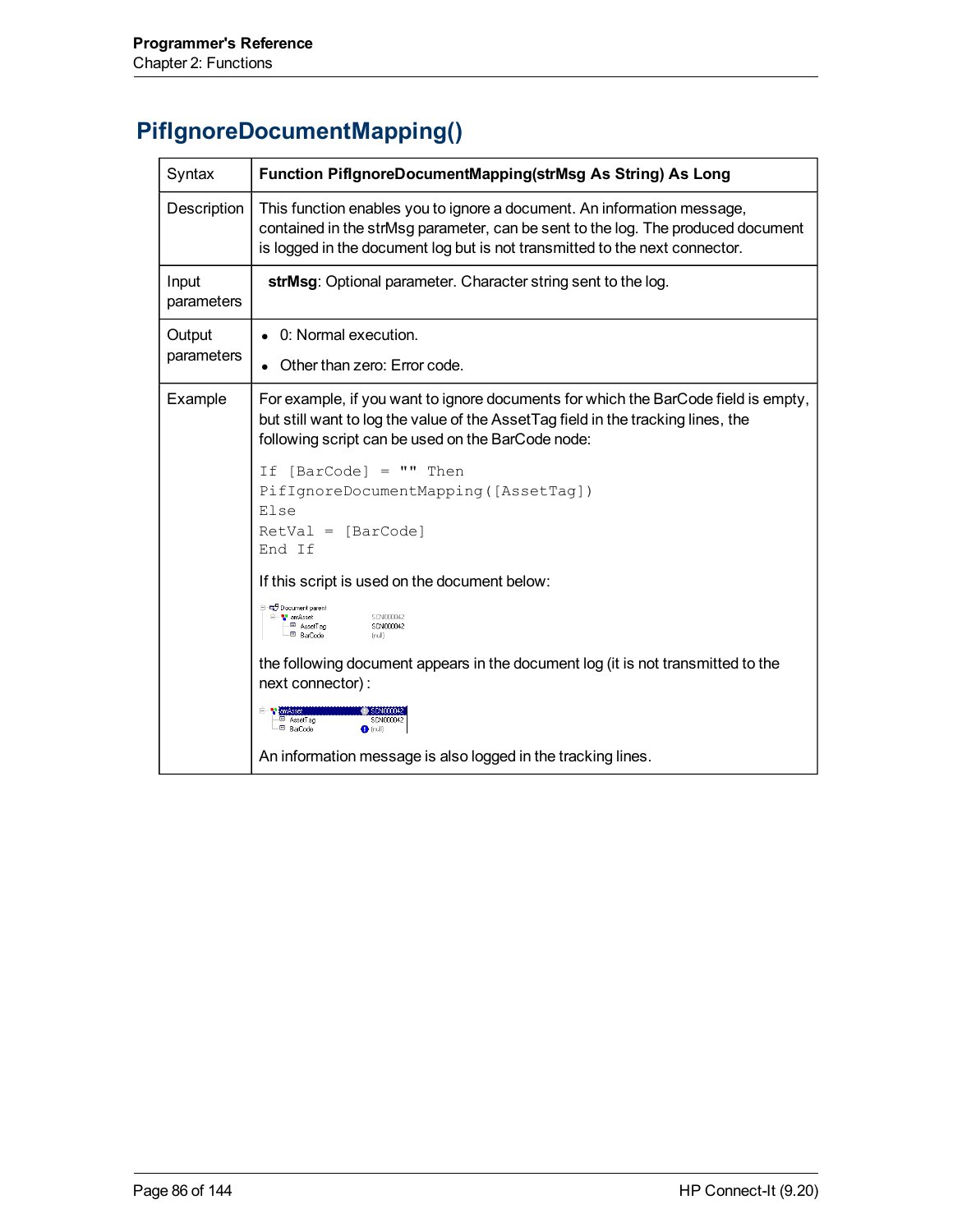# **PifIgnoreDocumentReconc()**

| Syntax               | Function PiflgnoreDocumentReconc(strMsg As String) As Long                                                                                                                                       |
|----------------------|--------------------------------------------------------------------------------------------------------------------------------------------------------------------------------------------------|
| Description          | This function is used to ignore a document during a reconciliation operation. No<br>insertion or update is performed. A message, stored in the strMsg parameter, can<br>be displayed in the log. |
|                      | <b>Note:</b> This function can only be used in non-parallelized mode.                                                                                                                            |
| Input<br>parameters  | strMsg: This parameter contains the message displayed in the log.                                                                                                                                |
| Output<br>parameters | • 0: Normal execution.<br>Other than zero: Error code.                                                                                                                                           |
| Example              | <b>HH</b><br>If $[BarCode] =$<br>Then PifIqnoreDocumentReconc([AssetTaq])<br>Else<br>$RetVal = [BarCode]$<br>End If                                                                              |

This function is only available in the reconciliation scripts.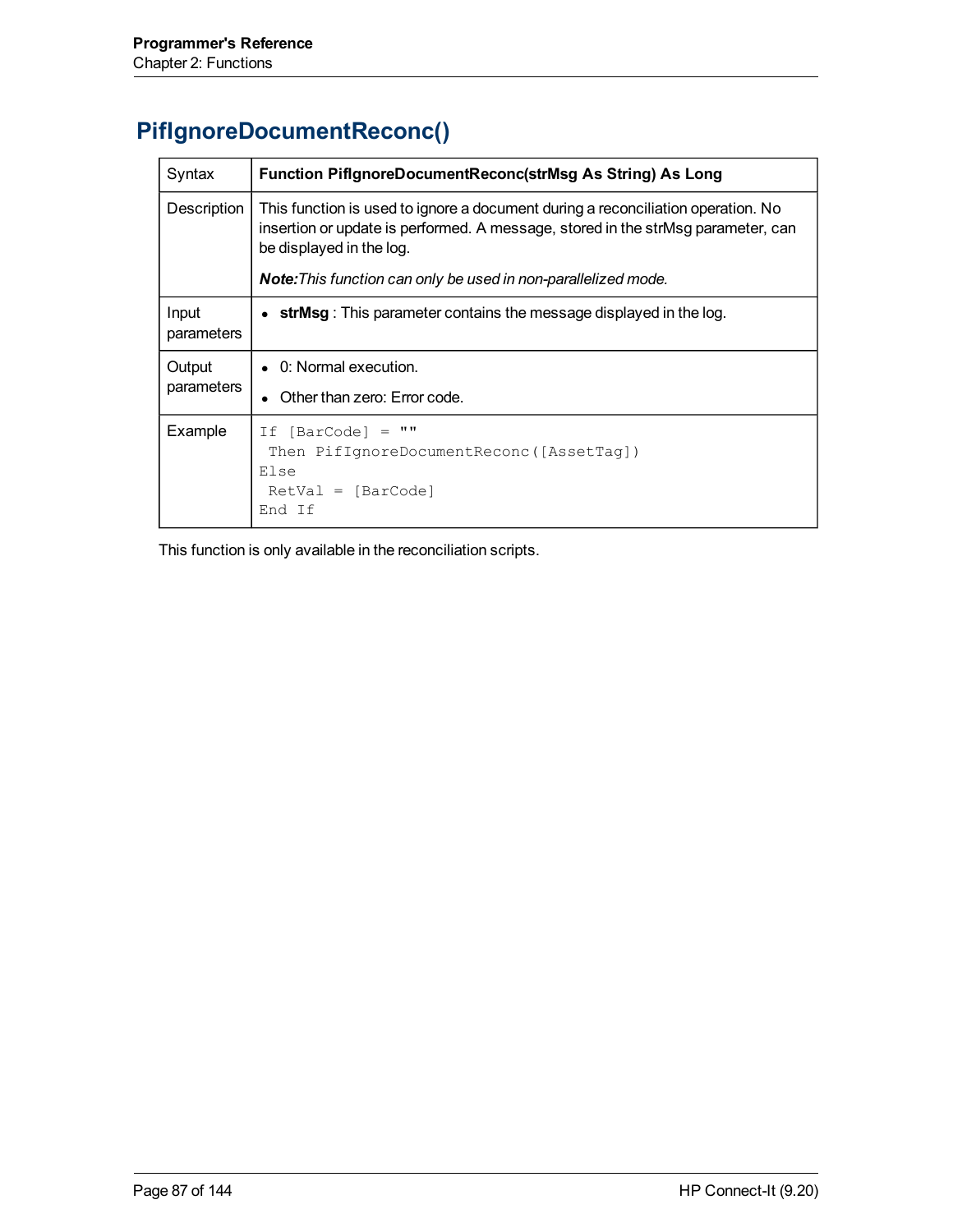# **PifIgnoreNodeMapping()**

| Syntax              | Function PiflgnoreNodeMapping(strMsg As String) As Long                                                                                                                                                                                                                   |
|---------------------|---------------------------------------------------------------------------------------------------------------------------------------------------------------------------------------------------------------------------------------------------------------------------|
| Description         | This function enables you to skip a node in a document. An information message,<br>contained in the strMsg parameter, can be sent to the log.                                                                                                                             |
|                     | Caution: This function cannot be used on the root node of a document. To ignore a<br>full document, use the PiflgnoreDocumentMapping() function.                                                                                                                          |
| Input<br>parameters | strMsg: Optional parameter. Character string sent to the log.                                                                                                                                                                                                             |
| Output              | • 0: Normal execution.                                                                                                                                                                                                                                                    |
| parameters          | Other than zero: Error code.                                                                                                                                                                                                                                              |
| Example             | The following script ignores the current node and logs a message if the [Comment]<br>field is empty.                                                                                                                                                                      |
|                     | If $[Comment] = "" Then$<br>PifIgnoreNodeMapping ("The current node was not processed")<br>Else<br>$RetVal = [Comment]$<br>End If                                                                                                                                         |
|                     | Element<br>Descripti<br>Mapping<br>am Asset<br><b>■</b> AssetTag<br>[AssetTag]<br>If [Comment] = "" Then pifignoreNodeM                                                                                                                                                   |
|                     | Mapping script:<br>If [Comment] = "" Then<br>pifIgnoreNodeMapping("The current node has not been processed")<br>Else<br>RetVal = [Comment]<br>End if                                                                                                                      |
|                     | For example, if the mapping source document is the following:                                                                                                                                                                                                             |
|                     | <b>E- 图 amAs</b><br>AssetTag<br>Text<br><b>Ell</b> Comment<br>Long text field                                                                                                                                                                                             |
|                     | If the PiflgnoreNodeMapping() function is not used, the following documents can<br>be produced:                                                                                                                                                                           |
|                     | Element<br>Value<br>Element<br>Value<br>Parent document<br>Parent document<br><b>R</b> amAsset<br>000002<br><b>R</b> am Asset<br>00000<br>El AssetTag<br>000002<br><b>El</b> AssetTag<br>000008<br><b>ET Comment</b><br>(null)<br>三 Comment<br>test<br>Message<br>Message |
|                     | If the PifignoreNodeMapping() is used, the following documents will be produced<br>instead:                                                                                                                                                                               |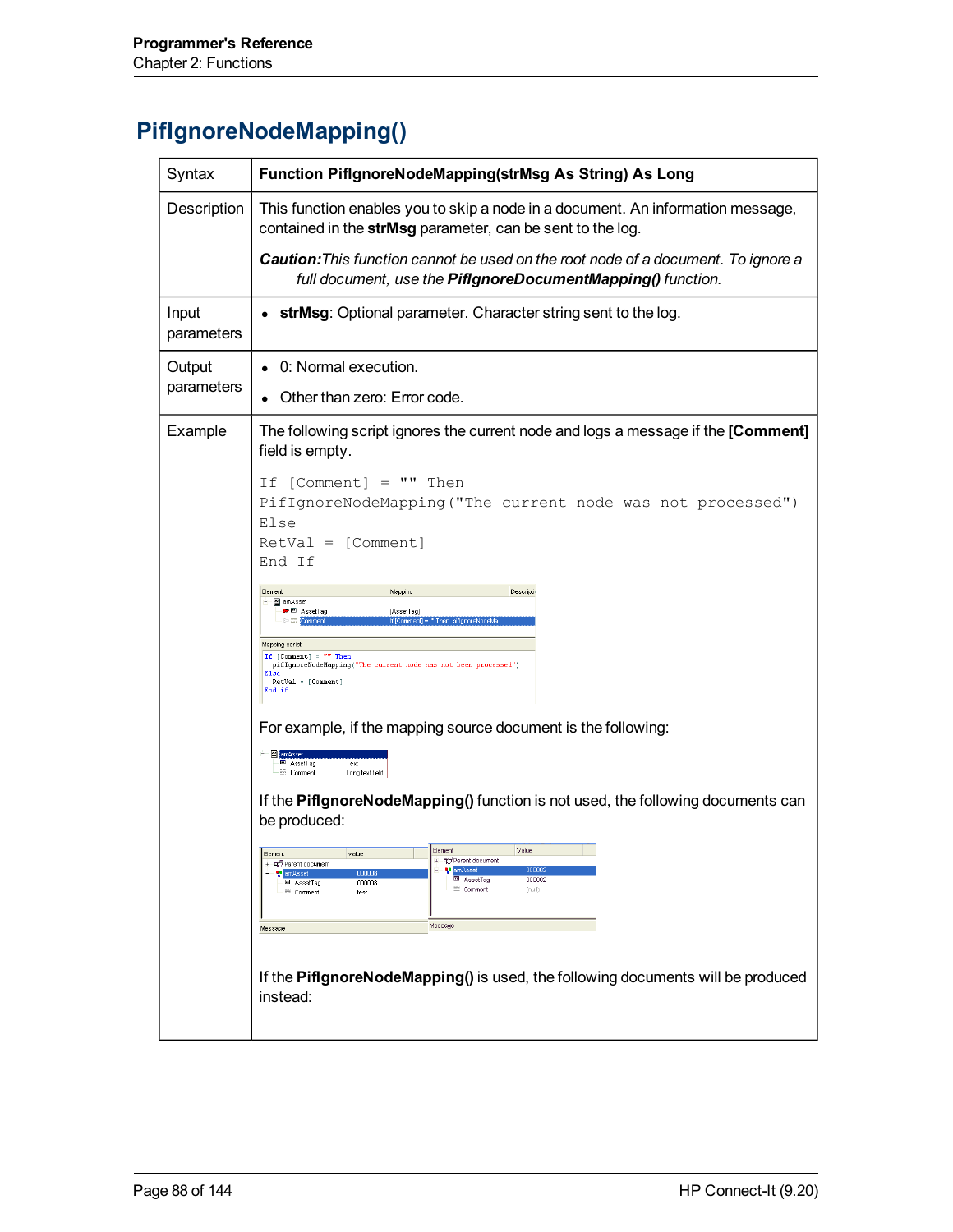

# **PifIgnoreNodeReconc()**

| Syntax               | Function PiflgnoreNodeReconc(strMsg As String) As Long                                                                                                                                                                                             |
|----------------------|----------------------------------------------------------------------------------------------------------------------------------------------------------------------------------------------------------------------------------------------------|
| Description          | This function is used to ignore the current node (sub-document, collection,<br>structure, etc.) during a reconciliation operation. No insertion or update is<br>performed. A message, stored in the strMsg parameter, can be displayed in the log. |
| Input<br>parameters  | strMsg: This parameter contains the message displayed in the log.                                                                                                                                                                                  |
| Output<br>parameters | $\bullet$ 0: Normal execution.<br>Other than zero: Error code.                                                                                                                                                                                     |
| Example              | $\mathbf{H}$<br>If [Comment]<br>$=$<br>Then PifIqnoreNodeReconc ("The current node was not<br>processed")<br>Else<br>$RetVal = [Comment]$<br>End Jf                                                                                                |

*Note: This function is only available in Connect-It reconciliation scripts.*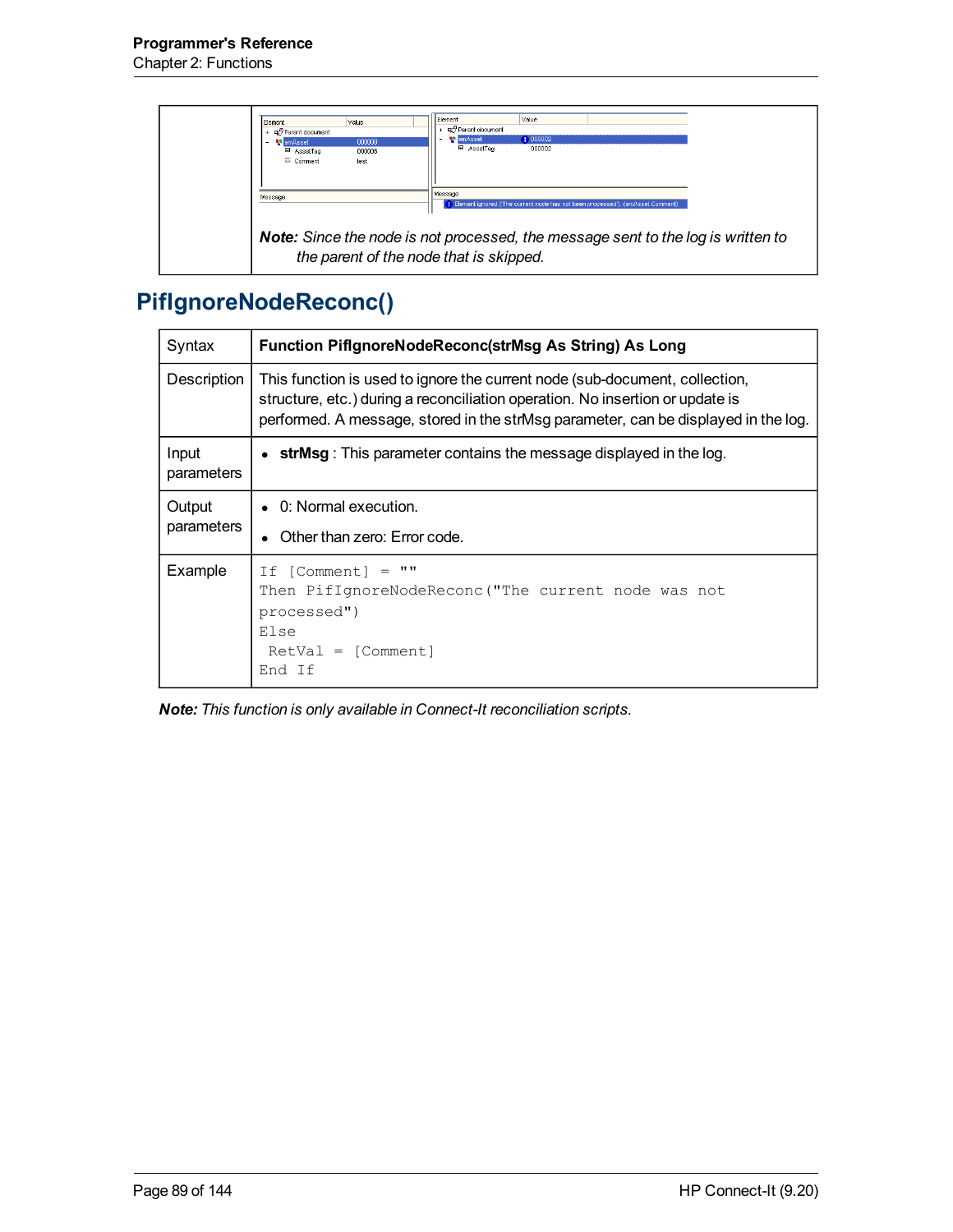# **PifIgnoreSubDocumentReconc()**

| Syntax               | Function PiflgnoreSubDocumentReconc(strMsg As String) As Long                                                                                                                                                                                                                                                                                                                        |
|----------------------|--------------------------------------------------------------------------------------------------------------------------------------------------------------------------------------------------------------------------------------------------------------------------------------------------------------------------------------------------------------------------------------|
| Description          | This function applies when a field type element is selected. It is used in a<br>reconciliation operation to ignore all elements on the same level as the field for<br>which the function is applied as well as all sub-elements (links, structures,<br>collections). No insertion or update is performed. A message, stored in the strMsg<br>parameter, can be displayed in the log. |
| Input<br>parameters  | strMsg: This parameter contains the message displayed in the log.                                                                                                                                                                                                                                                                                                                    |
| Output<br>parameters | $\bullet$ 0: Normal execution.<br>Other than zero: Error code.                                                                                                                                                                                                                                                                                                                       |
| Example              | $\mathbf{H}$<br>$TF$ vNewVal =<br>Then $RetVal = PiffIgnoreSubDocumentReconc$<br>Else<br>$RetVal = vNewVal$<br>End If                                                                                                                                                                                                                                                                |

This function is only available in the Connect-It reconciliation scripts when a field is selected (does not apply for a link, structure or collection type element). For a given document type whose format is:

Struct1 -Field1 -Field1b -Struct2 C-Field2

Field 1b, structure 2 and field 2 are ignored.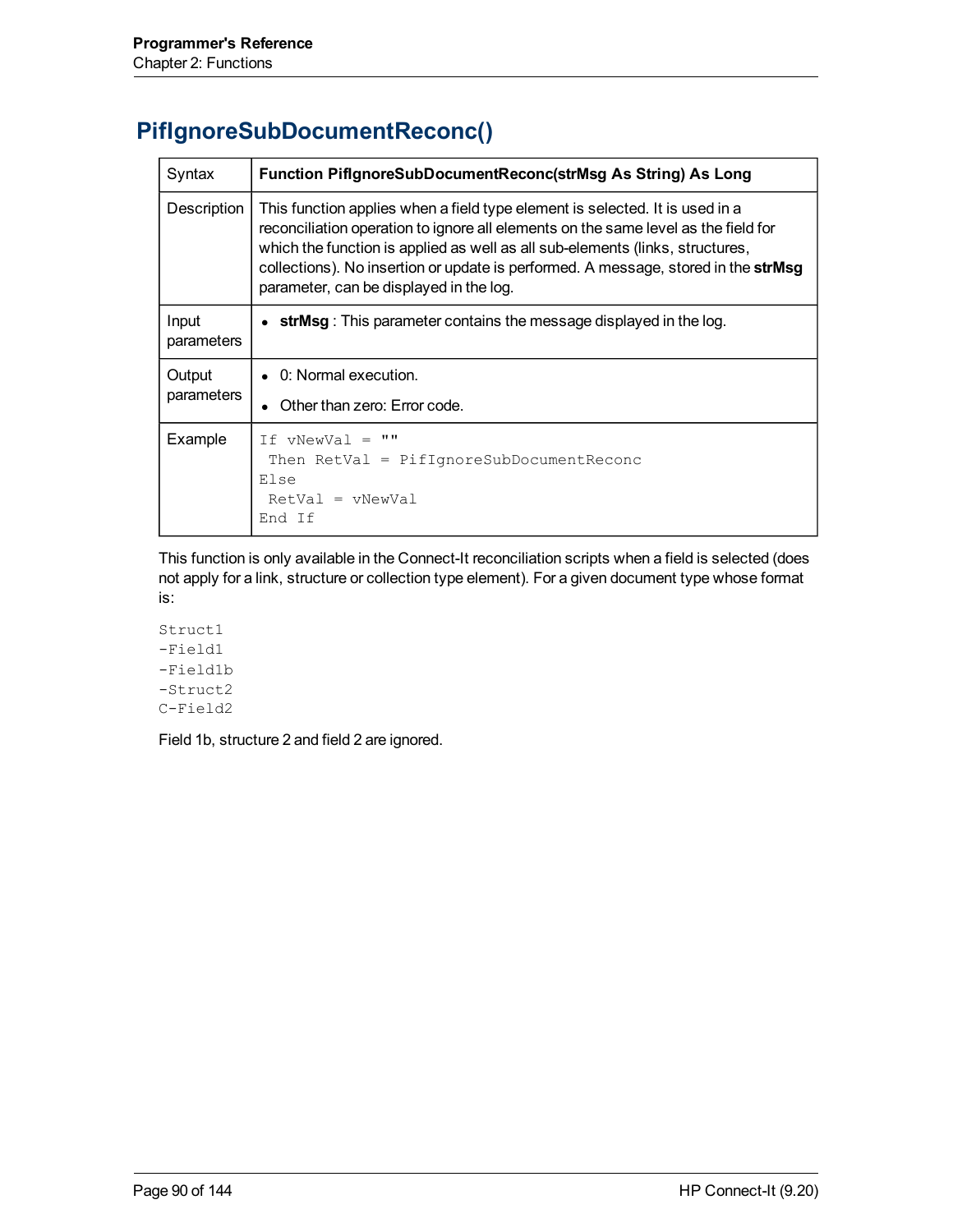# **PifIsInMap()**

| Syntax               | Function PifisinMap(strKey As String, strMaptable As String,<br>bCaseSensitive As Long) As Long                                                                                                                                            |
|----------------------|--------------------------------------------------------------------------------------------------------------------------------------------------------------------------------------------------------------------------------------------|
| Description          | This function tests if a keyword is in a maptable. The search can be made case<br>sensitive.                                                                                                                                               |
| Input<br>parameters  | strKey: Keyword.<br>strMaptable: Name of the maptable being searched.<br>$\blacksquare$ 0:Case insensitive.<br>$\blacksquare$ 1:Case sensitive.<br><b>bCaseSensitive:</b> This parameter specifies whether the search is<br>casesensitive. |
| Output<br>parameters | 0: Keyword not found.<br>1: Keyword found.                                                                                                                                                                                                 |
| Example              | If PifIsInMap("CAT PC", "MainAsset") Then<br>$RetVal = 1$<br>Else<br>$RetVal = 0$<br>End If                                                                                                                                                |

# **PifLogInfoMsg()**

| Syntax               | Function PifLogInfoMsg(strMsg As String) As Long                                                                                                                                                                   |
|----------------------|--------------------------------------------------------------------------------------------------------------------------------------------------------------------------------------------------------------------|
| Description          | Sends an information message, contained in the strMsg parameter, to the<br>log.                                                                                                                                    |
| Input parameters     | strMsg: Character string containing the message to be sent to the log.<br>$\bullet$                                                                                                                                |
| Output<br>parameters | $\bullet$ 0: Normal execution.<br>Other than zero: Error code.                                                                                                                                                     |
| Example              | Dim strBrand As String<br>strBrand = [DeviceBrand]<br>If strBrand = $'''$ Then<br>PifLoqInfoMsq(PifStrVal("BRAND UNREGISTERED"))<br>$RetVal = PifStrVal("BRAND UNKNOWN")$<br>Else<br>$RetVal = strBrand$<br>End If |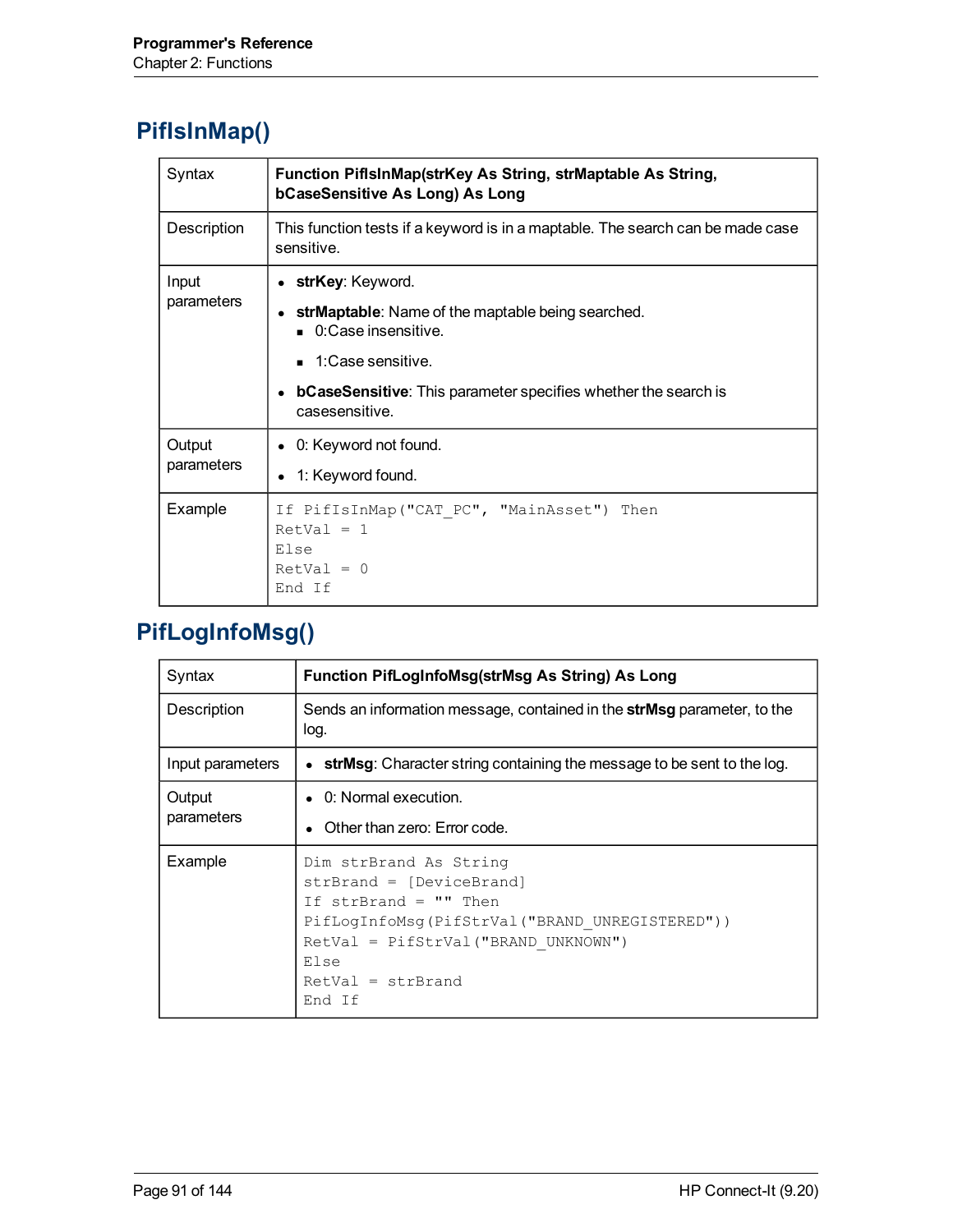# **PifLogWarningMsg()**

| Syntax           | Function PifLogWarningMsg(strMsg As String) As Long                                                 |
|------------------|-----------------------------------------------------------------------------------------------------|
| Description      | Sends an information message, contained in the <b>strMsg</b> parameter, to the<br>log.              |
| Input parameters | <b>strMsg:</b> Character string containing the message to be sent to the log.<br>$\bullet$          |
| Output           | $\bullet$ 0: Normal execution.                                                                      |
| parameters       | Other than zero: Error code.                                                                        |
| Example          | If $[Brand] = "" Then$<br>PifLoqWarningMsq("Unknown brand")<br>Else<br>$RetVal = [Brand]$<br>End if |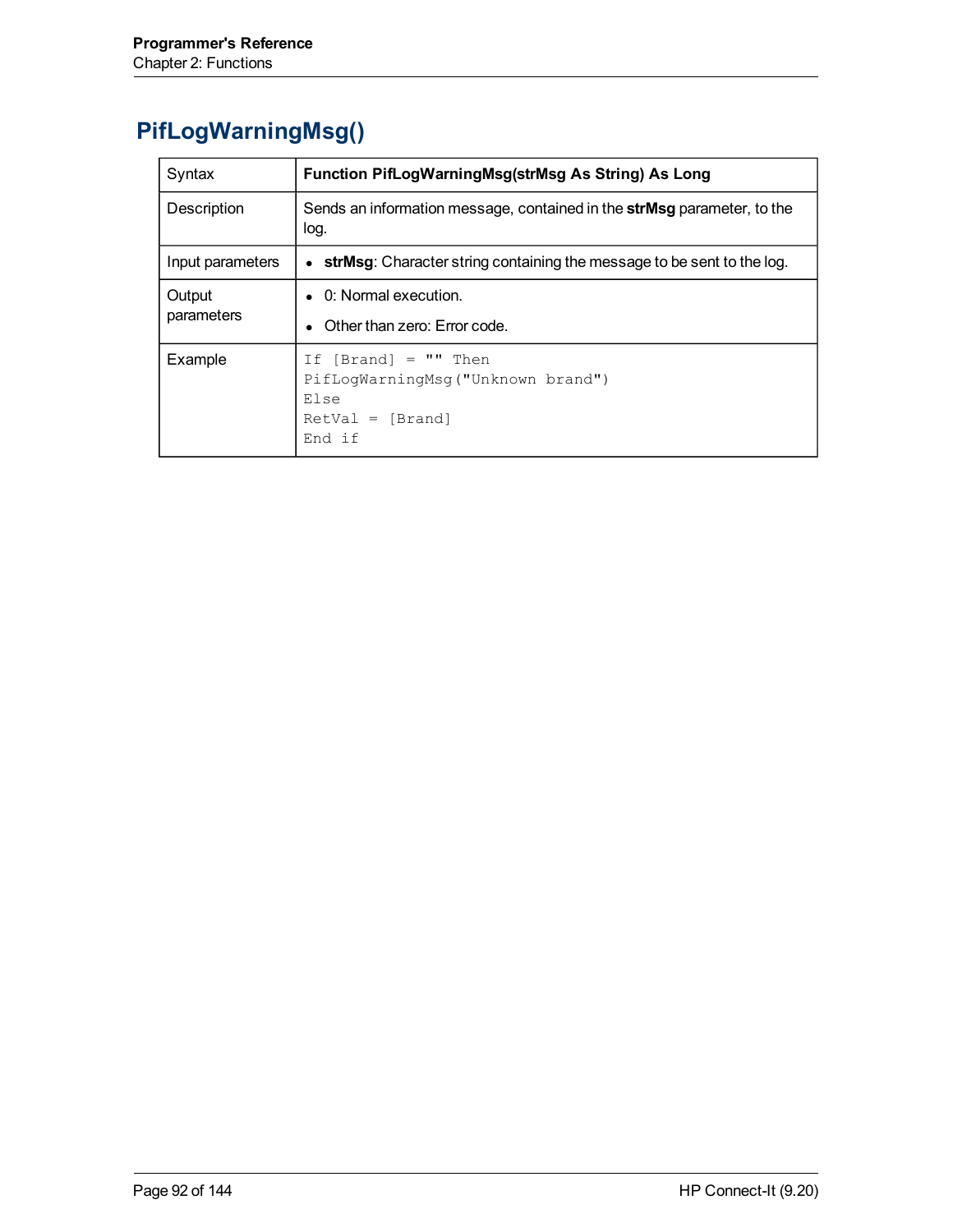# <span id="page-92-0"></span>**PifMapValue()**

| Syntax               | Function PifMapValue(strKey As String, strMaptable As String, iPos As<br>Long, strDefault As String, bCaseSensitive As Long, bLogErrIfOutOfRange<br>As Long, bLogNewEntries As Long) As String                                                                                                                                                                                                                                                                                                                                                                                   |
|----------------------|----------------------------------------------------------------------------------------------------------------------------------------------------------------------------------------------------------------------------------------------------------------------------------------------------------------------------------------------------------------------------------------------------------------------------------------------------------------------------------------------------------------------------------------------------------------------------------|
| Description          | Returns the value of an element in a maptable. The element is uniquely identified<br>using the strKey, strMapTable, and iPos parameters. The search can be made<br>case sensitive.                                                                                                                                                                                                                                                                                                                                                                                               |
| Input                | strKey: Keyword identifying the line in the maptable containing the element.                                                                                                                                                                                                                                                                                                                                                                                                                                                                                                     |
| parameters           | strMaptable: Name of the maptable being searched.                                                                                                                                                                                                                                                                                                                                                                                                                                                                                                                                |
|                      | • iPos: Number of the column containing the element whose value you want to<br>recover.                                                                                                                                                                                                                                                                                                                                                                                                                                                                                          |
|                      | This parameter can be any positive number; 0 represents the first column.                                                                                                                                                                                                                                                                                                                                                                                                                                                                                                        |
|                      | strDefault: Default value returned if the element is not found.                                                                                                                                                                                                                                                                                                                                                                                                                                                                                                                  |
|                      | • bCaseSensitive: This parameter specifies whether the search is case<br>sensitive or not.<br>0: Case insensitive.                                                                                                                                                                                                                                                                                                                                                                                                                                                               |
|                      | ■ 1: Case sensitive (default value).                                                                                                                                                                                                                                                                                                                                                                                                                                                                                                                                             |
|                      | • bLogErrIfOutOfRange: Depending on this parameter, en error is logged<br>(=TRUE) or not (=FALSE) in the event log when the column number (iPos<br>parameter) is either negative or greater than the number of columns in the<br>maptable.<br>By default, this parameter is set to TRUE.                                                                                                                                                                                                                                                                                         |
|                      | • bLogNewEntries: This parameter creates the maptable for keys found and not<br>previously declared in a maptable in a new file adjoining the scenario. This file<br>has the same name as the scenario but is prefixed by NewMapKeys.mpt.<br>Maptables concerning the scenario are not updated automatically. To update<br>maptables, edit the file that was just created and copy/paste the new<br>information in the maptable file.<br>■ 0 (default value): The automatic creation of maptable files is disabled.<br>■ 1: The automatic creation of maptable files is enabled. |
| Output<br>parameters | The function returns the string found or the default string (which is contained in the<br>strDefault parameter) if the element is not found.                                                                                                                                                                                                                                                                                                                                                                                                                                     |
| Example              | For example, consider the following maptable:                                                                                                                                                                                                                                                                                                                                                                                                                                                                                                                                    |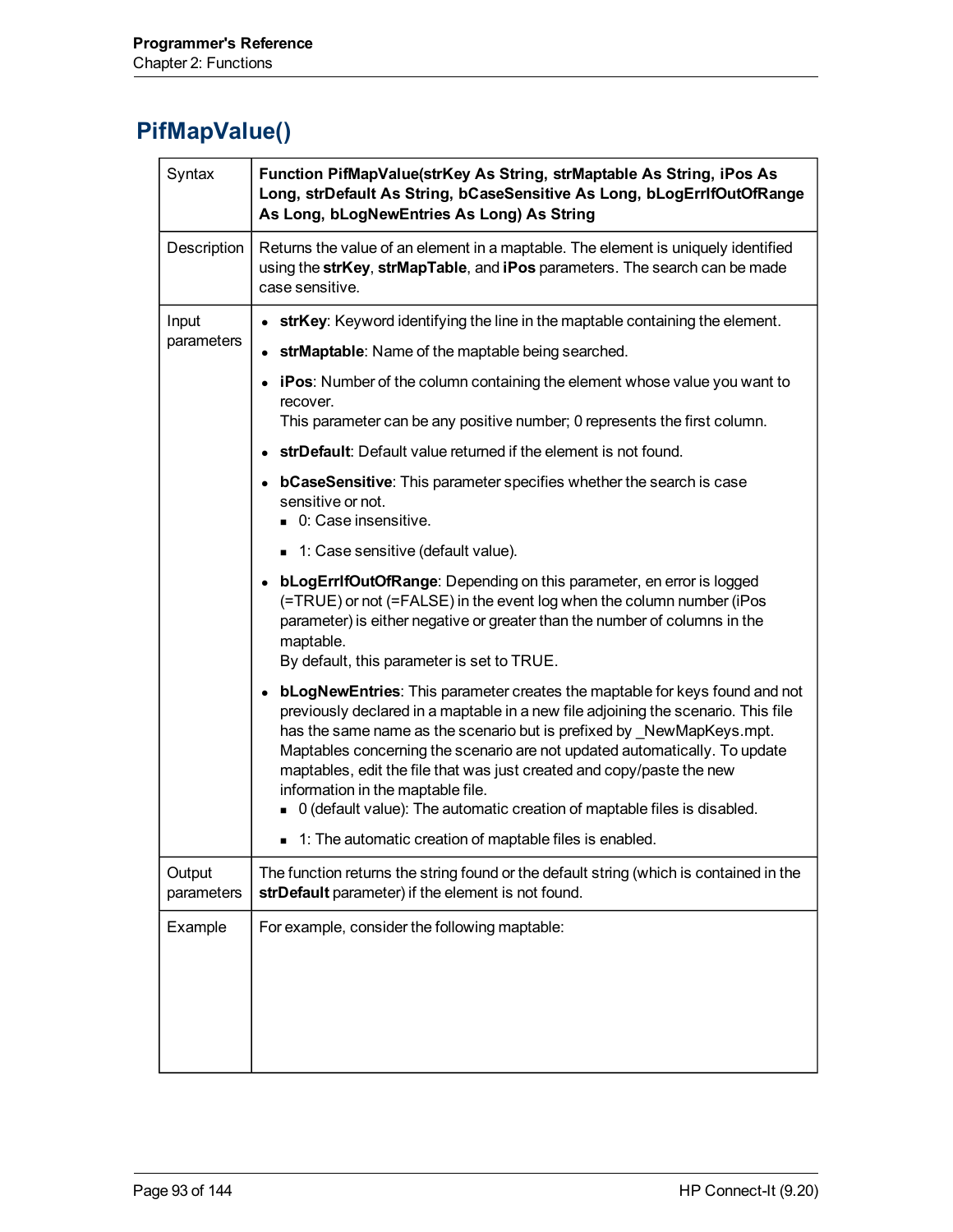```
Detail
      File name: C:\Program Files\Peregrine\ConnectIt310\config\idd\mpt\idd.mpt
                 -------------------------------
      # List of Asset type and category association
      { Maptable TypeCategory
        PRINTER | CAT PRINTER
        MODEM | CAT_MODEM
        MONITOR | CAT MONITOR
     λ.
The following script:
pifMapValue("PRINTER", "TypeCategory", 1, "")
returns CAT_PRINTER.
The following script:
pifMapValue("Printer", "TypeCategory", 1, "")
returns the default value. The search being case-sensitive, the searched element is
not found.
The following script:
pifMapValueContaining("Print", "TypeCategory", 1, 1, 1 "")
returns the default value, saves an error to the event log, and creates a maptable
file.
This function correctly handles the following wildcard characters:
• ?: replaces any character.
• *: replaces any number of characters.
```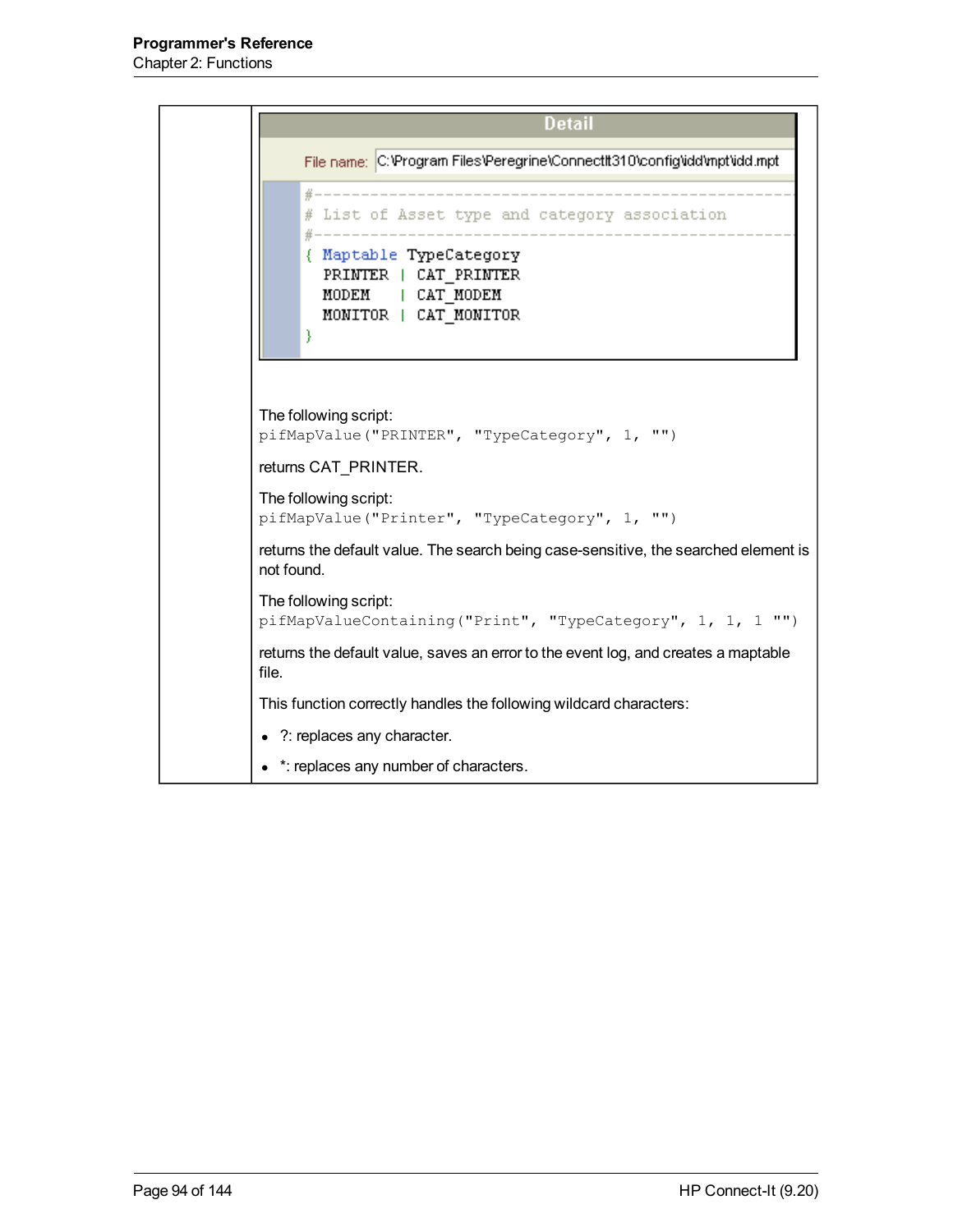#### <span id="page-94-0"></span>**PifMapValueContaining()**

| Syntax               | Function PifMapValueContaining(strKey As String, strMaptable As String,<br>iPos As Long, strDefault As String, bCaseSensitive As Long,<br>bLogErrIfOutOfRange As Long, bLogNewEntries As Long) As String                                               |
|----------------------|--------------------------------------------------------------------------------------------------------------------------------------------------------------------------------------------------------------------------------------------------------|
| Description          | This function returns the value of an element in a maptable. The element is<br>uniquely identified using the strKey, strMapTable, and iPos parameters. The<br>search can be made case sensitive.                                                       |
|                      | The difference with the <b>PifMapValue()</b> function is that the keyword being searched<br>can be a subset of the <b>strKey</b> parameter. For example, if <b>strKey</b> contains "Cat<br>Monitor", the element with keyword "Monitor" will be found. |
| Input<br>parameters  | See PifMapValue                                                                                                                                                                                                                                        |
| Output<br>parameters | The function returns the string found or the default string (which is contained in the<br>strDefault parameter) if the element is not found.                                                                                                           |
| Example              | See PifMapValue                                                                                                                                                                                                                                        |

This function correctly handles the following wildcard characters:

- ?: replaces any character.
- \*: replaces any number of characters.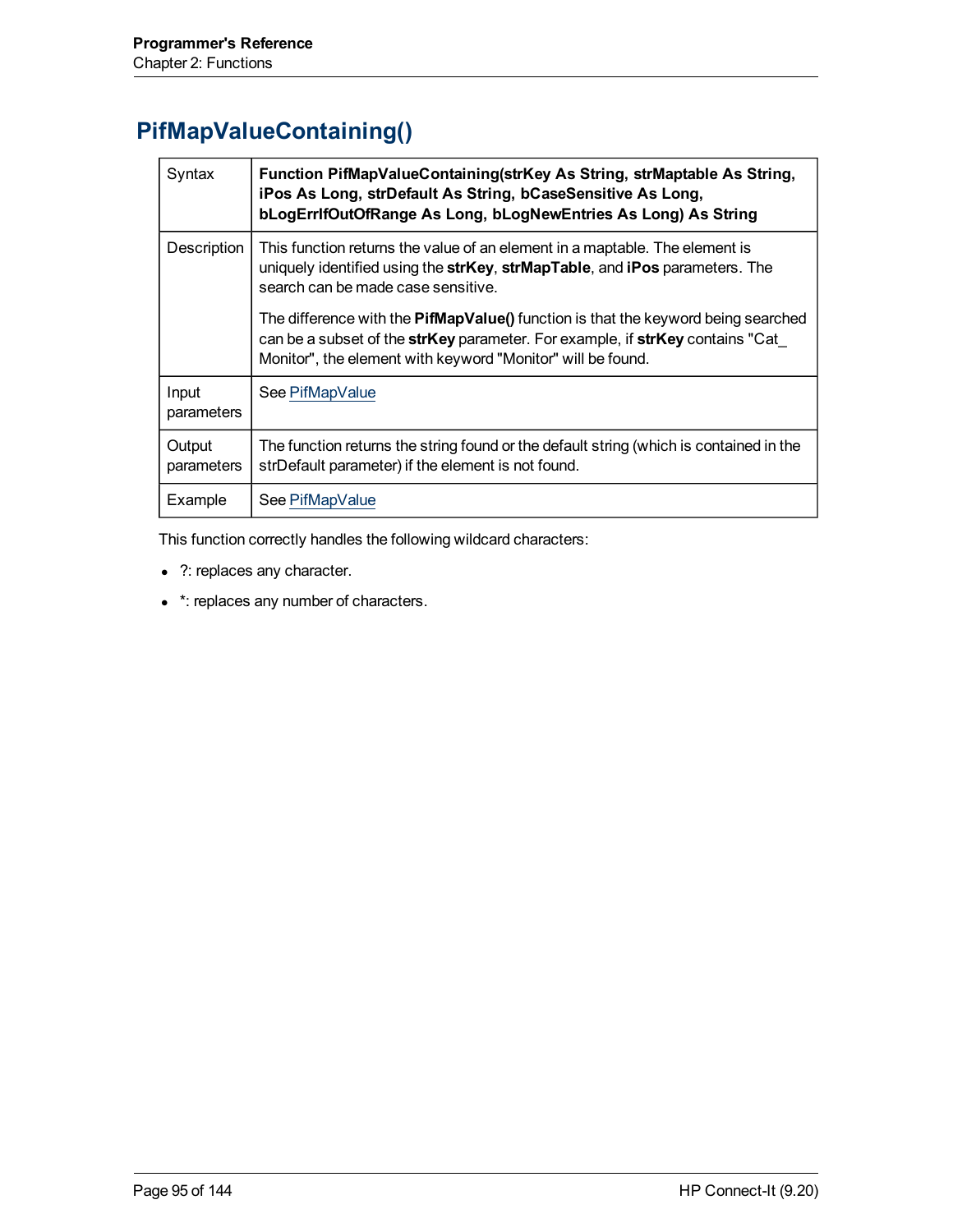### **PifMapValueContainingEx()**

| Syntax               | Function PifMapValueContainingEx(strKey As String, strMaptable As<br>String, strColName As String, strDefault As String, bCaseSensitive As<br>Long, bLogErrIfOutOfRange As Long, bLogNewEntries As Long) As String |
|----------------------|--------------------------------------------------------------------------------------------------------------------------------------------------------------------------------------------------------------------|
| Description          | This function returns the value of an element in a maptable. The element is<br>uniquely identified by these parameters: strKey, strMapTable, strColName. The<br>search for the element can be made case sensitive. |
|                      | As opposed to the PifMapContaining() function, the strColName() parameter<br>defines the column name instead of its position.                                                                                      |
|                      | This function is useful when:                                                                                                                                                                                      |
|                      | • The maptable was created from a format (the column names correspond to the<br>element names of the format)                                                                                                       |
|                      | The column names were defined manually in the maptables using the maptable<br>editor.                                                                                                                              |
| Input<br>parameters  | In addition to the parameters in PifMapValue,                                                                                                                                                                      |
|                      | • strColName: Name of the column containing the element whose value you<br>want to retrieve.                                                                                                                       |
| Output<br>parameters | The function returns the string found or the default string (which is contained in the<br>strDefault parameter) if the element is not found.                                                                       |
| Example              | See PifMapValueContaining.                                                                                                                                                                                         |

This function correctly handles the following wildcard characters:

- ?: replaces any character.
- \*: replaces any number of characters.

If no maptable is created from a format or manually using the maptable editor, use the [PifMapValueContaining](#page-94-0) or [PifMapValue](#page-92-0) functions.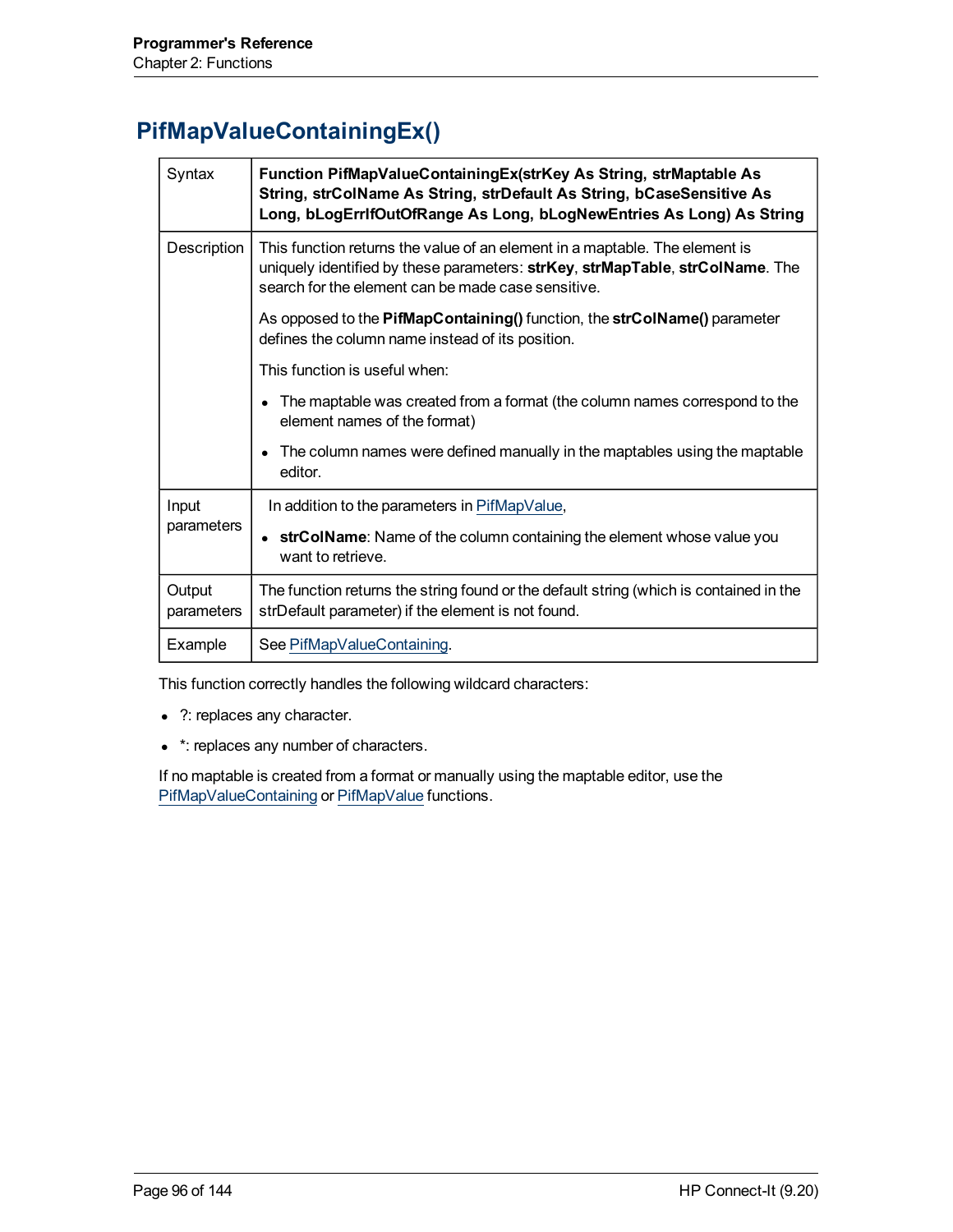#### **PifMapValueEx()**

| Syntax               | Function PifMapValueEx(strKey As String, strMaptable As String,<br>strColName As String, strDefault As String, bCaseSensitive As Long,<br>bLogErrIfOutOfRange As Long, bLogNewEntries As Long) As String                                                                                                                   |
|----------------------|----------------------------------------------------------------------------------------------------------------------------------------------------------------------------------------------------------------------------------------------------------------------------------------------------------------------------|
| Description          | This function returns the value of an element in a maptable. The element is<br>uniquely identified by these parameters: strKey, strMapTable, strColName. The<br>difference of this function as compared to the PIFMAPVALUE() function is that the<br>strColName parameter specifies the column name instead of its number. |
|                      | The search for the element can be made case sensitive. This function is useful<br>when:                                                                                                                                                                                                                                    |
|                      | The maptable was created from a format (the column names correspond to the<br>element names of the format),                                                                                                                                                                                                                |
|                      | The column names were defined manually in the maptables using the maptable<br>editor.                                                                                                                                                                                                                                      |
| Input<br>parameters  | In addition to the parameters in PifMapValue,                                                                                                                                                                                                                                                                              |
|                      | • strColName: Name of the column containing the element whose value you<br>want to retrieve.                                                                                                                                                                                                                               |
| Output<br>parameters | The function returns the string found or the default string (which is contained in the<br>strDefault parameter) if the element is not found.                                                                                                                                                                               |
| Example              | See PifMapValue.                                                                                                                                                                                                                                                                                                           |

This function correctly handles the following wildcard characters:

- ?: replaces any character.
- \*: replaces any number of characters.

If no maptable is created from a format or manually using the maptable editor, use the [PifMapValueContaining](#page-94-0) or [PifMapValue](#page-92-0) functions.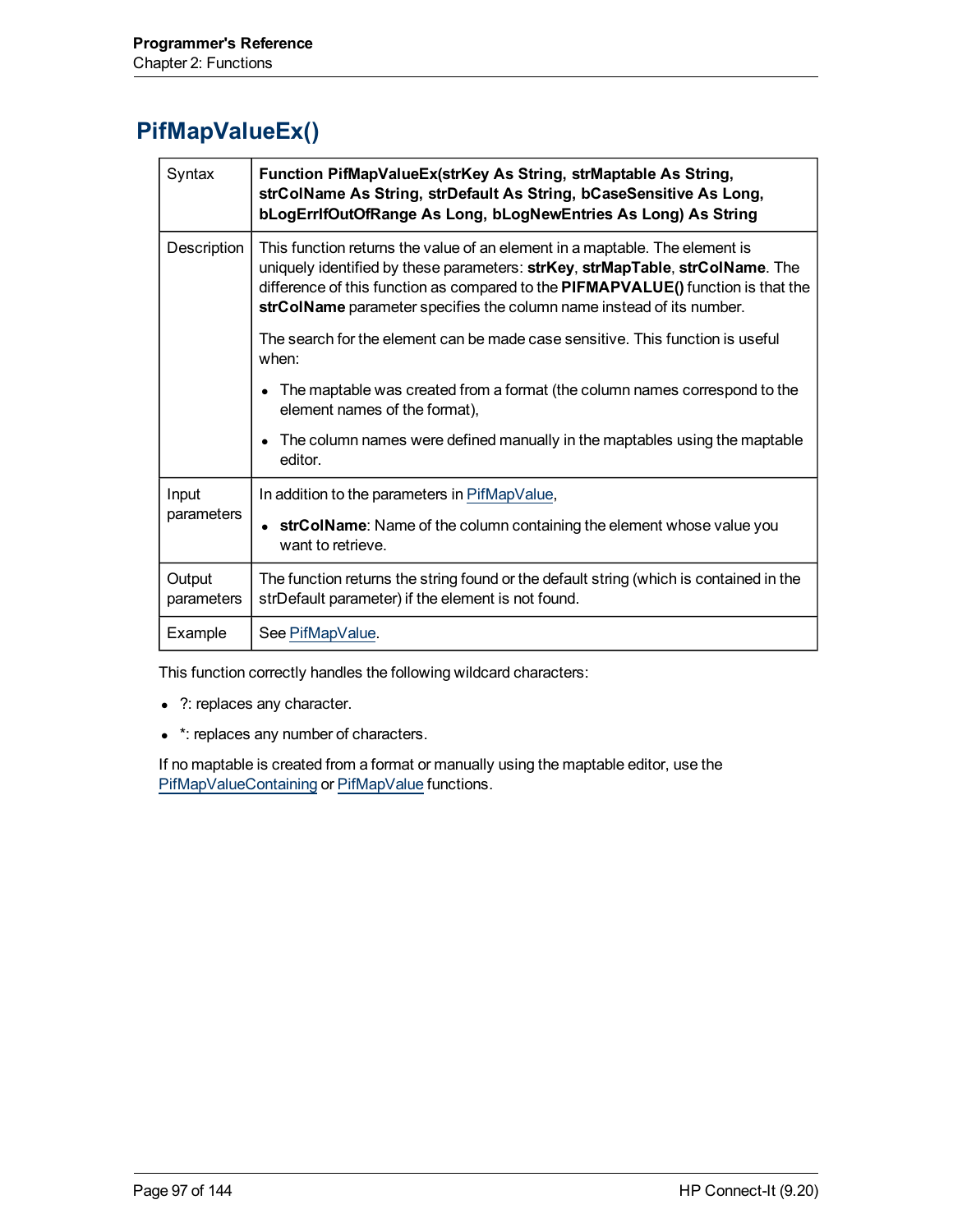# **PifNewQueryFromFmtName()**

| Syntax              | Function PifNewQueryFromFmtName(strCntrName As String, strFmtName<br>As String, strLayer As String) As Long                                                                                                                                                                                                                                                       |
|---------------------|-------------------------------------------------------------------------------------------------------------------------------------------------------------------------------------------------------------------------------------------------------------------------------------------------------------------------------------------------------------------|
| Description         | This function creates a query on the document type defined beforehand in the list of<br>documents produced by a resource.                                                                                                                                                                                                                                         |
| Input<br>parameters | • strCntrName: This parameter contains the name of the resource (on which the<br>query is performed).                                                                                                                                                                                                                                                             |
|                     | • strFmtName: This parameter contains the identifier of the document type<br>(defined beforehand as a produced document type).                                                                                                                                                                                                                                    |
|                     | • strLayer: This parameter is used to define a production directive for a produced<br>document type.<br>The production directive can be:<br>A WHERE clause that uses the correct syntax for the connector                                                                                                                                                         |
|                     | An XML description that defines production directives that are applied for the<br>connector (for example, an Order By clause). The XML syntax of the<br>production directives is described in the PifNewQueryFromXML()<br>documentation.                                                                                                                          |
|                     | If the document type strFmtName already contains production directives, they will<br>be merged with those provided in the strLayer parameter. In the event that the two<br>parameters provide a different value for the same directive, the value defined in<br>strLayer will prevail.                                                                            |
|                     | For better performance, create a dedicated connector (strCntrName) only for<br>queries, along with a produced document type (strFmtName) containing the query<br>fields.                                                                                                                                                                                          |
| Example             | The following example shows a simple Where clause for the strLayer parameter:                                                                                                                                                                                                                                                                                     |
|                     | dim hQuery as long<br>dim iRc as long<br>hQuery = pifNewQueryFromFmtName("Asset Management",<br>"amEmplDept", "Name like 'A%'")<br>Dim strValue as string<br>while $(inc = 0)$<br>iRc = pifQueryNext(hQuery)<br>if $iRc = 0$ then<br>strValue = pifQueryGetStringVal(hQuery, "Name")<br>piflogInfoMsg strValue<br>end if<br>wend<br>$iRc = pifQueryClose(hQuery)$ |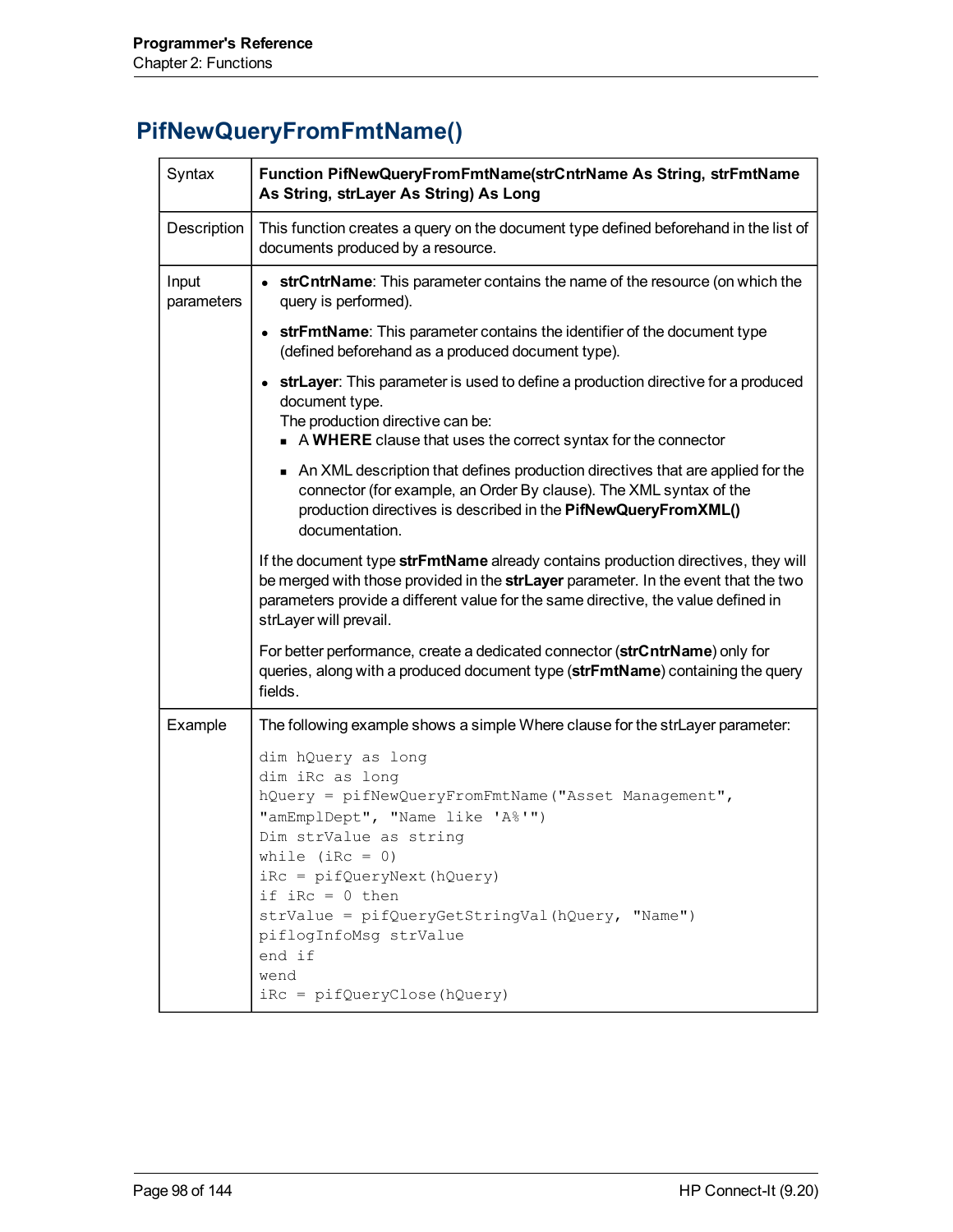# **PifNewQueryFromXml()**

| Description<br>This function creates a query for a resource. The document type must be fully<br>defined in XML by the strQuery parameter. >The processing (AQL query clause) is<br>defined in XML by the strLayer parameter.<br>Input<br>• strCntrName: This parameter contains the name of the resource (on which the<br>query is performed).<br>parameters<br>• strQuery: This parameter contains an XML document that defines the<br>document type (attributes, structures, collections) on which the query is<br>performed.<br>• strLayer: This parameter contains an XML document that defines the<br>production directives (Where clause, Order By clause, ) for the query.<br>Example<br>strLayer = " <directives>"<br/>strLayer = strLayer + "<where>Name = '" +<br/>GetXmlElementValue([Name]) + " '</where>"<br/>strLayer = strLayer + "<orderby>BarCode</orderby>"<br/>strLayer = strLayer + "<where path="ItemsUsed">AssetTag<br/>like 'A%'</where>"<br/>strLayer = strLayer + "</directives> "<br>In this example, we build an XML document that specifies both the document to<br>produce and the clauses of the query executed. As for all XML documents, it must<br>be valid. Reserved characters (for example $\leq$ , &) must be escaped using<br>GetXmlElementValue().<br>Note: When strLayer contains a simple AQL Where clause, it is not necessary to<br>use GetXmlElementValue(). |
|----------------------------------------------------------------------------------------------------------------------------------------------------------------------------------------------------------------------------------------------------------------------------------------------------------------------------------------------------------------------------------------------------------------------------------------------------------------------------------------------------------------------------------------------------------------------------------------------------------------------------------------------------------------------------------------------------------------------------------------------------------------------------------------------------------------------------------------------------------------------------------------------------------------------------------------------------------------------------------------------------------------------------------------------------------------------------------------------------------------------------------------------------------------------------------------------------------------------------------------------------------------------------------------------------------------------------------------------------------------------------------------------------------|
|                                                                                                                                                                                                                                                                                                                                                                                                                                                                                                                                                                                                                                                                                                                                                                                                                                                                                                                                                                                                                                                                                                                                                                                                                                                                                                                                                                                                          |
|                                                                                                                                                                                                                                                                                                                                                                                                                                                                                                                                                                                                                                                                                                                                                                                                                                                                                                                                                                                                                                                                                                                                                                                                                                                                                                                                                                                                          |
|                                                                                                                                                                                                                                                                                                                                                                                                                                                                                                                                                                                                                                                                                                                                                                                                                                                                                                                                                                                                                                                                                                                                                                                                                                                                                                                                                                                                          |
|                                                                                                                                                                                                                                                                                                                                                                                                                                                                                                                                                                                                                                                                                                                                                                                                                                                                                                                                                                                                                                                                                                                                                                                                                                                                                                                                                                                                          |
| The preceding description assumes that you know the type of document to be<br>produced and that the query contains a simple WHERE clause. The example<br>below shows how to use the function without knowing the type of document to<br>produce. It also shows how to use other AQL clauses.<br>dim hQuery as long<br>dim strQuery as string<br>dim strLayer as string<br>dim iRc as long<br>strQuery = " <structure name="amEmplDept">"<br/>strQuery = strQuery + "<attribute name="Name"></attribute>"<br/>strQuery = strQuery + "<attribute name="BarCode"></attribute>"<br/>strQuery = strQuery + "<collection name="ItemsUsed">"<br/>strQuery = strQuery + "<attribute name="AssetTag"></attribute>"<br/>strQuery = strQuery + "</collection>"<br/><math>strQuery = strQuery + " &lt; /STRUCTURE&gt;"</math><br/>strLayer = "<directives>"</directives></structure>                                                                                                                                                                                                                                                                                                                                                                                                                                                                                                                                 |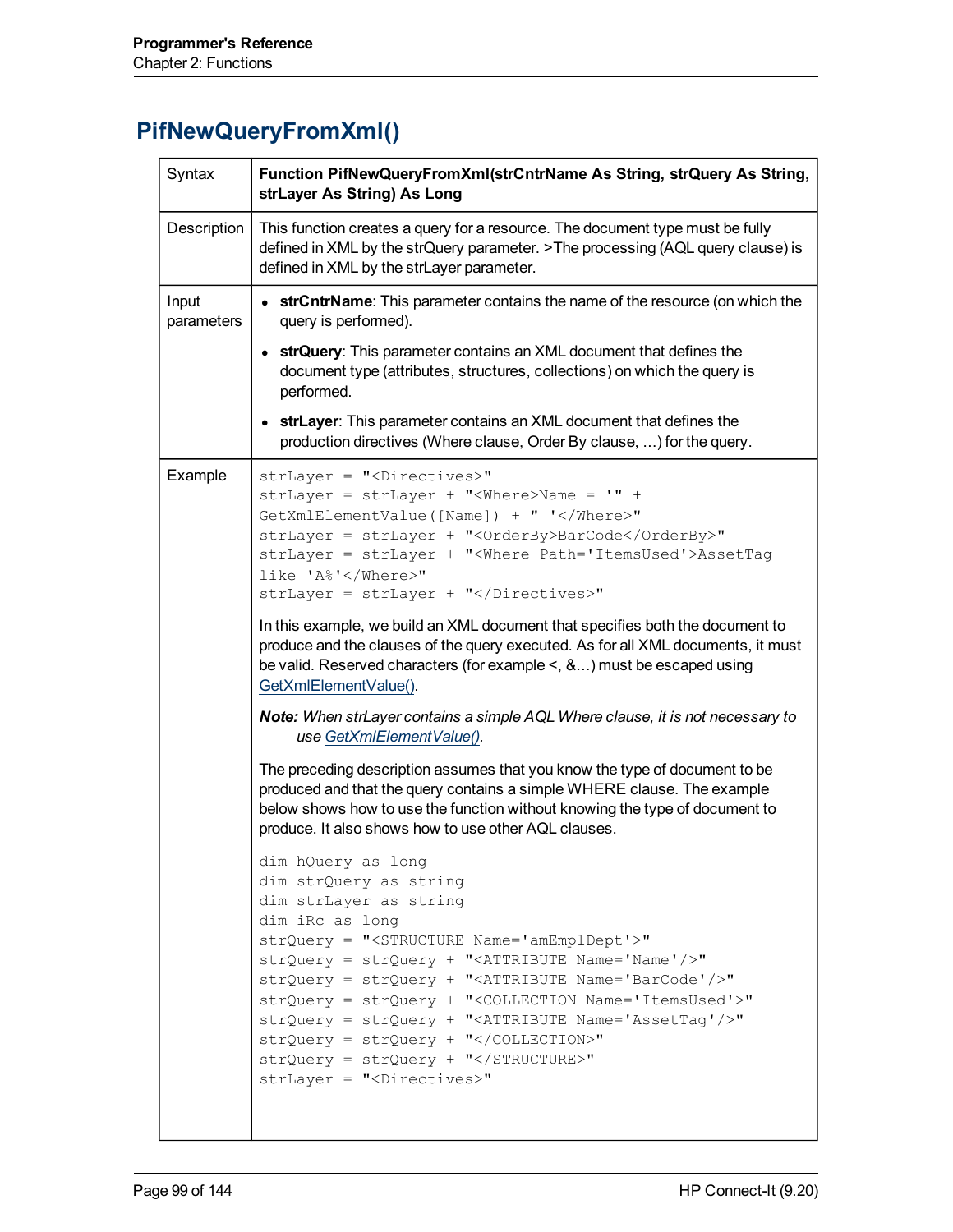```
strLayer = strLayer + "<Where>Name = 'Taltek'</Where>"
strLayer = strLayer + "<OrderBy>BarCode</OrderBy>"
strLayer = strLayer + "<Where Path='ItemsUsed'>AssetTag
like 'A%'</Where>"
strLayer = strLayer + "</Directives>"
hQuery = pifNewQueryFromXml("Asset Management", strQuery,
strLayer)
Dim strValue as string
while (iRc = 0)
iRc = pifQueryNext(hQuery)
if iRc = 0 then
strValue = pifQueryGetStringVal(hQuery, "Name")
piflogInfoMsg strValue
end if
wend
iRc = pifQueryClose(hQuery)
In this example, we build an XML document that specifies both the document to
produce and the clauses of the query executed. As for all XML documents, it must
be valid. Reserved characters (for example <,&...) must be replaced with the
corresponding entities (&It;, &...).
For better performance, create a dedicated connector (strCntrName) only for
queries, along with a query string (strQuery).
```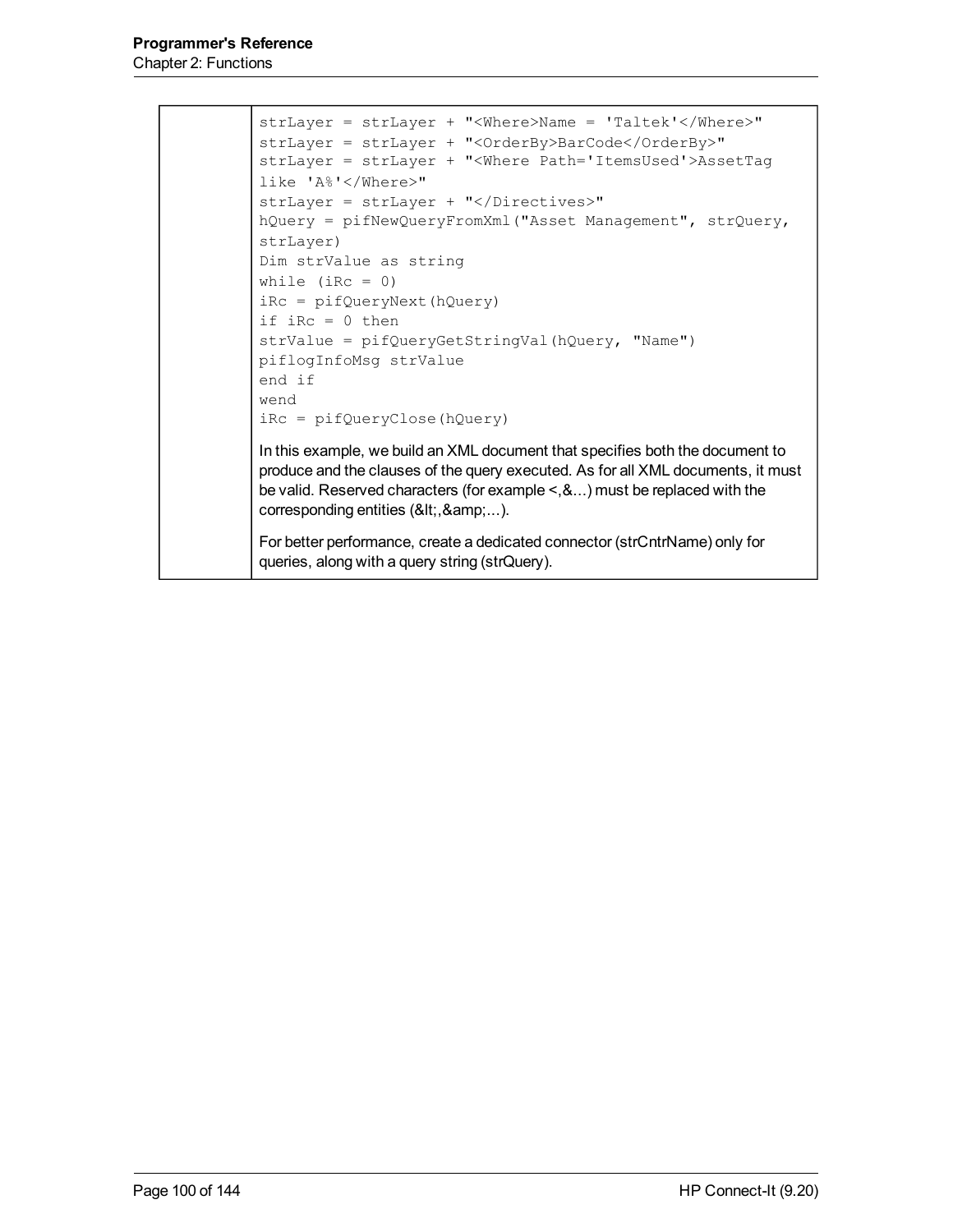# **PifNodeExists()**

| Syntax               | <b>Function PifNodeExists(strPath As String) As Long</b>                                                                     |
|----------------------|------------------------------------------------------------------------------------------------------------------------------|
| Description          | Tests whether a node, identified by its full access path, exists in a produced<br>document.                                  |
| Input<br>parameters  | • strPath: Full path of the node concerned by the operation.                                                                 |
| Output<br>parameters | Returns either of the following values:<br>0: if the node does not exist.<br>$\bullet$<br>1: if the node exists<br>$\bullet$ |
| Example              | If PifNodeExists("Hardware.Peripherials.Printer") = 0<br>Then<br>PifIqnoreNodeMapping<br>End If                              |

# **PifQueryClose()**

| Syntax               | Function PifQueryClose(IQueryHandle As Long) As Long                                                                                                                                                                                                                                                                                                              |
|----------------------|-------------------------------------------------------------------------------------------------------------------------------------------------------------------------------------------------------------------------------------------------------------------------------------------------------------------------------------------------------------------|
| Description          | This function closes the query and frees the internal resources used by the query.                                                                                                                                                                                                                                                                                |
| Input<br>parameters  | • IQueryHandle: This parameter contains a handle of the query created using the<br>PifNewQueryFromFmtName() or PifNewQueryFromXml() functions.                                                                                                                                                                                                                    |
| Output<br>parameters | • 0: Normal execution.                                                                                                                                                                                                                                                                                                                                            |
|                      | Other than zero: Error code.                                                                                                                                                                                                                                                                                                                                      |
| Example              | dim hQuery as long<br>dim iRc as long hQuery = pifNewQueryFromFmtName("Asset<br>Management", "amEmplDept", "Name li ke 'A%'")<br>Dim strValue as string<br>while $(inc = 0)$<br>$iRc = pifQueryNext(hQuery)$<br>if $iRc = 0$ then<br>strValue = pifQueryGetStringVal(hQuery, "Name")<br>piflogInfoMsg strValue<br>end if<br>wend<br>$iRc = pifQueryClose(hQuery)$ |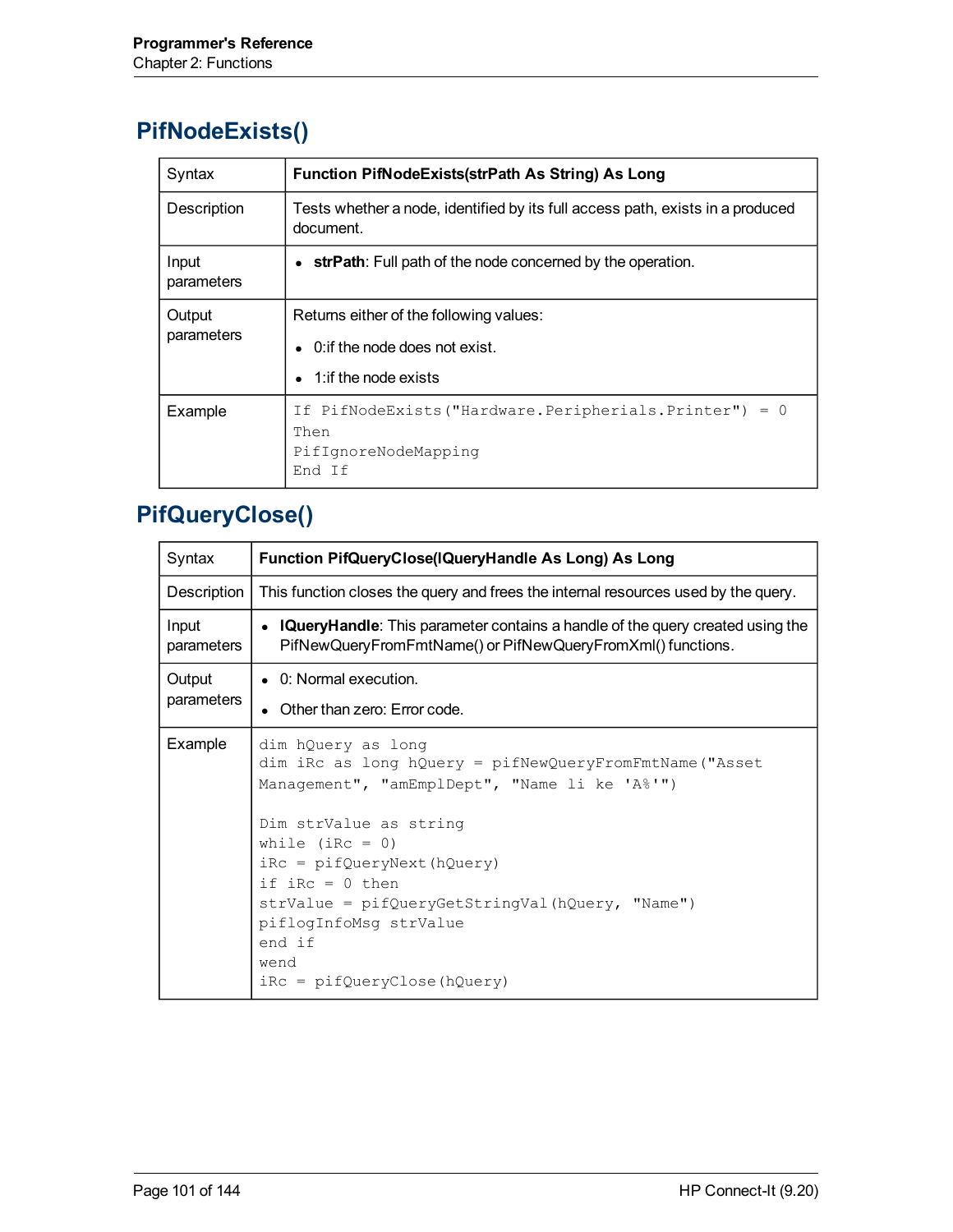#### <span id="page-101-0"></span>**PifQueryGetDateVal()**

| Syntax               | Function PifQueryGetDateVal(IQueryHandle As Long, strPath As String,<br>bPathMustExist As Long) As Date                                                                                               |
|----------------------|-------------------------------------------------------------------------------------------------------------------------------------------------------------------------------------------------------|
| Description          | This function returns the value (as a Date) of a node of the current document. The<br>current document is the one on which the query cursor has been set using the<br>PifQueryNext() function.        |
| Input<br>parameters  | <b>IQueryHandle:</b> This parameter contains a handle of the query created using the<br>PifNewQueryFromFmtName() or PifNewQueryFromXml() functions.                                                   |
|                      | strPath: This parameter contains the path of the node of the current document<br>for which you want to recover the value.                                                                             |
|                      | <b>bPathMustExist:</b> Depending on this parameter, an error is logged (=TRUE) or<br>not (=FALSE) in the event log when no value can be retrieved for the path<br>specified in the strPath parameter. |
| Output<br>parameters | Value of the identified node.                                                                                                                                                                         |
| Example              | $strValue = PifQueryGetLongVal (lQueryHandle, "dModify")$                                                                                                                                             |

# **PifQueryGetDoubleVal()**

| Syntax                     | Function PifQueryGetDoubleVal(IQueryHandle As Long, strPath As String,<br>bPathMustExist As Long) As Double                                                                                      |
|----------------------------|--------------------------------------------------------------------------------------------------------------------------------------------------------------------------------------------------|
| Description                | This function returns the value (as a Double) of a node of the current document.<br>The current document is the one on which the query cursor has been set using the<br>PifQueryNext() function. |
| Input/Output<br>parameters | See PifQueryGetDateVal.                                                                                                                                                                          |

# **PifQueryGetIntVal()**

| Syntax                     | Function PifQueryGetIntVal(IQueryHandle As Long, strPath As String,<br>bPathMustExist As Long) As Long                                                                                             |
|----------------------------|----------------------------------------------------------------------------------------------------------------------------------------------------------------------------------------------------|
| Description                | This function returns the value (as an Integer) of a node of the current document.<br>The current document is the one on which the query cursor has been set using the<br>PifQueryNext() function. |
| Input/Output<br>parameters | See PifQueryGetDateVal.                                                                                                                                                                            |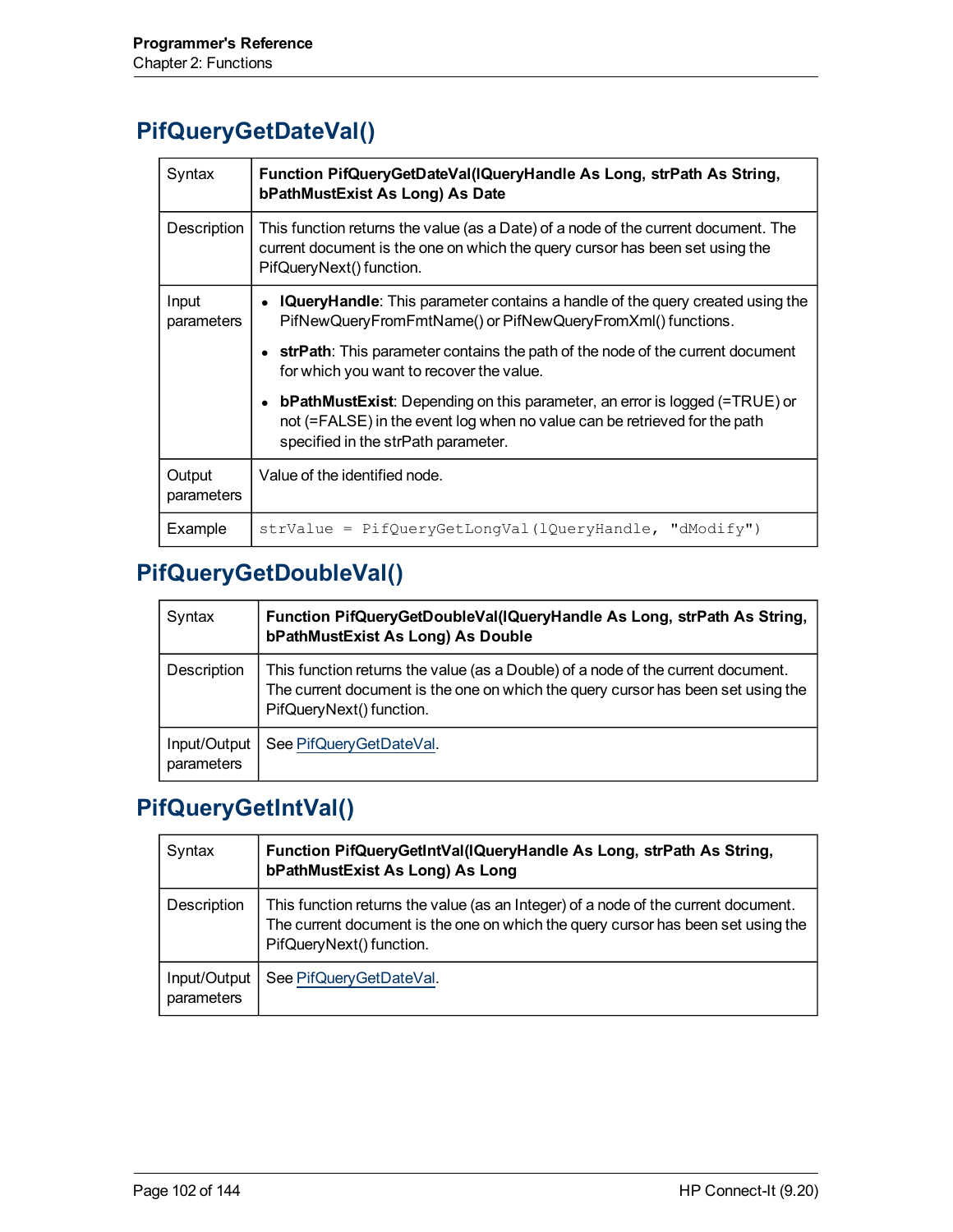# **PifQueryGetLongVal()**

| Syntax                     | Function PifQueryGetLongVal(IQueryHandle As Long, strPath As String,<br>bPathMustExist As Long) As Long                                                                                        |
|----------------------------|------------------------------------------------------------------------------------------------------------------------------------------------------------------------------------------------|
| Description                | This function returns the value (as a Long) of a node of the current document. The<br>current document is the one on which the query cursor has been set using the<br>PifQueryNext() function. |
| Input/Output<br>parameters | See PifQueryGetDateVal.                                                                                                                                                                        |

# **PifQueryGetStringVal()**

| Syntax                     | Function PifQueryGetStringVal(IQueryHandle As Long, strPath As String,<br>bPathMustExist As Long) As String                                                                                      |
|----------------------------|--------------------------------------------------------------------------------------------------------------------------------------------------------------------------------------------------|
| Description                | This function returns the value (as a string) of a node of the current document. The<br>current document is the one on which the query cursor has been set using the<br>PifQueryNext() function. |
| Input/Output<br>parameters | See PifQueryGetDateVal.                                                                                                                                                                          |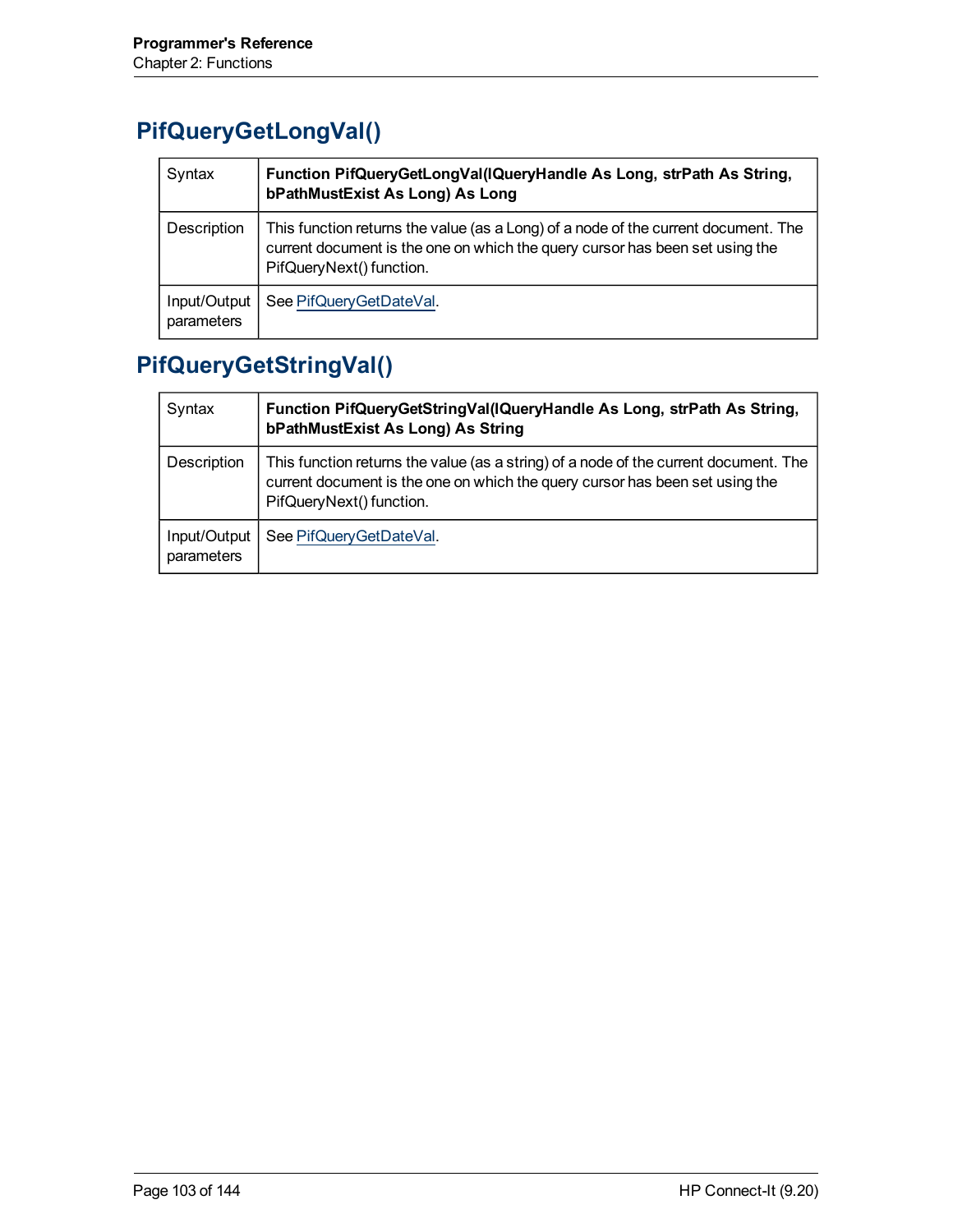# **PifQueryNext()**

| Syntax              | Function PifQueryNext(IQueryHandle As Long) As Long                                                                                                                                                                                                                                                                                                             |
|---------------------|-----------------------------------------------------------------------------------------------------------------------------------------------------------------------------------------------------------------------------------------------------------------------------------------------------------------------------------------------------------------|
| Description         | This function set the query cursor on the next result. The cursor is not set on the<br>first document after calling the PifNewQueryFromFmtName() or<br>PifNewQueryFromXml() functions. The user must call the<br>PifQueryNext()function to access the values of the current document with one of<br>the following functions:                                    |
|                     | PifQueryGetStringVal()                                                                                                                                                                                                                                                                                                                                          |
|                     | PifQueryGetDateVal()                                                                                                                                                                                                                                                                                                                                            |
|                     | PifQueryGetDoubleVal()                                                                                                                                                                                                                                                                                                                                          |
|                     | PifQueryGetLongVal()                                                                                                                                                                                                                                                                                                                                            |
|                     | PifQueryGetIntVal()                                                                                                                                                                                                                                                                                                                                             |
| Input<br>parameters | • IQueryHandle: This parameter contains a handle of the query created using the<br>PifNewQueryFromFmtName() or PifNewQueryFromXml() functions.                                                                                                                                                                                                                  |
| Output              | • 0: Normal execution.                                                                                                                                                                                                                                                                                                                                          |
| parameters          | Other than zero: Error code.                                                                                                                                                                                                                                                                                                                                    |
| Example             | dim hQuery as long<br>dim iRc as long<br>hQuery = pifNewQueryFromFmtName("Asset Management",<br>"amEmplDept", "Name li ke 'A%'")<br>Dim strValue as string while (iRc = 0)<br>$iRc = pifQueryNext(hQuery)$<br>if $iRc = 0$ then<br>strValue = pifQueryGetStringVal(hQuery, "Name")<br>piflogInfoMsg strValue<br>end if<br>wend<br>$iRc = pifQueryClose(hQuery)$ |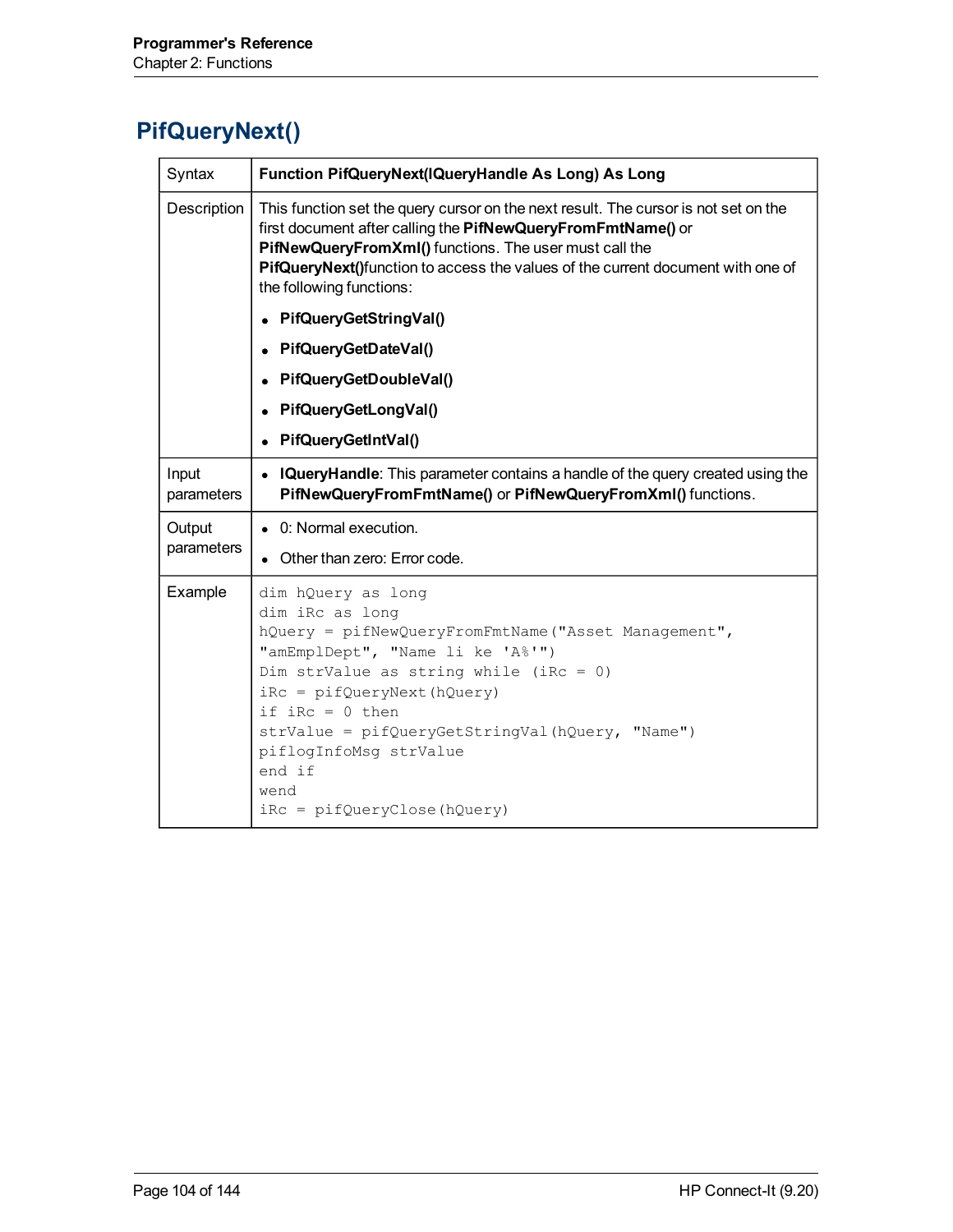# **PifRejectCollectionMapping()**

| Syntax              | Function PifRejectCollectionMapping(strMsg As String) As Long                                                                                                                                                                                                                                                      |
|---------------------|--------------------------------------------------------------------------------------------------------------------------------------------------------------------------------------------------------------------------------------------------------------------------------------------------------------------|
| Description         | This function enables you to reject all the elements of a collection, only in a<br>collection-to-collection mapping. As a reminder, the PifRejectNodeMapping()<br>function simply enables you to reject the current node of a collection. A message,<br>contained in the strMsg parameter is sent to the log file. |
|                     | <b>Note:</b> Using this function is equivalent to a partial rejection of the document.<br>Partial rejections can be recovered in the process reports of the mapping box.                                                                                                                                           |
| Input<br>parameters | <b>strMsg</b> : This optional parameter contains the message to be written to the log<br>file.                                                                                                                                                                                                                     |
| Output              | • 0: Normal execution.                                                                                                                                                                                                                                                                                             |
| parameters          | Other than zero: Error code.                                                                                                                                                                                                                                                                                       |
| Example             | In the following example, all the elements of the collection are rejected if one of the<br>elements has a quantity node whose value is set to '-1':<br>if $[root.item(pifGetInstance).quantity] = -1 then$<br>pifRejectCollectionMapping ("invalid quantity")<br>end if                                            |
|                     | For comparison with the PifRejectNodeMapping() function, in the following<br>example, only those elements of the collection with a quantity node whose value is<br>set to '-1' are rejected:<br>if $[root.item(pifGetInstance).quantity] = -1 then$<br>pifRejectNodeMapping<br>end if                              |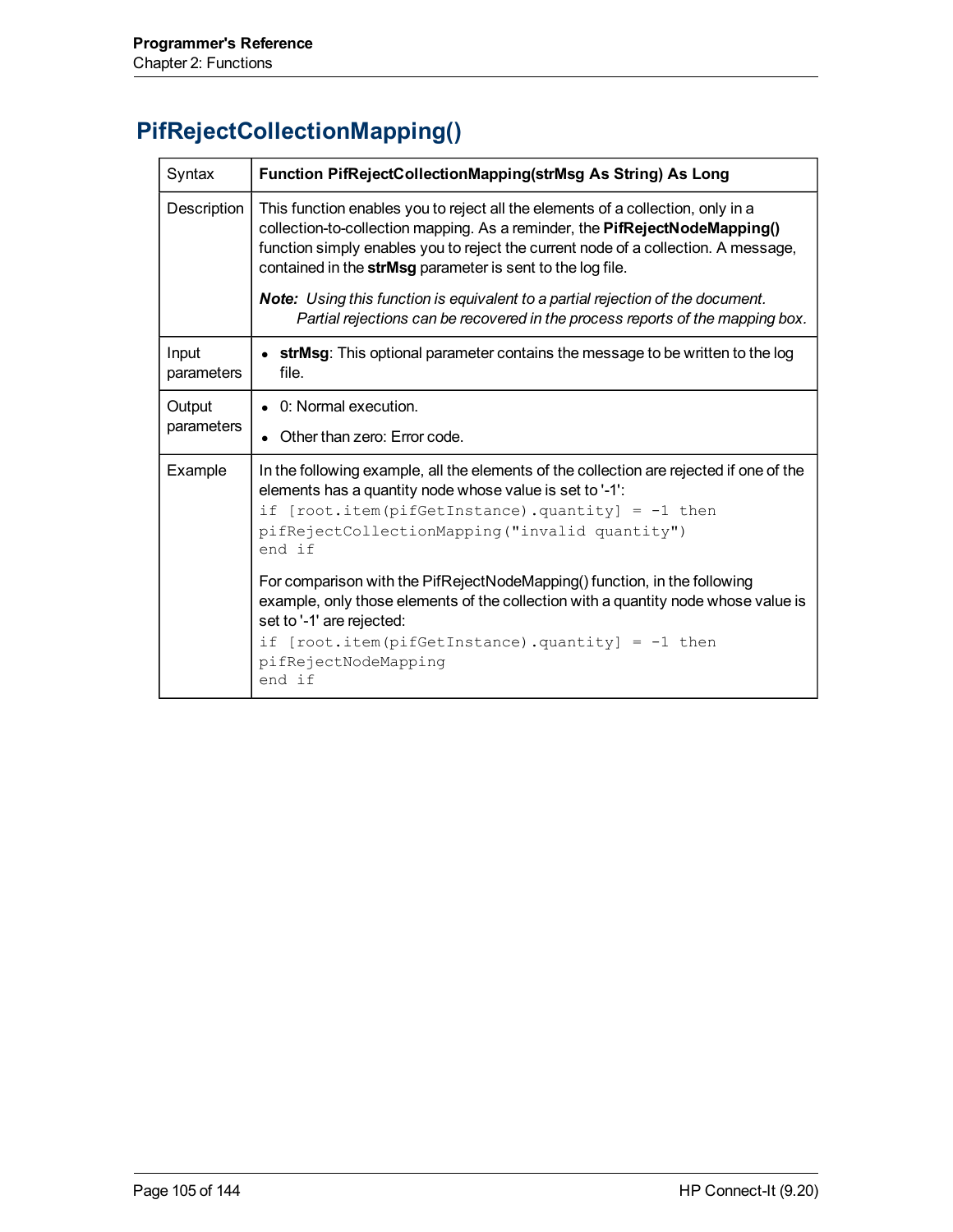# **PifRejectDocumentMapping()**

| Syntax               | Function PifRejectDocumentMapping(strMsg As String) As Long                                                                                                                                                                           |
|----------------------|---------------------------------------------------------------------------------------------------------------------------------------------------------------------------------------------------------------------------------------|
| Description          | This function enables you to reject a document. An information message,<br>contained in the strMsg parameter, can be sent to the log. The document is not<br>transmitted to the next connector.                                       |
| Input<br>parameters  | • strMsg: Optional parameter. Character string sent to the log.                                                                                                                                                                       |
| Output<br>parameters | • 0: Normal execution.<br>• Other than zero: Error code.                                                                                                                                                                              |
| Example              | Dim strNetAddress As String<br>strNetAddress = [Hardware.TCPIP.PhysicalAddress]<br>If strNetAddress = "" Then<br>PifRejectDocumentMapping ("Document rejected: missing MAC<br>address")<br>Else<br>$RetVal = strNetAddress$<br>End If |

# **PifRejectDocumentReconc()**

| Syntax               | Function PifRejectDocumentReconc(strMsg As String) As Long                                                                                                                                                                                                                                                                                                                                                                                                    |
|----------------------|---------------------------------------------------------------------------------------------------------------------------------------------------------------------------------------------------------------------------------------------------------------------------------------------------------------------------------------------------------------------------------------------------------------------------------------------------------------|
| Description          | This function is used to reject a document during a reconciliation operation. No<br>insertion or update is performed. A message, stored in the strMsg parameter, can<br>be displayed in the log.                                                                                                                                                                                                                                                              |
|                      | This function can only be used in non-parallelized mode.                                                                                                                                                                                                                                                                                                                                                                                                      |
| Input<br>parameters  | • strMsg: This parameter contains the message displayed in the log.                                                                                                                                                                                                                                                                                                                                                                                           |
| Output<br>parameters | $\bullet$ 0: Normal execution.<br>• Other than zero: Error code.                                                                                                                                                                                                                                                                                                                                                                                              |
| Example              | Dim strNetAddress As String<br>strNetAddress = [Hardware.TCPIP.PhysicalAddress]<br>If strNetAddress = "" Then<br>PifRejectDocumentReconc("Document rejected: missing MAC<br>address")<br>Else<br>$RetVal = strNetAddress$<br>End If<br>This example would return either the value of the device's MAC S address (if the<br>MAC address exists), or the message "Document rejected: missing MAC address"<br>if there was no information about the MAC address. |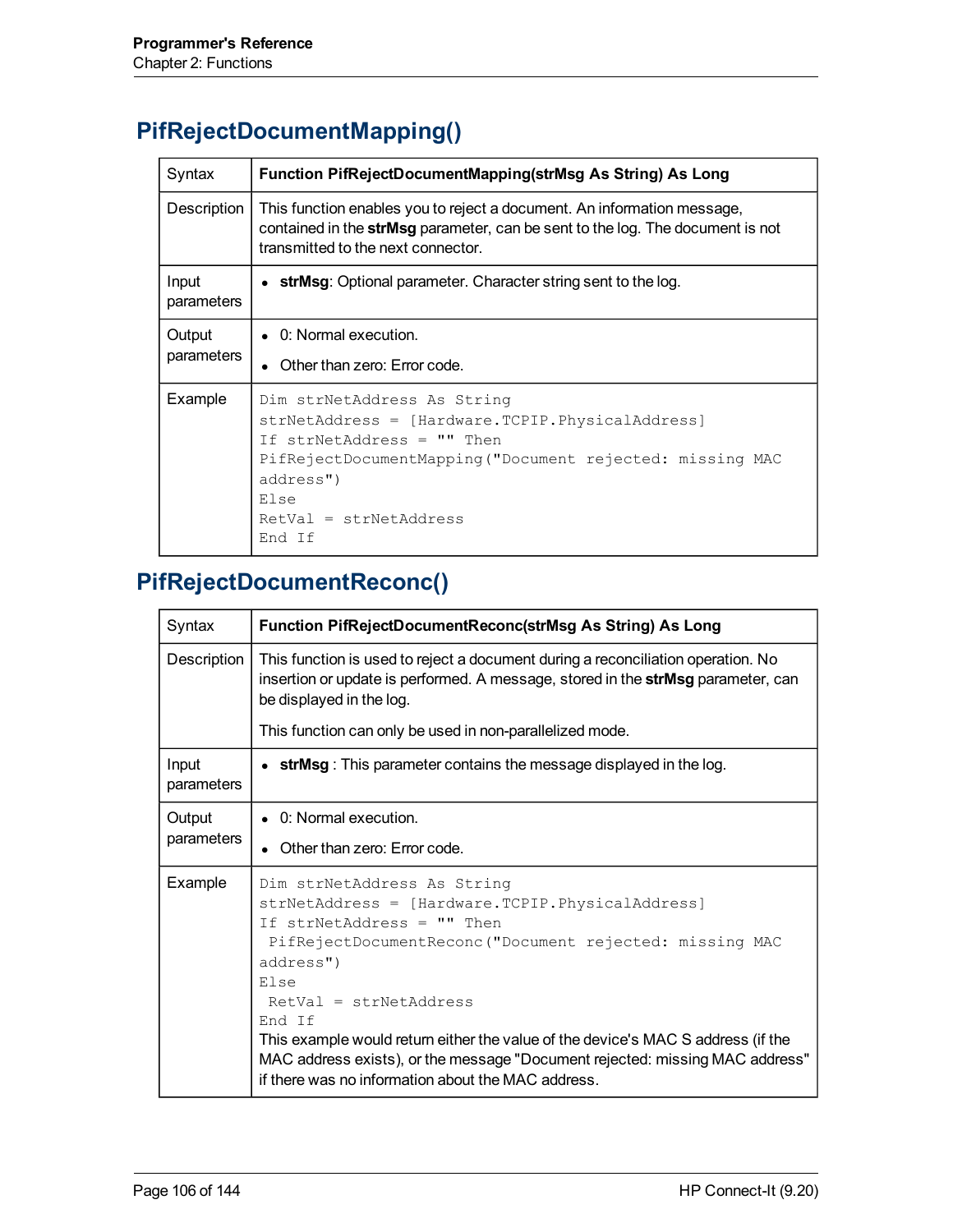# **PifRejectNodeMapping()**

| Syntax               | Function PifRejectNodeMapping(strMsg As String) As Long                                                                                                           |
|----------------------|-------------------------------------------------------------------------------------------------------------------------------------------------------------------|
| Description          | This function enables you to reject the current node of a document. An information<br>message, contained in the strMsg parameter, can be sent to the log.         |
|                      | Note: Using this function is equivalent to a partial rejection of the document. Partial<br>rejections can be recovered in the process reports of the mapping box. |
| Input<br>parameters  | strMsg: Optional parameter. Character string sent to the log.                                                                                                     |
| Output<br>parameters | $\bullet$ 0: Normal execution.                                                                                                                                    |
|                      | Other than zero: Error code.                                                                                                                                      |

# **PifRejectNodeReconc**

| Syntax               | <b>Function PifRejectNodeReconc(strMsg As String) As Long</b>                                                                                                                                                                                         |
|----------------------|-------------------------------------------------------------------------------------------------------------------------------------------------------------------------------------------------------------------------------------------------------|
| Description          | This function is used to reject the current node (sub-document, collection,<br>structure, etc.) during a reconciliation operation. No insertion or update is<br>performed. A message, stored in the strMsg parameter, can be displayed in the<br>log. |
| Input<br>parameters  | • strMsg: This parameter contains the message displayed in the log.                                                                                                                                                                                   |
| Output<br>parameters | $\bullet$ 0: Normal execution.<br>Other than zero: Error code.                                                                                                                                                                                        |
| Example              | $[Location.Name] = "" Then$<br>Ιf<br>PifRejectNodeReconc(PifStrVal("UNKNOWN LOCATION"))<br>End If                                                                                                                                                     |

*Note: This function is only available in the reconciliation scripts.*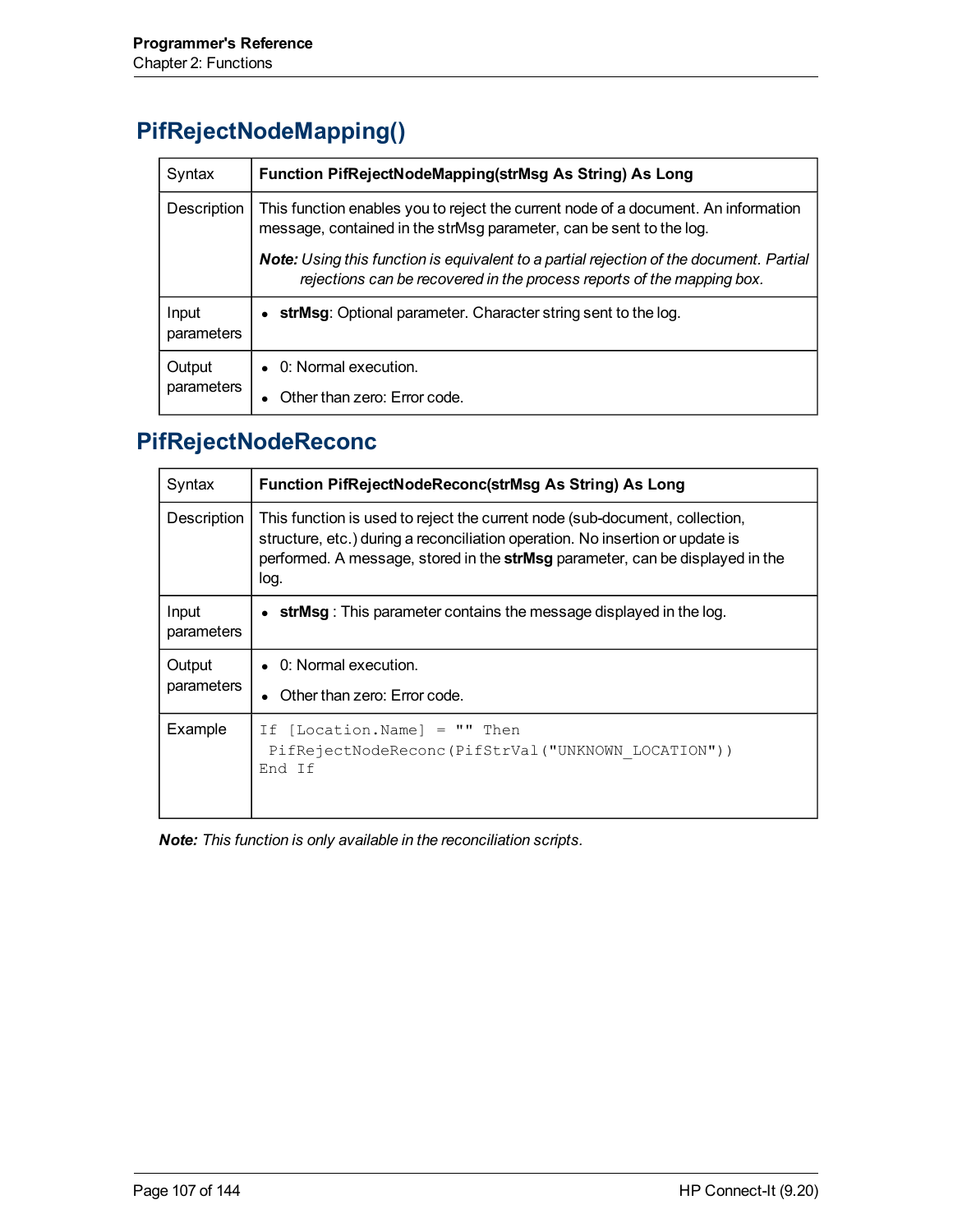# **PifRejectSubDocumentReconc()**

| Syntax               | Function PifRejectSubDocumentReconc(strMsg As String) As Long                                                                                                                                       |
|----------------------|-----------------------------------------------------------------------------------------------------------------------------------------------------------------------------------------------------|
| Description          | This function is used to reject a sub-document during a reconciliation operation. No<br>insertion or update is performed.A message, stored in the strMsg parameter, can<br>be displayed in the log. |
| Input<br>parameters  | strMsg: This parameter contains the message displayed in the log.                                                                                                                                   |
| Output<br>parameters | $\bullet$ 0: Normal execution.<br>Other than zero: Error code.                                                                                                                                      |
| Example              | Dim strFile<br>strFile = pifScenarioPath & "Format.xml"<br>Open strFile For Output As #1<br>Print #1, pifXmlDump<br>Close #1                                                                        |

*Note: This function is only available in the reconciliation scripts.*

#### **PifScenarioPath()**

| Syntax  | <b>Function PifScenarioPath() As String</b>                                                                                                          |
|---------|------------------------------------------------------------------------------------------------------------------------------------------------------|
|         | Description   This function returns the full path of a scenario file. If the scenario has not yet been<br>saved the function returns an empty value. |
| Example | Dim strFile<br>strFile = pifScenarioPath & "Format.xml"<br>Open strFile For Output As #1<br>Print #1, pifXmlDump<br>Close #1                         |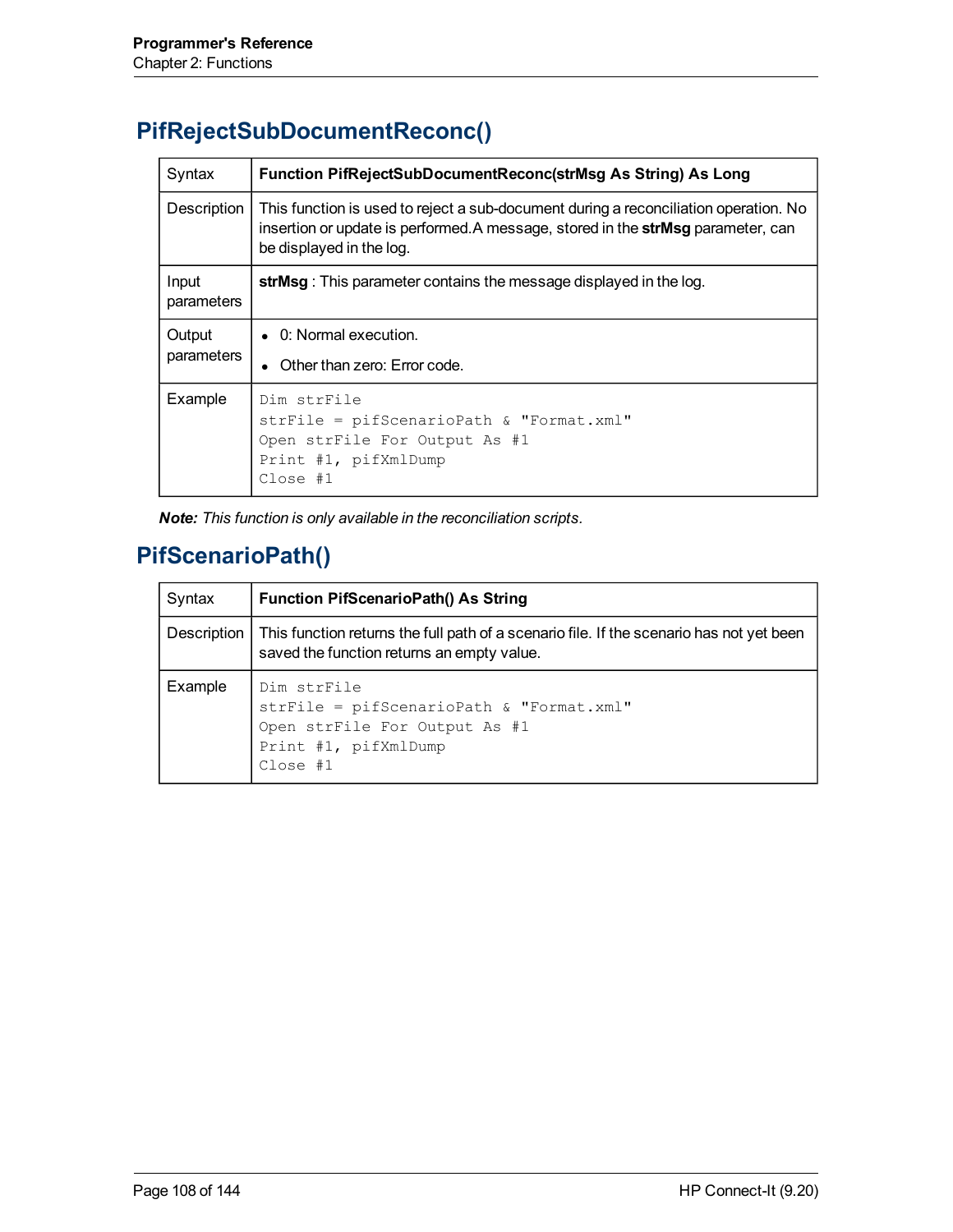#### **PifSetDateVal()**

| Syntax               | Function PifSetDateVal(strPath As String, dttVal As Date) As Long                                                                    |
|----------------------|--------------------------------------------------------------------------------------------------------------------------------------|
| Description          | This function enables you to set the value of a node in the target document. If the<br>node does not exist, the function creates it. |
| Input<br>parameters  | • strPath: This parameter contains the full path of the node concerned by the<br>operation.                                          |
|                      | • dttVal: This parameter contains the value (date) that you want to assign to the<br>node.                                           |
| Output<br>parameters | $\bullet$ 0: Normal execution.<br>• Other than zero: Error code.                                                                     |
| Example              | Dim dtCurrent as Date<br>Dim lRet as Long<br>$dtCurrent = Date()$<br>lRet = PifSetDateVal("ValueDate", dtCurrent)                    |

#### **PifSetDoubleVal()**

| Syntax               | Function PifSetDoubleVal(strPath As String, dVal As Double) As Long                                                                  |
|----------------------|--------------------------------------------------------------------------------------------------------------------------------------|
| Description          | This function enables you to set the value of a node in the target document. If the<br>node does not exist, the function creates it. |
| Input<br>parameters  | • strPath: This parameter contains the full path of the node concerned by the<br>operation.                                          |
|                      | • dVal: This parameter contains the value (double) that you want to assign to the<br>node.                                           |
| Output<br>parameters | • 0: Normal execution.                                                                                                               |
|                      | Other than zero: Error code.                                                                                                         |
| Example              | Dim d as Double<br>Dim lRet as Long<br>$d = 2.5$<br>$lRet = PifsetDoubleVal("ValueDouble", d)$                                       |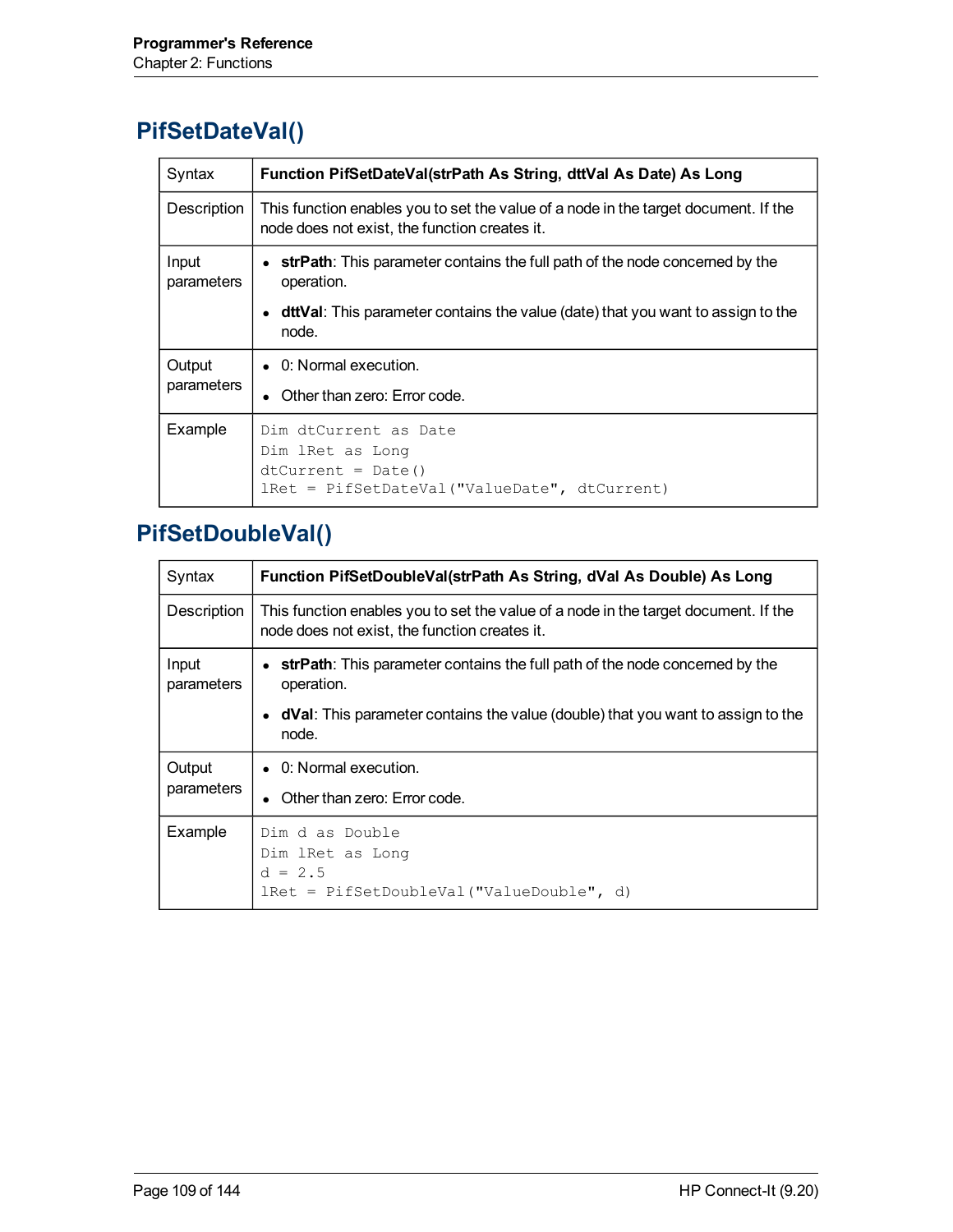### **PifSetLongVal()**

| Syntax               | Function PifSetLongVal(strPath As String, IVal As Long) As Long                                                                      |
|----------------------|--------------------------------------------------------------------------------------------------------------------------------------|
| Description          | This function enables you to set the value of a node in the target document. If the<br>node does not exist, the function creates it. |
| Input<br>parameters  | • strPath: This parameter contains the full path of the node concerned by the<br>operation.                                          |
|                      | • IVal: This parameter contains the value (long integer) that you want to assign to<br>the node.                                     |
| Output<br>parameters | • 0: Normal execution.                                                                                                               |
|                      | Other than zero: Error code.                                                                                                         |
| Example              | Dim 1 as Long<br>Dim lRet as Long<br>$1 = 2$<br>lRet = PifSetLonqVal("ValueLong", 1)                                                 |

#### **PifSetNullVal()**

| Syntax               | Function PifSetNullVal(strPath As String) As Long                                                                                                              |
|----------------------|----------------------------------------------------------------------------------------------------------------------------------------------------------------|
| Description          | This function enables you to populate a node in the target document with the value<br>'NULL'. If the node does not exist, the function will create it.         |
| Input<br>parameters  | strPath: This parameter contains the full name of the node concerned by the<br>operation. If this parameter is omitted or empty, the current node is selected. |
| Output<br>parameters | • 0: Normal execution.<br>Other than zero: Error code.                                                                                                         |
| Example              | If $[Name] = "" Then$<br>PifSetNullVal ("FirstName")<br>End if                                                                                                 |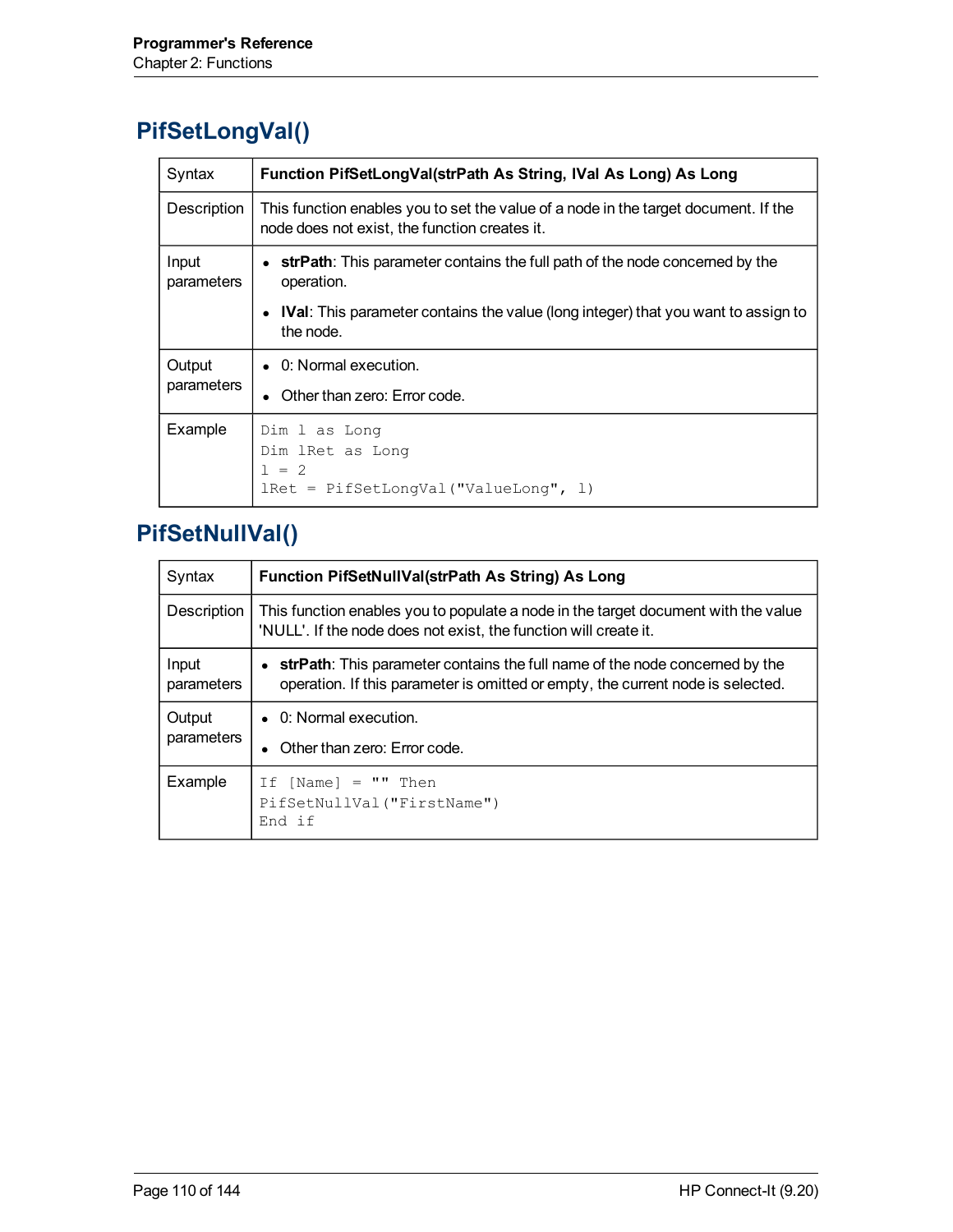#### **PifSetParamValue()**

| Syntax               | Function PifSetParamValue(strParamName As String, strValue As String,<br>strPath As String)                                                                                                                                                                                                          |
|----------------------|------------------------------------------------------------------------------------------------------------------------------------------------------------------------------------------------------------------------------------------------------------------------------------------------------|
| Description          | This function is available for the AssetManagement, Database and ServiceCenter /<br>Service Management connectors, only when the connector is in consumption<br>mode. This function is used to define a text type value which can be accessed in a<br>mapping script or a reconciliation script.     |
| Input<br>parameters  | strParamName: Value stored in the 'Name' attribute of the PifParameters<br>collection.                                                                                                                                                                                                               |
|                      | strValue: Value stored in the 'Value' attribute of the PifParameters collection.                                                                                                                                                                                                                     |
|                      | strPath: Relative path for the data node.                                                                                                                                                                                                                                                            |
|                      | <b>Note:</b> Collection nodes must have been created and a value set for the 'value'<br>attribute.                                                                                                                                                                                                   |
|                      | Use the "" syntax to navigate within the mapping tree structure                                                                                                                                                                                                                                      |
| Output<br>parameters | The function returns the value as a string. When the scenario is executed for the<br>second time, field 1 keeps its value (because vOldVal=vNewVal='Field1'). The<br>reconciliation script changes the 'param1' parameter by assigning the value<br>'newvalue' to it (the initial value was 'test'). |
| Example              | The amAbsence structure contains the PifParameters collection.                                                                                                                                                                                                                                       |
|                      | amAbsence<br>E Field1<br>Field1<br><b>Elp</b> Nature<br>Nature<br><b>C</b> Employee<br><sup>国</sup> ? Name<br>Doe<br>PifParameters<br>1 item(s)<br>PifParameters<br>E Name<br>param1<br>- <sup>国</sup> Value<br>test                                                                                 |
|                      | The values of the <b>amAbsence</b> structure's child items are as follows:                                                                                                                                                                                                                           |
|                      | Field1: Field1                                                                                                                                                                                                                                                                                       |
|                      | Nature: Nature                                                                                                                                                                                                                                                                                       |
|                      | Employee.Name: Doe                                                                                                                                                                                                                                                                                   |
|                      | PifParameters.Name: param1                                                                                                                                                                                                                                                                           |
|                      | PifParameters. Value: test                                                                                                                                                                                                                                                                           |
|                      | The reconciliation script (in update mode) that calls this function is carried by the<br>Nature field.                                                                                                                                                                                               |
|                      | call PifSetParamValue("param1", "newValue")<br>$RetVal = vNewVal$                                                                                                                                                                                                                                    |
|                      | When the scenario is executed for the first time, an absence is created for<br>employee Doe. The value for field 1 is 'Field 1' and the value for the Nature field is<br>'nature'.                                                                                                                   |
|                      | Note: You must add the PifParameters collection to the structure or collection for                                                                                                                                                                                                                   |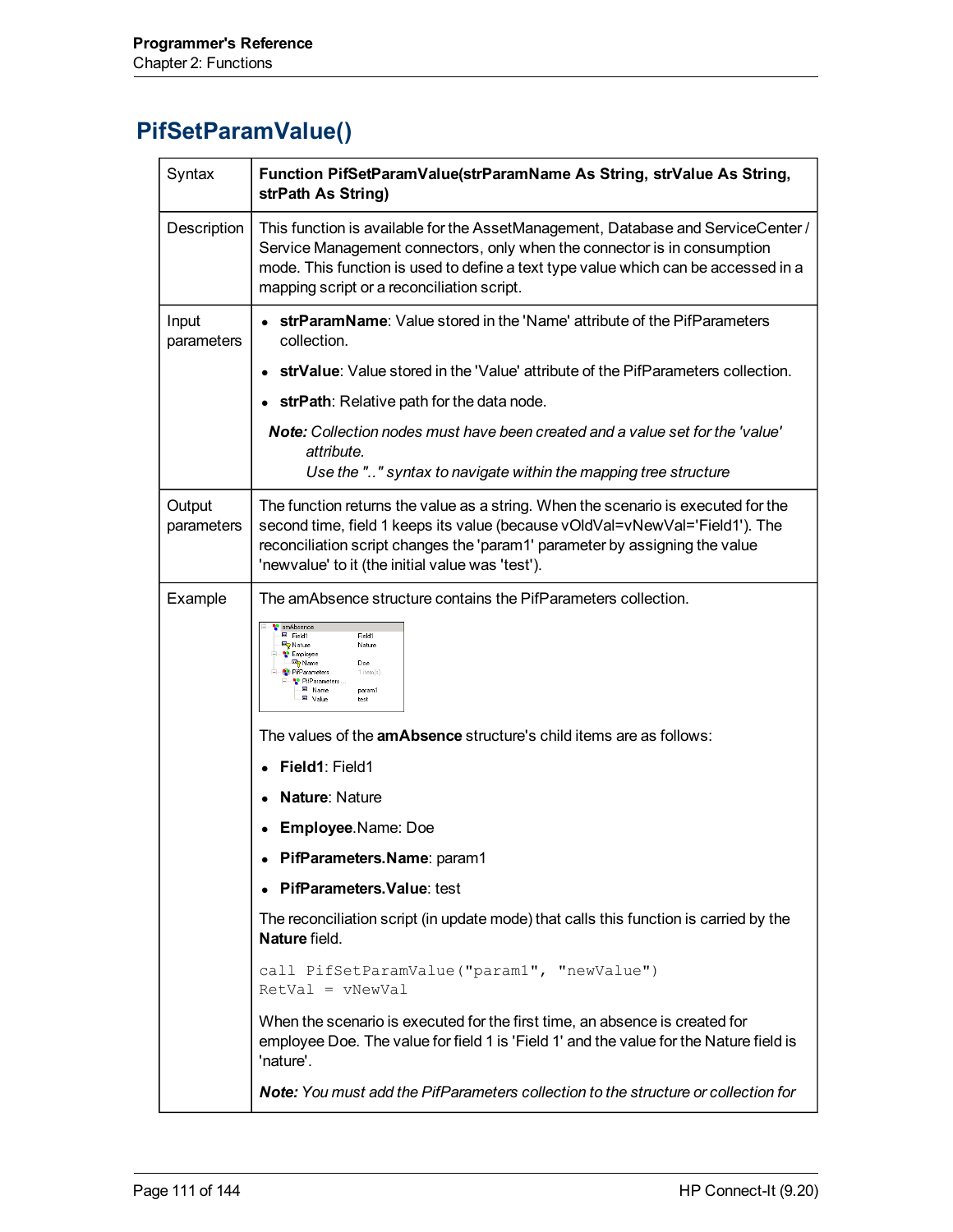| this function to operate correctly. The PifParameters collection is available |
|-------------------------------------------------------------------------------|
| for each structure or collection of the document type, in consumption mode.   |

# **PifSetPendingDocument()**

| Syntax               | Function PifSetPendingDocument(strMsg As String) As Long                                                                                                                                                       |
|----------------------|----------------------------------------------------------------------------------------------------------------------------------------------------------------------------------------------------------------|
| Description          | This function is used to instruct a document to wait during a reconciliation<br>operation. The document is not inserted or updated. A message, stored in the<br>strMsg parameter, can be displayed in the log. |
|                      | <b>Note:</b> This function can only be used in non-parallelized mode.                                                                                                                                          |
| Input<br>parameters  | $\bullet$ strMsg : This parameter contains the message displayed in the log.                                                                                                                                   |
| Output<br>parameters | • 0: Normal execution.<br>• Other than zero: Error code.                                                                                                                                                       |
| Example              | If $vNewVal \geq voldVal$ Then<br>$RetVal = vNewVal$<br>Else<br>$RetVal = vOld$<br>PifSetPendingDocument (PifStrVal ("RECONC PROPOSAL NOT<br>VALIDATED"))<br>End If                                            |

*Note: This function is only available in the reconciliation scripts.*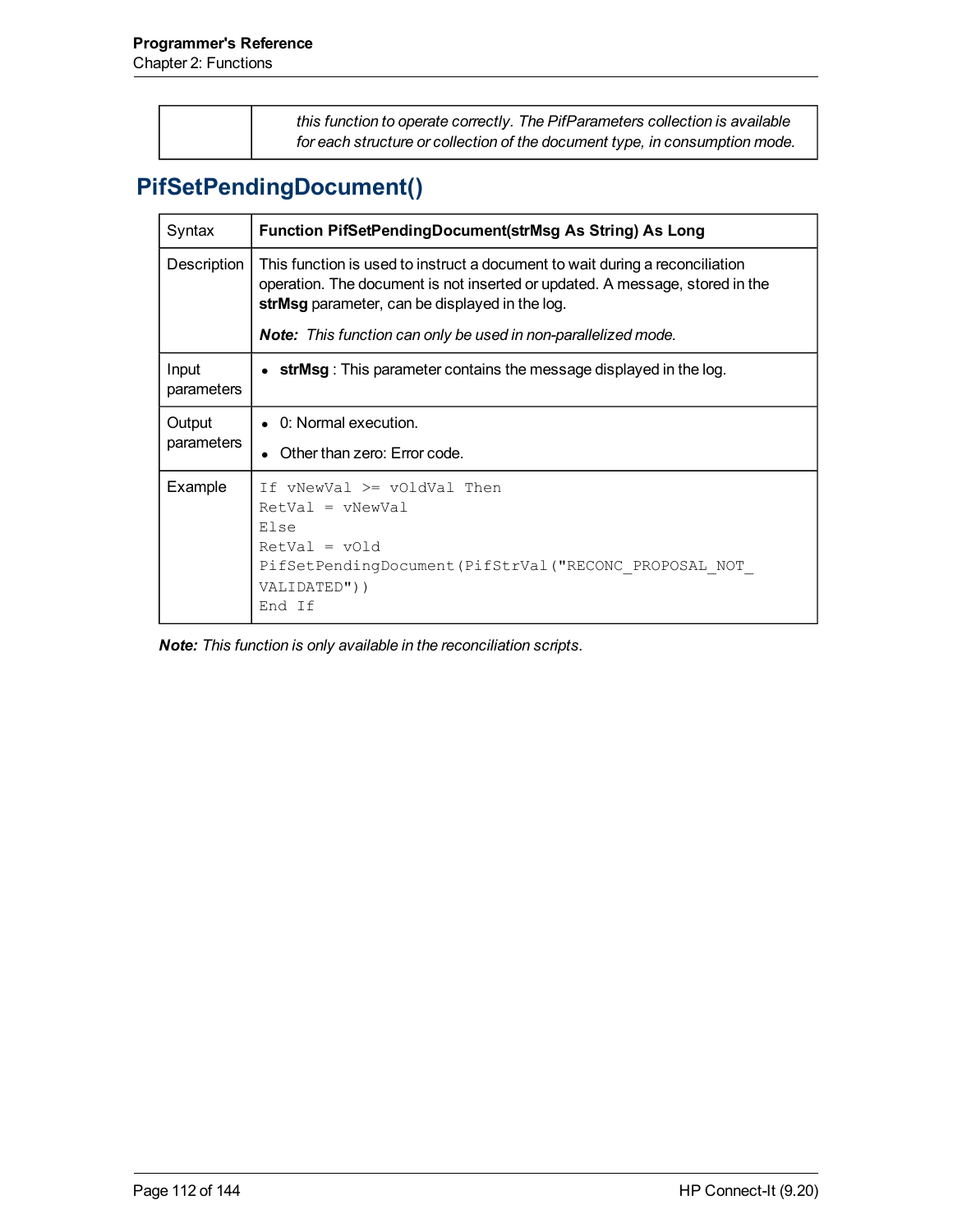# **PifSetStringVal()**

| Syntax              | Function PifSetStringVal(strPath As String, strVal As String) As Long                                                                                                                                                                                                                                          |
|---------------------|----------------------------------------------------------------------------------------------------------------------------------------------------------------------------------------------------------------------------------------------------------------------------------------------------------------|
| Description         | This function enables you to set the value of a node in the target document. If the<br>node does not exist, the function creates it.                                                                                                                                                                           |
| Input<br>parameters | strPath: This parameter contains the full path of the node concerned by the<br>operation.                                                                                                                                                                                                                      |
|                     | • strVal: This parameter contains the value (character string) that you want to<br>assign to a node.                                                                                                                                                                                                           |
| Output              | • 0: Normal execution.                                                                                                                                                                                                                                                                                         |
| parameters          | Other than zero: Error code.                                                                                                                                                                                                                                                                                   |
| Example             | Dim str as String<br>Dim lRet as Long<br>$str = "100.10.1.1"$<br>lRet = PifSetStringVal("ipaddress", str)<br>You must retrieve the return code for the function. Failure to do so will result in a<br>compilation error.<br>The syntax to use to set the value of a field for a collection item is as follows: |
|                     | PifSetStringVal(a.b(index).c)<br>Where c is field, b is collection, and index is the number to target.                                                                                                                                                                                                         |
|                     | For example, for the Name field of the amComputer. Logical Drives collection:<br>PifSetStringVal(amComputer.LogicalDrives(3).Name)                                                                                                                                                                             |
|                     | This syntax is used to set the value for the Name of the third logical disk drive<br>(LogicalDrive(3)) in the collection.                                                                                                                                                                                      |

# **PifStrVal()**

| Syntax               | <b>Function PifStrVal(strID As String) As String</b>                                                                                                                                                    |
|----------------------|---------------------------------------------------------------------------------------------------------------------------------------------------------------------------------------------------------|
| Description          | Returns the character string associated with the identifier contained in the strID<br>parameter.                                                                                                        |
| Input<br>parameters  | $\bullet$ strID: Identifier of the character string to recover.                                                                                                                                         |
| Output<br>parameters | If the identifier is not found, the function returns an empty string and writes an error<br>in the Connect-It log. If the identifier is found, the function returns its associated<br>character string. |
| Example              | If $[DeviceType] = "" Then$<br>RetVal = PifStrVal("BRAND UNKNOWN")<br>End If                                                                                                                            |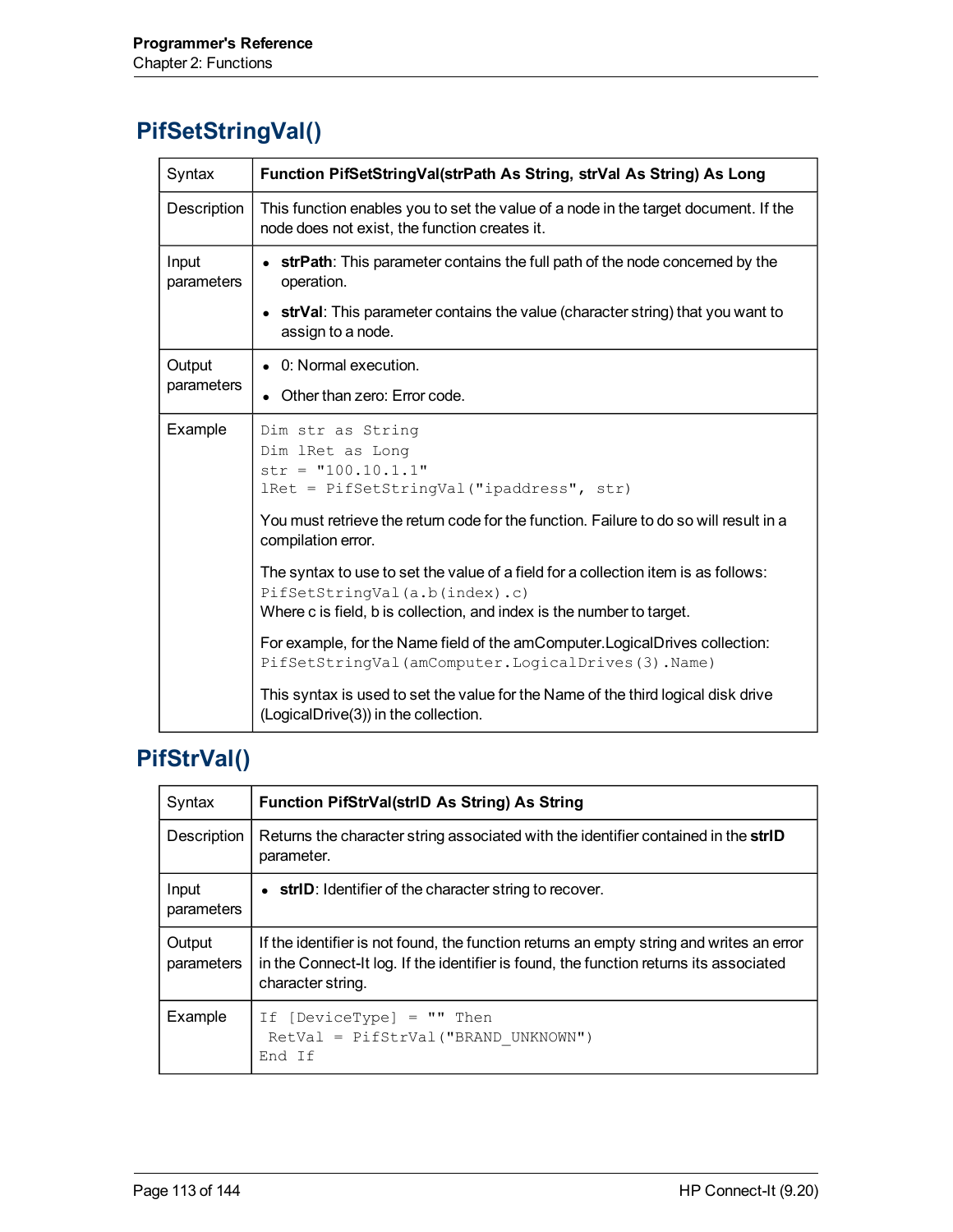#### **PifUserFmtStrToVar()**

| Syntax      | Function PifUserFmtStrToVar(strData As String, strUserFmtName As<br><b>String) As Variant</b>                                                                                                                                         |
|-------------|---------------------------------------------------------------------------------------------------------------------------------------------------------------------------------------------------------------------------------------|
| Description | This function processes a character string according to a format predefined using a<br>wizard in the graphical interface of Connect-It, and returns a Date or Number type<br>number according to the nature of the predefined format. |
| Input       | • strData: This parameter contains the string to be processed.                                                                                                                                                                        |
| parameters  | • strUserFmtName: This parameter contains the name of the predefined format.                                                                                                                                                          |
| Example     | If we consider the following two predefined formats:                                                                                                                                                                                  |
|             | • origin = "yyyy'-'mm'-'dd"                                                                                                                                                                                                           |
|             | destination = "'dddd' 'dd' 'mmmm' 'yyyy'"                                                                                                                                                                                             |
|             | Then the script:<br>Dim dTmp as Variant<br>dTmp=PifUserFmtVarToStr([date modified], "origin")<br>$RetVal = PifUserFmtStrTovar(dTmp, "destination")$                                                                                   |
|             | Returns for [date_modified]= 2001-05-30 the value "Thursday, May 30, 2001"                                                                                                                                                            |
|             | Note: For further information on the predefined formats, refer to the Connect-It<br><b>User Guide</b>                                                                                                                                 |

#### **PifUserFmtVarToStr()**

| Syntax              | Function PifUserFmtVarToStr(vData As Variant, strUserFmtName As<br><b>String) As String</b>                                                        |
|---------------------|----------------------------------------------------------------------------------------------------------------------------------------------------|
| Description         | This function processes a variant according to a predefined format and returns a<br>character string.                                              |
| Input<br>parameters | • vData: This parameter contains the variant processed by the function.                                                                            |
|                     | strUserFmtName: This parameter contains the name of the predefined<br>format.                                                                      |
| Example             | If we consider the following two predefined formats:                                                                                               |
|                     | • origin = "yyyy'-'mm'-'dd"                                                                                                                        |
|                     | $\epsilon$ destination = "'dddd' 'dd' 'mmmm' 'yyyy'"                                                                                               |
|                     | Then the script:<br>Dim dTmp as Variant<br>dTmp=PifUserFmtVarToStr([date modified],"origin")<br>$RetVal = PifUserFmtStrTovar(dTmp, "destination")$ |
|                     | Returns for [date modified] = 2001-05-30 the value "Thursday, May 30, 2001"                                                                        |
|                     | <b>Note:</b> For further information on predefined formats, refer to the Connect-It User<br>Guide.                                                 |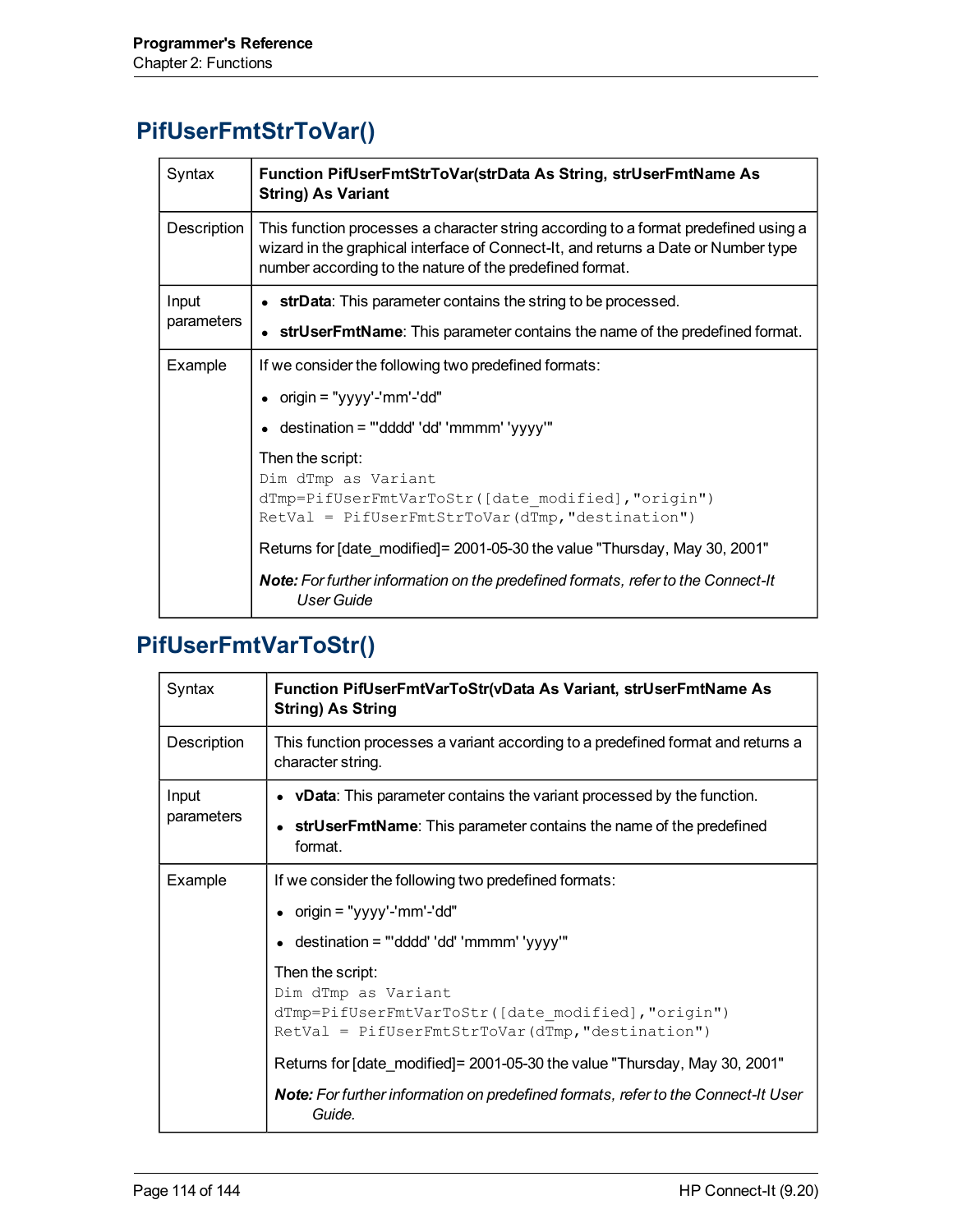#### **PifWriteBlobInFile()**

| Syntax              | Function PifWriteBlobInFile(strPath As String, strFileName As String) As<br>Long                                                                                                                                                                                                                                                                         |
|---------------------|----------------------------------------------------------------------------------------------------------------------------------------------------------------------------------------------------------------------------------------------------------------------------------------------------------------------------------------------------------|
| Description         | This function enables you to write a binary element (blob) to a file. If the file does<br>not exist, it is created by the function. If the file already exists, it is overwritten by<br>the function.                                                                                                                                                    |
| Input<br>parameters | • strPath: This parameter contains the full path of the binary element (blob) in the<br>source document.                                                                                                                                                                                                                                                 |
|                     | strFileName: This parameter contains the full path of the file in which the binary<br>object is saved.                                                                                                                                                                                                                                                   |
| Output              | • 0: Normal execution.                                                                                                                                                                                                                                                                                                                                   |
| parameters          | Other than zero: Error code.                                                                                                                                                                                                                                                                                                                             |
| Example             | The screen capture below shows a source document containing the name and the<br>picture of an employee:<br>eontacts<br>contact.name<br>Text<br><b>P</b> portrait<br>60 attachment Variable length binary field<br>The following script saves the picture of each employee in the c:\bitmap folder. The<br>filename is the name of the employee.          |
|                     | Dim lErr As Long<br>Dim strFileName As String<br>strFileName = "C:\bitmap\" & ['contact.name'] & ".bmp"<br>lErr = PifWriteBlobInFile("portrait.attachment",                                                                                                                                                                                              |
|                     | strFileName)                                                                                                                                                                                                                                                                                                                                             |
|                     | Note: The contact name element contains a dot ("."). It is therefore mandatory to<br>surround it by quotes to reference it (['contact.name']).<br>When a function returns an error code, a variable should always be assigned<br>to the function return code (as in : IErr = PifWriteBlobInFile()). If this is not the<br>case, the script is not valid. |
|                     | Note: The function returns an error if the path of the file is not valid, the path of the<br>source element does not exist in the source document, ir the source element<br>is not a binary element.                                                                                                                                                     |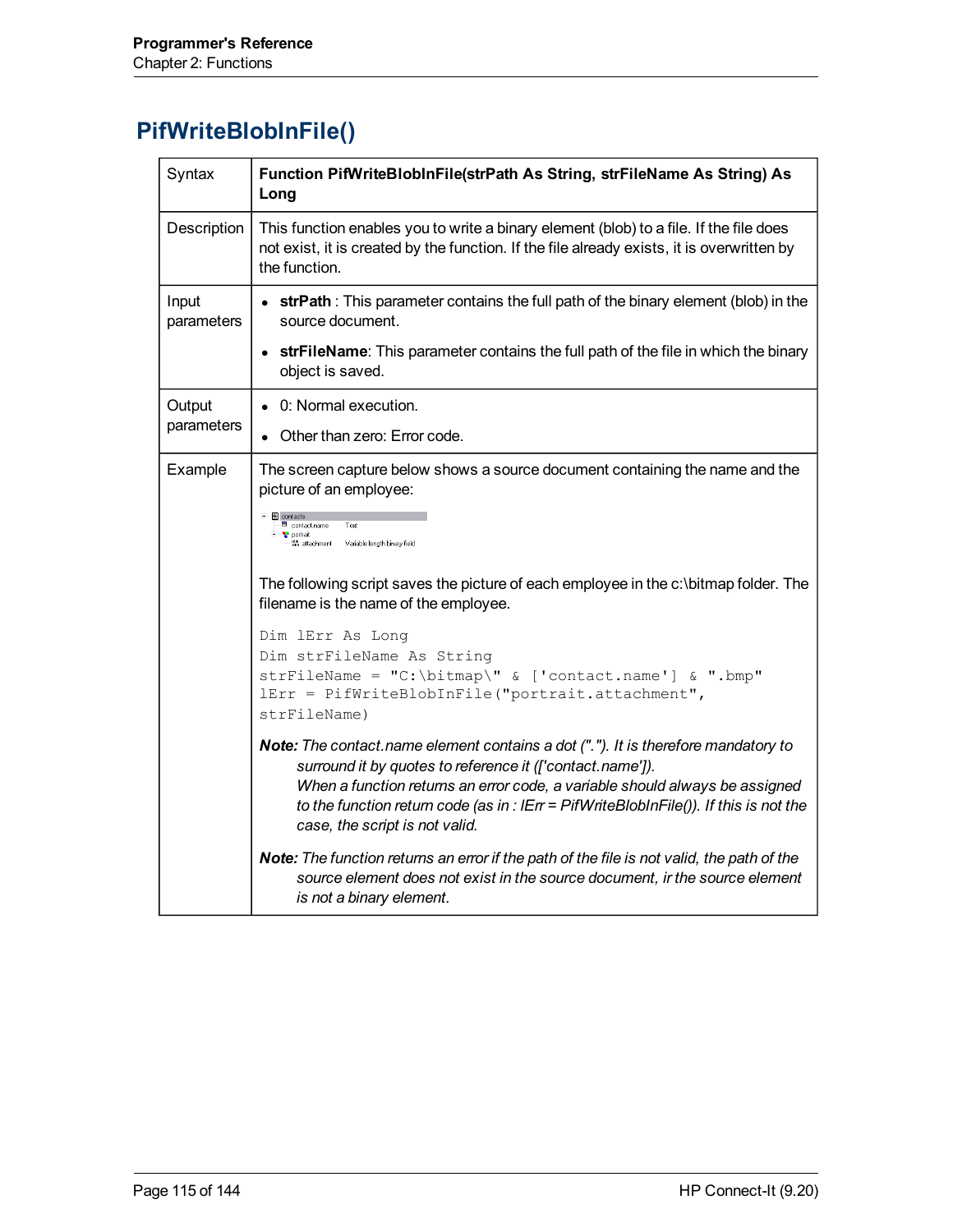### **PifXMLDump()**

| Syntax              | Function PifXMLDump(strPath As String) As String                                                                                                                                                                                                                |
|---------------------|-----------------------------------------------------------------------------------------------------------------------------------------------------------------------------------------------------------------------------------------------------------------|
| Description         | This function enables you to dump the content of an element (and all its sub-<br>elements) of the source document in XML format, inside a string.                                                                                                               |
| Input<br>parameters | strPath: This parameter contains the full path of the element of the source<br>document concerned by the operation.                                                                                                                                             |
| Example             | This first example describes how to save the content of the element below with the<br>PifXMLDump() function.<br><b>E</b> Machine<br>— <mark>भु</mark> FileInfo<br>$\blacksquare$ File<br>F:\ConnectIt4016\datakit\idd\Frankfurt01.fsf                           |
|                     | The following script, associated to the "field1" field, is used:<br>$RetVal = PifXMLDump("")$                                                                                                                                                                   |
|                     | The screen capture below shows the result of the script execution.<br>+ ¤2 Doc<br>MyResult<br>xml version="1.0" encoding="ISO-8859-1"?    <machine>  </machine>                                                                                                 |
|                     | "field1" contains the following XML document:<br>xml version="1.0" encoding="ISO-8859-1"?<br><machine><br/><fileinfo><br/><filename>F:\ConnectIt4016\datakit\idd\Frankfurt01.fsf<br/><math>\langle</math>FileName&gt;<br/></filename></fileinfo><br/></machine> |
|                     | To save only the structure of the FileInfo element, the following script can be used:<br>RetVal = PifXMLDump ("FileInfo")                                                                                                                                       |
|                     | The XML document contained in the field will then be:<br>xml version="1.0" encoding="ISO-8859-1"?<br><fileinfo><br/><filename>F:\ConnectIt4016\datakit\idd\Frankfurt01.fsf<br/><math>\langle</math>FileName&gt;<br/></filename></fileinfo>                      |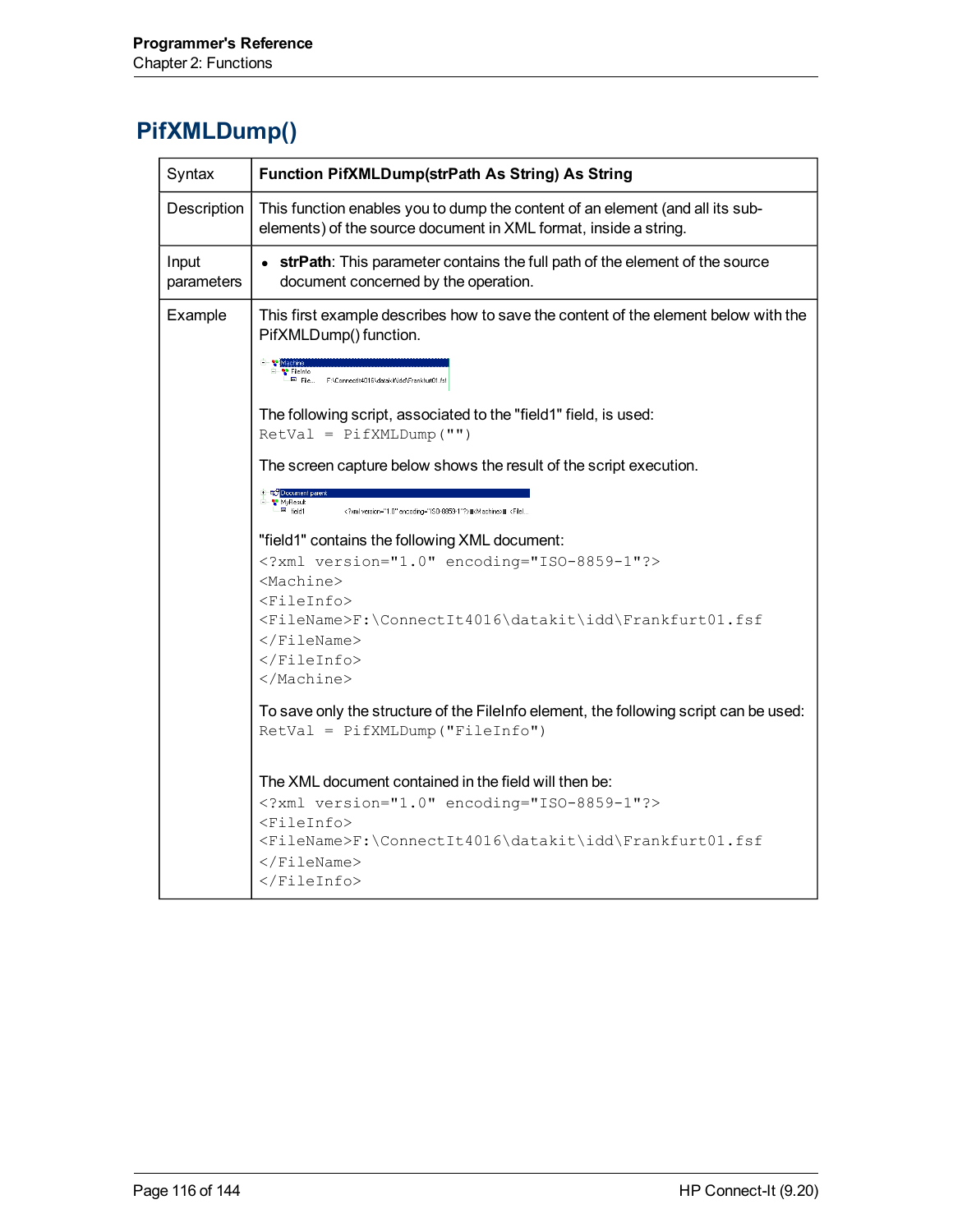### **PMT()**

| Syntax              | Function PMT(dblRate As Double, iNper As Long, dblPV As Double, dblFV<br>As Double, iType As Long) As Double                                                                                                                                                                                                                   |
|---------------------|--------------------------------------------------------------------------------------------------------------------------------------------------------------------------------------------------------------------------------------------------------------------------------------------------------------------------------|
| Description         | This function returns the amount of an annuity based on constant and periodic<br>payments, and at a constant interest rate.                                                                                                                                                                                                    |
| Input<br>parameters | <b>dbirate:</b> This parameter indicates the interest rate per date of payment. For<br>example, the rate per date of payment for a loan with a 6% annual interest rate,<br>paid back by monthly dates of payment, would be $0.06/12=0.005$ or<br>0.5%                                                                          |
|                     | • iNper: This parameter contains the total number of dates of payment for the<br>financial operation.                                                                                                                                                                                                                          |
|                     | <b>dbIPV</b> : This parameter contains the actual value (or overall sum) for a series of<br>payments to be made in the future.                                                                                                                                                                                                 |
|                     | <b>dblFV</b> : This parameter contains the future value or the balance that you want<br>to obtain after having paid the final date of payment. In general, and particularly<br>when reimbursing a loan, this parameter is set to "0". In effect, once you have<br>made all the dates of payment, the value of the loan is nil. |
|                     | • iType: This parameter indicates the payment deadline. It can have one of the<br>following values:<br>$\circ$ 0 if the payments are due in arrears (i.e. at the end of the period)                                                                                                                                            |
|                     | $\circ$ 1 if the payments are due in advance (i.e. at the start of the period)                                                                                                                                                                                                                                                 |
|                     | Note: The Rate and Nper parameters must be calculated using payments<br>expressed in the same units.<br>Amounts paid (expressed in particular by the Pmt parameter) are<br>represented by negative numbers. Sums received are represented by<br>positive numbers.                                                              |
| Example             | The interest rate per date of payment:<br>л.<br>Dim dblRate as double                                                                                                                                                                                                                                                          |
|                     | The total number of dates of payment for the financial<br>operation:<br>Dim iNper as long                                                                                                                                                                                                                                      |
|                     | ' The actual value (or overall sum) for a series of<br>payments to be made in the future:<br>Dim dblPV as double                                                                                                                                                                                                               |
|                     | ' The future value or the balance that you want to obtain<br>after having paid the final date of payment:<br>Dim dblFV as double                                                                                                                                                                                               |
|                     | ' The payment deadline:<br>Dim iType as long                                                                                                                                                                                                                                                                                   |
|                     | dblRate = $0.005$                                                                                                                                                                                                                                                                                                              |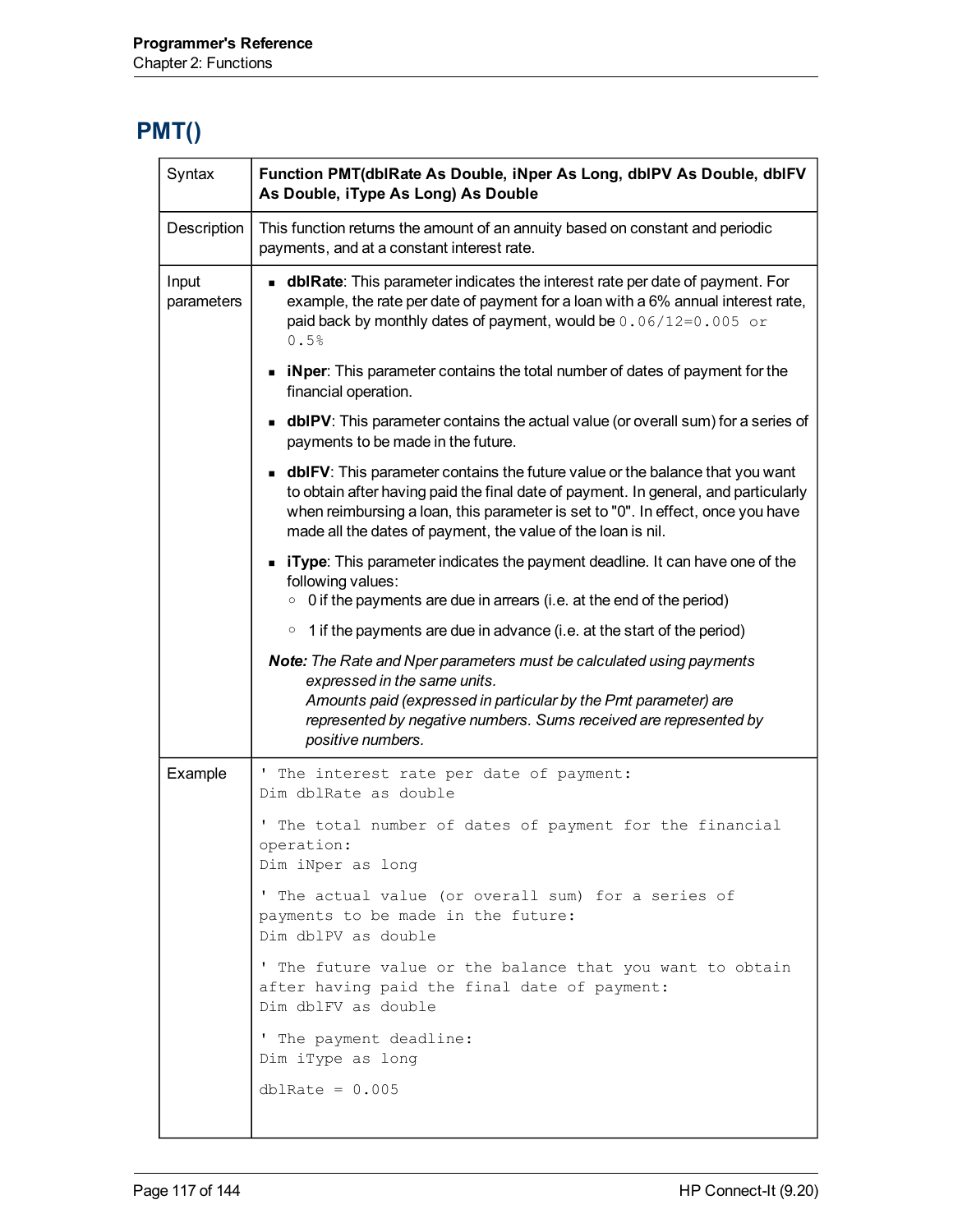| $\begin{array}{rcl}\n\text{iNper} & = & 365 \\ \text{dblPV} & = & 100 \\ \text{dblFV} & = & 0 \\ \text{iType} & = & 0\n\end{array}$ |
|-------------------------------------------------------------------------------------------------------------------------------------|
|                                                                                                                                     |
| RetVal = PMT (dblRate, iNper, dblPV, dblFV, iType)                                                                                  |
| The value returned would be -0.596624840530552.                                                                                     |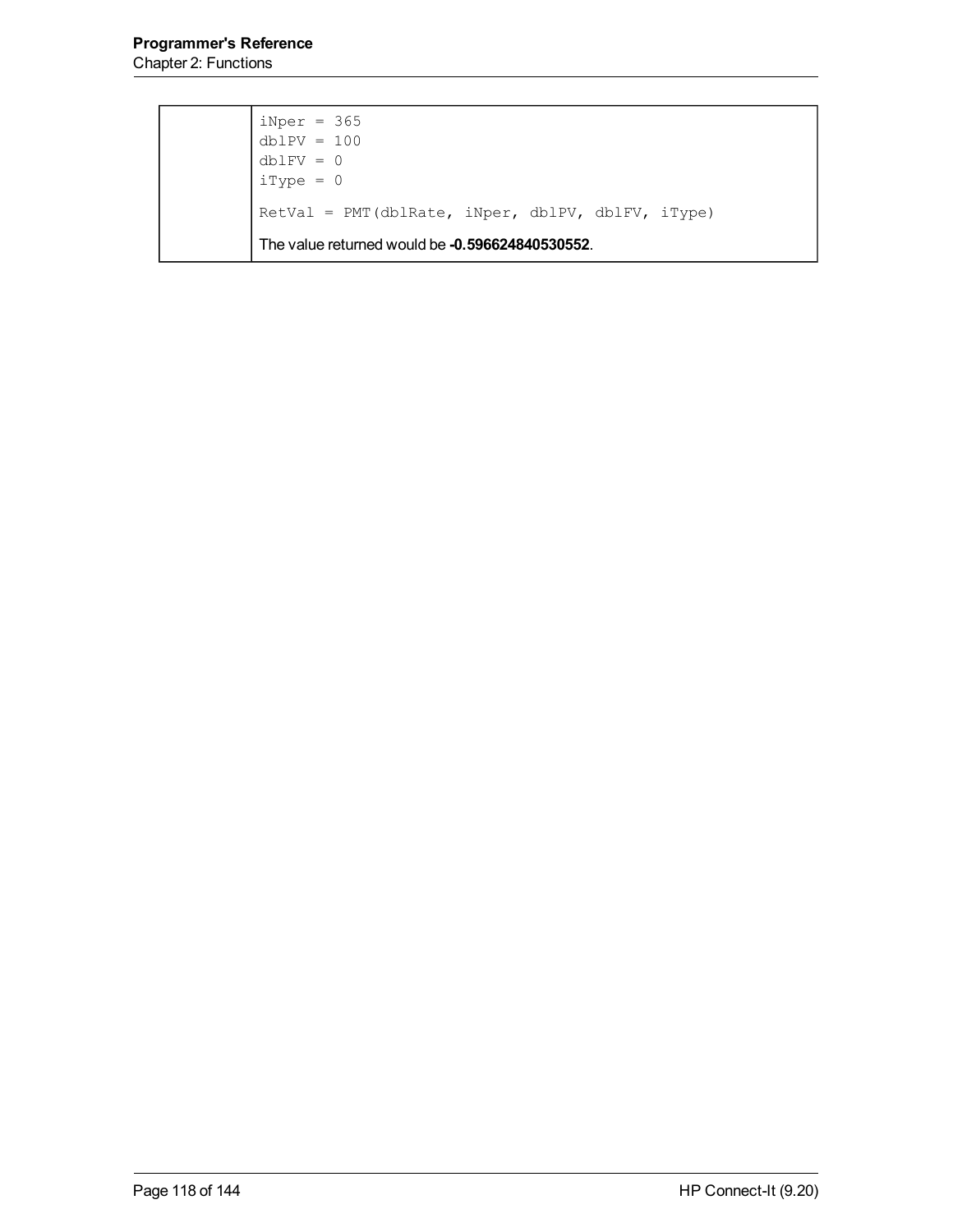#### **PPMT()**

| Syntax              | Function PPMT(dblRate As Double, iPer As Long, iNper As Long, dblPV<br>As Double, dblFV As Double, iType As Long) As Double                                                                                                                                                                                                    |  |
|---------------------|--------------------------------------------------------------------------------------------------------------------------------------------------------------------------------------------------------------------------------------------------------------------------------------------------------------------------------|--|
| Description         | This function returns the amount of capital reimbursed for a given date of payment<br>in an annuity based on constant and periodic payments and at a constant interest<br>rate.                                                                                                                                                |  |
| Input<br>parameters | <b>dblRate:</b> This parameter indicates the interest rate per date of payment. For<br>example, the rate per date of payment for a loan with a 6% annual interest rate,<br>paid back by monthly dates of payment, would be $0.06/12=0.005$ or<br>0.5%                                                                          |  |
|                     | • iPer: This parameter indicates the period for the calculation, between 1 and the<br>value of the Nper parameter.                                                                                                                                                                                                             |  |
|                     | • iNper: This parameter contains the total number of dates of payment for the<br>financial operation.                                                                                                                                                                                                                          |  |
|                     | <b>dbIPV</b> : This parameter contains the actual value (or overall sum) for a series of<br>payments to be made in the future.                                                                                                                                                                                                 |  |
|                     | <b>dblFV</b> : This parameter contains the future value or the balance that you want<br>to obtain after having paid the final date of payment. In general, and particularly<br>when reimbursing a loan, this parameter is set to "0". In effect, once you have<br>made all the dates of payment, the value of the loan is nil. |  |
|                     | • iType: This parameter indicates the payment deadline. It can have one of the<br>following values:<br>0 if the payments are due in arrears (i.e. at the end of the period)<br>$\circ$                                                                                                                                         |  |
|                     | 1 if the payments are due in advance (i.e. at the start of the period)<br>$\circ$                                                                                                                                                                                                                                              |  |
|                     | Note: The Rate and Nper parameters must be calculated using payments<br>expressed in the same units.<br>Amounts paid (expressed in particular by the Pmt parameter) are<br>represented by negative numbers. Sums received are represented by<br>positive numbers.                                                              |  |
| Example             | ' The interest rate per date of payment:<br>Dim dblRate as double                                                                                                                                                                                                                                                              |  |
|                     | ' The period for the calculation, between 1 and the value<br>of the Nper parameter:<br>Dim iPer as double                                                                                                                                                                                                                      |  |
|                     | ' The total number of dates of payment for the financial<br>operation:<br>Dim iNper as long                                                                                                                                                                                                                                    |  |
|                     | ' The future value or the balance that you want to obtain<br>after having paid the final date of payment:<br>Dim dblPV as double                                                                                                                                                                                               |  |
|                     |                                                                                                                                                                                                                                                                                                                                |  |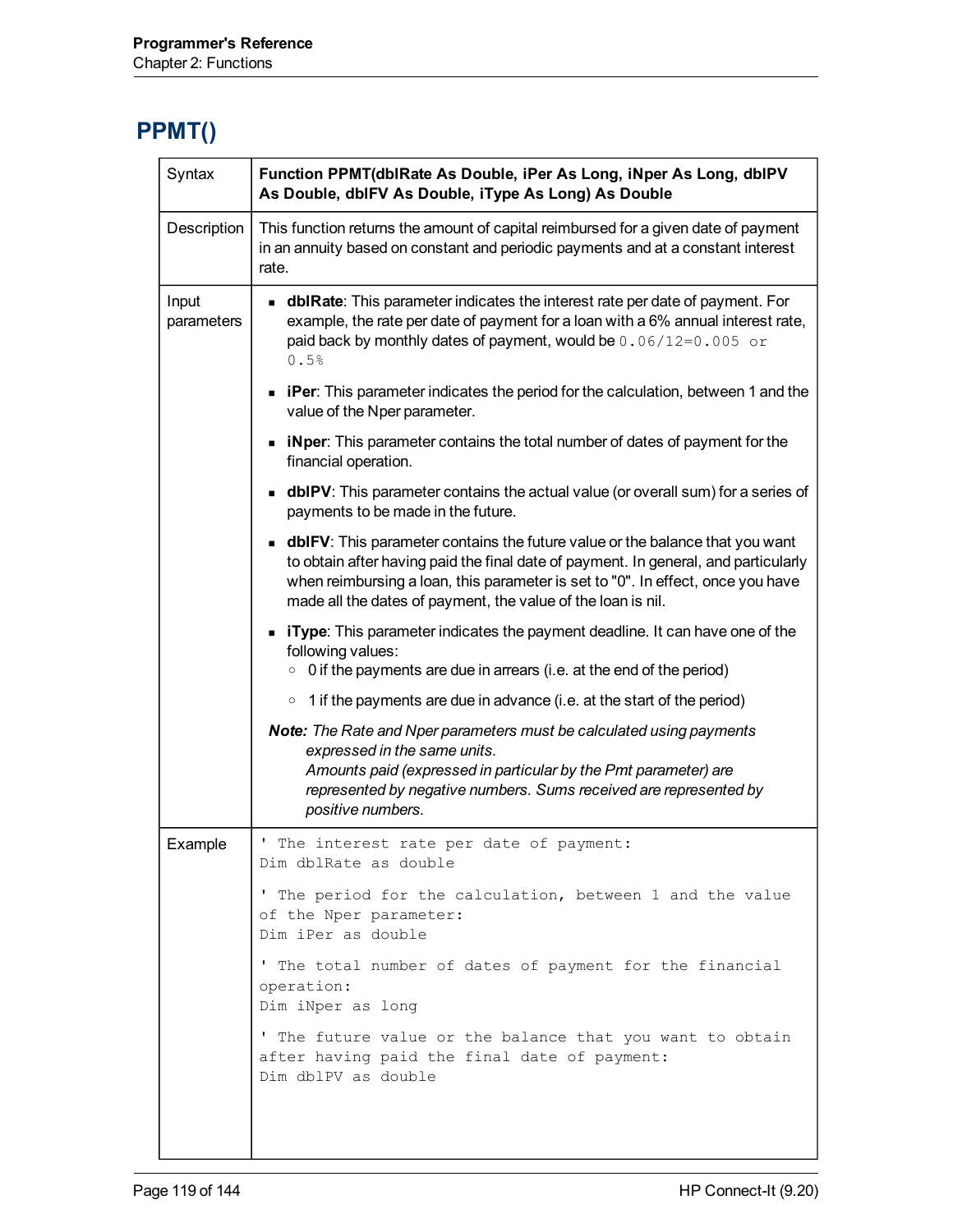```
' The future value or the balance that you want to obtain
after having paid the final date of payment:
Dim dblFV as double
' The payment deadline:
Dim iType as long
dblRate = 0.005iPer = 100iNper = 365dblPV = 100dblFV = 0iType = 0RetVal = PPMT(dblRate, iPer, iNper, dblPV, dblFV, iType)
The value returned would be -0.158317492992482.
```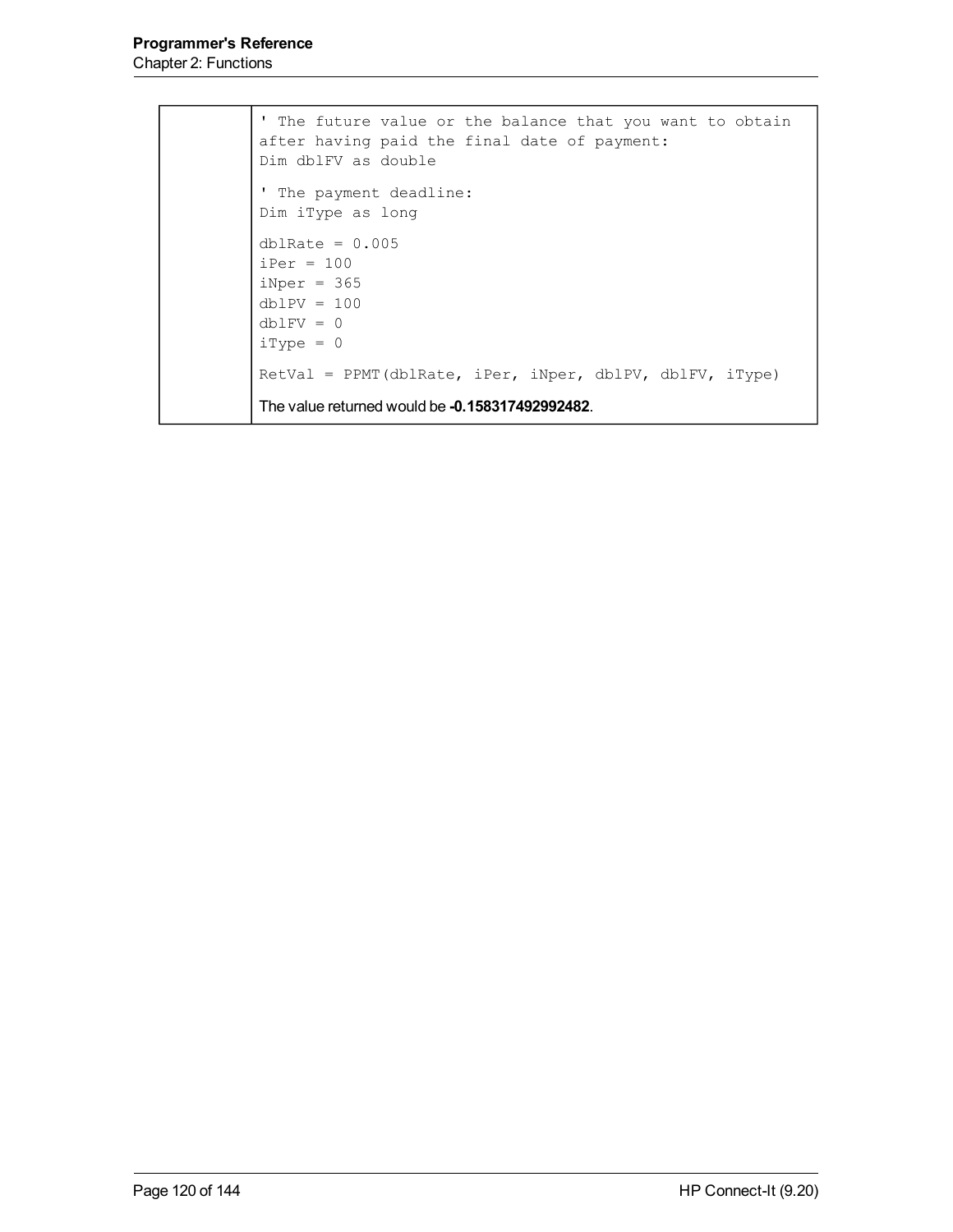# **PV()**

| Syntax              | Function PV(dblRate As Double, iNper As Long, dblPmt As Double, dblFV<br>As Double, iType As Long) As Double                                                                                                                                                                                                                   |
|---------------------|--------------------------------------------------------------------------------------------------------------------------------------------------------------------------------------------------------------------------------------------------------------------------------------------------------------------------------|
| Description         | This function returns the actual amount of an annuity based on constant and<br>periodic future deadlines, and on a fixed interest rate.                                                                                                                                                                                        |
| Input<br>parameters | <b>dbirate:</b> This parameter indicates the interest rate per date of payment. For<br>example, the rate per date of payment for a loan with a 6% annual interest rate,<br>paid back by monthly dates of payment, would be $0.06/12=0.005$ or<br>0.5%                                                                          |
|                     | • iNper: This parameter contains the total number of dates of payment for the<br>financial operation.                                                                                                                                                                                                                          |
|                     | <b>dblPmt</b> : This parameter indicates the amount of the payment made at each<br>date of payment. The payment generally includes both principal and interest.                                                                                                                                                                |
|                     | <b>dblFV</b> : This parameter contains the future value or the balance that you want<br>to obtain after having paid the final date of payment. In general, and particularly<br>when reimbursing a loan, this parameter is set to "0". In effect, once you have<br>made all the dates of payment, the value of the loan is nil. |
|                     | <b>Type:</b> This parameter indicates the payment deadline. It can have one of the<br>following values:<br>$\circ$ 0 if the payments are due in arrears (i.e. at the end of the period)                                                                                                                                        |
|                     | $\circ$ 1 if the payments are due in advance (i.e. at the start of the period)                                                                                                                                                                                                                                                 |
|                     | Note: The Rate and Nper parameters must be calculated using payments<br>expressed in the same units.<br>Amounts paid (expressed in particular by the Pmt parameter) are<br>represented by negative numbers. Sums received are represented by<br>positive numbers.                                                              |
| Example             | ' The interest rate per date of payment:<br>Dim dblRate as double                                                                                                                                                                                                                                                              |
|                     | ' The total number of dates of payment for the financial<br>operation:<br>Dim iNper as long                                                                                                                                                                                                                                    |
|                     | ' The amount of the payment to be made at each date of<br>payment. The payment generally includes both principal and<br>interest:<br>Dim dblPmt as double                                                                                                                                                                      |
|                     | ' The actual value (or overall sum) for a series of<br>payments to be made in the future:<br>Dim dblFV as double                                                                                                                                                                                                               |
|                     | ' The payment deadline:<br>Dim iType as long                                                                                                                                                                                                                                                                                   |
|                     |                                                                                                                                                                                                                                                                                                                                |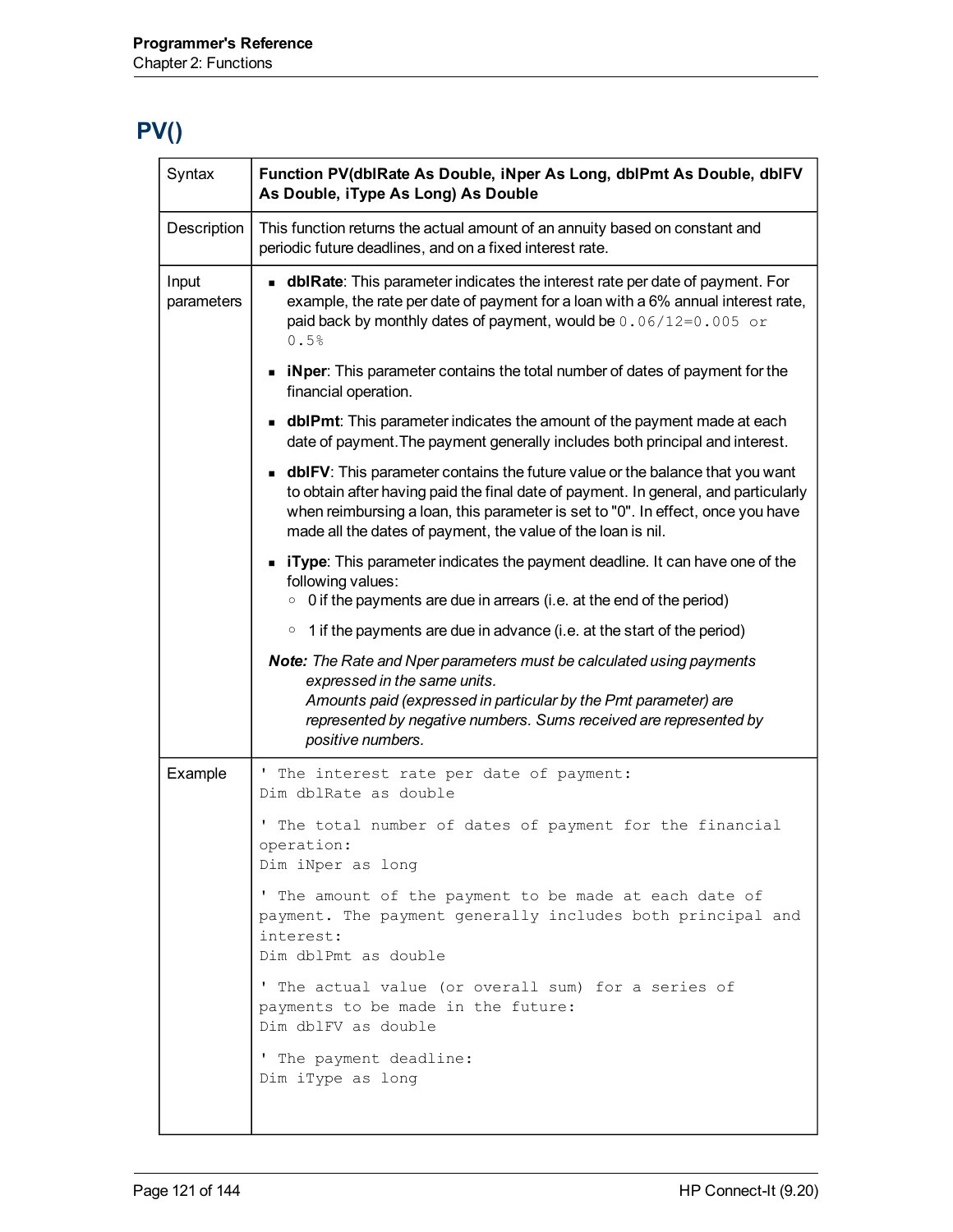```
dblRate = 0.005 iNper = 365 dblPmt = 100 dblFV = 0 iType =
0
RetVal = PV(dblRate, iNper, dblPmt, dblFV, iType)"
The value returned would be -16760.9514734711.
```
#### **Randomize()**

| Syntax              | <b>Function Randomize(IValue As Long)</b>                                                                                                                                                                                                   |
|---------------------|---------------------------------------------------------------------------------------------------------------------------------------------------------------------------------------------------------------------------------------------|
| Description         | Initializes the random number generator.                                                                                                                                                                                                    |
| Input<br>parameters | • IValue: Optional parameter used to initialize the random-number generator of<br>the Rnd function by specifying a new initial value. If this parameter is omitted,<br>the value returned by the system clock is used as the initial value. |
| Example             | Dim MyNumber<br>Randomize MyNumber= $Int(10*Rnd)+1$<br>RetVal=MyNumber)<br>This would return a number between 0 and 10.                                                                                                                     |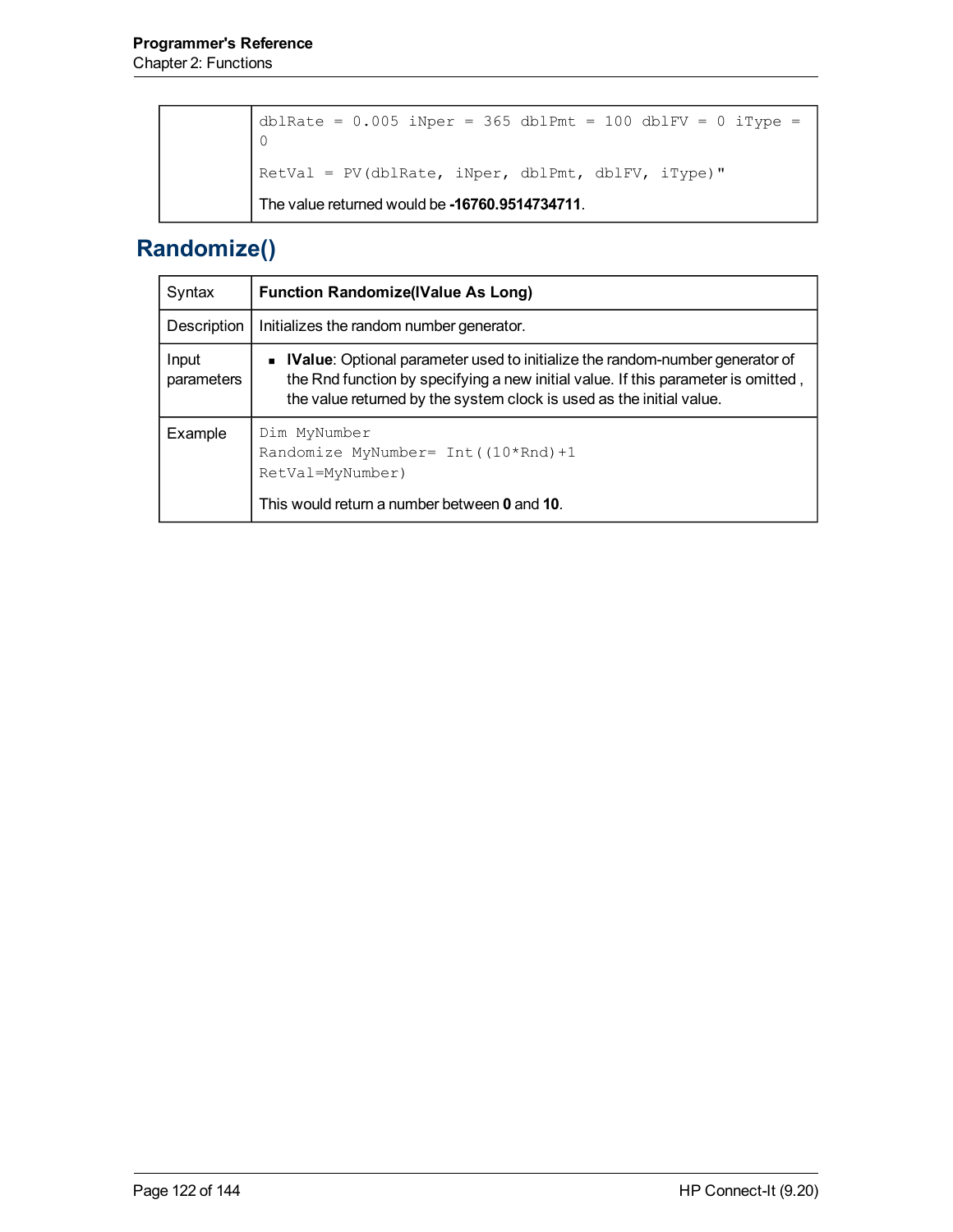#### **RATE()**

| Syntax              | Function RATE(iNper As Long, dblPmt As Double, dblFV As Double,<br>dbIPV As Double, iType As Long, dbIGuess As Double) As Double                                                                                                                                                                                               |  |
|---------------------|--------------------------------------------------------------------------------------------------------------------------------------------------------------------------------------------------------------------------------------------------------------------------------------------------------------------------------|--|
| Description         | This function returns the interest rate per date of payment for an annuity.                                                                                                                                                                                                                                                    |  |
| Input<br>parameters | • iNper: This parameter contains the total number of dates of payment for the<br>financial operation.                                                                                                                                                                                                                          |  |
|                     | <b>dblPmt</b> : This parameter indicates the amount of the payment to be made at<br>each date of payment. The payment generally includes both principal and<br>interest.                                                                                                                                                       |  |
|                     | <b>dblFV</b> : This parameter contains the future value or the balance that you want<br>to obtain after having paid the final date of payment. In general, and particularly<br>when reimbursing a loan, this parameter is set to "0". In effect, once you have<br>made all the dates of payment, the value of the loan is nil. |  |
|                     | <b>dbIPV</b> : This parameter contains the actual value (or overall sum) for a series of<br>payments to be made in the future.                                                                                                                                                                                                 |  |
|                     | • iType: This parameter indicates the payment deadline. It can have one of the<br>following values:<br>$\circ$ 0 if the payments are due in arrears (i.e. at the end of the period)                                                                                                                                            |  |
|                     | $\circ$ 1 if the payments are due in advance (i.e. at the start of the period)                                                                                                                                                                                                                                                 |  |
|                     | <b>dblGuess</b> : This parameter contains the estimated value of the interest rate per<br>date of payment.                                                                                                                                                                                                                     |  |
| Example             | ' The total number of dates of payment for the financial<br>operation:<br>Dim iNper as long                                                                                                                                                                                                                                    |  |
|                     | ' The amount of the payment to be made at each date of<br>payment. The payment generally includes both principal and<br>interest:<br>Dim dblPmt as double                                                                                                                                                                      |  |
|                     | ' The actual value (or overall sum) for a series of<br>payments to be made in the future:<br>Dim dblPV as double                                                                                                                                                                                                               |  |
|                     | ' The actual value (or overall sum) for a series of<br>payments to be made in the future:<br>Dim dblFV as double                                                                                                                                                                                                               |  |
|                     | ' The payment deadline:<br>Dim iType as long                                                                                                                                                                                                                                                                                   |  |
|                     | ' The estimated value of the interest rate per date of<br>payment:<br>Dim dblGuess as double<br>$iNper = 365$                                                                                                                                                                                                                  |  |
|                     |                                                                                                                                                                                                                                                                                                                                |  |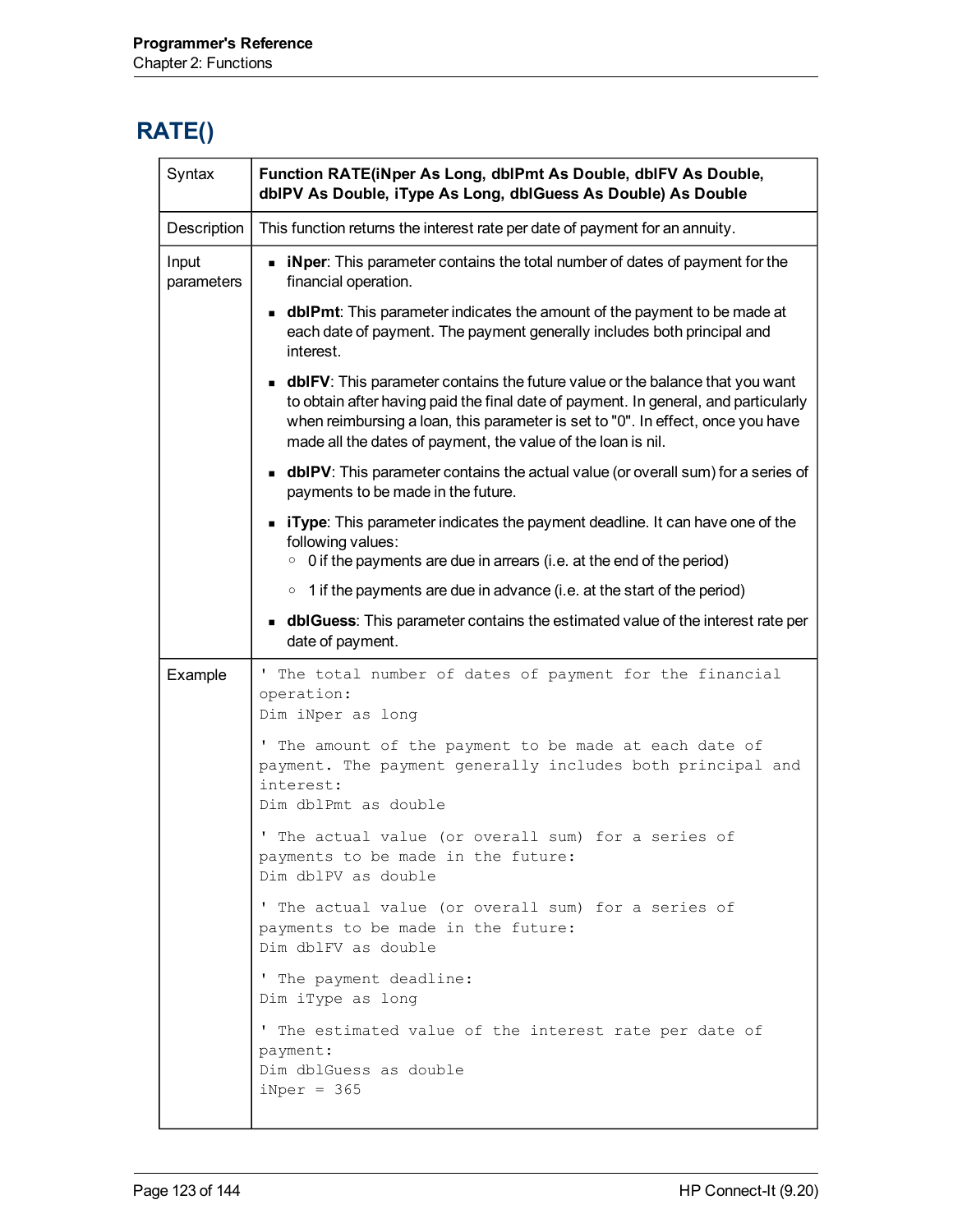```
dblPmt = -100dblPV = 100dblFV = 0iType = 0dblGuess = 0.00008
RetVal = RATE(iNper, dblPmt, dblPV, dblFV, iType, dblGuess)
The value returned would be -0.0560381563814955.
```
*Note: Amounts paid (expressed in particular by the Pmt parameter) are represented by negative numbers. Sums received are represented by positive numbers.*

*This function performs its calculation using iterations, starting with the value assigned in the Guess parameter. If no result is found after 20 iterations, the function fails.*

#### **RemoveRows()**

| Syntax              | Function RemoveRows(strList As String, strRowNames As String) As<br>String                                                                                                                                                                  |
|---------------------|---------------------------------------------------------------------------------------------------------------------------------------------------------------------------------------------------------------------------------------------|
| Description         | Performs a deletion in a list of lines identified by the strRowNames parameter. This<br>function is useful when processing "ListBox" control type values. Values from this<br>type of control are represented as arrays as described below: |
|                     | The " " character is used as the column separator.                                                                                                                                                                                          |
|                     | $\bullet$ The "," character is used as the line separator.                                                                                                                                                                                  |
|                     | • Each line ends with a unique identifier at the right of the "=" sign.                                                                                                                                                                     |
| Input<br>parameters | • strList: Source string containing the values of a "ListBox" control to be<br>processed.                                                                                                                                                   |
|                     | • strRowNames: Identifiers of lines to be deleted. The identifiers are separated<br>by commas.                                                                                                                                              |
| Example             | Dim MyStr<br>MyStr=RemoveRows("a1 a2=a0,b1 b2=b0", "a0,c0")<br>RetVal=MyStr<br>The value returned is <b>b1 b2=b0</b> .                                                                                                                      |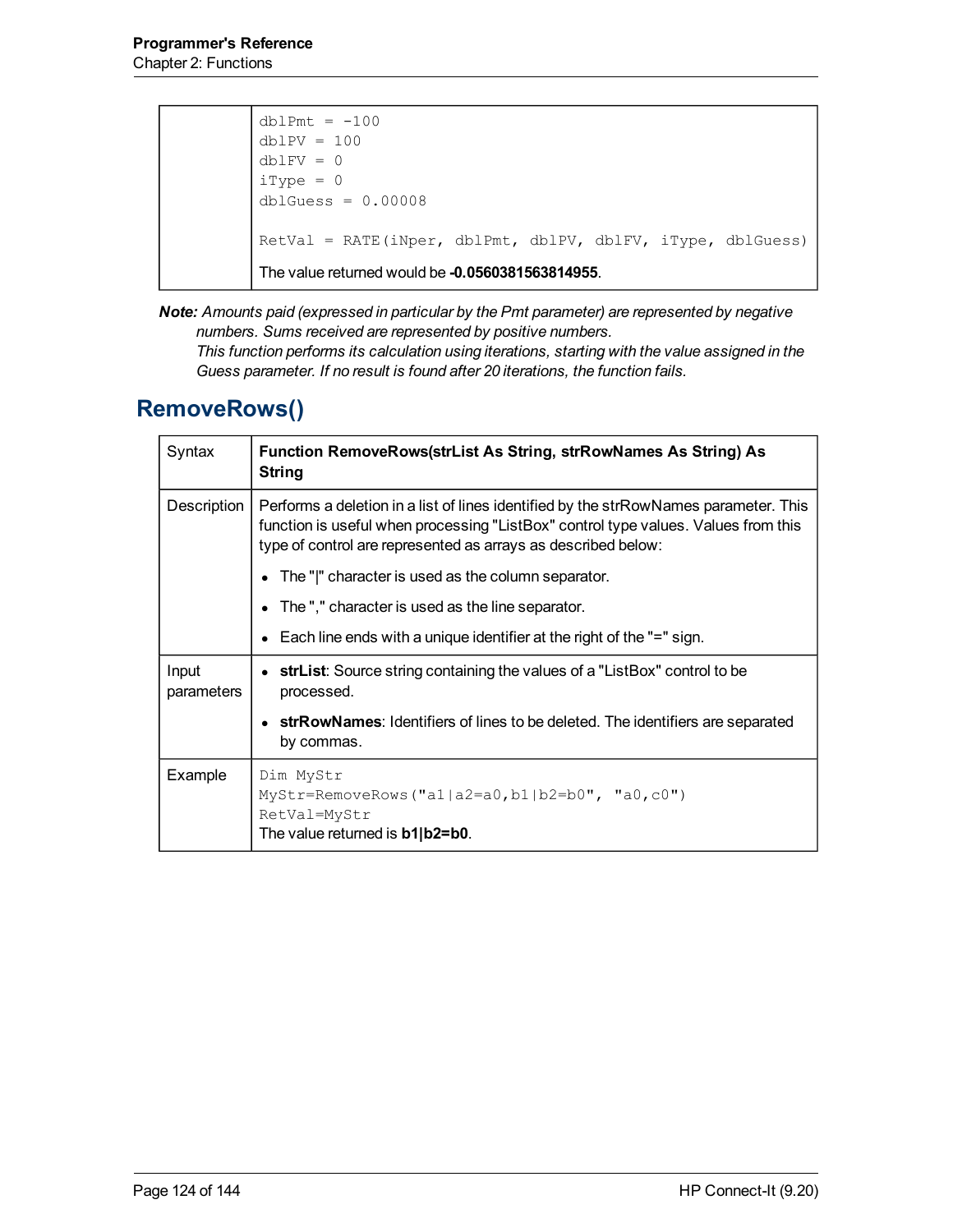# **Replace()**

| Syntax      | Function Replace(strData As String, strOldPattern As String, strNewPattern<br>As String, bCaseSensitive As Long) As String                                                                                                                                                               |  |
|-------------|------------------------------------------------------------------------------------------------------------------------------------------------------------------------------------------------------------------------------------------------------------------------------------------|--|
| Description | Replaces all occurrences of the strOldPattern parameter with the strNewPattern<br>parameter inside the character string contained in the strData parameter. The<br>search for the strOldPattern parameter can be made case-sensitive using the value<br>of the bCaseSensitive parameter. |  |
| Input       | <b>strData:</b> Character string containing the occurrences to be replaced.                                                                                                                                                                                                              |  |
| parameters  | <b>strOldPattern:</b> Occurrence to find in the string contained in the strData<br>parameter.                                                                                                                                                                                            |  |
|             | strNewPattern: Text replacing each occurrence found.<br>$\blacksquare$                                                                                                                                                                                                                   |  |
|             | <b>bCaseSensitive</b> : Depending on this parameter, the search is case sensitive<br>$\blacksquare$<br>$(=1)$ or not $(=0)$ . By default, this parameter is set to 1.                                                                                                                    |  |
| Example     | Dim MyStr<br>MyStr=Replace ("youmeyoumeyou", "you", "me", 0)<br>This returns mememememe.                                                                                                                                                                                                 |  |
|             | MyStr=Replace ("youmeyoumeyou", "You", "me", 1)<br>This returns youmeyoumeyou.                                                                                                                                                                                                           |  |
|             | MyStr=Replace ("youmeYoumeyou", "You", "me", 1)<br>This returns youmememeyou.                                                                                                                                                                                                            |  |

# **Right()**

| Syntax           | Function Right(strString As String, INumber As Long) As String                                                                                                                                                                                                |
|------------------|---------------------------------------------------------------------------------------------------------------------------------------------------------------------------------------------------------------------------------------------------------------|
| Description      | Returns the rights most iNumber characters of the string parameter.                                                                                                                                                                                           |
| Input parameters | • strString: Character string to process.                                                                                                                                                                                                                     |
|                  | • INumber: Number of characters to return.                                                                                                                                                                                                                    |
| Example          | Dim lWord, strMsq, rWord, iPos<br>strMsq = $"Left() Test."$<br>iPos = InStr(1, strMsq, " ")<br>$1Word = Left(strMsq, iPos - 1)$<br>$rWord = Right(strMsq, Len(strMsq) - iPos)$<br>strMsq=rWord+lWord<br>RetVal=strMsq<br>This returns the value Test. Left(). |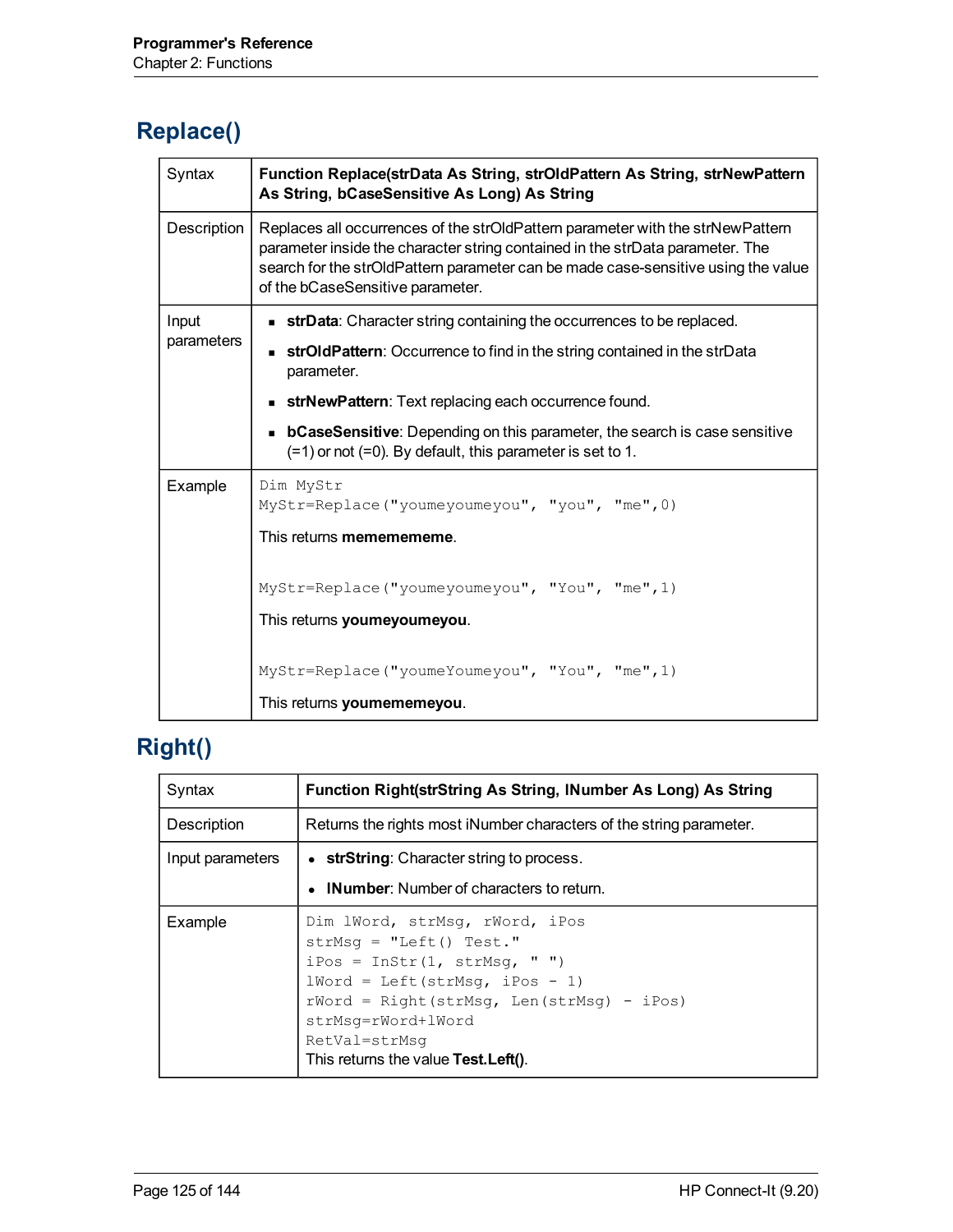#### **RightPart()**

| Syntax      | Function RightPart(strFrom As String, strSep As String, bCaseSensitive As<br>Long) As String                                                                                                                                                                                                                                                                   |
|-------------|----------------------------------------------------------------------------------------------------------------------------------------------------------------------------------------------------------------------------------------------------------------------------------------------------------------------------------------------------------------|
| Description | Extracts the portion of a string to the right of the separator specified in the strSep<br>parameter. The search for the separator is performed from right to left. The search<br>can be made case sensitive using the bCaseSensitive parameter.                                                                                                                |
| Input       | • strFrom: Source string to be processed.                                                                                                                                                                                                                                                                                                                      |
| parameters  | • strSep: Character used as separator in the source string.                                                                                                                                                                                                                                                                                                    |
|             | bCaseSensitive: Depending on this parameter, the search is case sensitive<br>$(=1)$ or not $(=0)$ .                                                                                                                                                                                                                                                            |
| Example     | Dim iSeed as Integer<br>iSeed = $Int((10*Rnd)-5)$<br>$RetVal = Abs(iSeed)$<br>These examples illustrate use of the LeftPart, LeftPartFromRight, RightPart, and<br>RightPartFromLeft functions on the same string: "This_is_a_test":<br>LeftPart ("This is a test"," ", 0)<br>Returns This.<br>LeftPartFromRight("This is a test"," ", 0)<br>Returns This_is_a. |
|             | RightPart ("This is a test"," ", 0)<br>Returns test.                                                                                                                                                                                                                                                                                                           |
|             | RightPartFromLeft("This is a test"," ", 0)<br>Returns is_a_test.                                                                                                                                                                                                                                                                                               |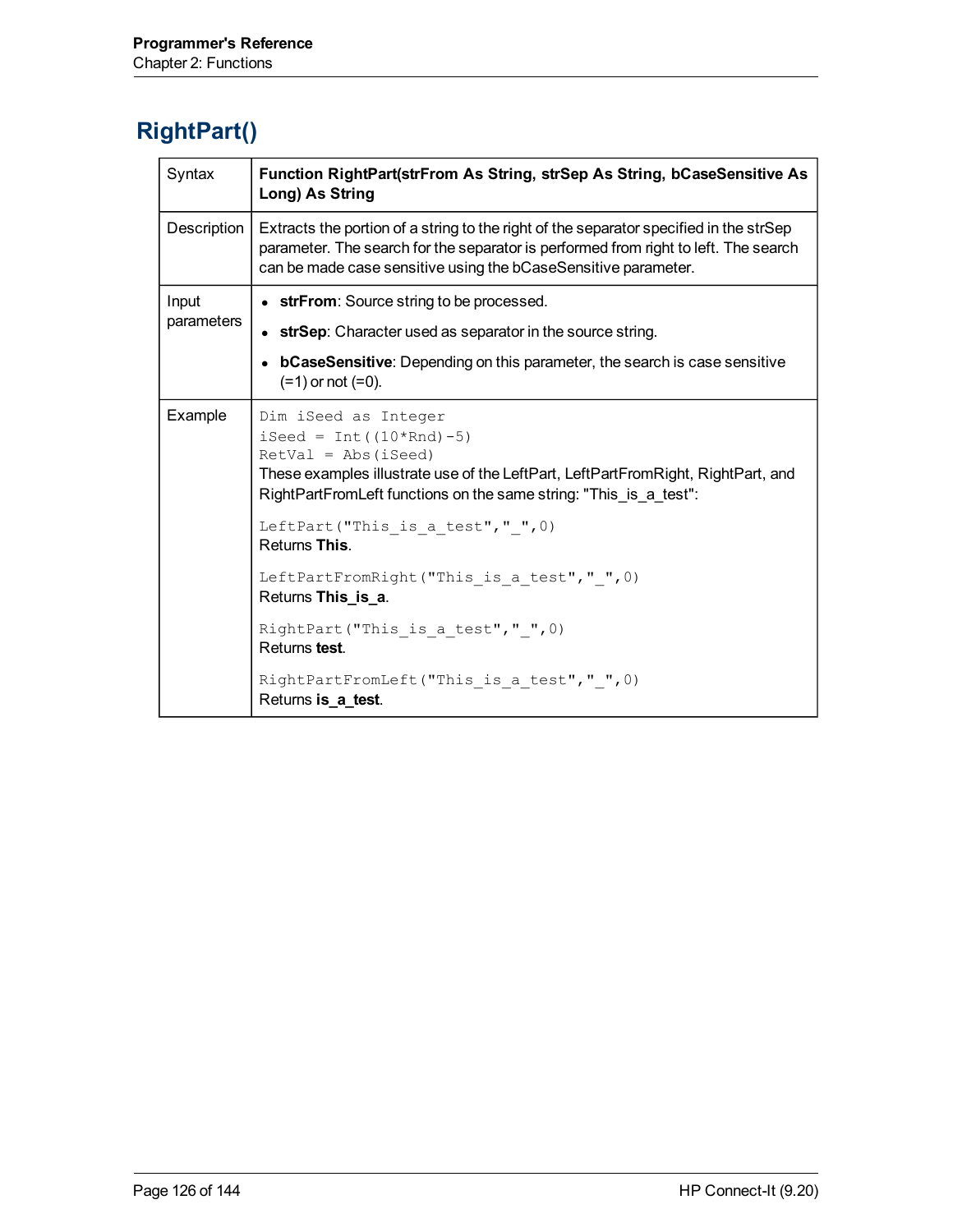### **RightPartFromLeft()**

| Syntax      | Function RightPartFromLeft(strFrom As String, strSep As String,<br>bCaseSensitive As Long) As String                                                                                                                                            |
|-------------|-------------------------------------------------------------------------------------------------------------------------------------------------------------------------------------------------------------------------------------------------|
| Description | Extracts the portion of a string to the right of the separator specified in the strSep<br>parameter. The search for the separator is performed from left to right. The search<br>can be made case sensitive using the bCaseSensitive parameter. |
| Input       | • strFrom: Source string to be processed.                                                                                                                                                                                                       |
| parameters  | • strSep: Character used as separator in the source string.                                                                                                                                                                                     |
|             | • bCaseSensitive: Depending on this parameter, the search is case sensitive<br>$(=1)$ or not $(=0)$ . By default, this parameter is set to 1.                                                                                                   |
| Example     | These examples illustrate use of the LeftPart, LeftPartFromRight, RightPart, and<br>RightPartFromLeft functions on the same string: "This is a test":                                                                                           |
|             | LeftPart ("This is a test", " $", 0)$<br>Returns This.                                                                                                                                                                                          |
|             | LeftPartFromRight("This is a test"," ", 0)<br>Returns This is a.                                                                                                                                                                                |
|             | RightPart ("This is a test"," ", 0)<br>Returns test.                                                                                                                                                                                            |
|             | RightPartFromLeft("This is a test"," ", 0)<br>Returns is_a_test.                                                                                                                                                                                |

# **RmAllInDir()**

| Syntax               | Function RmAllInDir(strRmDirectory As String, bStopIfError As Long) As<br>Long                                                                                                                                                              |  |
|----------------------|---------------------------------------------------------------------------------------------------------------------------------------------------------------------------------------------------------------------------------------------|--|
| Description          | This function deletes all items (files and folders) from a folder. The folder itself is<br>not deleted.                                                                                                                                     |  |
| Input<br>parameters  | • strRmDirectory: This parameter contains the full path of the folder concerned<br>by the operation.                                                                                                                                        |  |
|                      | <b>bStopIfError:</b> If this parameter is set to 1, the delete operation is suspended if<br>the a file or folder cannot be deleted. If this parameter is set to 0, the operation<br>continues and moves on to the following file or folder. |  |
| Output<br>parameters | $\bullet$ 0: Normal execution.                                                                                                                                                                                                              |  |
|                      | Other than zero: Error code.                                                                                                                                                                                                                |  |
| Example              | $RetVal = RmAllInDir("c:\\files \text{test", 1})$                                                                                                                                                                                           |  |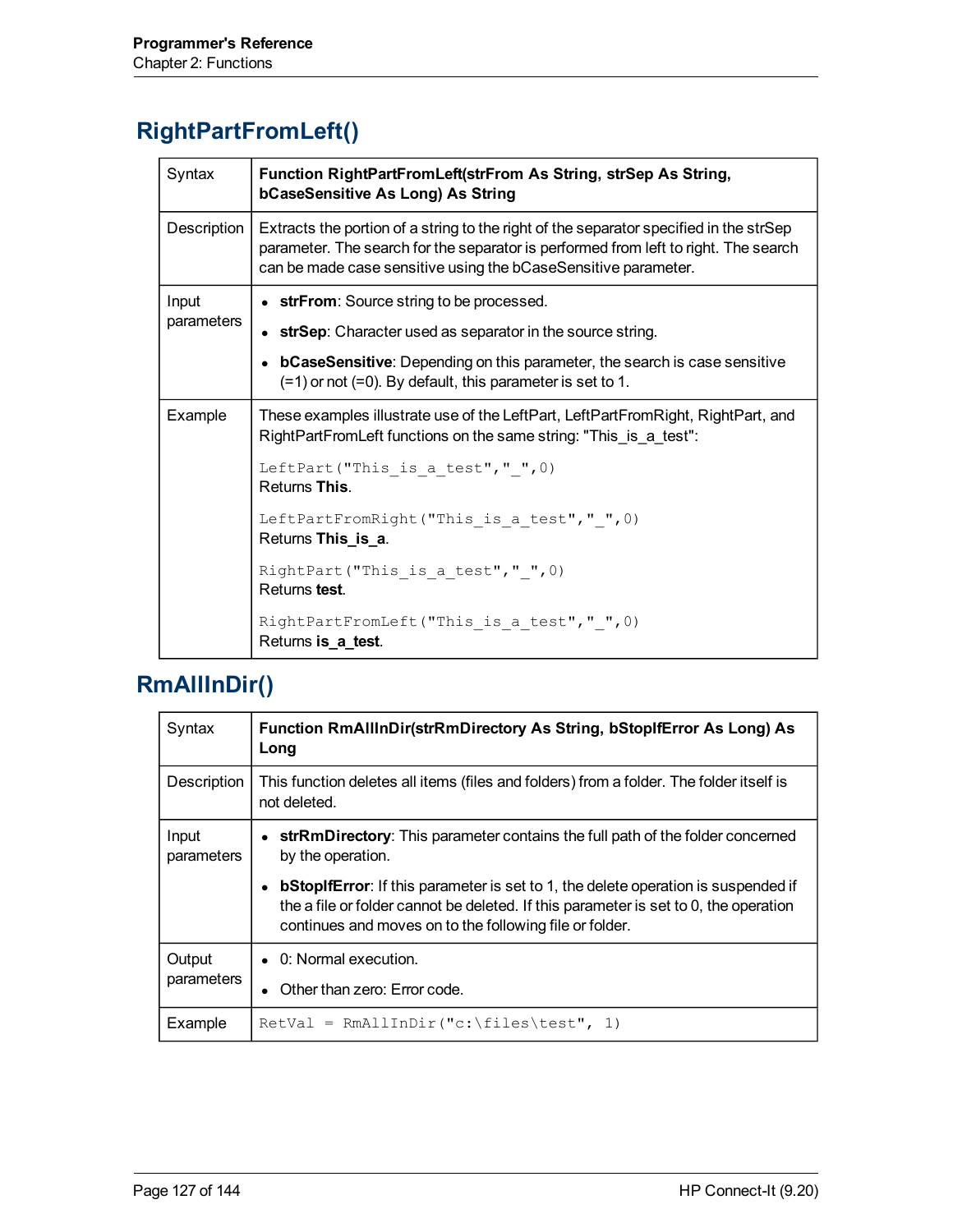# **RmDir()**

| Syntax            | <b>Function RmDir(strRmDirectory As String) As Long</b>                            |
|-------------------|------------------------------------------------------------------------------------|
| Description       | Removes an existing directory.<br>Note: The directory to be deleted must be empty. |
| Input parameters  | • strRmDirectory: Full path of the directory to be removed.                        |
| Output parameters | • 0: Normal execution.                                                             |
|                   | Other than zero: Error code.                                                       |
| Example           | $RetVal = RmDir("c: mp")$                                                          |

#### **Rnd()**

| Syntax              | <b>Function Rnd(dValue As Double) As Double</b>                                                                                                             |
|---------------------|-------------------------------------------------------------------------------------------------------------------------------------------------------------|
| Description         | Returns a value containing a random number.                                                                                                                 |
| Input<br>parameters | dValue: Optional parameter whose value defines the mode of execution of<br>the function:<br><b>Less than zero</b> : The same number is generated each time. |
|                     | <b>Greater than zero:</b> Next random number in the series.                                                                                                 |
|                     | Equal to zero: Last random number generated.                                                                                                                |
|                     | <b>Omitted:</b> Next random number in the series.                                                                                                           |
| Example             | Dim MyNumber<br>Randomize<br>MyNumber= $Int((10*Rnd)+1)$<br>RetVal=MyNumber<br>This returns a random value between 1 and 10.                                |

*Note: Before calling this function, you must use the Randomize function, without parameters, to initialize the random number generator.*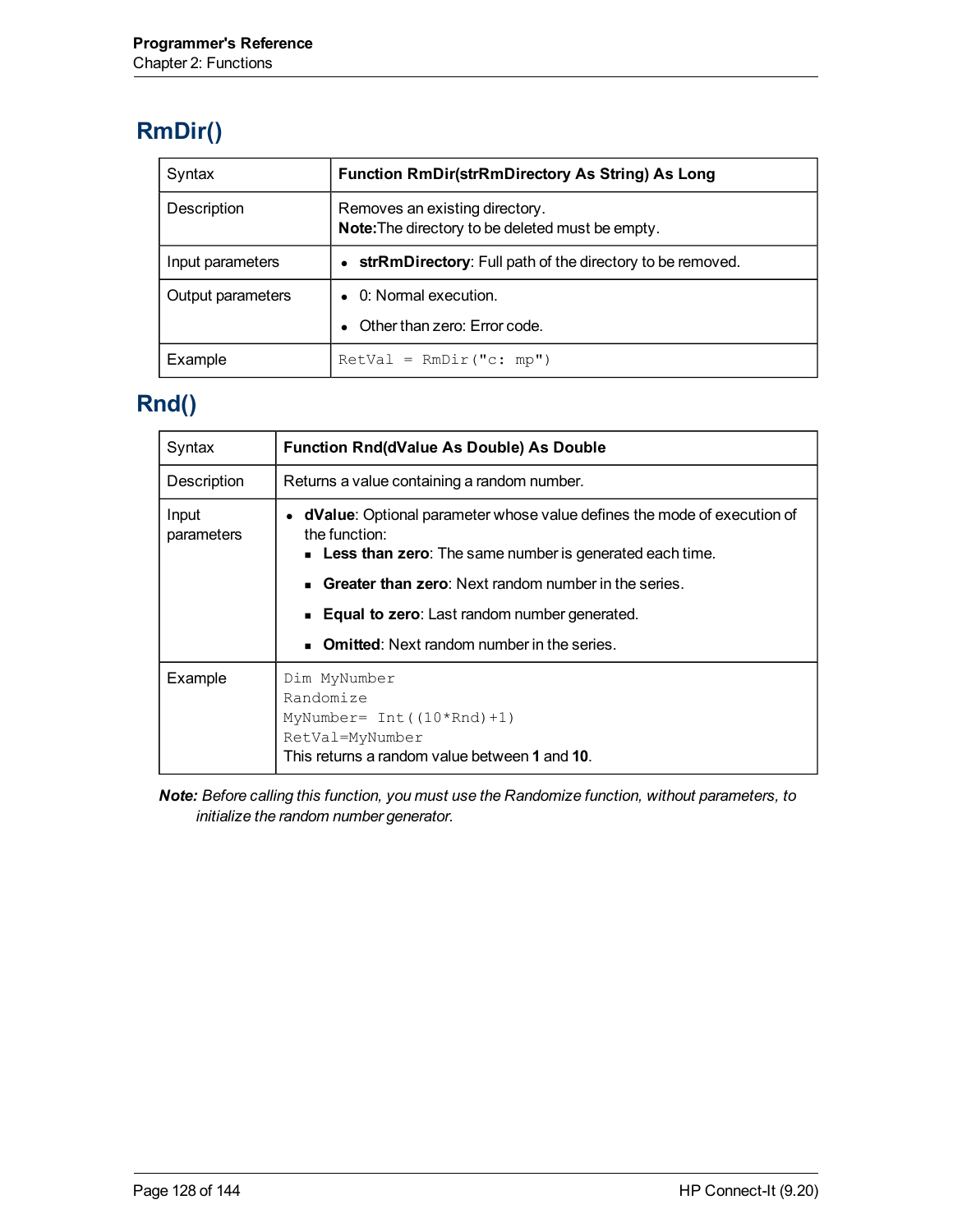# **RoundValue()**

| Syntax              | Function RoundValue(dValue As Double, iDigits As Long) As Double                                                                                  |
|---------------------|---------------------------------------------------------------------------------------------------------------------------------------------------|
| Description         | This function calculates the rounding value of a number to the number of digits after<br>the decimal point as specified by the iDigits parameter. |
| Input<br>parameters | • dValue: This parameter contains the number to be rounded.                                                                                       |
|                     | <b>iDigits</b> : This parameter contains the number of decimal places to keep for the<br>rounding operation.                                      |
| Example             | $RetVal = RoundValue(1.2568, 2)$                                                                                                                  |
|                     | This returns the value 1.26.                                                                                                                      |
|                     | $RetVal = RoundValue(1.2568, 0)$                                                                                                                  |
|                     | This returns the value 1.                                                                                                                         |

### <span id="page-128-0"></span>**RTrim()**

| Syntax              | <b>Function RTrim(strString As String) As String</b>                                                                                                                                             |
|---------------------|--------------------------------------------------------------------------------------------------------------------------------------------------------------------------------------------------|
| Description         | Removes all trailing spaces in a string.                                                                                                                                                         |
| Input<br>parameters | • strString: String to process.                                                                                                                                                                  |
| Example             | This example uses the LTrim and RTrim functions to strip leading and trailing<br>spaces, respectively, from a string variable. It uses the Trim function alone to strip<br>both types of spaces. |
|                     | Dim strString as String<br>Dim strTrimString as String                                                                                                                                           |
|                     | str $String = "string"$                                                                                                                                                                          |
|                     | $strTrimString = RTrim(string)$                                                                                                                                                                  |
|                     | RetVal= " " & strTrimString & " "                                                                                                                                                                |
|                     | This returns the value   string.                                                                                                                                                                 |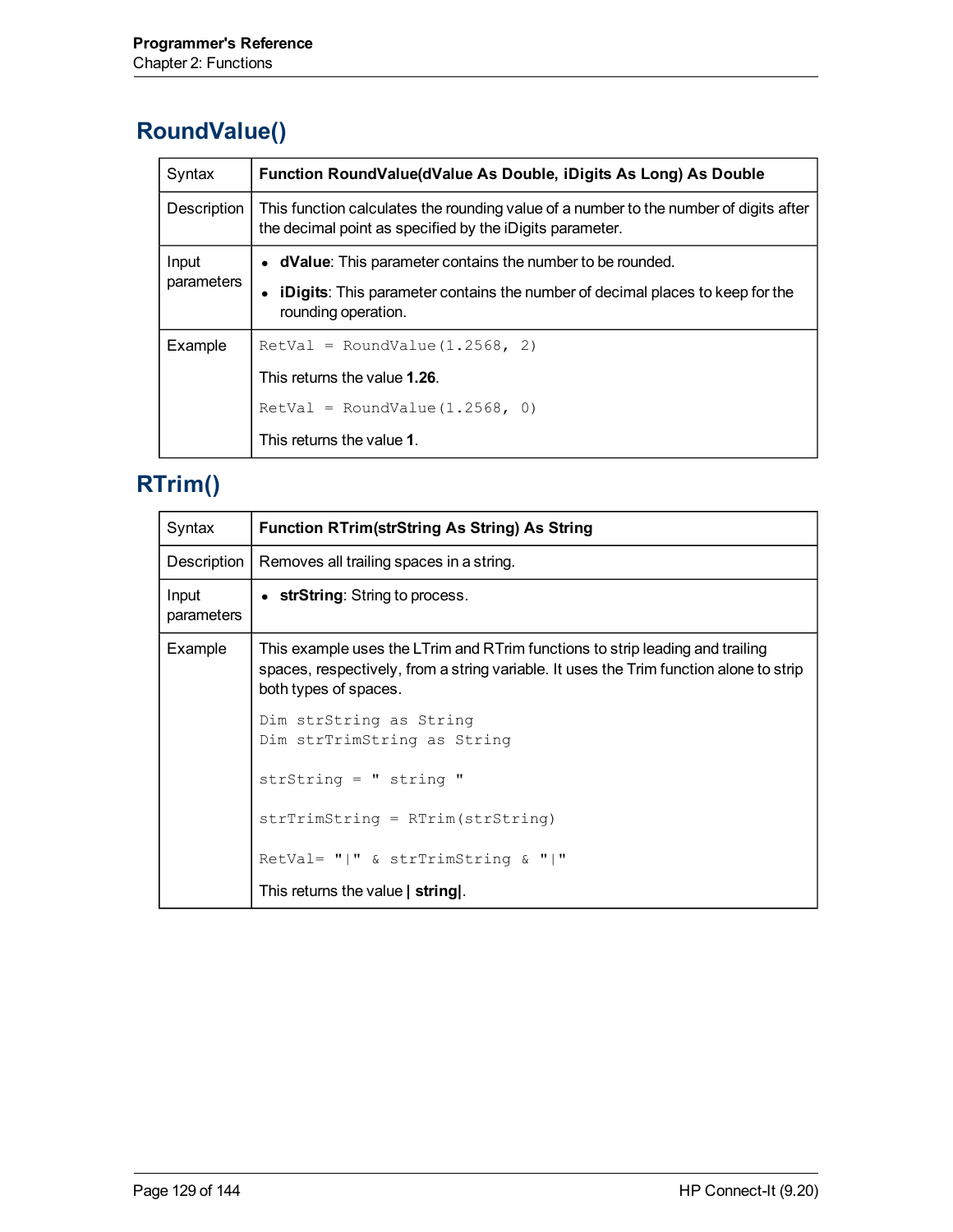### **Second()**

| Syntax              | <b>Function Second (tmTime As Date) As Long</b>                                                                                                                                 |
|---------------------|---------------------------------------------------------------------------------------------------------------------------------------------------------------------------------|
| Description         | Returns the number of seconds contained in the time expressed by the tmTime<br>parameter.                                                                                       |
| Input<br>parameters | <b>tmTime</b> : Parameter in Date+Time format to be processed.                                                                                                                  |
| Example             | Dim strSecond<br>strSecond=Second(Date())<br>RetVal=strSecond<br>This returns the number of seconds elapsed in the current hour; for example, 30 if<br>the time is $15:45:30$ . |

#### **SetMaxInst()**

| Syntax               | <b>Function SetMaxInst(IMaxInst As Long) As Long</b>                                                                                                                |  |
|----------------------|---------------------------------------------------------------------------------------------------------------------------------------------------------------------|--|
| Description          | This function enables you to set the maximum number of instructions that a Basic<br>script can execute. By default, the number of instructions is limited to 10000. |  |
| Input<br>parameters  | • IMaxinst: This parameter contains the maximum number of instructions that<br>can be executed by a script.                                                         |  |
| Output<br>parameters | $\bullet$ 0: Normal execution.<br>Other than zero: Error code.                                                                                                      |  |
| Example              | SetMaxInst(1000)<br>Sets the number to 1000.                                                                                                                        |  |
|                      | SetMaxInst(0)<br>Sets the number to infinity.                                                                                                                       |  |

If you set the lMaxInst parameter to "0", the number of instructions that a script can execute is unlimited.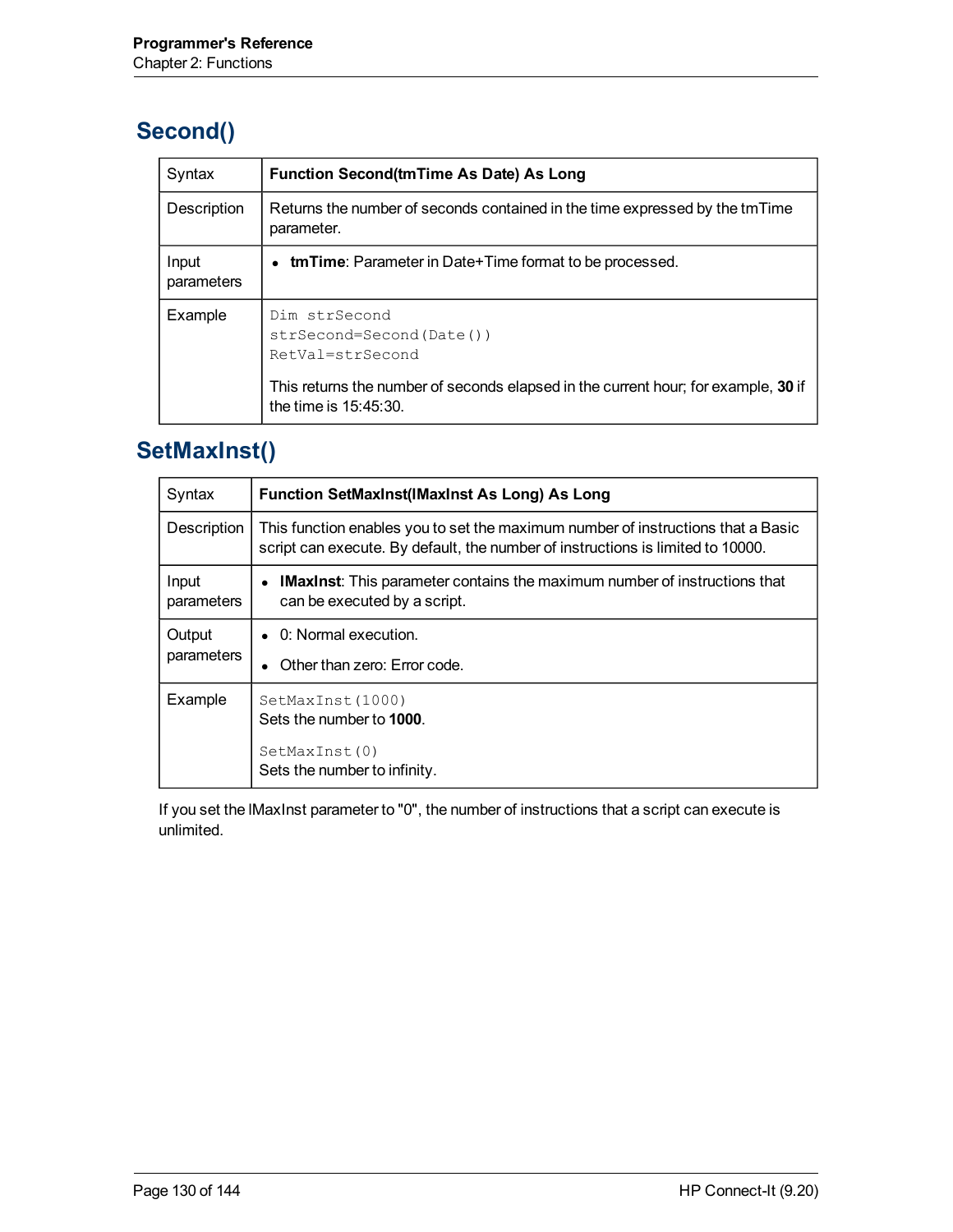#### **SetSubList()**

| Syntax              | Function SetSubList(strValues As String, strRows As String, strRowFormat<br>As String) As String                                                                                                                                                                                                                           |
|---------------------|----------------------------------------------------------------------------------------------------------------------------------------------------------------------------------------------------------------------------------------------------------------------------------------------------------------------------|
| Description         | Defines the values of a sublist for a "ListBox" control.                                                                                                                                                                                                                                                                   |
| Input<br>parameters | <b>strValues</b> : Source string containing the values of a "ListBox" control to be<br>processed.                                                                                                                                                                                                                          |
|                     | <b>strRows</b> : List of values to add to or replace the characters contained in the<br>string in the strValues parameter. The values are separated by the " "<br>character. The lines that are processed are identified by their identifier, situated<br>to the right of the "=" sign. Unknown lines are not processed. n |
|                     | <b>strRowFormat:</b> Formatting instructions for the sublist. Instructions are<br>separated by the " " character. This parameter has the following<br>characteristics:<br>"1" represents the information contained in the first column of the sublist.<br>$\circ$                                                          |
|                     | $\circ$ "i-j" can be used to define a group of columns.                                                                                                                                                                                                                                                                    |
|                     | • "-" takes all columns into account.                                                                                                                                                                                                                                                                                      |
|                     | $\circ$ An unknown column does not return a value.                                                                                                                                                                                                                                                                         |
| Example             | Dim MyStr<br>MyStr=SetSubList("a1 a2 a3=a0,b1 b2 b3=b0,c1 c2 c3=c0",<br>"A2 A1=a0, B2 B1=b $0$ ", "2 1")                                                                                                                                                                                                                   |
|                     | Returns A1 A2 a3=a0,B1 B2 b3=b0,c1 c2 c3=c0.                                                                                                                                                                                                                                                                               |
|                     | MyStr=SetSubList("al a2 a3=a0,b1 b2 b3=b0,c1 c2 c3=c0",<br>" $Z2 = *$ , $B2 = b0"$ , " $2"$ )                                                                                                                                                                                                                              |
|                     | Returns a1 Z2 a3=a0,b1 B2 b3=b0,c1 Z2 c3=c0.                                                                                                                                                                                                                                                                               |
|                     | MyStr=SetSubList("a1 a2 a3=a0,b1 b2 b3=b0,c1 c2 c3=c0",<br>$"B5 B6 B7=b0, C5 C6, C7=c0", "5-7")$                                                                                                                                                                                                                           |
|                     | Returns a1 a2 a3=a0,b1 b2 b3  B5 B6 B7=b0,c1 c2 c3  C5 C6 C7=c0.                                                                                                                                                                                                                                                           |
|                     | $MyStr = SetSubList("a1 a2 a3=a0,b1 b2 b3=b0, c1 c2 c3=c0",$<br>$"B1 B2 B3 B4=b0", "-")$                                                                                                                                                                                                                                   |
|                     | Returns a1 a2 a3=a0,B1 B2 B3 B4=b0,c1 c2 c3=c0.                                                                                                                                                                                                                                                                            |
|                     | MyStr=SetSubList("A B C, D E F", "X=*", "2")                                                                                                                                                                                                                                                                               |
|                     | Returns A X C,D X F" RetVal=".                                                                                                                                                                                                                                                                                             |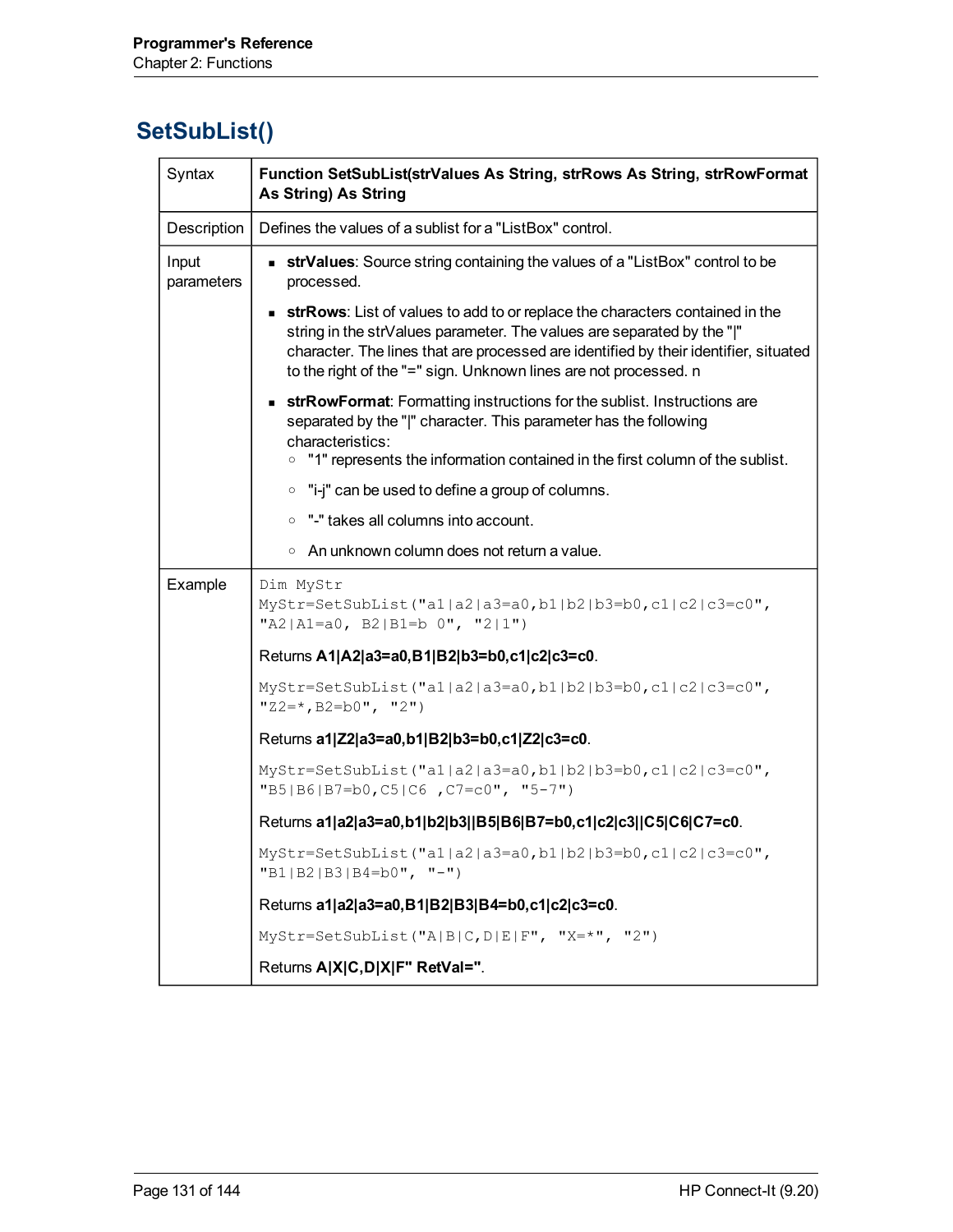# **Sgn()**

| Syntax            | <b>Function Sgn(dValue As Double) As Double</b>                                                     |
|-------------------|-----------------------------------------------------------------------------------------------------|
| Description       | Returns a value indicating the sign of a number.                                                    |
| Input parameters  | • dValue: Number whose sign you want know.                                                          |
| Output parameters | The function can return one of the following values:                                                |
|                   | • 1: The number is greater than zero.                                                               |
|                   | • 0: The number is equal to zero                                                                    |
|                   | • -1: The number is less than zero.                                                                 |
| Example           | Dim dNumber as Double<br>$dNumber=-256$<br>RetVal=Sqn(dNumber)<br>The value returned would be -256. |

# **Shell()**

| Syntax      | <b>Function Shell(strExec As String, bShowWindow As Long, bBackground</b><br>As Long) As Long                                                                                                                                                                  |
|-------------|----------------------------------------------------------------------------------------------------------------------------------------------------------------------------------------------------------------------------------------------------------------|
| Description | Launches an executable program.                                                                                                                                                                                                                                |
| Input       | • strExec: Full path of the executable to be launched.                                                                                                                                                                                                         |
| parameters  | b Show Window: If this parameter is set to 1 (default value), the command box is<br>displayed when the program is launched. If this parameter is set to 0, the<br>command box is not displayed.                                                                |
|             | bBackground: If this parameter is set to 1 (default value), the program is<br>executed asynchronously. If this parameter is set to 0, the function waits for the<br>end of execution of the program before giving you back control (synchronous<br>execution). |
| Example     | Dim MyId<br>MyId=Shell("C:\WinNT\explorer.exe")<br>$RetVal=""$                                                                                                                                                                                                 |

# **Sin()**

| Syntax           | <b>Function Sin(dValue As Double) As Double</b>                                                        |
|------------------|--------------------------------------------------------------------------------------------------------|
| Description      | Returns the sine of an number that is expressed in radians.                                            |
| Input parameters | • dValue: Number whose sine you want to know.                                                          |
| Example          | Dim dCalc as Double<br>$dCalc = Sin(2.79)$<br>RetVal=dCalc<br>The value returned would be 0.344393467. |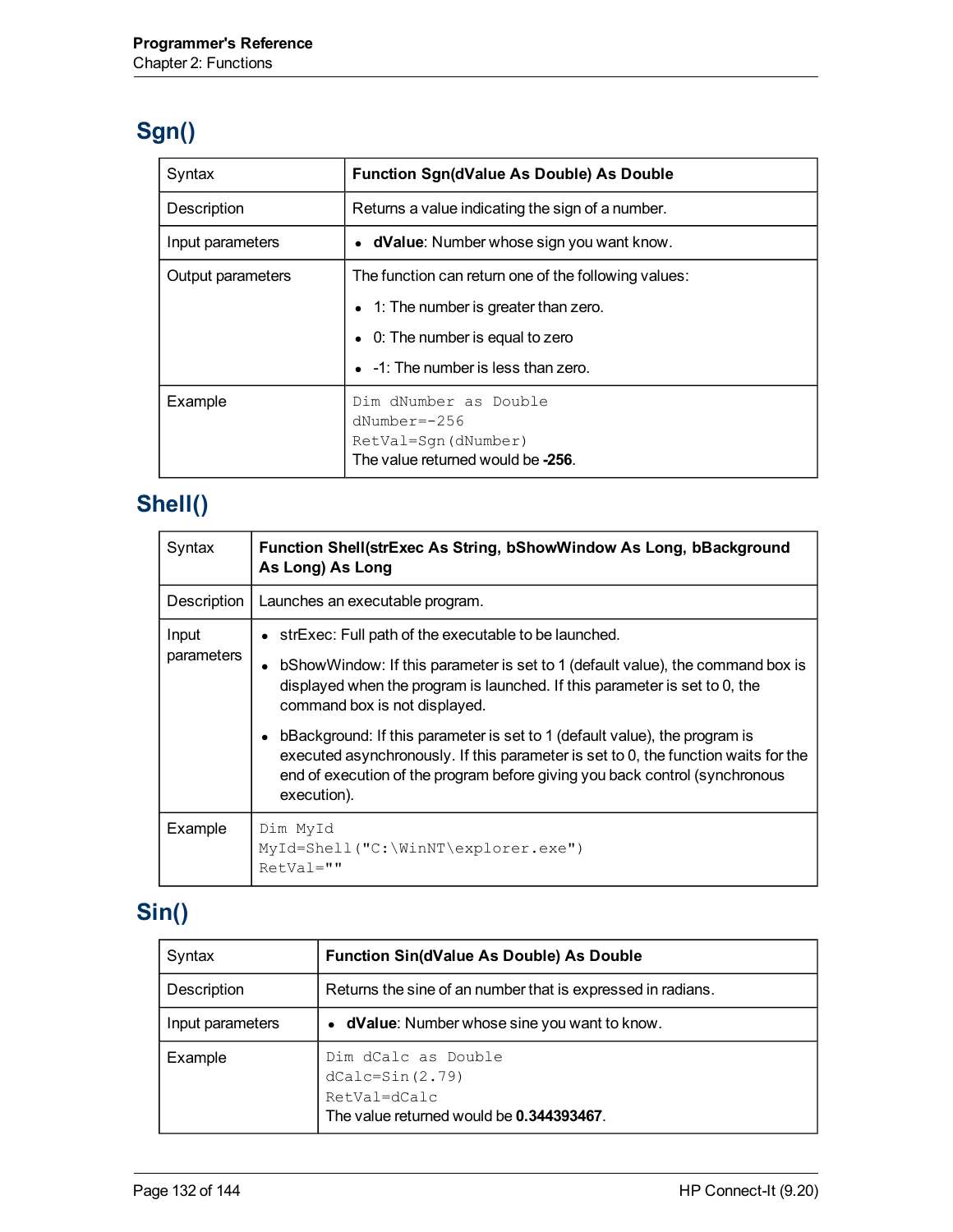The conversion formula for degrees to radians is the following: angle in radians = (angle en degrees) \* Pi  $/$  180

#### **Space()**

| Syntax              | <b>Function Space(iCount As Long) As String</b>                                                                                                                                      |
|---------------------|--------------------------------------------------------------------------------------------------------------------------------------------------------------------------------------|
| Description         | Creates a string including the number of spaces indicated by the iSpace<br>parameter.                                                                                                |
| Input<br>parameters | • <b>iCount:</b> Number of spaces to be inserted into the string.                                                                                                                    |
| Example             | Dim MyString<br>Returns a string of 10 spaces.<br>$MyString = Space(10)$<br>Inserts 10 spaces between two strings.<br>MyString = "Space" & Space(10) & "inserted"<br>RetVal=MyString |

#### **Sqr()**

| Syntax           | <b>Function Sqr(dValue As Double) As Double</b>                                            |
|------------------|--------------------------------------------------------------------------------------------|
| Description      | Returns the square root of a number.                                                       |
| Input parameters | • dValue: Number whose square root you want to know.                                       |
| Example          | Dim dCalc as Double<br>$dCalc = Sqr(81)$<br>RetVal=dCalc<br>The value returned would be 9. |

# **Str()**

| Syntax           | <b>Function Str(strValue As String) As String</b>                                                                                                                                                      |
|------------------|--------------------------------------------------------------------------------------------------------------------------------------------------------------------------------------------------------|
| Description      | Converts a number to a string.                                                                                                                                                                         |
| Input parameters | • strValue: Number to convert to a string.                                                                                                                                                             |
| Example          | Dim dNumber as Double<br>Dim StringConv as String<br>Dim StringTotal as String<br>$dNumber=2.1)$<br>StringConv=Str(dNumber)<br>StringTotal = "This is a string" & StringConv<br>$RetVal = StringTotal$ |
|                  | This would return This is a string: 2.1.                                                                                                                                                               |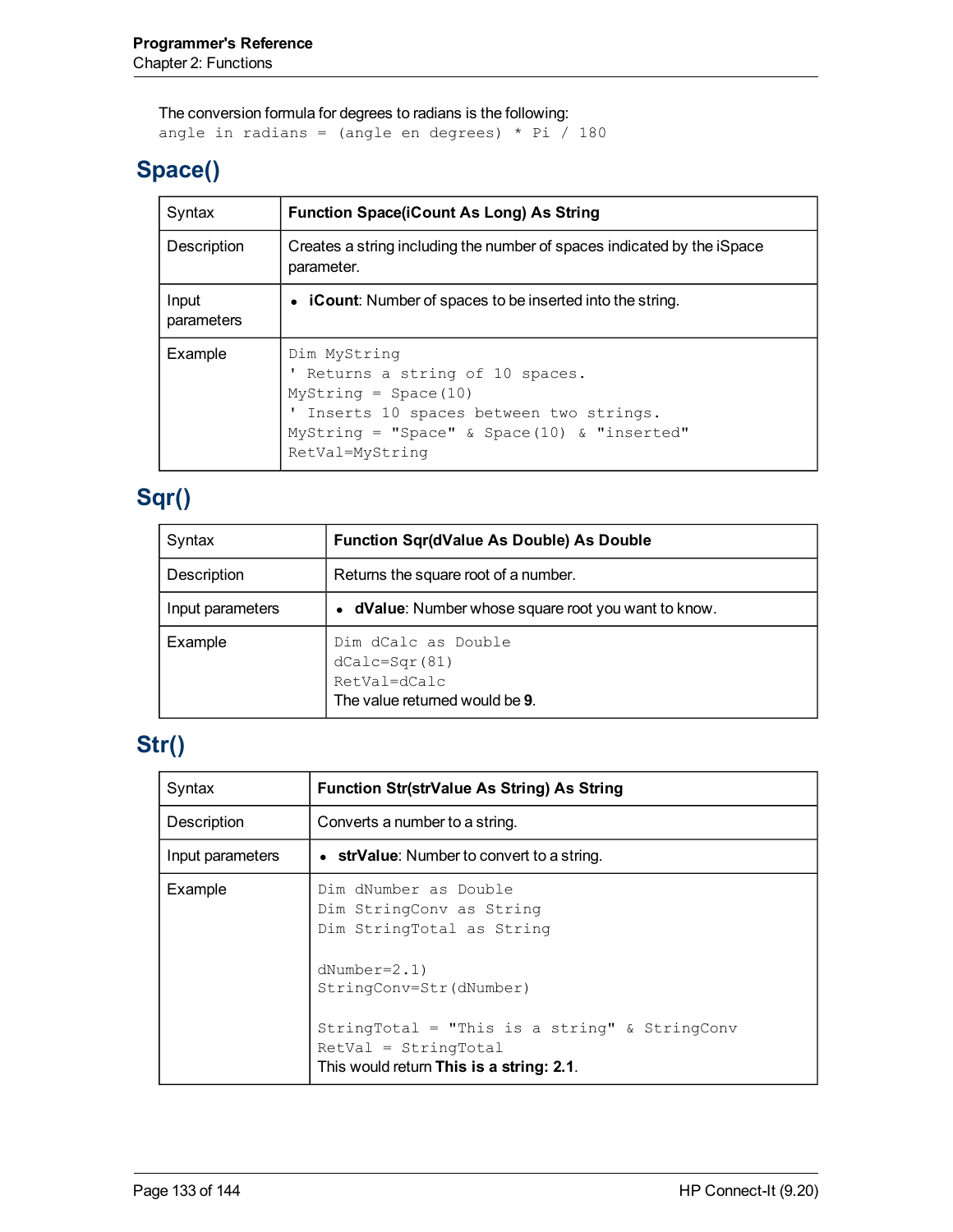#### **StrComp()**

| Syntax               | Function StrComp(strString1 As String, strString2 As String,<br>iOptionCompare As Long) As Long                                                                                                                                                                                                                                                                                                              |
|----------------------|--------------------------------------------------------------------------------------------------------------------------------------------------------------------------------------------------------------------------------------------------------------------------------------------------------------------------------------------------------------------------------------------------------------|
| Description          | Compares two strings.                                                                                                                                                                                                                                                                                                                                                                                        |
| Input<br>parameters  | • strString1: First string.<br>• strString2: Second string.<br>• iOptionCompare: Comparison type. This parameter can be set to "0" for a<br>binary comparison, or "1" for a text comparison.                                                                                                                                                                                                                 |
| Output<br>parameters | • -1: strString1 is greater than strString2.<br>• 0: strString1 is equal to strString2.<br>• 1: strString1 is less than strString2.                                                                                                                                                                                                                                                                          |
| Example              | Dim strValue1 as string<br>Dim strValue2 as string<br>Dim lRc as long<br>$strValue1 = "Connect-It"$<br>$strValue2 = "Connect It"$<br>IRc = StrComp(strValue1, strValue2, 1)<br>if $lRc > 0$ then<br>PifLogInfoMsg("strValue1 is less than strValue2")<br>elseif $lRc = 0$ then<br>PifLogInfoMsg("strValue1 is equal to strValue2")<br>else<br>PifLogInfoMsg("strValue1 is greater than strValue2")<br>end if |
|                      | The value of IRc would be strValue1 is greater than strValue2.                                                                                                                                                                                                                                                                                                                                               |

# **String()**

| Syntax              | Function String(iCount As Long, strString As String) As String                                                                                                   |
|---------------------|------------------------------------------------------------------------------------------------------------------------------------------------------------------|
| Description         | String returns a string consisting of the strString character repeated over and<br>over iCount times.                                                            |
| Input<br>parameters | • <b>iCount:</b> Number of occurrences of the character strString.<br>• strString: Character used to compose the string.                                         |
| Example             | Dim iCount as Integer<br>Dim strTest as String<br>$strTest = "T"$<br>$i$ Count=5<br>RetVal=String(iCount, strTest)<br>The value returned would be <b>TTTTT</b> . |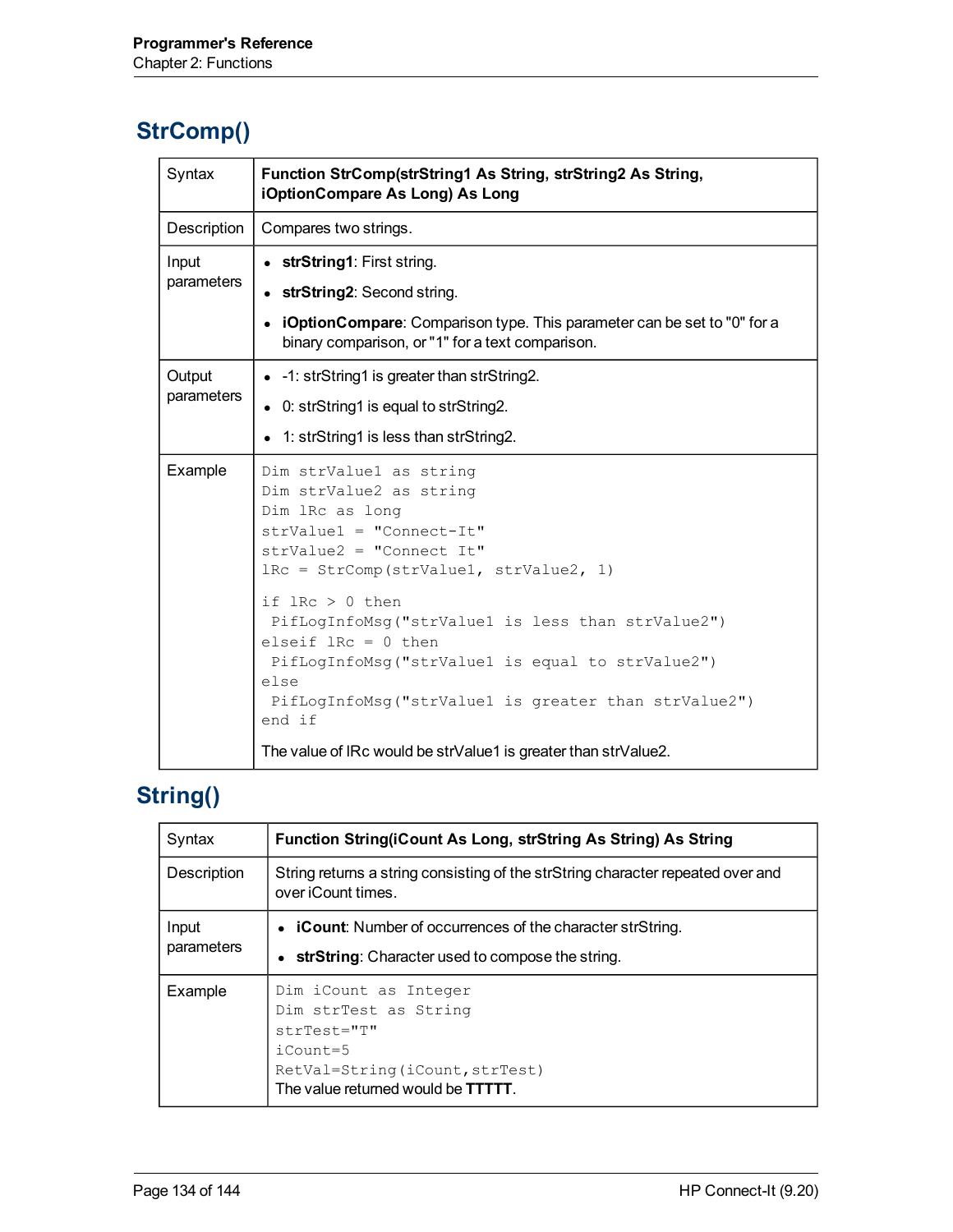#### **SubList()**

| Syntax              | Function SubList(strValues As String, strRows As String, strRowFormat As<br><b>String) As String</b>                                                                                                                                                                                  |
|---------------------|---------------------------------------------------------------------------------------------------------------------------------------------------------------------------------------------------------------------------------------------------------------------------------------|
| Description         | Returns a sublist of a list of values contained in a string representing the values of<br>a "ListBox" control.                                                                                                                                                                        |
| Input<br>parameters | • strValues: Source string containing the values of a "ListBox" control to be<br>processed.                                                                                                                                                                                           |
|                     | • strRows: Identifiers of lines to be included in the sublist. The identifiers are<br>separated by commas. Certain wildcard characters can be used:<br>"*" includes all identifiers in the sublist.                                                                                   |
|                     | An unknown identifier returns an empty value for the sub-list.                                                                                                                                                                                                                        |
|                     | • strRowFormat: Formatting instructions for the sublist. Instructions are<br>separated by the " " character. This parameter has the following characteristics:<br>"1" represents the information contained in the first column of the list from<br>which we are extracting a sublist. |
|                     | • "0" represents the identifier of the line in the list from which we are extracting<br>a sublist.                                                                                                                                                                                    |
|                     | "*" represents the information contained in all the columns (except the line<br>identifier).                                                                                                                                                                                          |
|                     | An unknown column does not return a value.                                                                                                                                                                                                                                            |
| Example             | Dim MyStr<br>MyStr=SubList("a1 a2 a3=a0,b1 b2 b3=b0,c1 c2 c3=c0",<br>"a0, b0, a0", "3 2 3")<br>:'Returns "a3 a2 a3,b3 b2 b3,a3 a2 a3"                                                                                                                                                 |
|                     | MyStr=SubList("a1 a2 a3=a0,b1 b2 b3=b0,c1 c2 c3=c0", "*",<br>$"$ *   0" )                                                                                                                                                                                                             |
|                     | :'Returns "al a2 a3 a0,b1 b2 b3 b0,c1 c2 c3 c0"                                                                                                                                                                                                                                       |
|                     | $MyStr = SubList('al a2 a3=a0,b1 b2 b3=b0,c1 c2 c3=c0", "*",$<br>$" * = 0"$                                                                                                                                                                                                           |
|                     | :'Returns "a1 a2 a3=a0,b1 b2 b3=b0,c1 c2 c3=c0"                                                                                                                                                                                                                                       |
|                     | $MyStr = SubList('al a2 a3=a0,b1 b2 b3=b0,c1 c2 c3=c0", "*",$<br>$"999=0"$                                                                                                                                                                                                            |
|                     | :'Retur ns "=a0, =b0, =c0"                                                                                                                                                                                                                                                            |
|                     | MyStr=SubList("a1 a2 a3=a0,b1 b2 b3=b0,c1 c2 c3=c0", "z0",<br>$" * = 0"$                                                                                                                                                                                                              |
|                     | :'Return s<br>$\mathbf{u}$                                                                                                                                                                                                                                                            |
|                     | $MyStr = SubList("a1 a2 a3=a0,b1 b2 b3=b0,c1 c2 c3=c0", "*",$<br>$"=1"$ )                                                                                                                                                                                                             |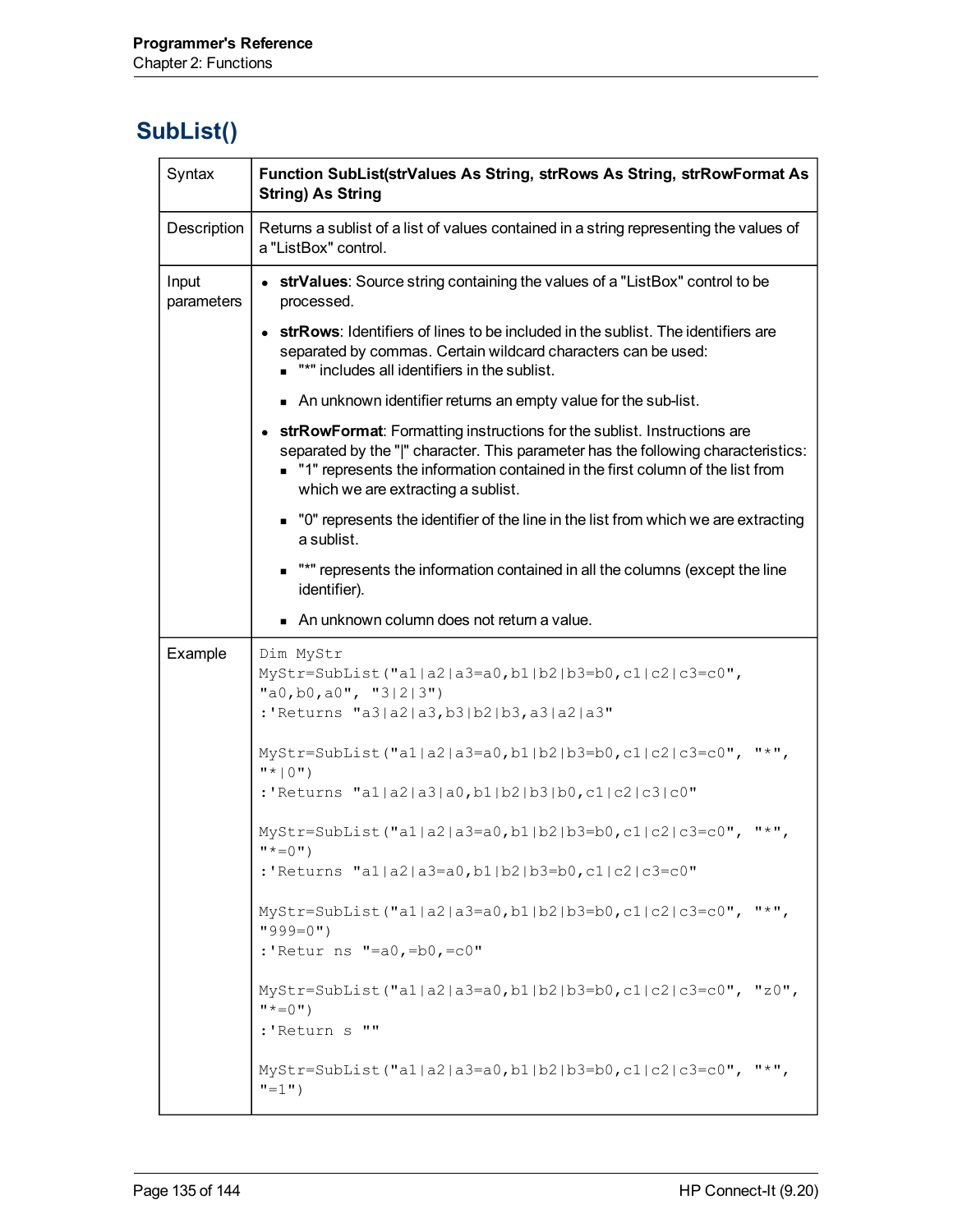```
:'Returns "=a1,=b1,=c1"
MyStr=SubList("A|B|C,D|E|F", "*", "2=0")
:'Returns "B,E"
RetVal=""
```
#### **Tan()**

| Syntax           | <b>Function Tan(dValue As Double) As Double</b>                                                      |
|------------------|------------------------------------------------------------------------------------------------------|
| Description      | Returns the tangent of a number expressed in radians.                                                |
| Input parameters | • dValue: Number whose tangent you want to know.                                                     |
| Example          | Dim dCalc as Double<br>$dCalc=Tan(2.79)$<br>RetVal=dCalc<br>The value returned would be -0.366834414 |

The conversion formula for degrees to radians is the following: angle in radians = (angle en degrees) \* Pi  $/$  180

#### **Time()**

| Syntax      | <b>Function Timer() As Double</b>                     |
|-------------|-------------------------------------------------------|
| Description | Returns the number of seconds elapsed since 12:00 AM. |
| Example     | $RetVal = Time()$                                     |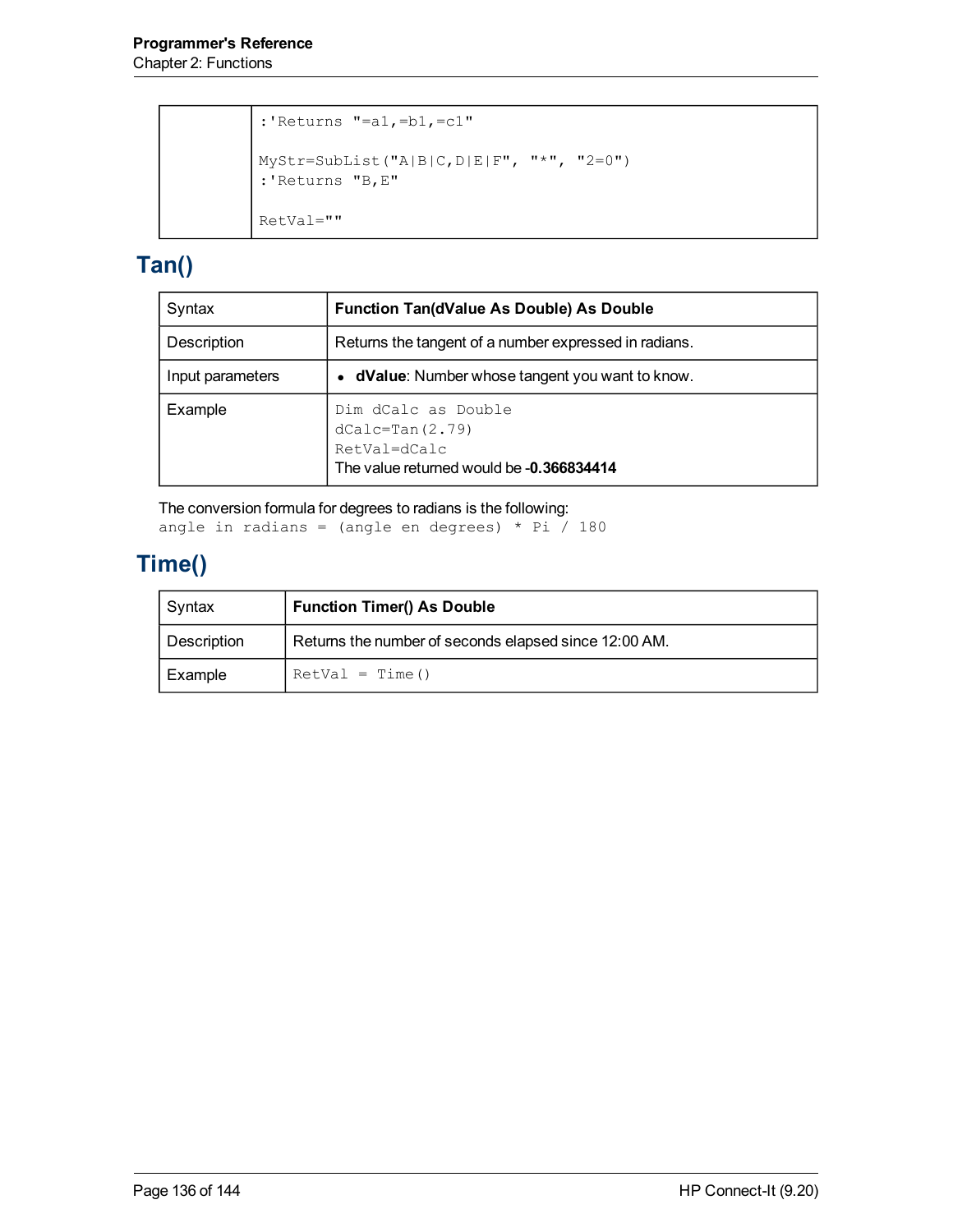# **TimeSerial()**

| Syntax      | Function TimeSerial(iHour As Long, iMinute As Long, iSecond As Long)<br>As Date                                                                                                                                                                                               |
|-------------|-------------------------------------------------------------------------------------------------------------------------------------------------------------------------------------------------------------------------------------------------------------------------------|
| Description | This function returns a time formatted according to the iHour, iMinute and iSecond<br>parameters.                                                                                                                                                                             |
| Input       | $\blacksquare$ iHour: Hour.                                                                                                                                                                                                                                                   |
| parameters  | <b>iMinute:</b> Minutes                                                                                                                                                                                                                                                       |
|             | <b>iSecond:</b> Seconds.                                                                                                                                                                                                                                                      |
| Example     | Each of these parameters can be set to a numeric expression representing a<br>number of hours, minutes or seconds. Thus in the following example:<br>TimeSerial $(12-8, -10, 0)$                                                                                              |
|             | Returns the value <b>s3:50:00</b> .                                                                                                                                                                                                                                           |
|             | When the value of a parameter is out of the expected range (i.e. 0-59 for minutes<br>and seconds and 0-23 for hours), it is converted to the parameter the next up. Thus,<br>if you enter "75" for the iMinute parameter, it will be interpreted as 1 hour and 15<br>minutes. |
|             | The following example:<br>TimeSerial (16, 50, 45)                                                                                                                                                                                                                             |
|             | Returns the value 16:50:45                                                                                                                                                                                                                                                    |

# **TimeValue()**

| Syntax           | Function TimeValue(tmTime As Date) As Date                                                 |
|------------------|--------------------------------------------------------------------------------------------|
| Description      | This function returns the time portion of a "Date+Time" value.                             |
| Input parameters | <b>tmTime:</b> "Date+Time" format date.                                                    |
| Example          | The following example:<br>TimeValue ("1999/09/24 15:00:00")<br>Returns the value 15:00:00. |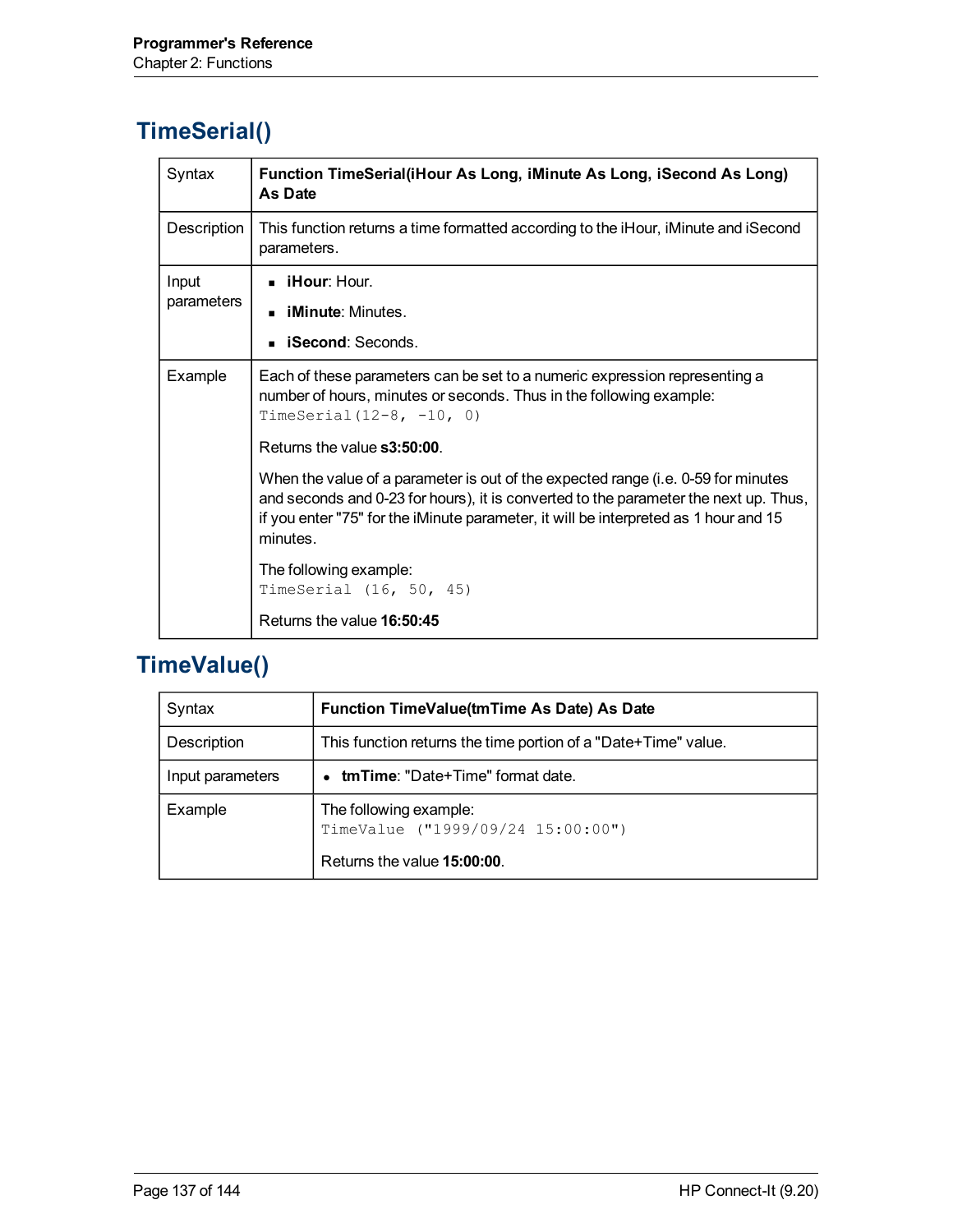### **ToSmart()**

| Syntax              | <b>Function ToSmart(strString As String) As String</b>                                    |
|---------------------|-------------------------------------------------------------------------------------------|
| Description         | This function reformats a source string by capitalizing the first letter of each<br>word. |
| Input<br>parameters | • strString: Source string to reformat.                                                   |
| Example             | The following example:<br>TimeValue ("1999/09/24 15:00:00")                               |
|                     | Returns the value 15:00:00.                                                               |

# **Trim()**

| Syntax              | <b>Function Trim(strString As String) As String</b>                                                                                                                                                              |
|---------------------|------------------------------------------------------------------------------------------------------------------------------------------------------------------------------------------------------------------|
| Description         | Returns a copy of a string with the leading and trailing spaces removed.                                                                                                                                         |
| Input<br>parameters | strString: String to process.                                                                                                                                                                                    |
| Example             | This example uses the LTrim and RTrim functions to strip leading ' and trailing<br>spaces, respectively, from a string variable. It uses the Trim function alone to strip<br>both types of spaces.<br>See RTrim. |

# **UCase()**

| Syntax              | <b>Function UCase(strString As String) As String</b>                                       |
|---------------------|--------------------------------------------------------------------------------------------|
| Description         | Returns a copy of a sting in which all lowercase characters are converted to<br>uppercase. |
| Input<br>parameters | strString: Character string to convert to uppercase.                                       |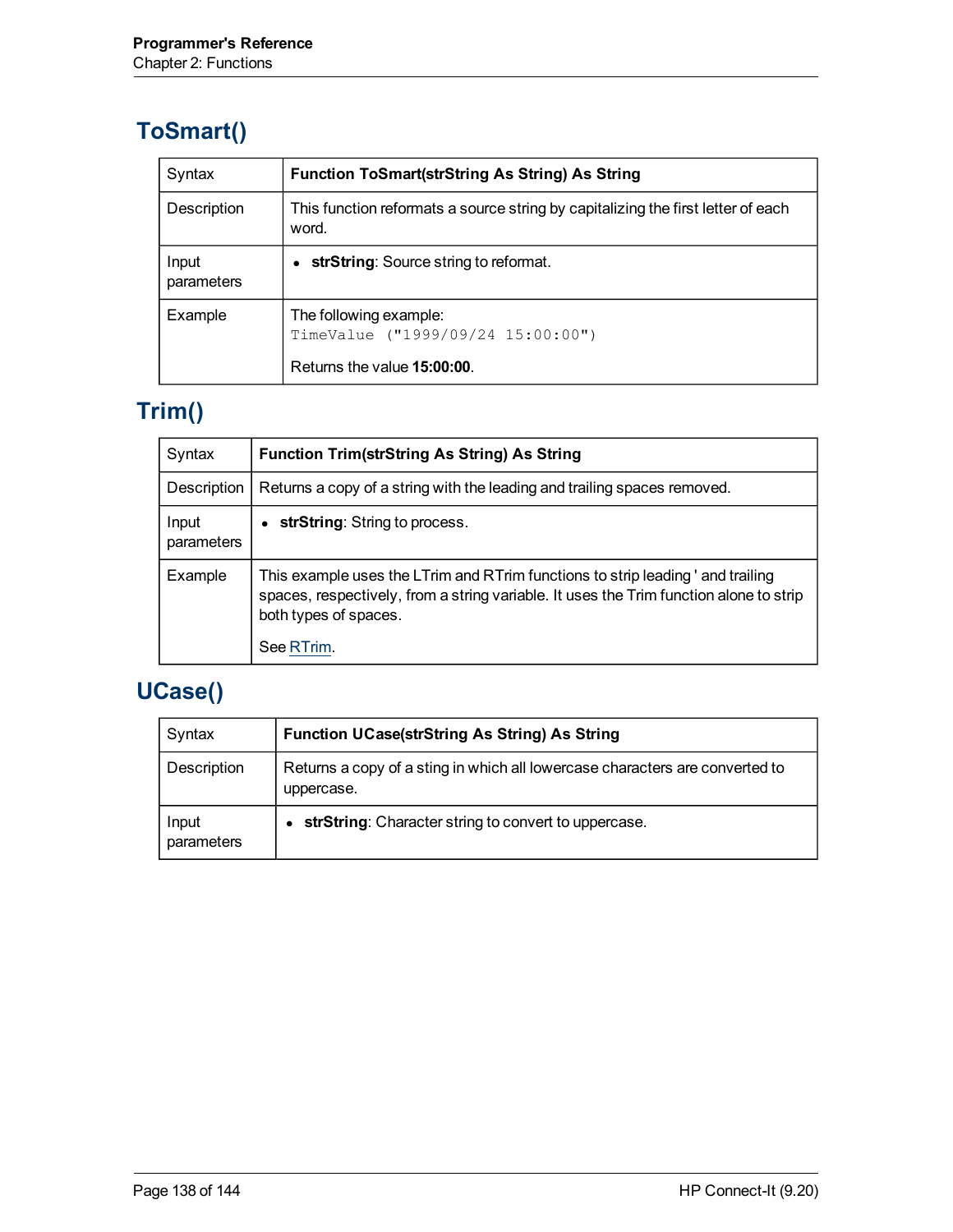#### **UnEscapeSeparators()**

| Syntax              | <b>Function UnEscapeSeparators (strSource As String, strEscChar As</b><br><b>String) As String</b>                            |  |
|---------------------|-------------------------------------------------------------------------------------------------------------------------------|--|
| Description         | Deletes all the escape characters from a string.                                                                              |  |
| Input<br>parameters | • strSource: Character string to process.<br>strEscChar: Escape character to be deleted.                                      |  |
| Example             | Dim MyStr<br>$MyStr=UnEscapeSeparators('you\me\ you\ ')'''$ , "\")<br>$RetVal=""$<br>The value returned would be you melyoul. |  |

#### **Union()**

| Syntax              | Function Union(strListOne As String, strListTwo As String, strSeparator As<br>String, strEscChar As String) As String |  |  |  |  |
|---------------------|-----------------------------------------------------------------------------------------------------------------------|--|--|--|--|
| Description         | Merges two strings delimited by separators. Duplicates are deleted.                                                   |  |  |  |  |
| Input<br>parameters | • strListOne: First string.<br>• strListTwo: Second string.                                                           |  |  |  |  |
|                     | • strSeparator: Separator used to delimit the elements contained in the strings.                                      |  |  |  |  |
|                     | • strEscChar: Escape character. If this character prefixes the separator, it will be<br>ignored.                      |  |  |  |  |
| Example             | Dim MyStr<br>MyStr=Union("a1 a2,b1 b2", "a1 a3,b1 b2", ",", "\")<br>:'Returns "a1 a2,b1 b2 ,a1 a3"                    |  |  |  |  |
|                     | MyStr=Union("al a2,b1 b2", "al a3\,b1 b2", ",", "\")<br>:'Returns "a1 a2,b1 b 2,a1 a3\,b1 b2"<br>$RetVal=""$          |  |  |  |  |

# **UTCToLocalDate()**

| Syntax              | Function UTCToLocalDate(tmUTC As Date) As Date                                                       |
|---------------------|------------------------------------------------------------------------------------------------------|
| Description         | This function converts a date in UTC format (time-zone independent) to a<br>"Date+Time" format date. |
| Input<br>parameters | <b>tmUTC</b> : Date in UTC format.<br>$\bullet$                                                      |
| Example             | $RetVal = UTCToLocaldate([DateTime])$                                                                |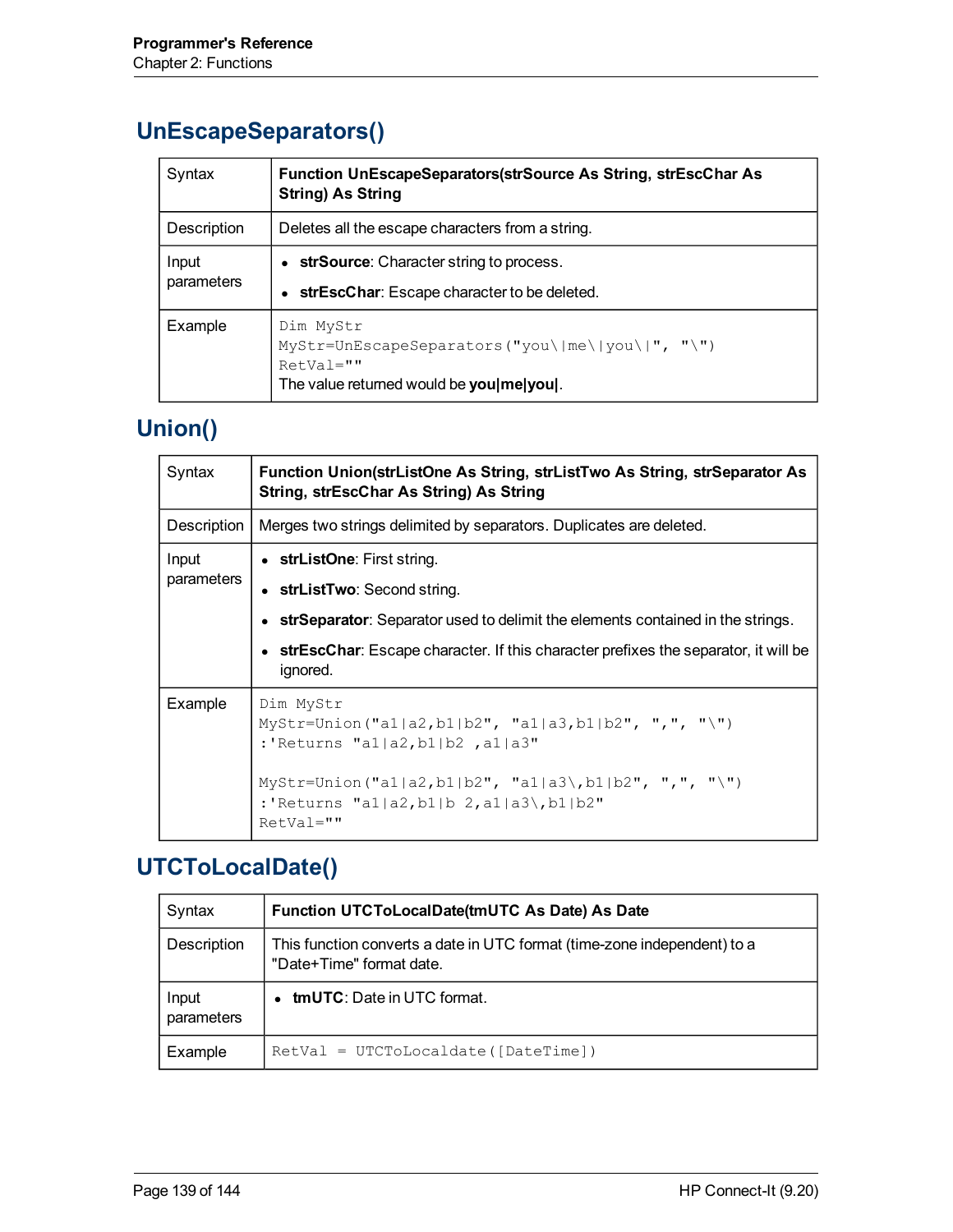# **Val()**

| Syntax           | <b>Function Val(strString As String) As Double</b>                                                 |  |  |  |
|------------------|----------------------------------------------------------------------------------------------------|--|--|--|
| Description      | Converts a string representing a number to a double.                                               |  |  |  |
| Input parameters | • strString: Character string to convert.                                                          |  |  |  |
| Example          | Dim strYear<br>Dim dYear as Double<br>$strYear=Year(Date())$<br>dYear=Val(strYear)<br>RetVal=dYear |  |  |  |

# **WeekDay()**

| Syntax               | Function WeekDay(tmDate As Date) As Long                                                                         |
|----------------------|------------------------------------------------------------------------------------------------------------------|
| Description          | Returns the day of the week contained in the date expressed by the tmDate<br>parameter.                          |
| Input<br>parameters  | <b>tmDate</b> : Parameter in Date+Time format to be processed.                                                   |
| Output<br>parameters | The number returned corresponds to a day of the week where "1" represents<br>Sunday, "2" Monday, , "7" Saturday. |
| Example              | Dim strWeekDay<br>strWeekDay=WeekDay(Date())<br>RetVal=strWeekDay                                                |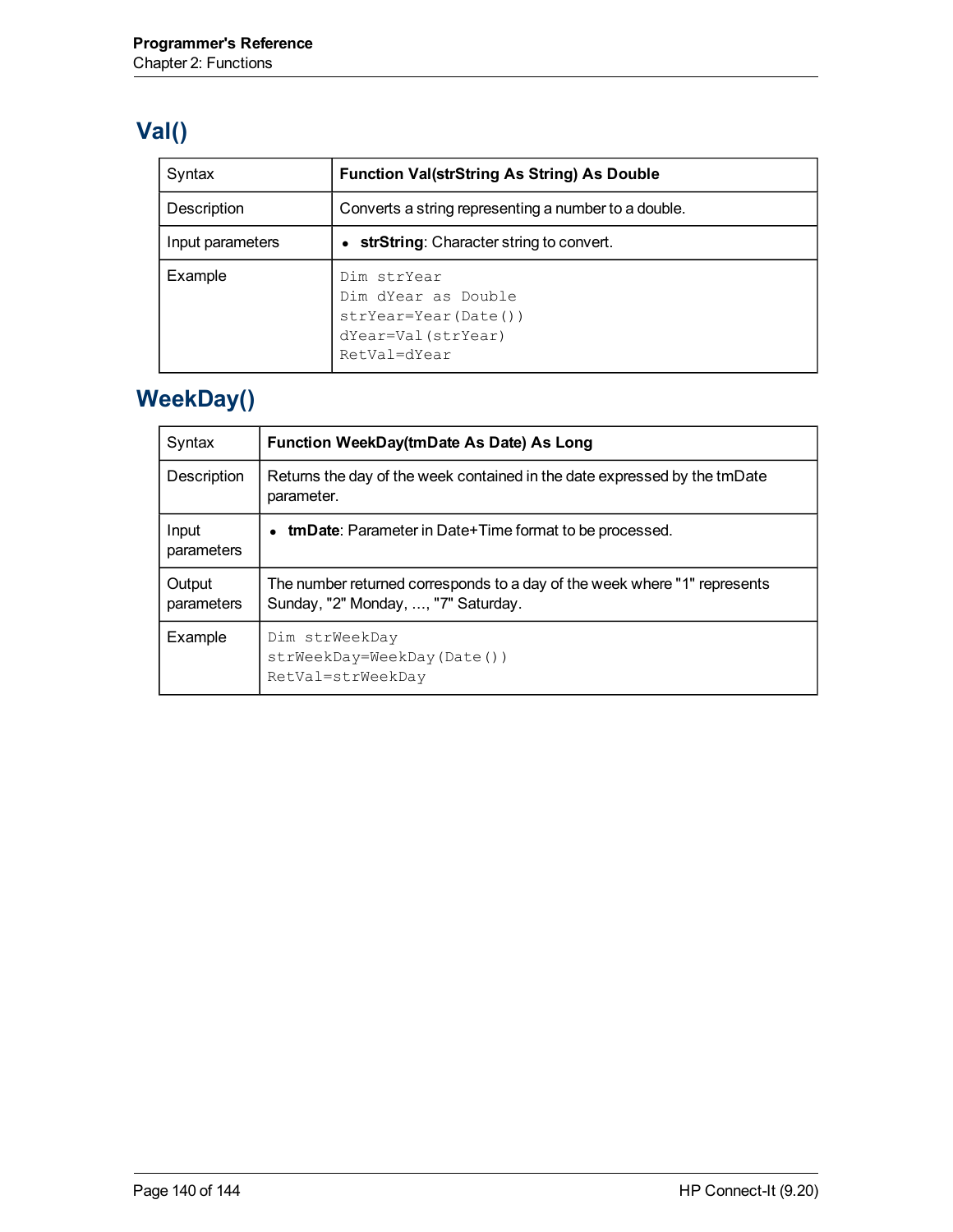#### **XmlAttribute()**

| Syntax              | Function XmlAttribute(strName As String, strValue As String) As String                                                                                                                                                                  |
|---------------------|-----------------------------------------------------------------------------------------------------------------------------------------------------------------------------------------------------------------------------------------|
| Description         | This function generates the strName="strValue" string, where strName remains<br>unchanged and the predefined XML entities in strValue are converted into XML.<br>The five predefined XML entities and their conversions are as follows: |
|                     | The $<$ It; entity corresponding to the $<$ character                                                                                                                                                                                   |
|                     | The $\>gt$ ; entity corresponding to the $>$ character                                                                                                                                                                                  |
|                     | The & entity corresponding to the & character                                                                                                                                                                                           |
|                     | The ' entity corresponding to the 'character                                                                                                                                                                                            |
|                     | The " entity corresponding to the "character"                                                                                                                                                                                           |
| Input<br>parameters | strName: This parameter contains the name of the XML attribute.                                                                                                                                                                         |
|                     | strValue: This parameter contains the value of the XML attribute.                                                                                                                                                                       |
| Example             | The example below:<br>$RetVal = XmlAttribute("Equation & condition", "ten <$<br>eleven")                                                                                                                                                |
|                     | Returns the value Equation & condition = "ten &It eleven".                                                                                                                                                                              |

# **Year()**

| Syntax           | <b>Function Year(tmDate As Date) As Long</b>                               |
|------------------|----------------------------------------------------------------------------|
| Description      | Returns the year contained in the value expressed by the tmDate parameter. |
| Input parameters | <b>tmDate:</b> Parameter in Date+Time format to be processed.<br>$\bullet$ |
| Example          | Dim strYear<br>strYear=Year(Date())<br>RetVal=strYear                      |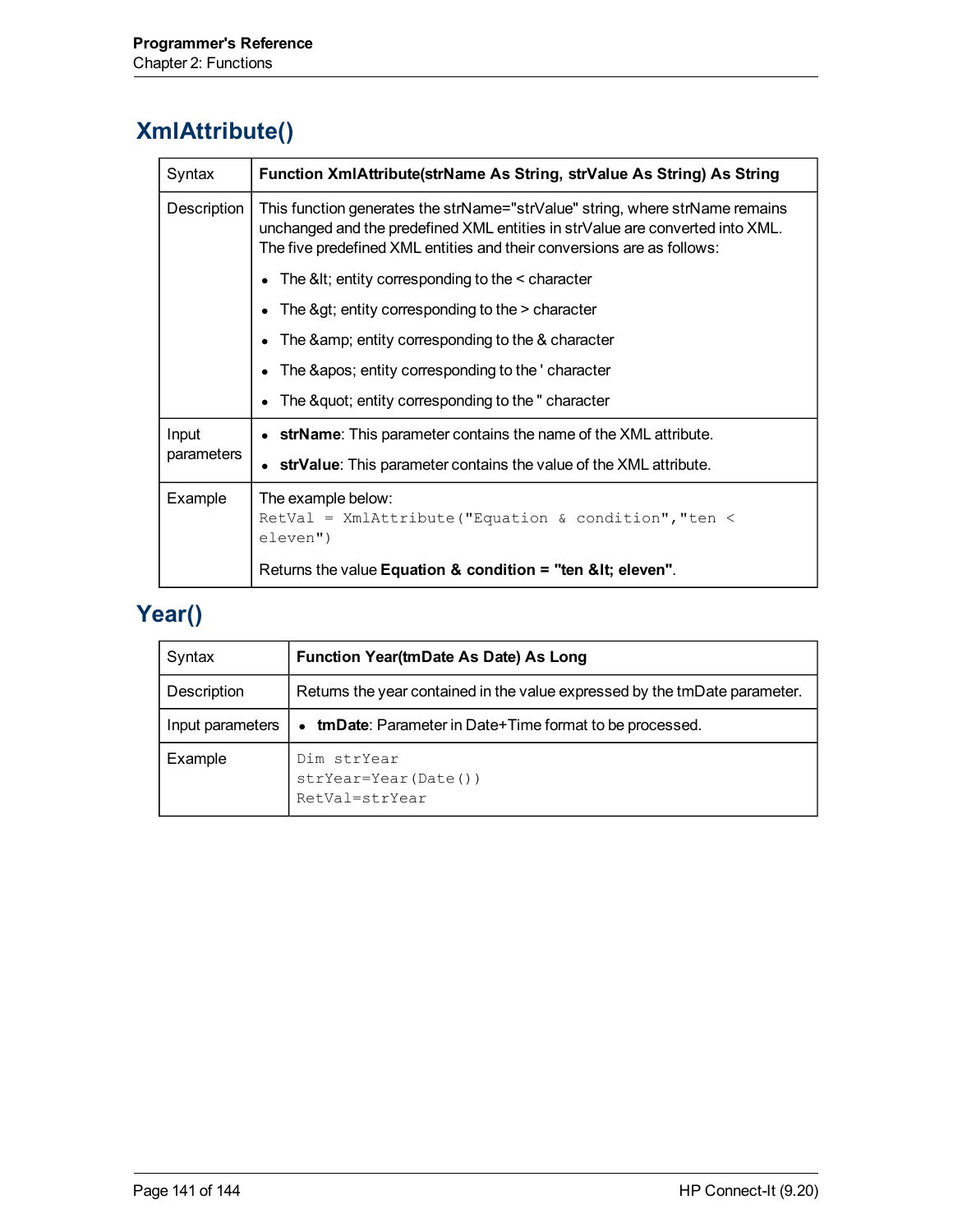# **Index**

| A                              |        | integer                   | 12, 25 |
|--------------------------------|--------|---------------------------|--------|
| arithmatic operators           | 19     | L                         |        |
| array                          | 14     | logical operators         | 20     |
| assignment operators           | 19     | long                      | 12, 25 |
| $\mathbf C$                    |        | loop structures           | 16     |
| collections                    | 31     | $\boldsymbol{\mathsf{N}}$ |        |
| control structure              | 14     | null                      | 13     |
|                                |        | numerical                 | 12     |
| D                              |        |                           |        |
| data types                     | 12     | $\mathbf{o}$              |        |
| date                           | 12, 25 | operators                 | 18     |
| decision structures            | 15     | priority                  | 21     |
| declaring variables            | 11     |                           |        |
| definitions                    | 25     | P                         |        |
| Do Loop                        | 16     | Pif functions             | 28     |
| double                         | 12, 25 | priority                  | 21     |
|                                |        | programming conventions   | 23     |
| Е                              |        | programming fundamentals  | 11     |
| empty                          | 13     | $\mathbf R$               |        |
| error codes                    | 25     |                           |        |
|                                |        | relational operators      | 20     |
| F                              |        | ${\bf S}$                 |        |
| file management                | 21     | scripts                   | 26     |
| function typing and parameters | 25     | single                    | 12, 25 |
| functions                      | 26     |                           |        |
|                                |        | special queries           | 34     |
| I                              |        | string                    | 12, 25 |
| if then                        | 15     |                           |        |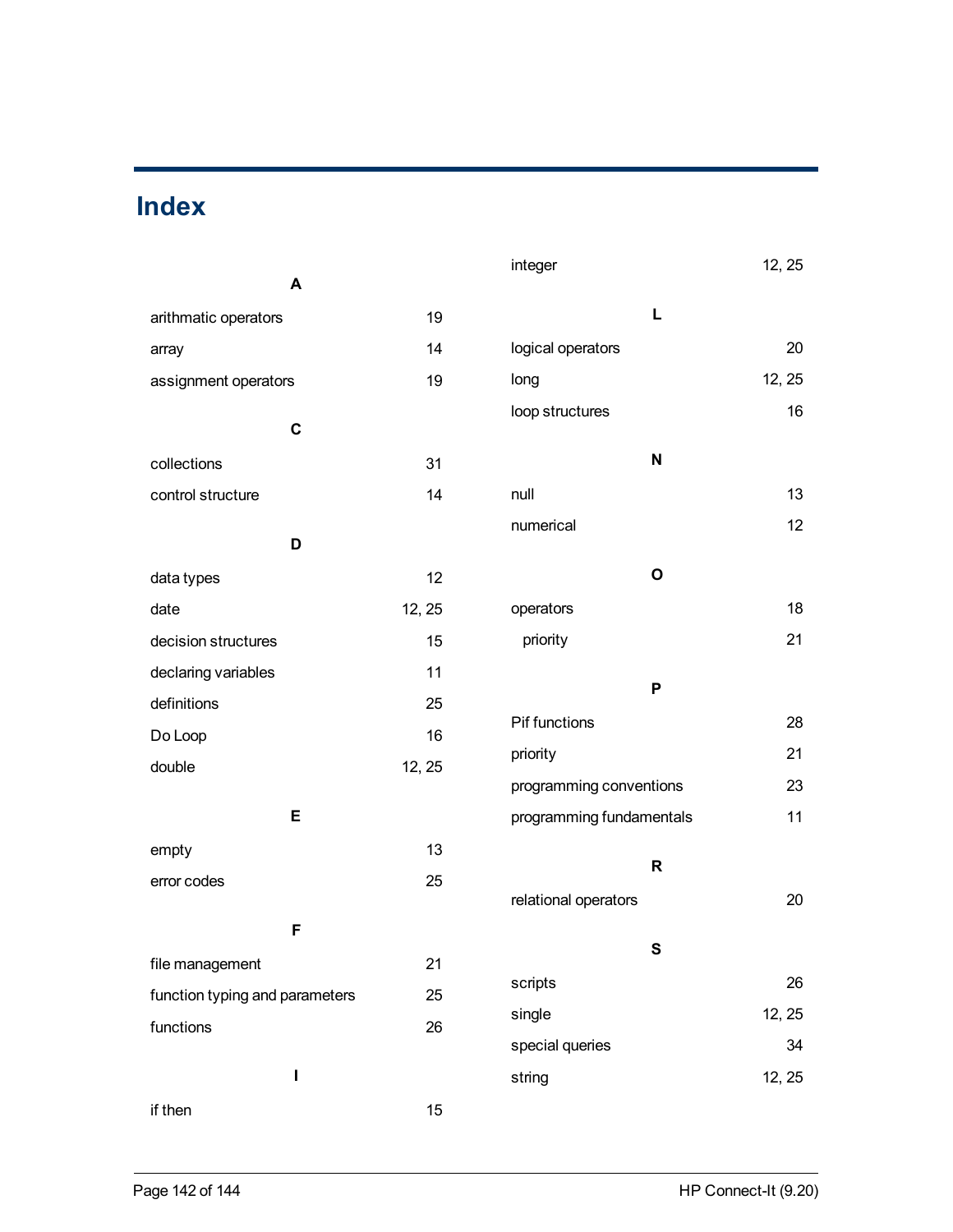**V** variables [11](#page-10-2) variant [12](#page-11-1), [25](#page-24-7)